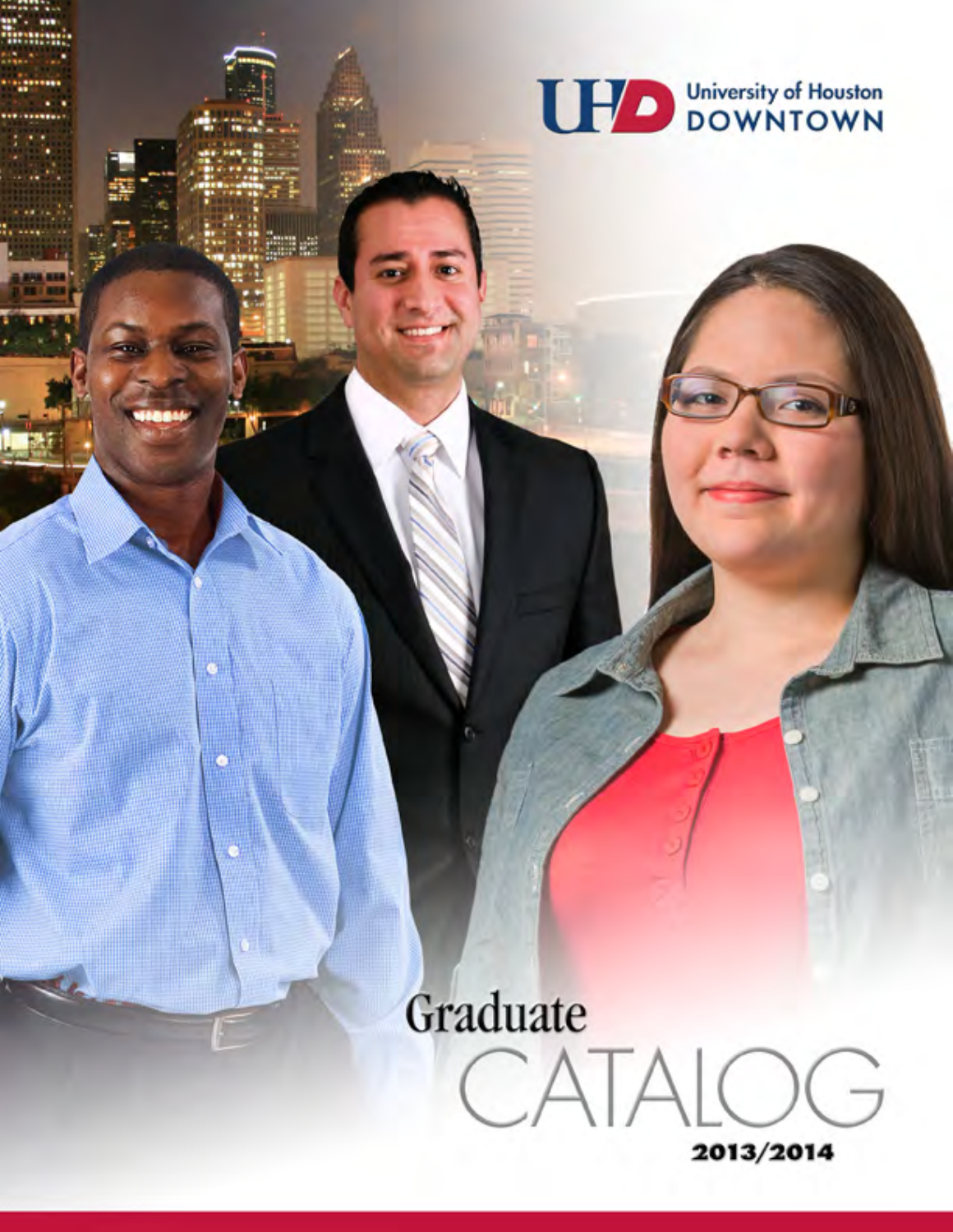

## **University of Houston-Downtown**

# 2013-2014 Graduate Catalog

The provisions of this Catalog are not an irrevocable contract between the student and the University of Houston– Downtown. The University of Houston–Downtown reserves the right to change any provision or requirement of this Catalog at any time, including but not limited to degree requirements, course offerings, fees and listings in the calendar as necessitated by university or legislative action.

All universities establish academic requirements for granting degrees. Advisors, program coordinators and other university officials are available to assist students in planning how to satisfy these requirements, but students themselves are responsible for fulfilling them.

Students should also be aware of the university's guidelines for conduct and disciplinary procedures. Information on students' rights and responsibilities including specific rules on academic honesty and prohibited conduct is available in the *Student Handbook*.

In accordance with the amendments to the Higher Education Act of 1965, known as the Student Right-to-Know and Campus Security Act, information regarding graduation rates may be found in Student Services and Enrollment Management (Room 380-South, 713-221-8100), and information on crime statistics may be found in the University Police Office (Suite 118-North, 713-221-8065).

The university seeks to provide equal educational opportunity without regard to race, color, religion, national origin, gender, age, disability or veteran status in compliance with Title IX regulations and all other federal and state regulations. The information contained in this Catalog is correct at the time of publication and is subject to change without notice.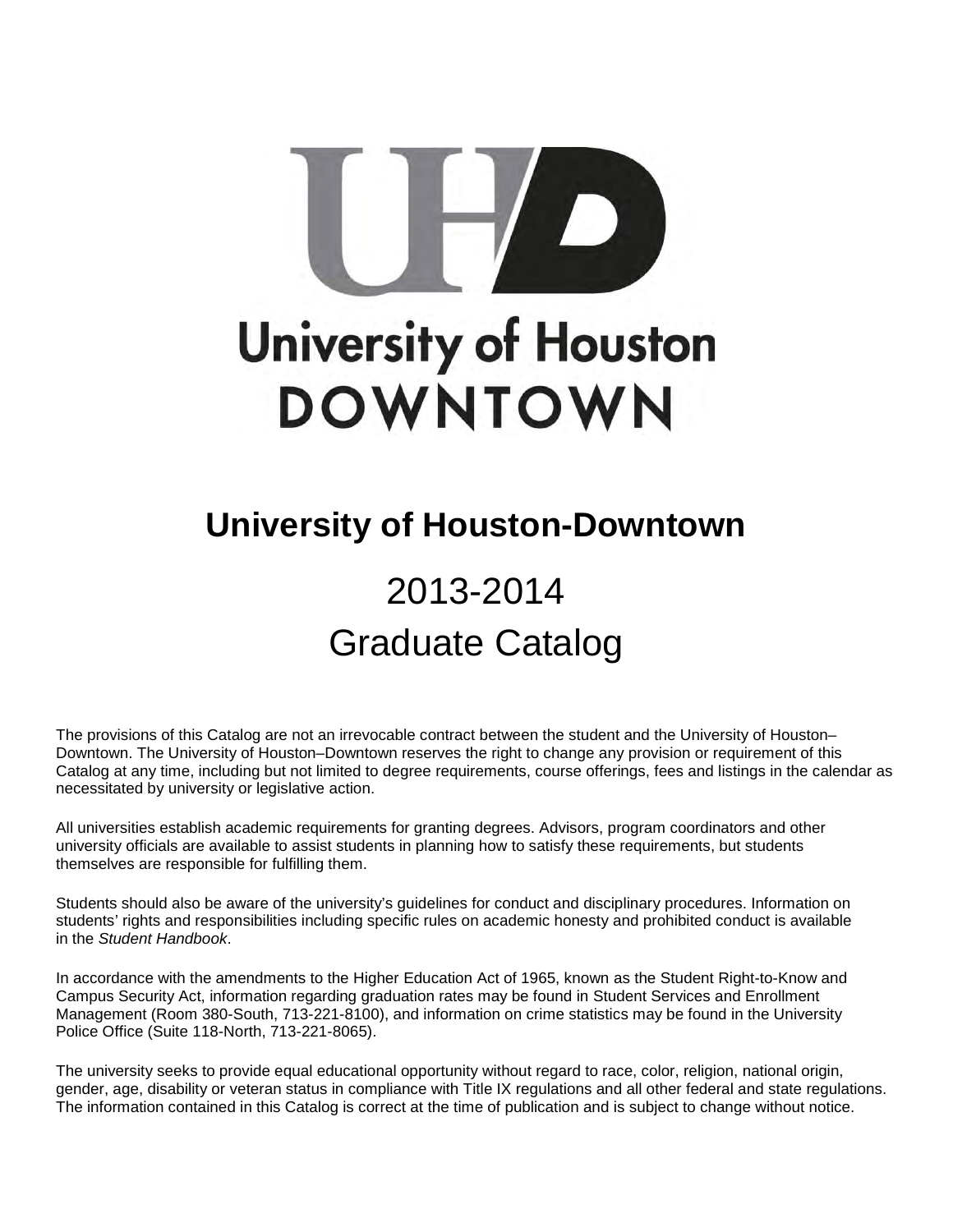### **WELCOME FROM THE PRESIDENT**

Dear student,

Congratulations and welcome to the University of Houston-Downtown! You are in the company of a unique and vibrant group of students who call UHD their educational home. We are truly pleased that you are enrolled at this institution.

UHD is the second largest university in the city of Houston, and we want you to experience all that we have to offer. You'll find that we are a university committed to serving the diverse population of this city. Whether you are a full-time or part-time student, a first-time-in-college freshman or a transfer student, a graduate student or an undergraduate, we have the tools and resources to support you in reaching your educational goals.

At UHD, we are committed to offering academic programs of the highest quality, as well as a supportive and nurturing



environment that will enable you to succeed academically and gain life-long learning skills – and we have the record to prove it. We are ranked 33rd in the nation for graduating Hispanic students, and 37th nationally in graduating African-American students with bachelor's degrees*.* We were recognized nationally for our many outreach and community engagement efforts by being named to the 2009 President's Higher Education Community Service Honor Roll by the Corporation for National and Community Service every year since 2007. This past year, we received this honor "with Distinction," making UHD one of only two universities in the State of Texas to receive this honor, and the only public university to have received it.

Our mission to provide access and opportunity started nearly four decades ago, and today we continue to embrace that mission. Take advantage of all of the resources we have available for you, and enjoy the benefits of being at an institution that educates people not only for careers, but for life.

Best wishes in all your endeavors at UHD.

Sincerely,

William V. Flores, President UHD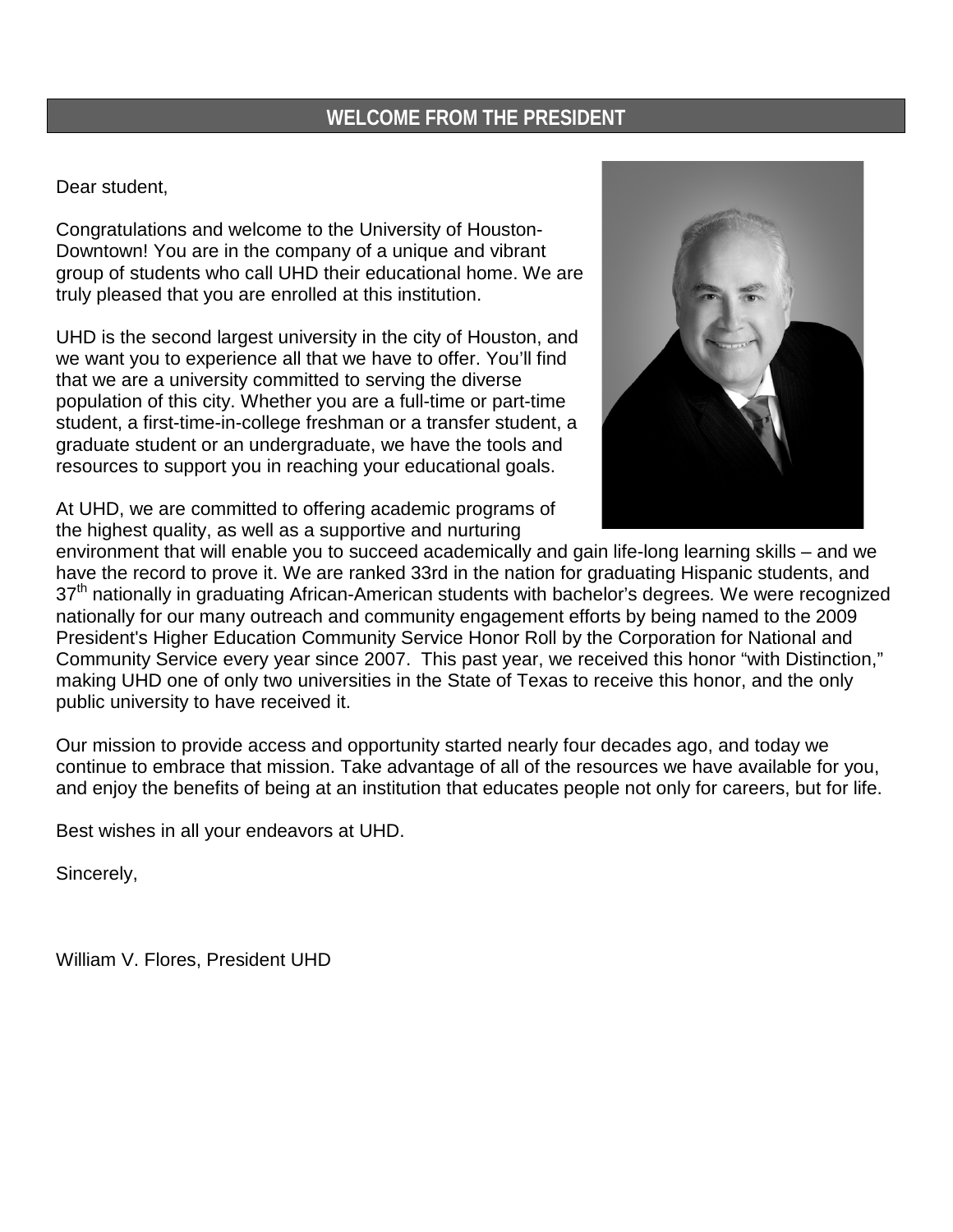### Academic Calendar 2013-2014

The following dates were correct at the time of publication, but some are subject to change. Check www.uhd.edu/academic/calendar.htm for current dates and for information regarding Part of Term sessions.

### Fall Term, 2013

### Winter Term, 2013

| Classes begin     | December |
|-------------------|----------|
| Last day of class | .Januarv |
| Final exams       |          |

### Spring Term, 2014

| Classes begin.     |               |
|--------------------|---------------|
| Spring break.      | . March 10-15 |
| Last day of class. |               |
| <b>Final exams</b> | May 1-10      |

### May Term, 2014

| Classes begin     | …Mav ⊺  |
|-------------------|---------|
| Last day of class | Mav 29  |
| Final exams       | .Mav 30 |

### Summer Term I, 2014

| Classes begin     | lune.  |
|-------------------|--------|
| Last day of class | JUIV   |
| Final exams       | JUIV 3 |

### Summer Term II, 2014

| Classes begin.    |          |
|-------------------|----------|
| Last day of class | . AND 1  |
| Final exams       | .July 21 |

### Summer Term III, 2014

| Classes begin      |  |
|--------------------|--|
| Last day of class. |  |
| Final exams        |  |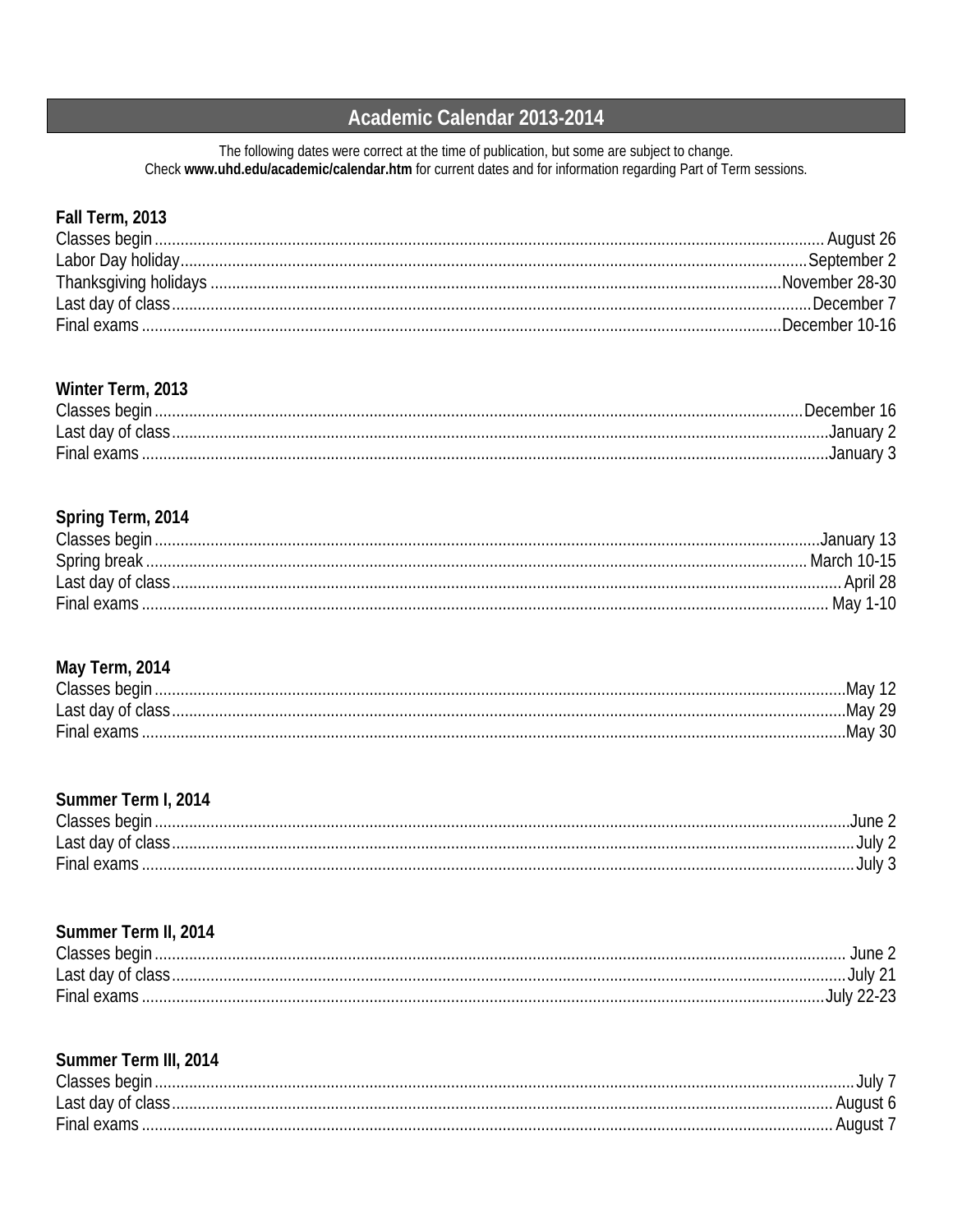### **University of Houston-Downtown: Houston's Downtown University**

### **Mission Statement**

The University of Houston-Downtown is a comprehensive four-year university offering bachelor's and selected master's degree programs and providing strong academic and career preparation as well as life-long learning opportunities. Located in the heart of the city, the University reflects the diversity of the Greater Houston Metropolitan Area and, through its academic programs, engages with the community to address the needs and advance the development of the region. UHD is an inclusive community dedicated to integrating teaching, service and scholarly research to develop students' talents and prepare them for success in a dynamic global society.

### **Vision**

The University of Houston -Downtown will be a premier city university where all students engage in high-impact educational experiences and graduate with  $21<sup>st</sup>$  century skills.

### **University of Houston-Downtown: Houston's Downtown University**

Located in the heart of Houston, UHD is a public, four-year university that offers excellent educational opportunities through its colleges: Business, Humanities and Social Sciences, Public Service, Sciences and Technology, and University College.

UHD offers six bachelor's degrees (Bachelor of Arts, Bachelor of Science, Bachelor of Business Administration, Bachelor of Engineering Technology, Bachelor of Social Work, and Bachelor of Applied Arts and Sciences) with majors in 43 areas, and five master's degrees (Master of Business Administration, Master of Arts in Teaching, Master of Science in Professional Writing and Technical Communication, Master of Science in Criminal Justice, and Master of Security Management for Executives), with programs in seven areas.

UHD is nationally recognized for its outstanding academic opportunities and for its connectivity to the communities, agencies and people in the greater Houston metropolitan area. UHD ranks 33<sup>rd</sup> nationally for graduating Hispanic students and  $37<sup>th</sup>$  nationally for graduating African-American students with bachelor's degrees, as reported in Hispanic Outlook Magazine. UHD is the second largest public university in Houston and it has been recognized as a leader in community service by being named to the President's Higher Education Community Service Honor Roll for the past five consecutive years by the Corporation for National Community Service. In June 2010, UHD opened the doors to UHD Northwest, a new campus at Lone Star College – University Park that lets students move from an associate degree to a bachelor's degree at the same location.

Students choose UHD because they enjoy the flexible degree options UHD provides. Students take classes online, through live interactive television classes, in traditional classrooms at satellite locations, and through hybrid arrangements that blend online and traditional classroom instruction. UHD also offers classes at Lone Star College-CyFair, Lone Star College-Atascocita Center, Lone Star College-Kingwood, and UHD Northwest at Lone Star College-University Park. UHD's weekend and evening classes are also available.

The nature of the UHD student population prepares individuals to thrive in the multicultural workplace of the 21st century. UHD students are diverse in every sense of the word: in ethnicity, age, financial background and life situation.

UHD's campus has grown considerably since the institution was founded in 1974. The campus includes the historic One Main Building, the Academic Building, the Commerce Street Building, the Shea Street Building, the Jesse H. Jones Student Life Building, and the restored Willow Street Pump Station.

### **UHD's History and Future on the Bayou**

UHD is creating an exciting future based on a fascinating past. The University's history began in 1974, when the assets of the private South Texas Junior College were transferred to the University of Houston. By 1979, the Texas Legislature approved the new institution as a separate entity within the University of Houston System. In 1983, the name was changed to the University of Houston-Downtown.

Today, UHD is the second largest institution in the University of Houston System, which includes four distinct universities: the University of Houston, UH-Clear Lake, University of Houston-Downtown, and UH-Victoria. All four institutions are governed by the UH System Board of Regents. The chief administrative officer at each university is its president.

The history of the University's campus goes back even farther. The campus' One Main Building was constructed in 1929 on the banks of White Oak Bayou and Buffalo Bayou. Then known as the Merchants and Manufacturers Building, the building served the city for decades as a center for commerce and manufacturing. It is listed in the National Register of Historic Places.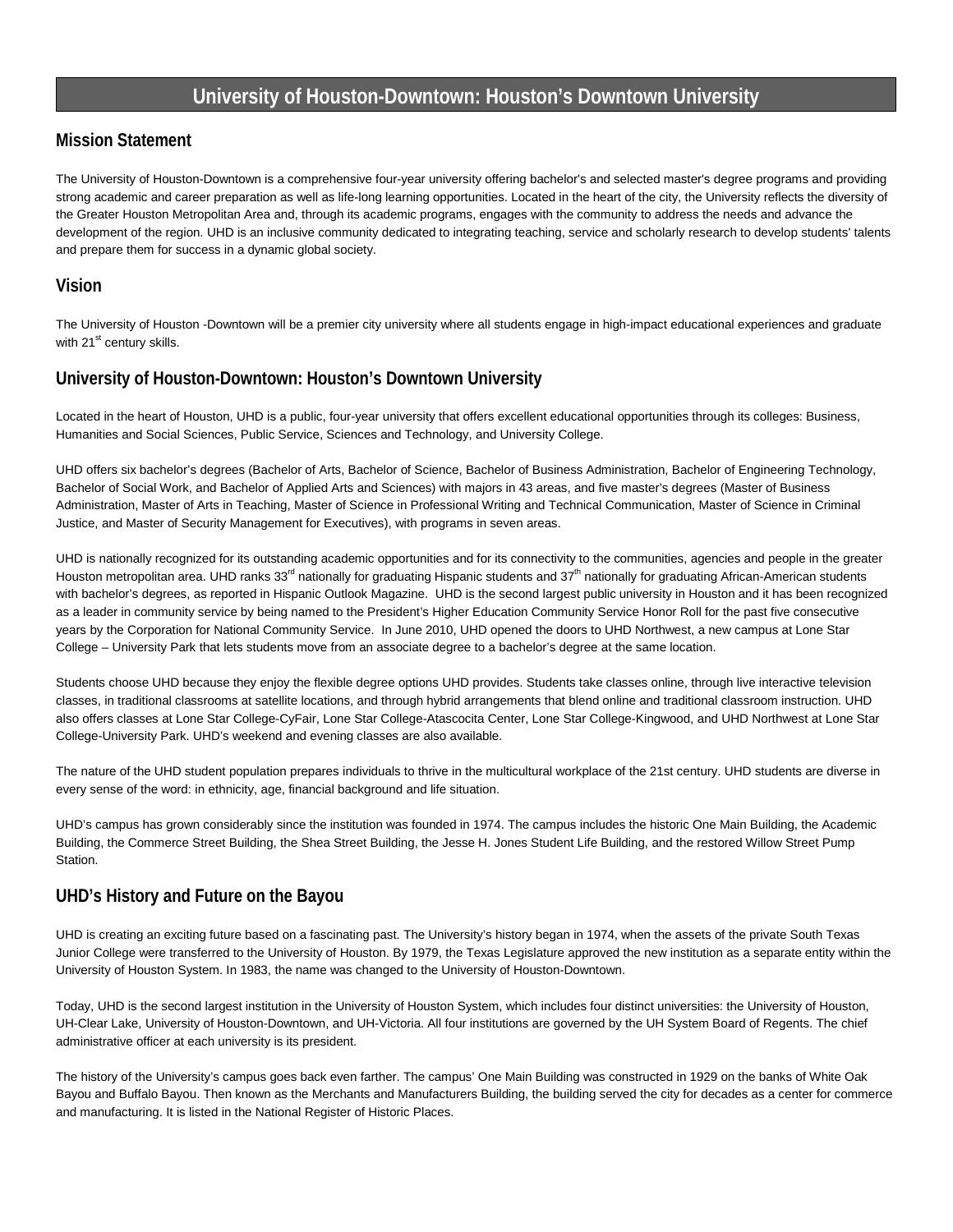UHD's facilities have continued to change since the University's inception. In the late 1990s, UHD added the Academic Building- with more than 40 classrooms and lecture halls, the Technology Teaching and Learning Center, the Wilhelmina Cullen Robertson Auditorium and a food court. While the Academic Building was taking shape, so was the Jesse H. Jones Student Life Center, a state-of-the-art facility devoted to student health, recreation and fitness.

In 2004, the University opened the Commerce Street Building, which houses the College of Public Service, classrooms, academic labs, computer labs, meeting spaces and faculty offices.

In fall 2007, the University opened yet another showcase facility, the Shea Street Building at the corner of Main and Shea Streets. The new home for UHD's College of Business features a glass-enclosed entrance that provides stunning views of Houston's downtown skyline. Adjoining this awardwinning new building is a multi-story parking facility.

UHD students enjoy the excitement of the nation's fourth largest city, including being just minutes away from Minute Maid Park, the Toyota Center, world-class museums and art galleries, and a wide assortment of restaurants and sidewalk cafes. Getting to and around campus is easy for students with UHD's free shuttle bus, the city's light rail line that stops at the University's front door, and easy access from two interstate highways.

UHD's wireless campus provides faculty, staff and students with optimum service and flexibility. In addition to applying for admission and registering for classes online, students can handle much of the "business" of going to college from laptops or desktops while at home or at school. And connectivity makes it easy to meet online with other students for group projects and classes.

Since its founding, the University of Houston-Downtown has continued to grow and provide degrees, programs and facilities to meet the needs of students, faculty and staff. It is all part of UHD's commitment to providing access and opportunity to higher education.

### **Campus Safety and Security**

The University of Houston-Downtown Police Department is committed to assuring your safety and security on campus. The Police Department provides comprehensive police services 24 hours a day, seven days a week. Offices are located on the first floor of the One Main Building, Suite 118-North.

Information on campus safety and security, including services such as vehicle jump starts and unlocks and five-year crime statistics is provided on the UHD Police Department website at [www.uhd.edu/campus/pd/.](http://www.uhd.edu/campus/pd/) Also available are safety and crime prevention information, crime alerts, campus policies on alcohol, firearms and sexual assault, and more.

### **Accreditation**

The University of Houston-Downtown is accredited by the Southern Association of Colleges and Schools Commission on Colleges to award baccalaureate and masters degrees. Contact the Commission on Colleges at 1866 Southern Lane, Decatur, Georgia 30033-4097 or call 404-679-4500 for questions about the accreditation of the University of Houston-Downtown.

The College of Business' Bachelor of Business Administration degree programs are accredited by the Association to Advance Collegiate Schools of Business (AACSB International, 777 South Harbour Island Boulevard, Suite 750, Tampa, FL 33602-5730; Telephone: 813-769-6500; FAX: 813-769 6559; Internet: [www.aacsb.edu\)](http://www.aacsb.edu/). Accreditation documentation is available in the College of Business, Room B400, Shea Street Building.

The Engineering Technology Department's Bachelor of Science in Engineering Technology degree programs in Control and Instrumentation Engineering Technology, Structural Analysis and Design, and Fire Protection Engineering Technology are accredited by the Technology Accreditation Commission of the Accreditation Board for Engineering and Technology, Inc. (111 Market Place, Suite 1050, Baltimore, MD 21202-4012: telephone 410-347-7700; Interne[t:www.abet.org\).](http://www.abet.org/)

The Urban Education Department's programs that lead to teacher certification are accredited by the Texas Education Agency (1701 N. Congress Avenue, Austin, Texas, 78701; Telephone: 512-463-9734; Internet[: www.tea.state.tx.us\)](http://www.tea.state.tx.us/).

The Natural Science Department's Bachelor of Science degree program in Chemistry is approved by the American Chemical Society (1155 Sixteenth Street, NW Washington, DC 20036; Telephone: 800-227-5558; Internet[: www.acs.org\)](http://www.acs.org/).

The Social Sciences Department's Bachelor of Social Work degree program is a candidate for accreditation by the Council for Social Work Education (1701 Duke Street, Suite 200 Alexandria, VA 22314; Telephone: 703-683-8080; Internet[: www.cswe.org\)](http://www.cswe.org/).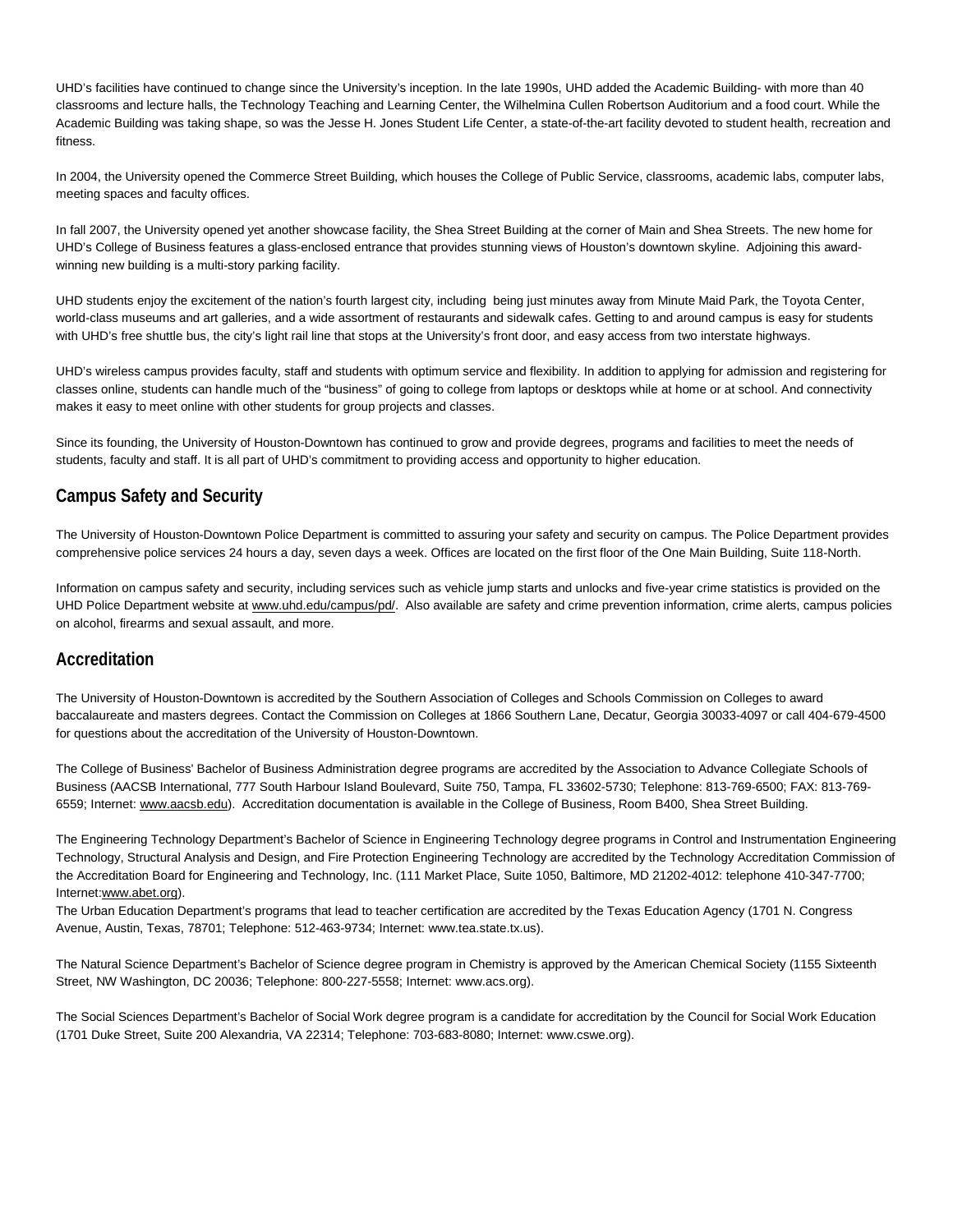### **Academic Resources**

### **Library**

500 Main, Info. 713-221-8187• www.uhd.edu/library

The W.I. Dykes Library occupies the north portion of the fourth floor and the entire fifth floor of the One Main Street building and may be entered from the Main Street elevators or stairs. The library's fourth floor computer lab provides over 80 computers with Internet access, research databases, and Microsoft Office software applications. In addition to the computer lab, fourth floor study spaces include thirteen group study rooms, two presentation practice rooms, and a large reading room where students are able to study or relax between classes. The reading room and some study rooms are available for 24 hour access. Two library instruction classrooms and an event room are also located on the fourth floor. The newly renovated fifth floor houses the library's physical collection and is furnished with comfortable seating and new study carrels. The 40,000 Windows Café is located in the southeast corner of the fifth floor.

The library has holdings of more than 429,700 electronic and print books, subscriptions to more than 216 databases and access to more than 85,000 digital journals. The library also has a collection of over 3,500 physical AV items that are available for checkout or for listening and/or viewing in the library and access to more than 54,000 digital AV items The Texas Education Collection is also housed in the library and includes teacher editions of select Texas state-adopted textbooks for K-12. This collection is supplemented by holdings of children's literature. In order to enable convenient access for UHD's commuter student body, preference is given toward purchase of full-text electronic materials.

The library website is frequently updated and designed to serve as a gateway for navigating library resources. The library homepage offers multiple approaches for research queries, including LibSearch, a powerful search engine that allows easy searching across the library collection, the UHD online catalog, which lists books and journals available in the W. I. Dykes Library, most University of Houston central campus libraries and the University of Houston-Clear Lake library, research guides created by subject librarians, the library's electronic course reserves system, as well as information about library services and updates. Library news may be followed through the library's blog (widykeslibrary.org/news), Facebook

[\(www.facebook.com/UHDLibrary\)](http://www.facebook.com/UHDLibrary), and Twitter (twitter.com/uhdlibrary).

Students, faculty and staff can connect to electronic resources from any location with their e-services ID and PIN. Access to the catalog and electronic resources from a home computer, wireless locations or from UHD computer labs supports research 24 hours per day. The fulltext of journal, magazine, and newspaper articles in electronic form can be found by using the library's full-text databases, which include ABI/Inform Complete, Academic Search Complete, ACM Digital Library, Black Studies Center, Business Source Complete, Gender

Studies Database, JSTOR, LexisNexis Academic, ProQuest Dissertations and Theses, PsycINFO, SAGE Journals Online, New York Times, Wall Street Journal, and Westlaw Campus Research. Many additional electronic resources for finding citations or information about a topic can be accessed through the library's website, including the major research database, Web of Science. Search results from the library's electronic holdings can be printed, downloaded to a flash drive or emailed. Print books from other UH system libraries may be requested electronically by clicking the *request* button in the online library catalog. If the W. I. Dykes Library does not own a book or journal article needed by a student, faculty, or staff member, then an interlibrary loan request may be submitted online through the library's My Interlibrary Loan system and the library's Interlibrary Loan (ILL) Department will make every effort to borrow the material from another library within the nation-wide ILL network. ILL is primarily a free service. If there will be a charge, permission will be requested beforehand. The ILL Department also provides services for UHD offcampus distance students and faculty who would like to have materials from the W. I. Dykes Library collections delivered to them at the site where they have classes.

Reference librarians at the Information Desk offer in-person or telephone assistance in utilizing library resources. Reference help is also available through the library's *Ask a Librarian* email service, online chat, texting, research consultation appointments and a repository of previously asked questions and answers. UHD librarians are available to provide face-to-face library instruction as well as online instruction via Blackboard.

Scanner stations and card and coin-operated photocopiers are available in the library. Two computer workstations are reserved for visually impaired students. Anyone with special physical or communication needs may ask for assistance from any library service desk or contact the library to schedule an appointment for special services.

A UHD identification card is used as the library card and must be presented when checking out materials. The library is open seven days a week during fall and spring semesters and Monday through Saturday during summer sessions. Check with the library for intersession and holiday hours. For reference information call 713-221-8187; for circulation information call 713-221-8186.

### **Advising and Mentoring**

### **Academic Advising Center**

S370, 713-221-8006

The Academic Advising Center is a place where UHD students can meet with an academic advisor to discuss academic and other university issues. At the Advising Center, Student Success is our number one priority therefore, meeting with an academic advisor each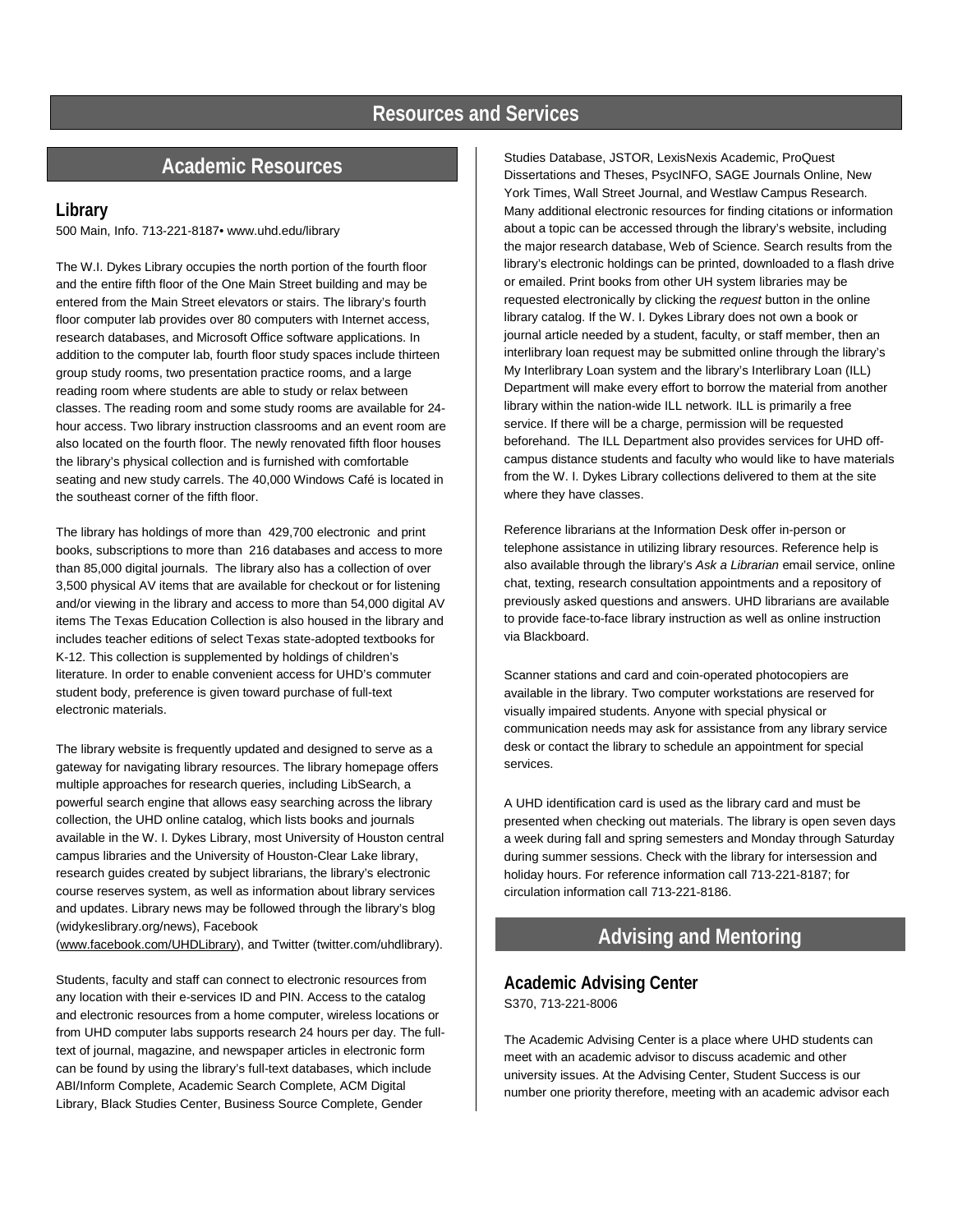semester will help students to remain in compliance with state and university policies, and to make satisfactory progress toward attaining their degrees.

Academic Advisors are available to make recommendations for registration and degree plan requirements, match students' needs with available resources, communicate university policies and procedures and assist students in declaring their major. Academic advisors are also available to discuss coursework evaluation from previous colleges and universities that students may have attended. The Academic Advising Center is open from 8:00 to 7:00, Monday and Tuesday , , and 8:00 to 6:00 on Wednesday and Thursday, then on Friday 8 to 5pm. No appointment is necessary during registration; however, students are strongly encouraged to request an appointment to meet with advisors during the regular semester

### **Academic Support Center**

N925, 713-221-8669 [• www.uhd.edu/asc](http://www.uhd.edu/asc)

The Academic Support Center provides tutoring for students seeking to develop math, statistics, writing, and reading skills. The ASC is staffed by faculty and peer tutors and is located in 925-North of the One Main building. Hours of operation are structured to accommodate day, evening, and weekend classes. The ASC is open to all currently enrolled UHD students and students may attend as often as they like. The Academic Support Center offers the following services:

**Center for Math and Statistics Support:** C4MS2 provides one-onone tutoring with mathematics and statistics faculty and peer tutors in a relaxed and friendly atmosphere. Tutors coach students through their exercises. The goal is to increase each student's ability to understand and apply mathematical principles and knowledge, acquire better study skills, become more independent in their learning, and excel in their math classes.

**Writing and Reading Center:** WRC tutors dedicate themselves to helping students who seek to become better readers and writers, critical thinkers, and communicators in all written work across the curriculum. The Writing & Reading Center provides a positive learning environment through face-to-face and online tutoring. Students can reserve a WRC tutor appointment online at[: www.uhd.edu/wrc](http://www.uhd.edu/wrc)

**Writing Associates:** WA program includes upper division students who are assigned to one class and work closely with a professor to support students' critical reading and writing. In addition to offering written feedback on writing assignments, Writing Associates lead small group study sessions to discuss readings and lecture material. They also work with faculty members to help write assignment descriptions thereby clarifying course goals and outcomes for their students.

**Computer Lab and Study Areas:** ASC has a 65-seat computer lab, laser printers, LCD presentation screen, and quiet comfortable study areas for small group meetings.

**Classroom Areas:** ASC has three classroom areas for academic workshops and seminars. The ASC has an 18-seat classroom area with dry-erase board and presentation equipment. Adjacent to the ASC are two 15–seat classrooms each with computers, LCD presentation screen, and teleconferencing capabilities.

### **Academic Counseling Center**  S655, 713-221-8101

Academic counselors are available to provide assistance and guidance to students on academic issues. Counselors work with students on setting goals, managing time, arranging for tutoring in selected subjects, and dealing with unforeseen difficulties that may jeopardize academic success. Support programs are also available to help students with physical or learning disabilities.

### **Other Resources**

### **Academic Computing Services**

S800, 713-221-8400 • www.uhd.edu/computing

The University of Houston-Downtown provides state-of-the-art computing equipment and software to its students, faculty, and staff. The university offers wireless computing services campus-wide (www.uhd.edu/wireless) and wireless printing for students [\(www.uhd.edu/printwireless\)](http://www.uhd.edu/printwireless) as well as computer lab environments and a technology commons to support general student lab and classroom computing needs.

The Academic Computing Labs are located in Suite 800-South in One Main, Suite C300 in the Commerce Building, Suite B206 in the Shea Building, and Suite B12.353 at UHD Northwest. Several electronic classrooms are available within these labs, as well as within the Technology Teaching & Learning Center (A700). There are more than 900 computers represented in these areas, as well as several laser printers, scanners and laptops for student checkout (available in S800, C300 and B200). Laptop lounges featuring comfortable chairs with built-in tables are available in S800 and B200 for student use. All labs have similar capabilities and support as the computer lab in Suite 800- South. The computer labs are available to serve all students, faculty and staff. Most computers in these labs are equipped with the same software.

The Technology Commons area is located in Suite B200 in the Shea Street Building. In addition to a 44-seat computer lab, and several PCs in the general Commons area, there are 70 laptops available for students to checkout for use in the Shea Street Building. Students can sit and relax in the Technology Commons area in leather chairs with built-in tables. There are also three electronic classrooms on the 2<sup>nd</sup> floor of the Shea Street Building including two inside the Technology Commons. These classrooms are utilized primarily for academic classes but are often opened as lab space when not occupied by classes. In addition, a general use computer lab is also available in room B206.

Each of these facilities (S800, B200, C300 and B12.353 at Northwest) is available to any currently enrolled students, has several electronic classrooms as part of the facility, and provides special devices to aid students with disabilities. The Student Technology Services group, which manages and operates the labs, also provides documentation as well as group and individual consulting to its constituents. Laptops are available for short-term student checkout in S800, B200 and C300. Presentation systems equipped with computers and projectors are also available in the electronic classrooms.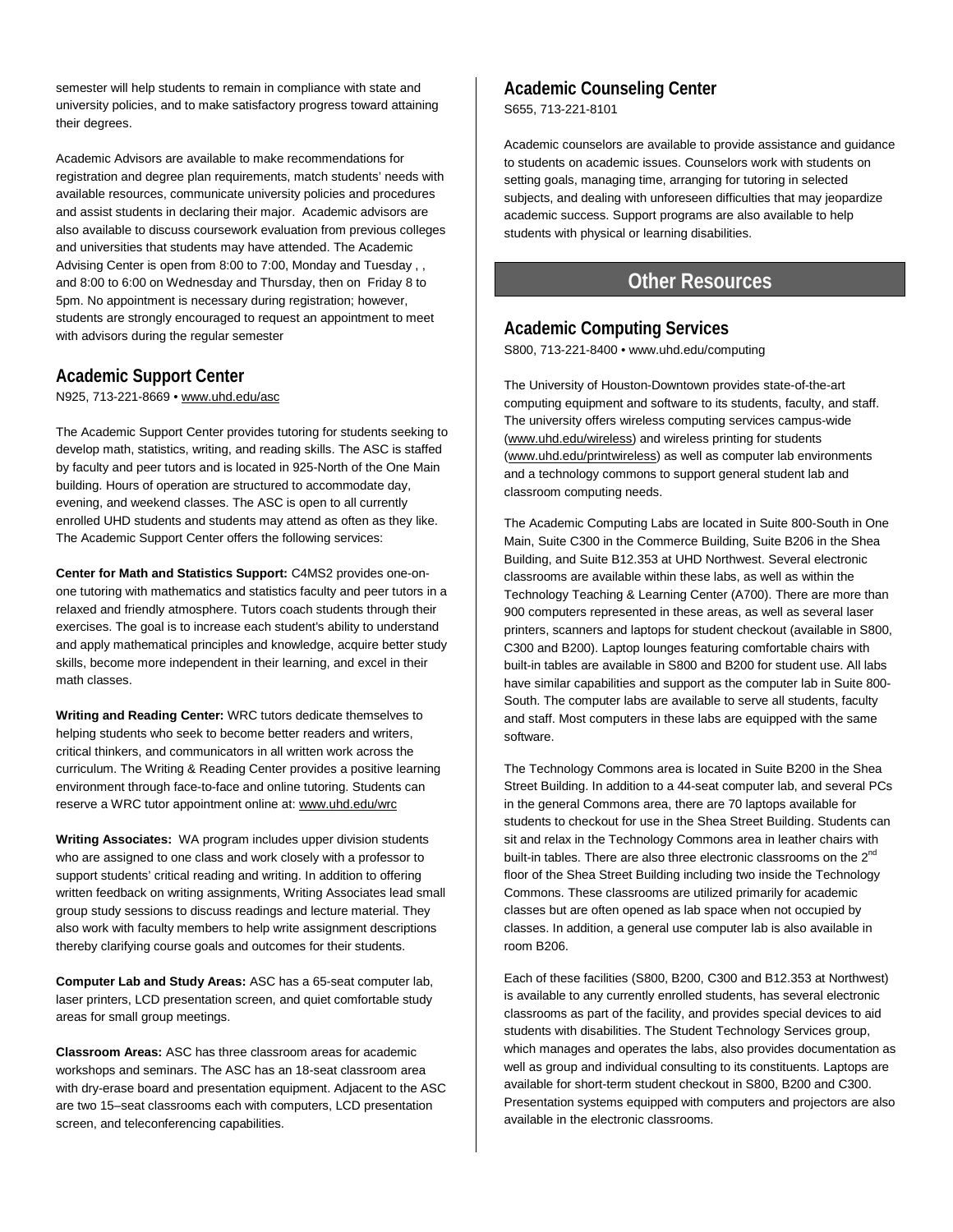The Academic Computing Lab hours in S800 are Monday through Thursday from 7:30 am to 10:00 pm, Friday 7:30 am to 5:00 pm, Saturday 8:00 am to 5:00 pm, and Sunday 10:00 am to 5:00 pm. The C300, B200 and B12.353 at Northwest labs are open Monday through Thursday 8:00 am to 9 pm, Friday 8 am to 5 pm, and closed Saturday and Sunday. Extended support hours are also available through the Help Desk (713-221-8031) to faculty, staff & students Monday through Sunday. More information about the computing labs is available at www.uhd.edu/acl.

Special purpose labs are also available to students. The Department of Engineering Technology maintains several computer labs. The Department of Computer and Mathematical Sciences has eight computer classrooms of PCs for instruction in computer science, mathematics, and statistics. The Department of Natural Sciences has a Science Learning Center that contains two electronic classrooms, and a Science and Technology Demonstration Laboratory. The College of Business and the Departments of Arts & Humanities, English and Social Sciences also have several computer labs. The Academic Support Center also offers learning support software for individual work in developing reading, writing and mathematical skills. There are over 45 specialized departmental computing labs that service subjectspecific needs.

Students can also download free software such as McAfee Virus Scan and Identity Finder for use at home, as well as specific applications from Microsoft through DreamSpark. In addition, discounted software and hardware is offered to UHD students via special links accessible from www.uhd.edu/computing/acl/discounts.html.

### **myUHD & Student e-Services**

http://myuhd.uhd.edu/

UHD offers a variety of student e-services on the web that allow students to go online rather than stand in line to perform administrative and academic functions that have traditionally required face to face interaction on campus. UHD's student e-Services functions as a one stop student portal. In addition to providing access to GatorMail (see below) and a range of general information, such as the course schedule and the university catalog, many student-specific functions are available. Students may apply for admission, determine their financial aid status, determine their eligibility for registration, and register for classes if they meet certain requirements, view their grades, update their address and other directory information, and obtain information about their computer account. Students may also make payments on-line for library fines, parking citations, and tuition.

### **GatorMail**

#### www.uhd.edu/eservices

UHD assigns student e-mail accounts (accessible on e-services) as the official method of communication between faculty, staff, and enrolled students. The use of e-mail services should be for legitimate educational purposes. The Office of Student Affairs governs access to student e-mail services. Students are responsible to regularly check, respond, adhere to deadlines, and take appropriate action to requests in GatorMail communications. Students who wish to receive university communications in their personal email accounts are responsible for enabling the forwarding feature in GatorMail, as GatorMail will be used by the University as the official method of communication to students.

### **Technology Teaching and Learning Center**

A700, 713-221-8200 [• www.uhd.edu/computing/ttlc](http://www.uhd.edu/computing/ttlc)

The Technology Teaching and Learning Center (TTLC) located in Room A-700, serves as a resource center for faculty and staff who are interested in integrating technology in their academic and administrative activities. A wide range of services are offered in the TTLC in order to assist faculty and staff with improved understanding of software applications, improved use of technology tools, and assistance with improving a user's technology knowledge base. The TTLC includes four electronic classrooms, a technology training lab, a seminar room capable of teleconferencing, an instructional television studio, and a faculty development area. The following services are offered in the TTLC.

**Blackboard Support:** Technical support and training for Blackboard is available for faculty and staff through a variety of methods, including telephone, email, and walk-in. The Blackboard team is committed to making sure faculty and staff are successful with all online coursework. Training sessions about various Blackboard topics are scheduled weekly.

**Multimedia Services:** Multimedia Services provides a wide range of services to support classroom instruction, online instruction, meeting and event support and campus communications. Service areas include:

#### **Classroom Technology Services**

- Oversees the operation and maintenance of presentation equipment in classrooms, lecture halls, conference rooms, the Special Events Center and the Wilhelmina Cullen Robertson Auditorium;
- Distributes and maintains and inventory of circulating multimedia equipment for classroom instruction, student presentations, professional presentations, special events and university administrative activities
- Provides a limited amount of video and recording devices for student checkout (faculty authorization is required).
- Provides photography, poster printing, and lamination services for required classroom instruction and staff operations.

#### **Event Support**

Oversees all presentation support required for campus meetings and special events; staff consults with clients to determine the Multimedia equipment and technical support required to stage activities and events.

#### **Video Production Services**

Provide creative and technical support for:

- Audio and video productions; lecture capture; video streaming
- Instructional television courses
- Video production and formatting for Blackboard course sites and university web pages
- Audio and video recording of special events; marketing videos
- Video conferences and webinars

#### **Digital Sign Management**

Manages the digital information screen displays that are located at the UHD and UHD-NW campus; provides training and message design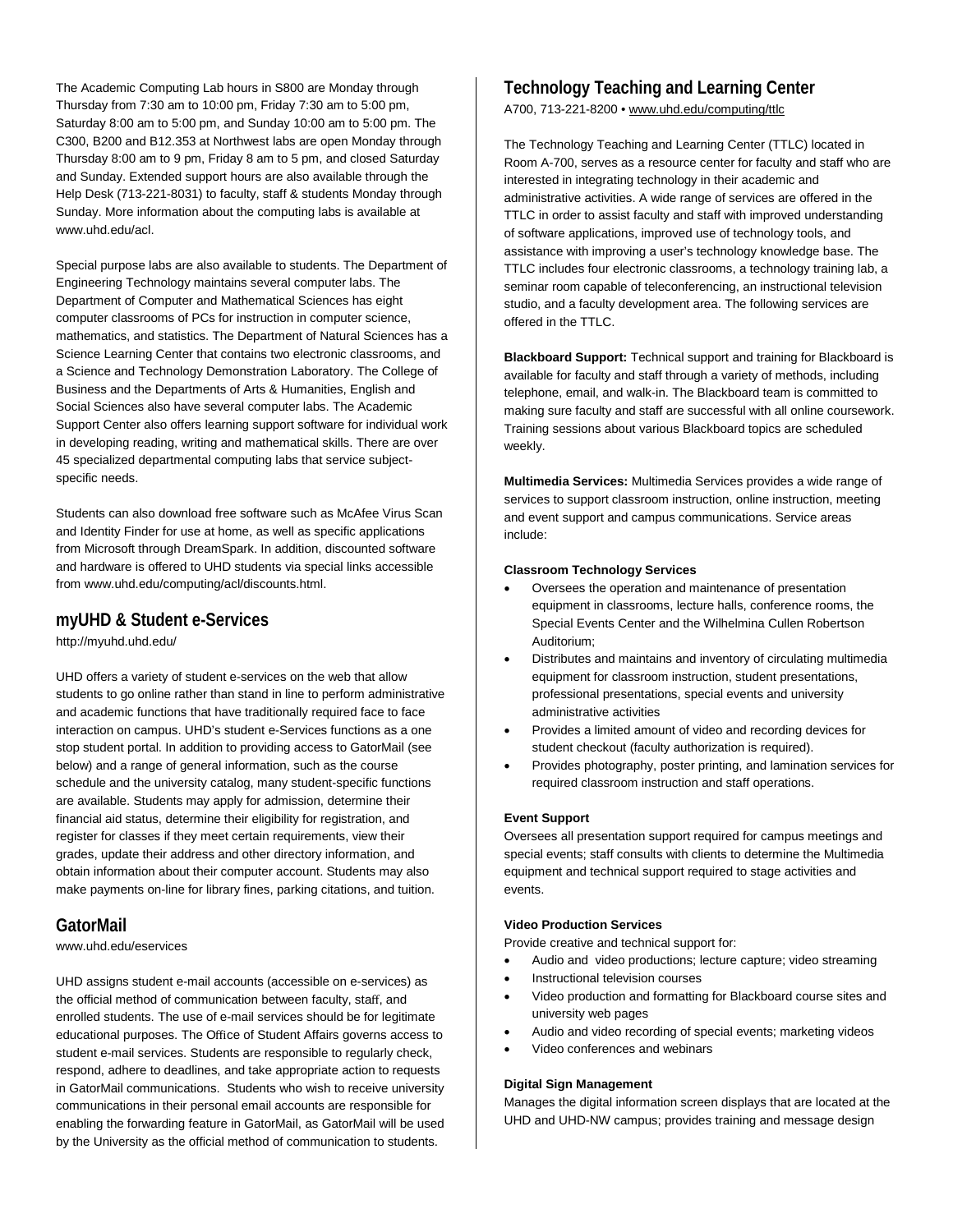consultation to university clients who have administrative permission to create, schedule and upload messages.

### **Study Abroad Programs**

S629, 713-222-5391

The University of Houston-Downtown offers several international education opportunities. In addition to the UHD Faculty-Led Trips which last from two to four weeks, we have partnered with Study Abroad Agencies to provide study abroad experiences that last for several months. Faculty-Led Trips and Study Abroad Programs give countless opportunities to explore intercultural issues outside of the classroom and around the world. Programs vary in length, location, and cost. Credit is offered on most programs, so if you participate you are not required to delay graduation. Some programs may also have work and internship opportunities while studying abroad.

All currently enrolled UHD students planning to take part in a UHD sponsored or approved study abroad program are eligible to apply for financial support from the International Education Student Fee Fund. A limited number of grants may be available to help supplement the cost of a study abroad program. Information on study abroad programs is available in the Office of Global Citizenship, Room 629-South. Information for study abroad scholarships is available on the UHD international education webpage

<http://www.uhd.edu/academic/international>

### **Student Affairs**

The University of Houston-Downtown's Division of Student Affairs offers a wide variety of services, programs and activities designed to augment the academic experience of students.

The division includes the Office of Student Affairs, Admissions, Registrar, Career Services, Student Health Services, Scholarships and Financial Aid, Student Activities & Events, Disability Services, Upward Bound, Talent Search, Student Counseling Services, Sports & Fitness, Community Relations, and Testing Services.

### **Office of Student Affairs**

S380, 713-221-8100

The Office of Student Affairs serves as a resource to students by distributing information, assisting with problem resolution and interpreting university policies, rules and procedures. This office is also responsible for carrying out the university's student discipline policies. Among the information Student Affairs provides to students and the university community are the UHD Student Handbook, the UHD Catalog, and the UHD Registration & Information Bulletin.

### **GatorKnows**

www.uhd.edu/search/search.html

GatorKnows provides 24 hours a day and 7 days a week self-service help for prospective students, current students, faculty, staff, and anyone else interested in UHD. Search our Frequently Asked Questions to find your answers or click the *Email a Question* link to ask a more specific question.

### **Office of Admissions**

S350, 713-221-8522 • www.uhd.edu/admissions/

The Office of Admissions provides information regarding the university to all prospective students and facilitates the admission process. The office is committed to providing quality service and assistance to students in all phases of the admissions process and to ensuring that their admission experience is a positive one.

#### **Freshman and Transfer Admission**

S350, 713-221-8522

The Office of Admissions serves as the entry point for all incoming freshman and transfer students. The office provides walk-in assistance and ready access information that will help students understand the admission process to complete their academic college career.

#### **International Admission** S350, 713-221-8048

Within the Office of Admissions, the Office of International Admissions supports the academic and cultural experience of international students at the University of Houston-Downtown. The office processes admission applications, provides immigration counseling, and offers personal assistance whenever possible.

#### **Graduate Admission**

S350, 713-221-8093

The Office of Graduate Admissions accepts applications for all UHD graduate programs and provides program-specific requirements, entry dates and application deadlines.

#### **New Student Orientation**

S204, 713-221-8022

New Student Orientation introduces new students to the academic community at UHD. It is designed to meet the special needs of all students entering the university for the first time and to help make the new student's transition to the university a smooth and enjoyable one. New Student Orientation programs are offered for the summer, fall and spring semesters. Orientation also offers currently enrolled students the opportunity to develop their leadership skills and make new friends by becoming leaders in the program.

**Registrar** N330, 713-221-8999

The Registrar's Office maintains all student academic records including course registration and grade history. The responsibility of this office is to provide valuable and reliable service and student records data to all UHD students, faculty, and staff as well as to state and federal agencies. The Registrar's Office issues official transcripts, diplomas, enrollment/degree verifications, certifies loan deferments via the National Student Clearinghouse, and manages several other registration and student record related processes. The Registrar's office also provides guidance to students and troubleshooting support with the course registration process in Student e-Services.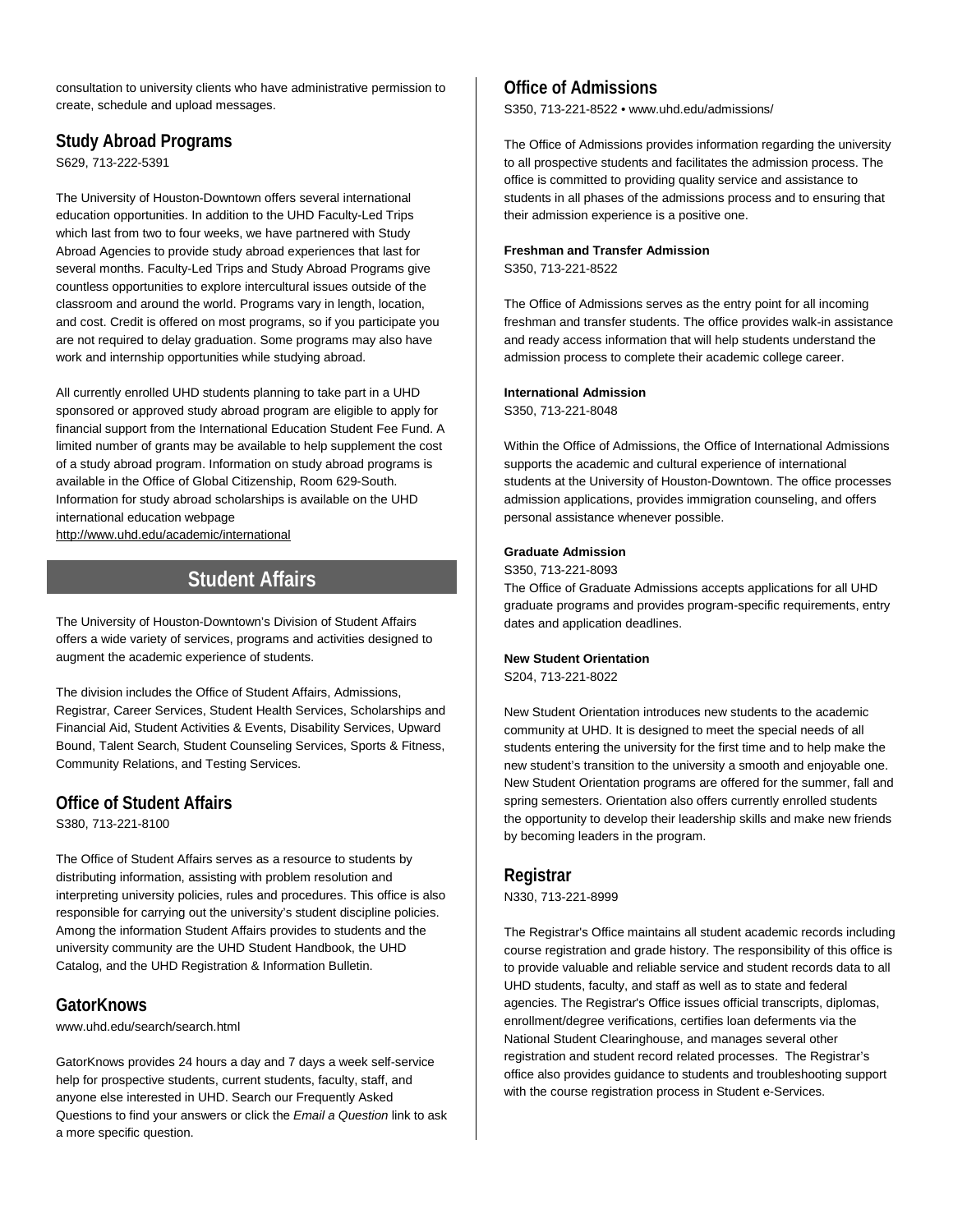### **Scholarships and Financial Aid**

S330, 713-221-8041

The UHD Office of Scholarships and Financial Aid offers a variety of financial aid programs to assist undergraduate and graduate students in meeting educational costs. The programs include scholarships, grants, loans and work-study, which may be awarded in various combinations and amounts to meet individual student needs. Because funds are limited in many programs, it is important to begin the application process early and complete the necessary applications properly and on time. The priority deadline for fall is April 1 of each year.

Most federal and state aid is awarded on the basis of proven financial need rather than academic achievement. Most scholarships are awarded on the basis of academic achievement, talents, and special skills rather than proven financial need.

### **Career Development Center**

S402, 713-221-8980

Career Services offers three services:

- Career Counseling: Deciding on a major and related career options – please call for an appointment
- Job Search Coaching: Starting a job search, resume and cover letter review, practice interviews – please call for an appointment or consult [www.uhd.edu/jobs4gators](http://www.uhd.edu/jobs4gators) for a workshop schedule.
- Contact with employers: A job posting database [www.uhd.edu/jobs4gators,](http://www.uhd.edu/jobs4gators) career fairs, and field experience.

### **Disability Services**

S409, 713-226-5227

The Office of Disability Services provides a variety of support services in compliance with Section 504 of the 1973 Rehabilitation Act, the Americans Disabilities Act. The Office of Disability Services' strives to empower students, foster independence, promote achievement of career and educational goals, and assist students to discover, develop, and demonstrate full potential and abilities.

Students who receive services from the Office of Disability Services will receive the following:

- equal access to and have a working knowledge of appropriate accommodations and support services,
- referrals for and be informed of available campus resources,
- equal access to university facilities and programs by the removal of barriers and installation of adaptive equipment throughout campus,
- advocacy services by the director and staff as necessary and as appropriate,
- knowledge and use of assistive technology to increase academic independence,
- services tailored to assist them in remaining eligible for future semesters at the University of Houston Downtown.

### **Student Health Services**

S445, 713-221-8137

Student Health Services focuses on health promotion, disease prevention, and treatment of minor illnesses and injuries. Clinicians provide the same primary care found in most physicians' offices (including women's health) and offer referrals to specialists in the community when necessary. Appointments are recommended for these services. Routine laboratory services, pregnancy testing, and confidential HIV testing and counseling are provided. Nurses provide counseling on a wide variety of health issues and offer special screenings and services throughout the year. In addition, educational brochures on a variety of health-related subjects are available as are applications for student health insurance.

### **Student Assistance Program**

S447, 1-866-802-8553 toll-free 24 hrs

The Student Assistance Program (SAP) is designed to help students maximize their health and effectiveness at home, school or work. Through this program, students receive confidential, personal support for a wide range of issues, from everyday concerns to serious problems.

All records, including medical information, referrals and evaluations, are kept confidential in accordance with federal and state laws. Office Hours: Monday 7:30 am-2:00 pm; Tuesday 8:30 am-3:30 pm; Wednesday 1:00 pm-8:00 pm; Thursday 12:30 pm-7:00 pm; Fridayclosed.

If assistance is needed when the office is closed, call toll-free (24 hrs) 1-866-802-8553; 1-866-216-9926 TDD or log on to www.liveandworkwell.com, access code UHDTSAP.

### **Student Activities and Events**

S204, 713-221-8573

The Office of Student Activities and Events encourages and challenges students to become involved in non-academic components of campus life that enrich their campus experience, offer opportunities to develop leadership and other skills and allow them to make friends from a variety of educational and cultural backgrounds. The Office of Students Activities and Events coordinates the functions of the Student Government Association, Campus Activities Board and a variety of clubs and organizations. Student Activities and Events is also responsible for Commencement, Crossroads Festival, Cultural on the Bayou, One Main Event, UHD Activities Day, Project Leadership UHD and the Campus Information Center.

### **Campus Information Center**

S350, 713-221-8000

The Campus Information Center, located within the Office of Admissions in suite 350S, serves as the university call center providing information about UHD and the surrounding community. Students are encouraged to utilize the center for information regarding their admissions and registration status, financial aid, or other questions about attending classes at UHD. The Campus Information Center is open Monday-Thursday, 8 am-6 pm, Friday 8 am-5 pm.

### **GatorCard – UHD ID**

S204, 713-221-8573

The GatorCard is the official identification card of UHD and is required of all currently enrolled students to utilize services on campus (library,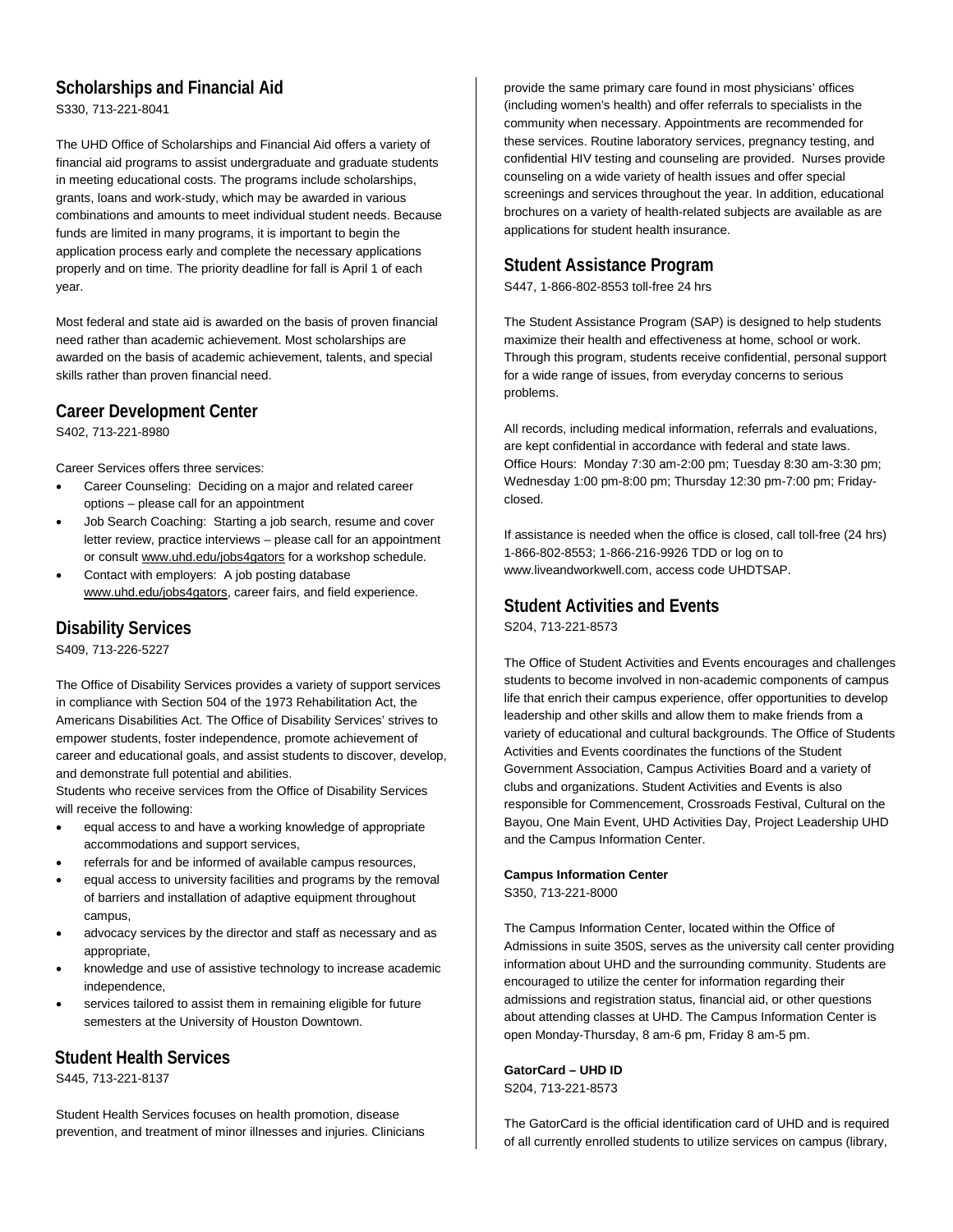computer lab, gym, etc.). An additional functionality of the GatorCard is to provide those students who choose to do so a faster means by which to receive their financial aid refund or tuition reimbursement from the University.

After having your photo taken by the Office of Student Activities and Events you should expect to receive your GatorCard in the mail in approximately 7-10 business days. Your GatorCard will be mailed to the address you have on file with the University, please make sure it is current and up to date.

There is no fee for your initial GatorCard; however, there is a small charge to have it replaced if lost or stolen. GatorCard replacement can be requested in the Office of Student Activities & Events, Room 204- South.

#### **Locker Rental**

S204, 713-221-8573

UHD offers a 12 x35 x18 combination locker on either the 2nd and 4th floor of the One Main Building. Lockers are rented at a cost of \$15 for the entire semester and can be renewed at the end of the semester.

#### **Project Leadership UHD**

S204, 713-221-8573

Project Leadership UHD is a seminar-based, participatory program sponsored by the Office of Student Activities and Events in which UHD students are challenged to develop their strengths and skills as collaborative leaders. Project Leadership UHD features a core curriculum of required seminars, including the annual Student Leadership Conference, and a commitment to community service, and an elective curriculum of additional seminars. Students who complete the core curriculum will be awarded a Project Leadership UHD certificate at an awards ceremony to be held in the spring.

#### **Student Government Association**

S290, 713-221-8551

The Student Government Association (SGA) is the representative body for all UHD students. SGA is responsible for nominating students to serve on university committees and for chairing the Council of Organizations, which is the representative body for all clubs and organizations. SGA is involved in policy development activities through its participation in the shared governance process.

### **Student Organizations**

S204, 713-221-8573

The varied personal and professional interests of UHD students are aptly reflected in the range of active clubs and organizations on campus. Professional organizations and departmental clubs provide opportunities for individuals with similar interest and goals to meet. There are also social clubs, cultural organizations and special interest groups. All clubs offer student educational opportunities as well as personal enjoyment.

#### **Community Involvement Center**

S204, 713-221-8573

UHD's Community Involvement Center promotes public service and organizes support for volunteer opportunities in the community. The UHD Community Involvement Center also serves as a clearinghouse of volunteer opportunities for UHD student organizations, individual students, faculty and staff.

### **Student Publications**

Dateline S260, 713-221-8569 Bayou Review S250, 713-221-2716

*The Dateline* is a student-run newspaper. With guidance from a faculty advisor and the Student Publications Advisory Committee appointed by the president, students are provided with a wide range of experience in journalism.

*The Bayou Review* is a literary journal, with biannual publication of poetry, essays, reviews, photos and drawings. The journal seeks to promote arts and humanities at UHD and to provide a forum for students who have an interest in creative writing.

### **Sports and Fitness**

Student Life Center, 713-221-8225

Sports and Fitness provides members with programs and facilities that offer vigorous, fun-filled, health-promoting, physical activity conducive to wellness and personal development. Through a well-equipped recreational facility, fitness programs, intramural sports and club sports activities, members will be motivated to embrace a healthy life-style, which may ultimately enhance their quality of life.

#### **Membership**

The programs and services of Sports and Fitness are open to all UHD students, faculty and staff at no additional fees. UHD graduates may purchase a Sports and Fitness membership for a fee.

#### **Jesse H. Jones Student Life Center**

The three-level, 30,000-square-foot Jesse H. Jones Student Life Center includes two gymnasiums equipped for basketball, volleyball, and badminton; a multipurpose studio designed for aerobics, martial arts, and dance classes; and a fitness center with state-of-the-art weight equipment and cardiovascular units. Lockers and showers are available.

#### **Fitness Programs**

Fitness programs are offered at various times throughout the week from certified instructors. Programs include: Aerobics, Zumba, Boot Camp, Karate, Pilates, Yoga, Hip Hop, and Latin Dance. Personal trainers and massage therapists are available to members for a nominal fee. The initial fitness assessment is free of charge. Healthy workshops are offered monthly as well as various certifications.

#### **Intramural Sports**

Intramural sports programs are designed to provide opportunities for UHD members to participate in organized sports activities. Individual and team sports are offered in over 12 different sports. Leagues are created for competitive and just-for-fun participants alike, and there are several activities where men and women team-up for co-recreational sports.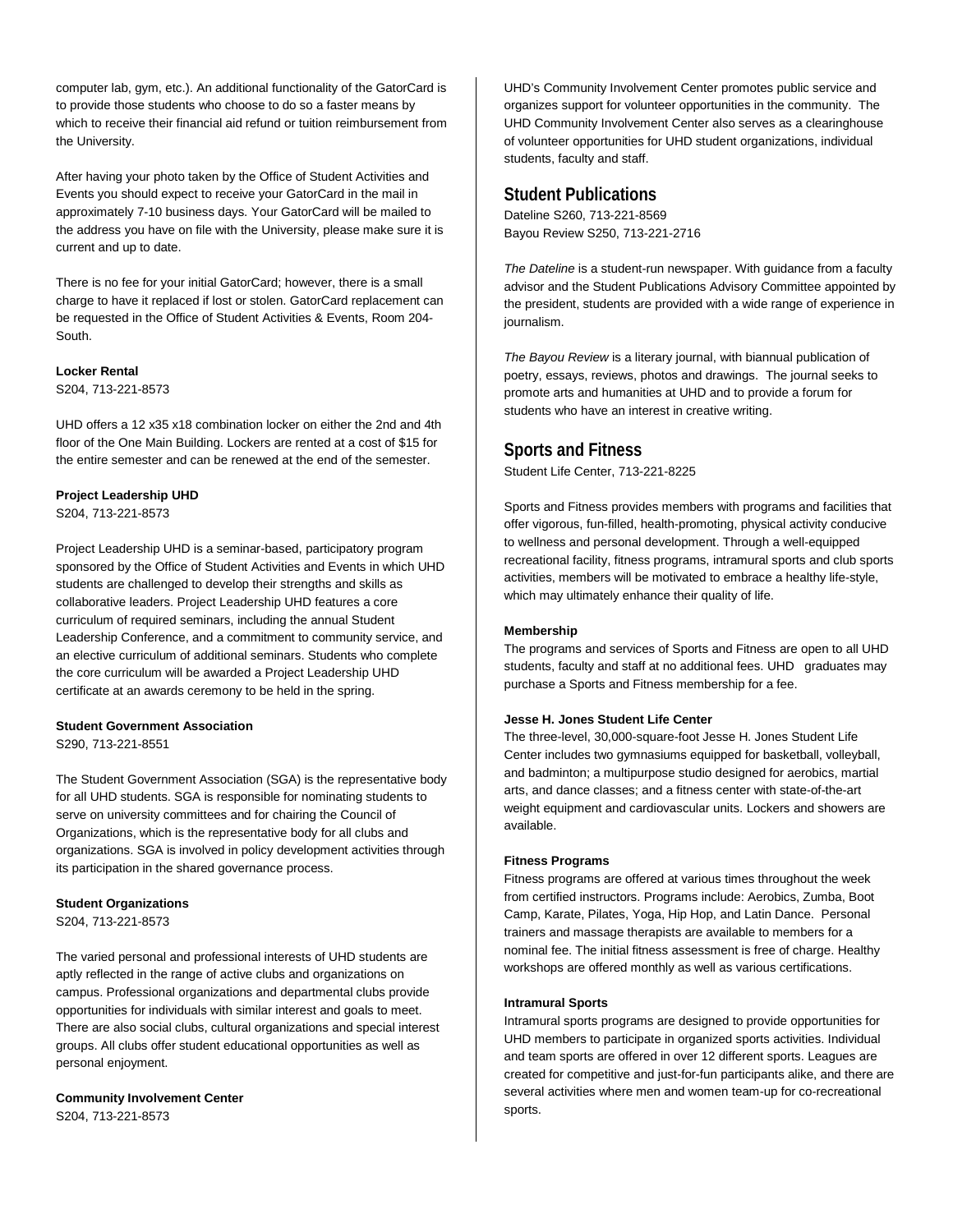#### **Club Sports**

Club sports provide members with opportunities to share common interests and pursue active involvement and improvement in a sport or activity. Clubs are encouraged to represent the university at local, regional and national competitions. There are currently club teams in baseball, basketball, cheer, cycling, powerlifting, soccer and volleyball.

#### **Awards Banquet**

The Sports and Fitness Awards Banquet is one of the university's oldest and best traditions. The annual event is held in May at which participants are recognized for outstanding involvement and contributions to the program. Outstanding participants from intramural sports, club sports and the various fitness programs are recognized before students, faculty, staff, family, and friends. The ceremony includes a dinner and an entertaining awards presentation.

#### **Physical Education: PHED 2101 Health and Fitness for Life**

The Department of Urban Education offers a physical education course, PHED 2101: Health and Fitness for Life, which requires students to participate in fitness class offerings in Sports and Fitness as part of the physical component of the class. The course focuses on health related behaviors and strategies for enhancing wellness throughout the life span. There is no prerequisite for the class which is considered a one credit elective applicable to most degree plans. The course is recommended for those students who plan to take statemandated teacher certification examinations. It is also recommended for students who wish to examine and experience the benefits of leading a healthy lifestyle.

### **Testing Services**

S280, 713-221-8027

To support new and current students, Testing Services personnel administer UHD, state and national tests. Several national tests and certification exams are provided by testing personnel, including the General Education Development (GED), College Level Examination Program (CLEP), Law School of Admission Test (LSAT), SAT I and II and ACT are also administered here at UHD. Registration deadlines are about one month prior to test dates. Individuals who wish to take LSAT, ACT or SAT should register directly with respective testing agency. In addition, Texas Higher Education Assessment Quick Test (TQT) is another exam that Testing offers to UHD and non-UHD students. For GED and TQT registration, examinees have to come to Testing in person.

The ACCUPLACER/WritePlacer exam, one of the approved Texas Success Initiative (TSI) assessments recommended to new college freshmen, is offered by Testing Services to UHD students only.

### **Veterans Services**

#### S244, 713-221-8622

The University of Houston-Downtown's Veterans Services Office is dedicated to helping the men and women of the U.S. Armed Forces achieve the American dream of becoming highly successful. UHD recognizes the unique needs of service members, returning veterans, and their families and will work closely with them to make sure that they are aware of all the benefits and services that are available to them. Experienced staff are available to answer questions concerning veteran educational benefits, certifying enrollments for the Department of Veterans Affairs, monitoring students' degree plans and academic progress, as well as giving referrals. The Veterans Services Office cannot determine eligibility for benefits. You have courageously served our country, now let us serve you!

### **Hazlewood Act for Veterans**

State law provides that a veteran who is a legal Texas resident is exempted from tuition and certain required fees, but not from deposits. The veteran must meet the following criteria:

- reside in Texas for a period of not less than 12 months prior to the date of registration;
- served in the armed forces or in certain auxiliary services for more than 180 days;
- was a bona fide legal Texas resident at the time of entering such service;
- was honorably discharged (except those who were discharged because of being over the age of 38 or because of personal request);
- exhausted all veteran's educational benefits;
- is not eligible for federal grants, including federally sponsored grants provided for veterans by the US government; and
- is not be in default on any federal or state student loans.

To obtain this exemption, the veteran must submit an application with attached evidence to the Office of Scholarships and Financial Aid by the Official Day of Record of the term for which the veteran is applying for the Hazlewood benefits. Hazlewood applications must be renewed each year.

If you qualify or have questions about the Hazelwood Act, please contact the Office of Scholarships and Financial Aid.

### **Credit for Military Service**

It is the policy of the University of Houston Downtown to award transfer credit for military courses and/or military service based on the recommendations of the American Council on Education (ACE)'s Guide to the Evaluation of Education Experiences in the Armed Services. Credit for military courses and/or credit is available to all admitted undergraduates. Either elective or direct course credit will be awarded based on ACE recommendations.

#### **Credit for Military Service (HB 269)**

House Bill (HB) 269 makes military veterans who enroll in Texas universities and who meet certain requirements eligible to receive undergraduate college credit for the time they spent in the service. Eligible veterans receive college credit for all the required physical education courses needed for their degree and up to an additional 12 semester hours of elective coursework.

To be eligible to receive credit under HB 269, veterans must have:

- Graduated from a public or private high school accredited by a generally recognized accrediting organization or from a high school operated by the United States Department of Defense
- Completed at least two years of service in the armed forces (or discharged because of a disability)
- Been honorably discharged from the U.S. armed forces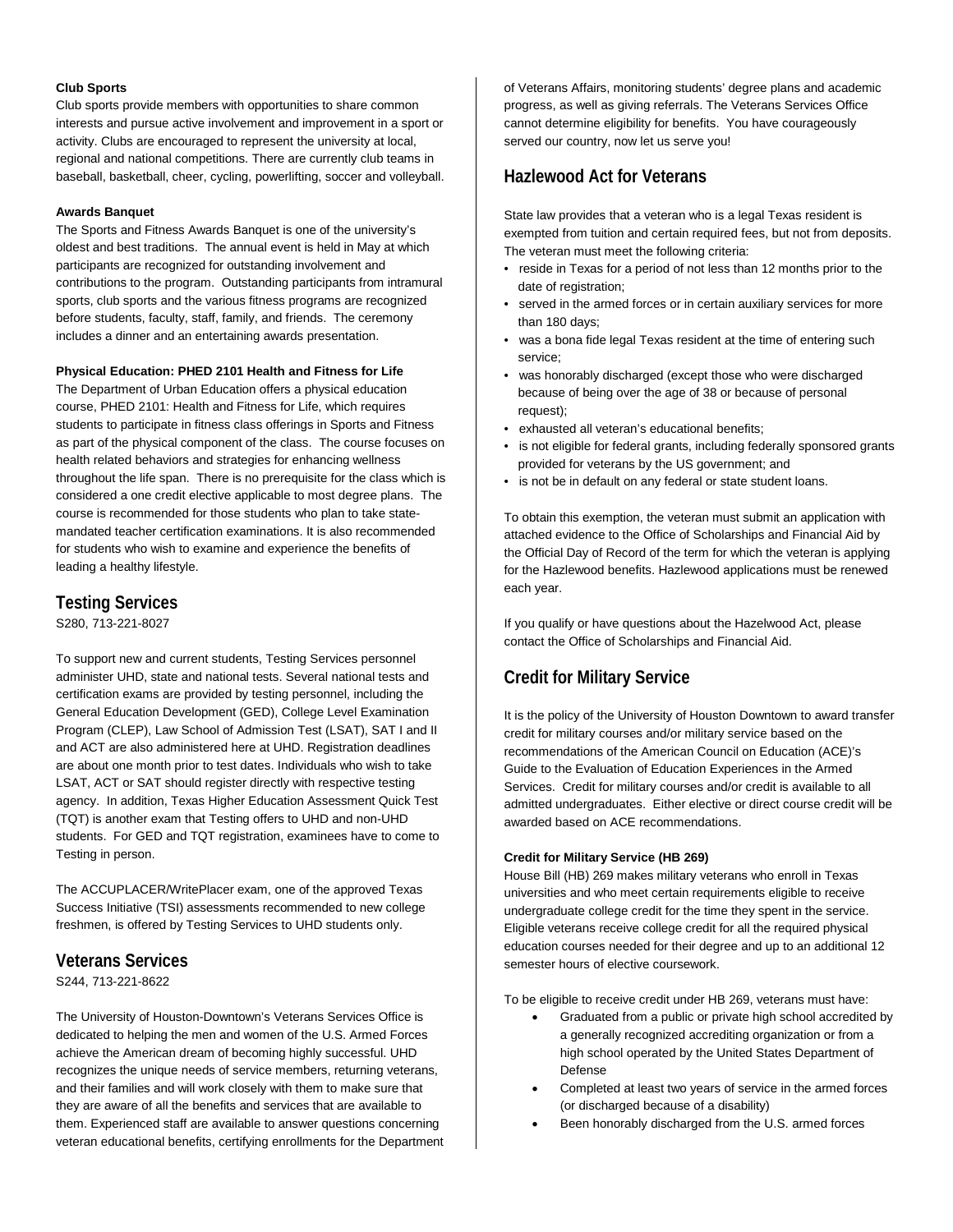• Credit awarded under HB 269 is awarded for having served, not for college-level courses that might have been taken while in the military.

Acceptable forms of documentation include: **AARTS** Transcript (Army ACE Registry Transcript) **CCAF** Transcript (Community College of the Air Force Transcript) **SMART** Transcript (Sailor/Marine ACE Registry Transcript)

### **Distance Education**

**Louis Evans**, Executive Director of Distance Education evansl@uhd.edu S 950, 713-221-2766

**John McConnell**, Assistant Director of Distance Education mcconnell@uhd.edu S 629, 713-221-2722

For students who live or work in the suburban Houston areas, UHD offers programs at Lone Star College- CyFair, Lone Star College-Kingwood and UHD Northwest located at Lone Star College- University Park. Courses taken off-campus or online may apply to any UHD degree program in which they are ordinarily accepted. Students enjoy the ability to tailor their schedule to meet individual needs by taking courses at multiple locations or using multiple formats. All of the UHD programs are accredited by the Southern Association of College and Schools (SACS) and in addition the College of Business programs are accredited by The Association to Advance Collegiate Schools of Business, [AACSB-International.](http://www.aacsb.edu/) The teacher preparation programs offered by the UHD Urban Education Department is a multiple award winning program including the prestigious Texas Higher Education Coordinating Board (THECB) Star Award in 2010.

### **UHD Northwest at Lone Star College – University Park**

#### **UHD Northwest**

713-237-5400 Building 12, 20515 SH 249, Houston, TX 77070 [www.uhd.edu/Northwest](http://www.uhd.edu/Northwest) email[: distanceed@uhd.edu](mailto:distanceed@uhd.edu)

**Maria Estrada,** UHD Advisor/Coordinator email[: estradam@uhd.edu](mailto:estradam@uhd.edu) 713-237-5405

**Dan Starr,** UHD Advisor/Coordinator email[: starrd@uhd.edu](mailto:starrd@uhd.edu) 713-237-5404

**Debbie Francis,** College of Business Advisor email[: francisd@uhd.edu](mailto:rebhunh@uhd.edu) 713-237-5407

For students who live or work in the Northwest Houston Metropolitan area, UHD Northwest offers programs at Lone Star College-University Park, located at HWY 249 and Louetta. The location serves western

Montgomery County, Waller County, NW Harris County and the City of Houston in the Willowbrook area.

Students complete lower-level course work at one of the five colleges of the Lone Star College System. UHD offers the junior- and seniorlevel courses leading to the degree. Instruction is delivered live on-site and course instruction is delivered either on the weekend, in the evening or during the day.

#### **College of Business Programs**

BBA Accounting\* BBA Enterprise Information Systems\* BBA Finance\* BBA Insurance and Risk Management\* BBA General Business\* BBA Management\* BBA Marketing\* \**Accredited by The Association to Advance Collegiate Schools of Business*

#### **University College Programs**

BS Interdisciplinary Studies BAAS Applied Administration

#### **College of Public Service Programs**

BS Criminal Justice BAAS Criminal Justice BAIS with EC-6 Generalist Certification BAIS with EC-6 Bilingual Generalist Certification BAIS with 4-8 Generalist Certification BAIS with 4-8 Bilingual Generalist Certification Master of Arts in Teaching MS Criminal Justice

#### **College of Science and Technology Programs**

BAAS Safety Management BA Mathematics BA Mathematics with Secondary-level Teacher Certification BS Biological and Physical Sciences BS Biological and Physical Sciences with Secondary-level Teacher **Certification** 

### **UHD at Lone Star College – CyFair**

**LSC–CyFair, –CASA 109 K** 9191 Barker Cypress Road, Cypress, Texas 77433

**Kimberly Constantine,** UHD Advisor/Coordinator email[: ConstantineK@uhd.edu](mailto:ConstantineK@uhd.edu) 281-290-3435

The rapid expansion of the Northwest area of Harris County has created new opportunities for meeting UHD students' educational needs The University of Houston-Downtown's teacher education program at LSC-Cy-Fair College offers certification in elementary and bilingual education while earning a Bachelor's of Arts in Interdisciplinary Studies. Students who wish to obtain EC-6 and Bilingual EC-6 certification will need to take courses in a variety of academic areas.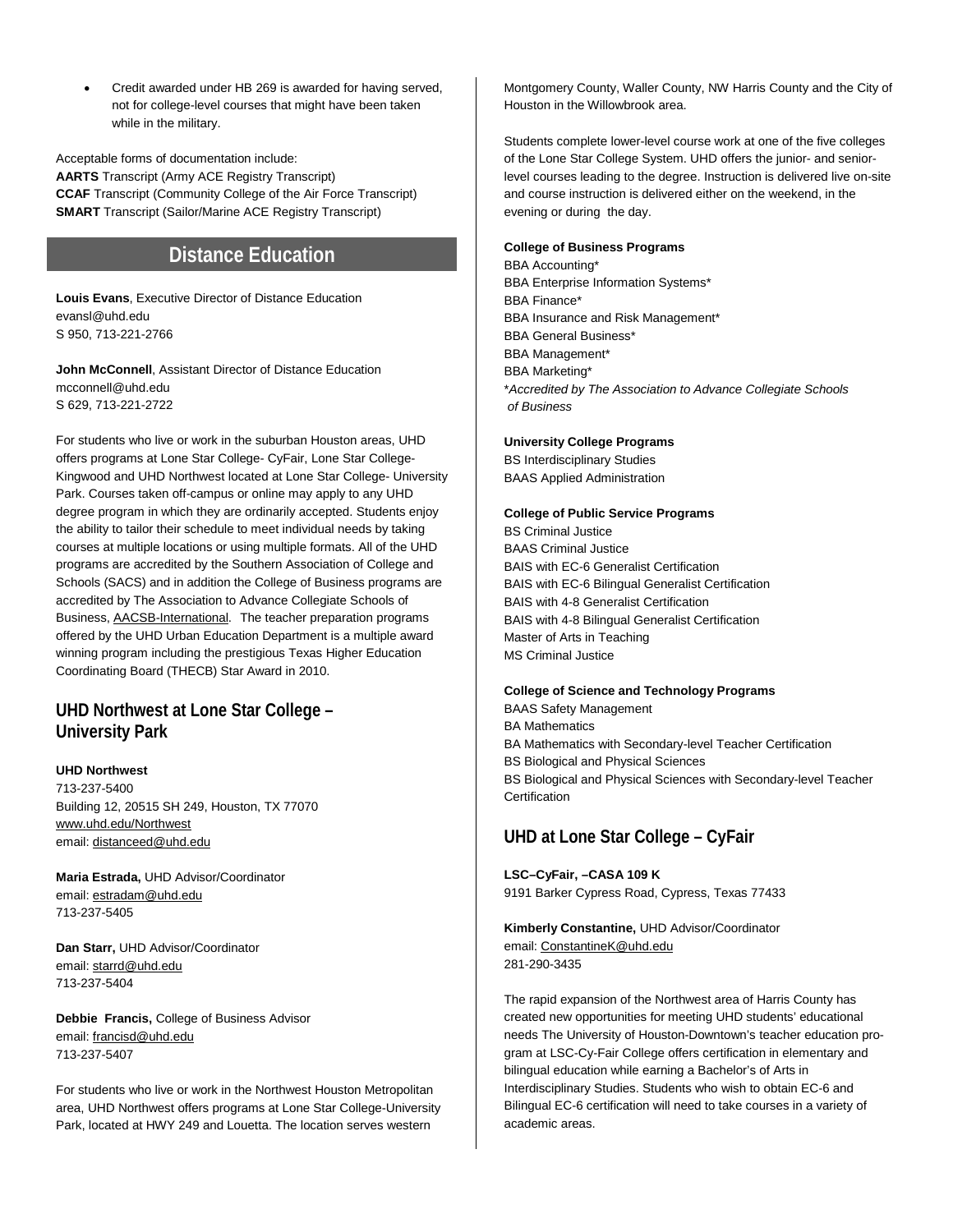Students complete lower-level course work at one of the five colleges of the Lone Star College System. UHD offers the junior- and seniorlevel courses leading to the degree. Instruction is delivered live on-site and course instruction is delivered either on the weekend or in the evening.

#### **College of Public Service**

BAIS with EC-6 Generalist Certification BAIS with EC-6 Bilingual Generalist Certification

#### **College of Business**

BBA General Business\* \**Accredited by The Association to Advance Collegiate Schools of Business*

### **UHD at Lone Star College – Kingwood**

**LSC – Kingwood College - SCC 113** 20000 Kingwood Drive, Kingwood, Texas 77339

**Dale Higginbotham,** UHD Advisor/Coordinator email[: higginbothamd@uhd.edu](mailto:estradam@uhd.edu) 281-318-4339 or 832-775-0810

The rapid expansion of the Northeast area of Harris County has created new opportunities for meeting UHD students' educational needs The University of Houston-Downtown's teacher education program at LSC-Kingwood College offers certification in elementary education while earning a Bachelor's of Arts in Interdisciplinary Studies. Students wishing to obtain EC-6 certification will need to take courses in a variety of academic areas.

Students complete lower-level course work at one of the six colleges of the Lone Star College System. UHD offers the junior- and senior-level courses leading to the degree. Instruction is delivered live on-site and course instruction is delivered either on the weekend or in the evening.

#### **Programs offered**

BAIS with EC-6 Generalist Certification BAIS with EC-6 Bilingual Generalist Certification

### **UHD at Lone Star College – Atascocita Center**

**LSC – Atascocita Center - AC 213** 15903 West Lake Houston Parkway, Houston, Texas 77044

**Dale Higginbotham,** UHD Advisor/Coordinator email: higginbothamd@uhd.edu 832-775-0810

**Debbie Francis,** College of Business Advisor email[: francisd@uhd.edu](mailto:rebhunh@uhd.edu) 713-237-5407

The opening of the new LSC - Atascocita has created education opportunities for students. The University of Houston Downtown's College of Business is offering the BBA in General Business at this location.

Students complete lower-level course work at one of the six colleges or one of the Centers of the Lone Star College System. UHD offers the junior- and senior-level courses leading to the degree. Instruction is delivered live on-site and course instruction is delivered in the evening.

#### **College of Business programs**

BBA General Business\* \**Accredited by The Association to Advance Collegiate Schools of Business*

### **Online Programs at UHD**

www.uhd.edu/academic/distance e-mail[: distanceed@uhd.edu](mailto:distanceed@uhd.edu)

**Online Advisor** - 713-237-5454 Toll Free - 855-864-3932

The rapid expansion of access to the Internet has created new opportunities for meeting UHD students' educational needs. UHD offers a growing selection of upper division courses delivered over the web in support of degree programs. The courses are organized to provide students with a variety of activities designed to enhance the educational experience while providing the student with flexibility in taking the course. Students generally work within defined time frames for completion of course modules, and they often have the opportunity to interact directly in real-time with fellow students and their professor through chats and bulletin board discussions.

To meet students' needs to access education anytime, anywhere, the University of Houston Downtown offers degree completion programs online. Students complete the required lower division course work, and UHD provides the upper division course work online for the degree. Classes offered are identical to those earned on campus and may be transferred to any other accredited institution. Students in the programs are not limited to online courses but can also take courses on campus or at UHD's off-campus locations at their convenience. UHD has established the Office of Online Degree Programs to provide support to students completing degrees online. This office will provide assistance with services such as admissions, academic advising, registration, and financial aid.

#### **College of Business Programs**

BBA in General Business\* BBA in Enterprise Information Systems\* BBA in Finance\* BBA in International Business\* BBA in Management\* BBA in Marketing\* BBA in Supply Chain Management\* \**Accredited by The Association to Advance Collegiate Schools of Business*

**College of Humanities and Social Sciences Programs**  BA Humanities BS Psychology

**College of Public Service Programs** BS Criminal Justice BAAS Criminal Justice MS Criminal Justice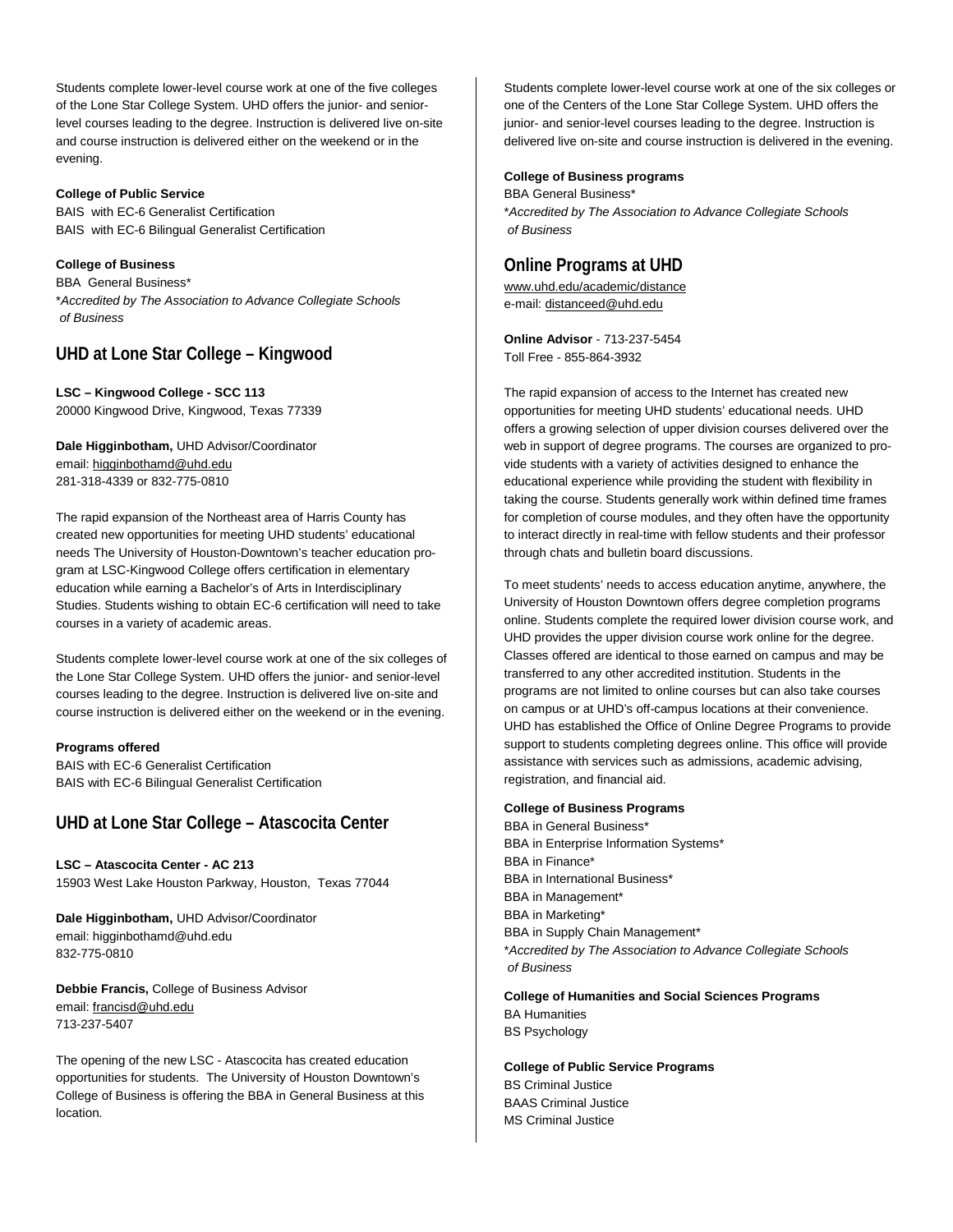#### **University College** BAAS in Applied Administration BS in Interdisciplinary Studies

### **Continuing Education and Professional Development**

Continuing education and training are provided through three units: the Applied Business and Technology Center, the English Language Institute, and the Criminal Justice Training Division (see description in the Criminal Justice Department's section of this Catalog).

### **Applied Business and Technology Center**

#### N716, 713-221-8032

The Applied Business and Technology Center (ABTC) is dedicated to responding to the needs of business and industry. With continuing changes in technology, jobs can become obsolete almost overnight. The many changes that are emerging in the workplace make lifelong education a necessity, not a luxury.

Hands-on training courses range from entry to advanced levels. The ABTC is an Authorized Premier Autodesk training center offering classes related to AutoCAD, third-party applications, and 3D Studio Max, and an Authorized Apple Training Center offering classes in Apple's digital media technology. In addition, hands-on training is provided on MicroStation, several programming languages and various business applications.

The center has an extensive consulting service that customizes courses to meet special industry requirements. Area corporations and agencies often contract with the center to provide their training needs in business and technology. In addition, national and foreign corporations often contract with the center to deliver services throughout the United States and abroad.

### **English Language Institute**

S417, 713-221-8047

The English Language Institute (ELI) invests international and resident non-native students with the linguistic, cultural, and academic skills necessary for full participation in a university in the United States. The ELI also trains professionals who need to use the English language in their careers.

The ELI's Intensive English program is a seven-level program that emphasizes preparation for university academic studies through course work in listening, speaking, reading, writing and grammar. Each session offers 130 hours of class instruction and 130 hours of voluntary laboratory study. The program is supported by a computer laboratory with the latest English as a Second Language software and by a SANAKO state-of-the-art language and computer laboratory. Academic content and materials help initiate students into US academic study as well as English language usage. Although the ELI sometimes offers an afternoon Test of English as a Foreign Language (TOEFL) preparation course for an extra fee, ELI graduates who pass the exit test may attend UHD academic classes without a TOEFL score. In addition, ELI graduates receive three hours of UHD elective

credit toward their degree.

The ELI's Intensive English program offers a conversational component for students who do not need academic writing training. The ELI also offers a program that is a combination of intensive courses and business courses, custom designed for companies upon request, and on-site training at local companies and organizations.

Cultural and social activities are an important aspect of the ELI program. Students and trainees from other countries are given the opportunity to explore US culture while learning English through field trips, parties, and volunteer and afternoon activities, and are given opportunities to practice their English with native speakers through conversation partners programs. The English practiced and acquired through these activities helps round out student mastery of functional language.

The ELI is a member of the American Association of Intensive English Programs and NAFSA: Association of International Educators. The ELI Director is an active member of Teachers of English to Speakers of Other Languages as are some instructors. The instructors are trained and experienced professionals in the delivery of post-secondary English language instruction. The student population is international in makeup and ranges from 190-250 students per session. All students have graduated from high school and many hold higher degrees or are working professionals. The ELI program meets a variety of student goals through its curriculum and support materials.

### **Other Services**

### **Student Parking**

N354, 713-221-8127 • www.uhd.edu/about/parking/

Student parking is available at UHD in four different areas: the Vine Street Garage (Naylor Street and Vine Street), the Daly Street Lot (North Main Street at Daly Street), Naylor Street Lot (Naylor Street), the San Jacinto Lot (San Jacinto Street and Allen Street) and the Washington Street Lot (Washington Street at Louisiana Street). Shuttle bus service is available from the Daly Street Lot and the San Jacinto Lot providing service at regular intervals to the One Main Building, Shea Street Building, and Commerce Street Building. Students who park in any UHD parking lot are required to register their vehicles with the Parking Office and obtain a permit to display on the vehicle. The university reserves the right to control the availability of student parking areas to meet the demand for parking for special events. The parking fee is subject to change by the Board of Regents.

### **Dining Facilities**

A300, 713-221-8462

On the third floor of the Academic Building, you will find the University Food Court, a Starbucks, and Smoothie King for your enjoyment. During the Fall and Spring semesters, the Food Court offers a wide variety of lunch options including Chick-fil-A, Subway, Grille Works, Bene Pizzeria, and a Salad Garden, as well as a large assortment of "Grab'N'Go" items for convenience and a F'real milkshake machine . Stop by the Grille Works in the morning for breakfast tacos, pancakes, hash-browns, grits, breakfast sandwiches and more! In addition Chick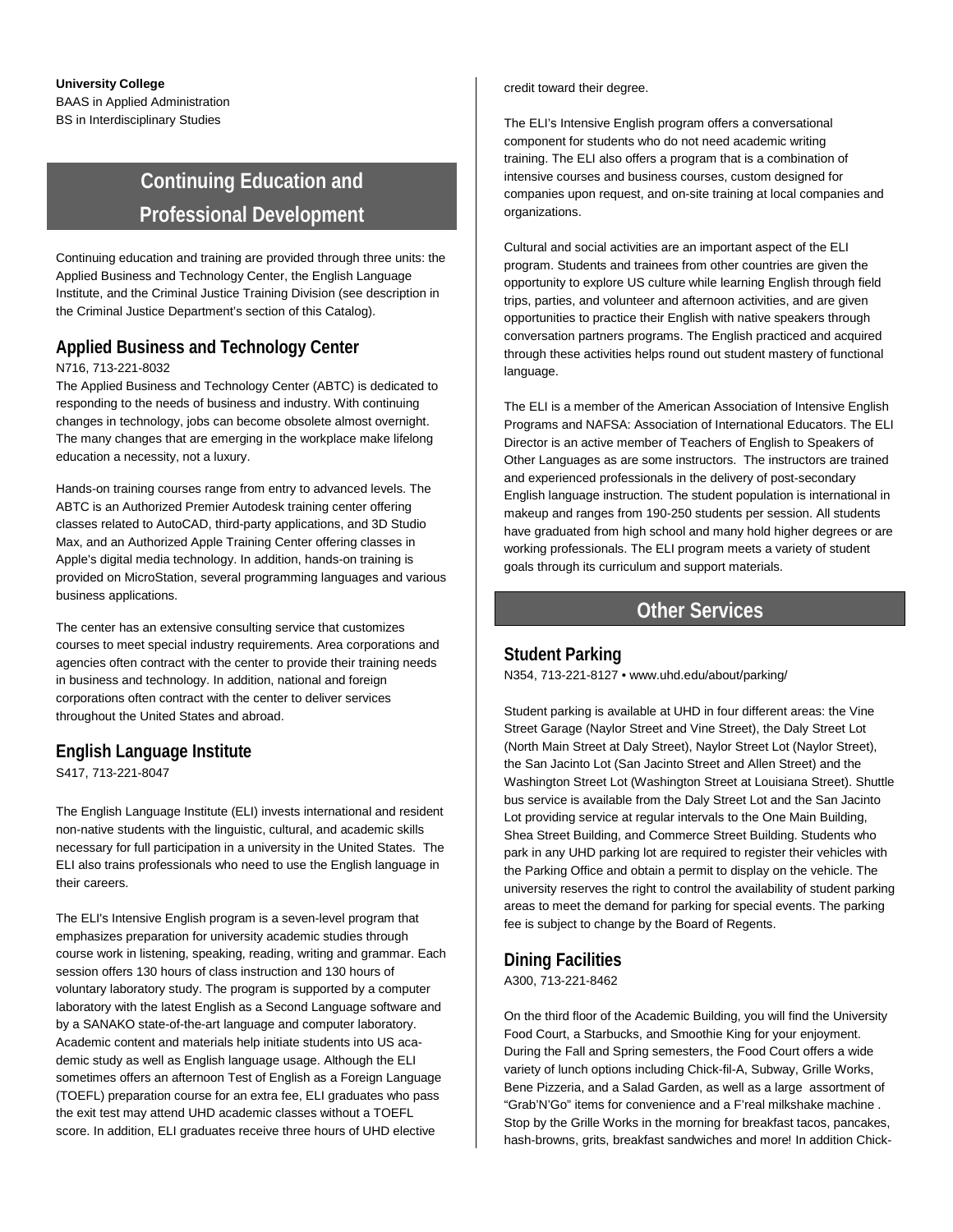Fil-A, Starbucks and Subway are here to conquer those afternoon cravings.

Located on the first floor of the College of Business, Shea Street Building, you will find the Shea Street Café, near the rear of the building. The Shea St. Café offers an assortment of "Grab-N'Go" items, snacks, chips, and cold beverages for between-class snacks or on-the-go meals.

The fifth floor of the UHD Library features the 10,000 Windows Café', a coffee shop that offers handcrafted espresso drinks, brewed coffee and tea, and smoothies , as well as pastries and grab-and-go items to keep you fueled while you study.

#### **Bookstore**

N351, 713-221-8147• uh-downtown.bncollege.com

The upper level (third floor) of the university bookstore is located near the Main Street entrance of the One Main Building. It offers school supplies, clothing, insignia items, and snacks. The lower level (second floor) is your one stop shop for all of your new, used, rental and digital textbook needs. The bookstore is also available, online, 24 hours a day at www.uhdbookstore.com.

### **O'Kane Gallery**

N310, 713-221-8042

The Harry W. O'Kane Gallery, established in 1970, was made possible by gifts from Harry W. O'Kane, Mary W. Bingman, and the Humphreys Foundation. In addition to the *UHD Student Exhibition* and the Houston high school *High Art* student exhibits in April and May, the gallery annually brings other exhibitions. Artworks are displayed from emerging, established, and historical artists for the pleasure of the students, faculty, and staff of the University of Houston-Downtown and the downtown Houston community. Exhibitions provide educational support to various university courses and to nearby schools while serving the larger Houston community with engaging artwork by regional, national and international artists. Exhibitions are free and open to the public. For hours and information call 713-221-8042.

### **O'Kane Theatre**

N364, 713-221-8104

The Harry W. O'Kane Theatre, established in 1970, was made possible by gifts from Harry W. O'Kane, Mary W. Bingman, and the Humphreys Foundation. UHD presents one theatrical production each long semester in this intimate 90-seat facility. Participation is open to students, faculty, staff and alumni.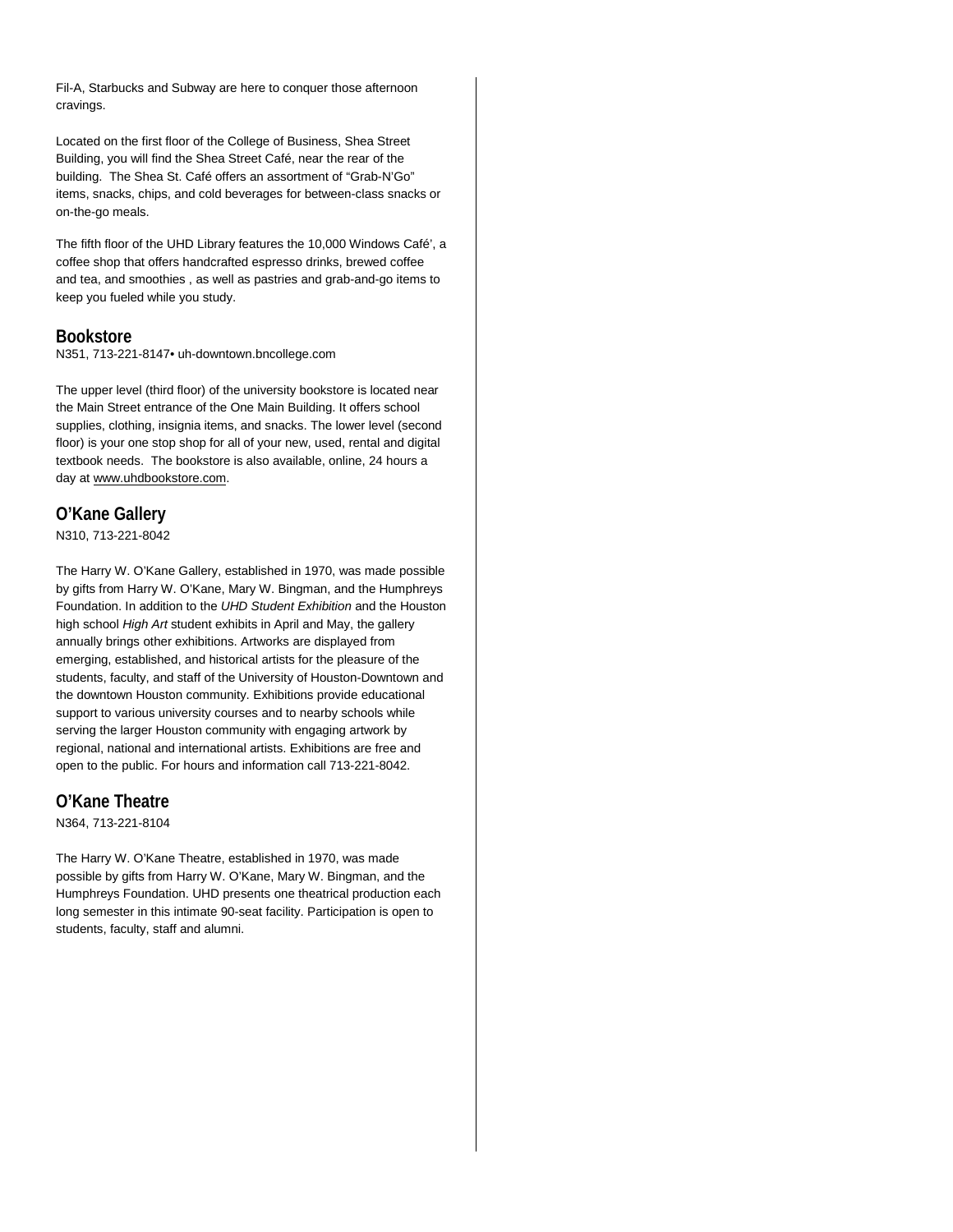### **Graduate Policies and Procedures**

### **Admission**

Applicants wishing to pursue graduate-level work at UHD must hold a bachelor's degree from an institution accredited by an accrediting agency recognized by the US Department of Education and meet the minimum admissions criteria of the graduate program for which they wish to pursue a degree.

An applicant must be accepted into a specific graduate program at UHD to be admitted to the university as a graduate student.

#### International Applicants

International applicants whose undergraduate work was completed at a foreign university are eligible for admission if UHD determines that their academic preparation is equivalent to or higher than that of graduates of an accredited US institution.

Individuals who hold non-immigrant visas are classified as international students. Individuals who have applied for immigrant status, but who have not adjusted their status with US Citizenship and Immigration Services, also must follow procedure's specified to obtain an I-20 immigration form.

International students and US citizens born outside the United States must provide original, valid immigration documents (I-551, I-688, I-94, passport or US citizenship certificate). International graduate students are also subject to the general provisions regarding undergraduate international student admission including providing a transcript evaluation by a certified evaluation service of all transcripts from colleges and universities outside the United States, a statement of financial support indicating who will be responsible for the applicant's educational and living expenses, a current TOEFL score of at least 550, IELTS score of at least 6.0, IBT score of at least 80 or other evidence of English language proficiency as required by the program the applicant desires to enter, evidence of required health insurance, and any other documentation required to comply with policies and procedure's of US Citizenship and Immigration Services.

#### Graduate Admission Procedures

Applicants must submit all application materials to the Office of Admissions and pay the non-refundable \$35 application fee by the application deadline. The application fee for international students is \$60. Application materials should be sent to:

University of Houston-Downtown Office of Graduate Admissions One Main Street, Suite N325 Houston, TX 77002 713-221-8093 gradadmissions@uhd.edu

Applicants must submit a completed application form and official copies of all previous college transcripts including previous graduate

work. A transcript is considered official when it bears the institution's seal, is signed by the issuing authority, and is sent directly by the issuing institution or delivered in a sealed envelope from the institution.

Additional application materials, such as standardized test scores, vary based on the specific graduate program. Please consult graduate admissions website (www.uhd.edu/admissions/graduate/) or contact the Office of Graduate Admissions for more information.

Application deadlines and enrollment procedures are printed in the Registration & Information Bulletin.

### **Tuition and Fees**

The amounts shown in this section are provided to better assist students in assessing the cost of enrolling at the University of Houston-Downtown. While this information is intended to be comprehensive, tuition and fees are subject to change without notice by action of the Texas Legislature and/or the Board of Regents of the University of Houston System. Students are responsible for any additional amounts due to UHD, including changes to any fees and waivers, resulting from audits and corrections, such as registration assessing errors, or schedule changes resulting in additional charges, For current information on tuition and fees refer to the table online at [http://www.uhd.edu/cashiers/tuition\\_fees.html](http://www.uhd.edu/cashiers/tuition_fees.html)

### **Residency Status for Tuition Purposes**

Residency status is determined in accordance with Rules and Regulations for Determining Residency Status, published by the Texas Higher Education Coordinating Board and pursuant to Title 3, Texas Education Code. Applicants provide residency information in the Application for Admission.

If the information provided is insufficient, UHD will classify the applicant as non-resident and request additional information. As a UHD student, you must establish both Texas residency and US residency in order to pay in-state tuition. If the student has been classified as a nonresident, the student may be required to show proof of either Texas or US residency, or both. If you are a first time student at UHD or it is your first semester as a transfer student you must go to the Admissions Office to request a change in residency status along with all supporting documentation. If you have established any academic history at UHD, you must request a residency reclassification form and provide all supporting documentation to the Registrar's Office.

The burden of proof lies with the applicant that the residency requirements have been met for UHD to consider reclassification. Residency appeals must be submitted with all appropriate documentation by the Official Day of Record of the current semester. See University Academic Calendar or the Registration & Information Bulletin for dates.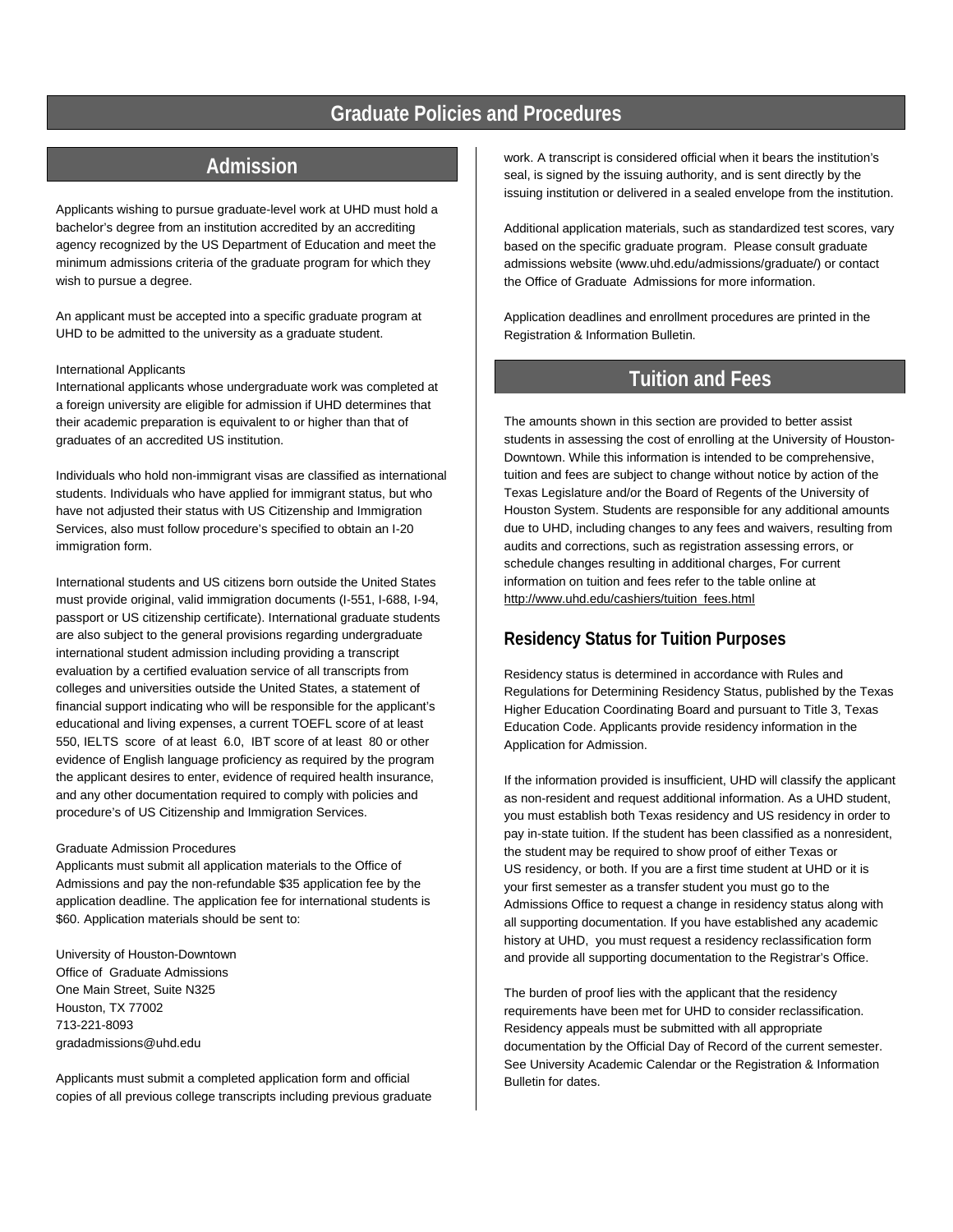### **Auditing Courses**

To audit a course is to enroll in a course on a noncredit basis. Audit students pay the regular tuition and all other applicable fees as set for the current academic year. Senior citizens 65 years or over may be eligible for an exemption of tuition for an audited course on a spaceavailable basis. A change to credit status may not be made after the student has registered to audit a course. Changes from credit status to audit status in a course must be made prior to the end of the Official Day of Record. A Request for Audit form must be processed in the Registrar's Office by the Official Day of Record for the appropriate term along with Instructor approval. Students wishing to audit courses should contact the Registrar's Office for further details. [http://www.uhd.edu/registrar/documents/audit\\_form.pdf](http://www.uhd.edu/registrar/documents/audit_form.pdf)

#### **Fees**

In addition to tuition, all students are subject to the following mandatory fees; Center Fee, Student Service Fee, International Education Fee, Incidental Fee, Records Office Fee, Extended Access & Support Fee, Advising Fee and Library Fee. These amounts can be found in the Tuition & Fee tables online at

[http://www.uhd.edu/cashiers/tuition\\_fees.html.](http://www.uhd.edu/cashiers/tuition_fees.html) Some courses and services also require additional fees:

| Application for admission (nonrefundable)\$35                       |
|---------------------------------------------------------------------|
| Late application for admission (nonrefundable)\$75                  |
| Application for international admission (nonrefundable)\$60         |
| Late application for international admission (nonrefundable)  \$100 |
| Laboratory (per laboratory class) Varies from \$10 to \$30          |
| Course Fees (designated classes)Varies from \$10 to \$30            |
|                                                                     |
|                                                                     |
|                                                                     |
|                                                                     |
|                                                                     |
|                                                                     |
|                                                                     |
| Student parking: long semester  Varies by location \$90 to \$135    |
| Student parking: summer session Varies by location \$60-\$90        |
|                                                                     |
|                                                                     |

The university reserves the right to change tuition, other charges, and related requirements and regulations as necessitated by Board of Regents or legislative action. International students pay out-of-state tuition, mandatory fees plus a \$45 international student service fee per semester. Student Health Insurance is also required for each semester. Students purchasing Health Insurance in the spring semester are covered through the summer and need not purchase the insurance again for any summer semester. Students attending summer sessions but who did NOT attend or pay for the Health Insurance in the spring semester must purchase health insurance for the summer.

### **Fall 2013 Graduate Tuition and Mandatory Fees**

*All fees are subject to change without notice.*

The Fall 2013 tuition rate for Texas resident graduate students is \$197.50 per semester credit hour and for nonresident students the rate is \$513.50 per semester credit hour . Mandatory fees also vary according to the number of semester credit hours a student is taking.

|                | <b>Mandatory Fees</b> |                    |               |            |         |          |                    |         |
|----------------|-----------------------|--------------------|---------------|------------|---------|----------|--------------------|---------|
|                | Student<br>Center     | Student<br>Service | International | Incidental | Records | Advising | Extended<br>Access | Library |
| <b>Hrs</b>     | \$                    | \$                 | \$            | \$         | \$      | \$       | \$                 | \$      |
| $12+$          | 35                    | 140                | 5             | 168        | 20      | 64       | 65                 | 64      |
| 11             | 35                    | 140                | 5             | 168        | 20      | 64       | 65                 | 64      |
| 10             | 35                    | 140                | 5             | 160        | 20      | 64       | 65                 | 64      |
| 9              | 25                    | 140                | 5             | 144        | 20      | 64       | 65                 | 64      |
| 8              | 25                    | 140                | 5             | 128        | 20      | 64       | 65                 | 64      |
| 7              | 25                    | 140                | 5             | 112        | 20      | 56       | 65                 | 64      |
| 6              | 25                    | 120                | 5             | 96         | 20      | 48       | 60                 | 60      |
| 5              | 25                    | 100                | 5             | 80         | 20      | 40       | 50                 | 50      |
| $\overline{4}$ | 25                    | 80                 | 5             | 64         | 20      | 32       | 40                 | 40      |
| 3              | 25                    | 60                 | 5             | 48         | 20      | 24       | 30                 | 30      |
| $\overline{2}$ | 25                    | 40                 | 5             | 32         | 20      | 16       | 20                 | 20      |
| $\mathbf{1}$   | 25                    | 20                 | 5             | 16         | 20      | 8        | 10                 | 10      |

#### **Total Tuition and Mandatory Fees**

|                | <b>Texas Resident</b> | Nonresident | International |
|----------------|-----------------------|-------------|---------------|
| <b>Hrs</b>     | \$                    | \$          | \$            |
| 19             | 5007.00               | 10783.00    | 10828.00      |
| 18             | 4773.00               | 10245.00    | 10290.00      |
| 17             | 4539.00               | 9707.00     | 9752.00       |
| 16             | 4305.00               | 9169.00     | 9214.00       |
| 15             | 4071.00               | 8631.00     | 8676.00       |
| 14             | 3837.00               | 8093.00     | 8138.00       |
| 13             | 3603.00               | 7555.00     | 7600.00       |
| 12             | 3369.00               | 7017.00     | 7062.00       |
| 11             | 3135.00               | 6479.00     | 6524.00       |
| 10             | 2893.00               | 5933.00     | 5978.00       |
| 9              | 2643.00               | 5379.00     | 5424.00       |
| 8              | 2393.00               | 4825.00     | 4870.00       |
| $\overline{7}$ | 2135.00               | 4263.00     | 4308.00       |
| 6              | 1848.00               | 3672.00     | 3717.00       |
| 5              | 1540.00               | 3060.00     | 3105.00       |
| $\overline{4}$ | 1242.00               | 2458.00     | 2503.00       |
| 3              | 944.00                | 1856.00     | 1901.00       |
| $\overline{2}$ | 646.00                | 1254.00     | 1299.00       |
| 1              | 348.00                | 652.00      | 697.00        |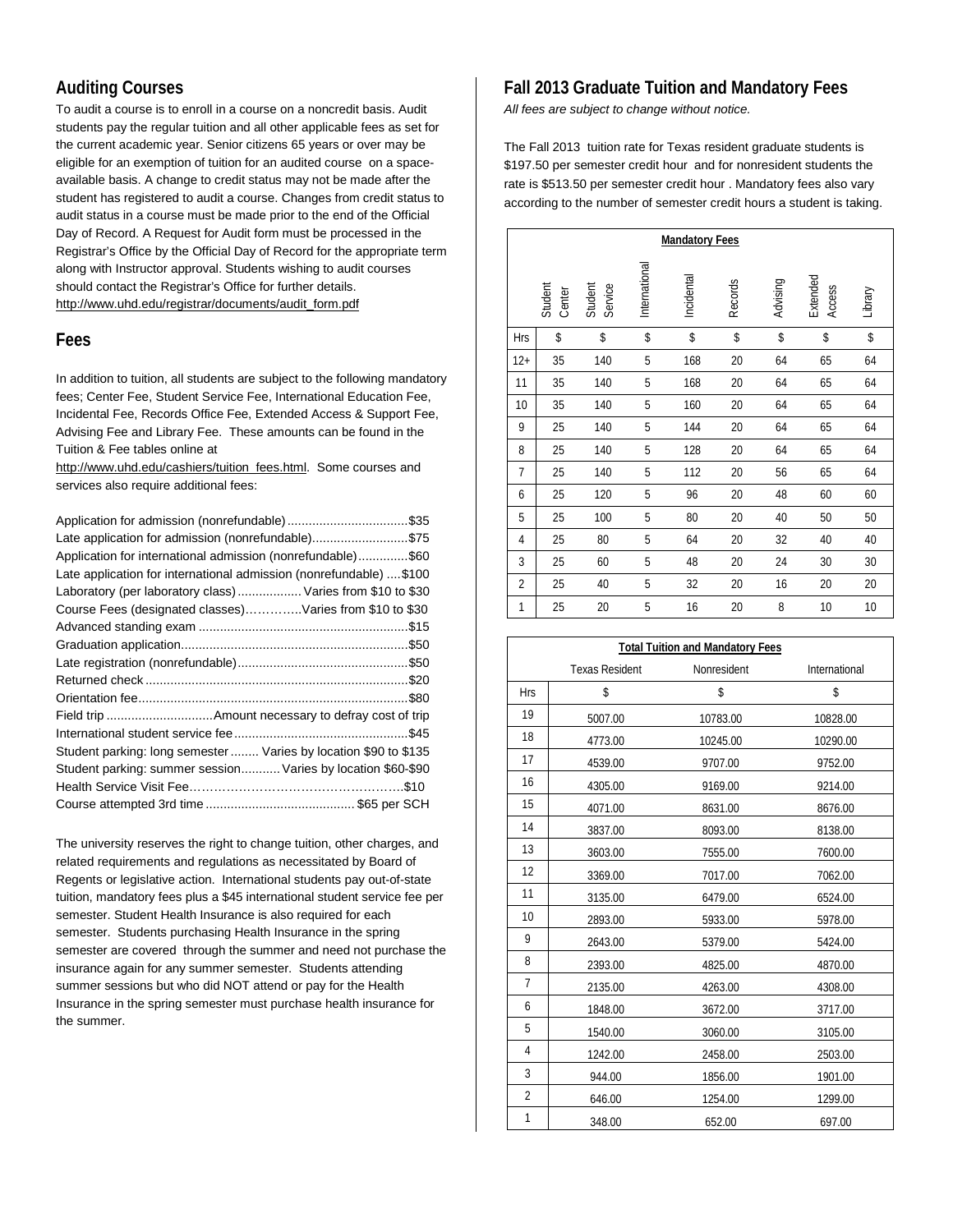#### **Fall 2013 MBA Tuition and Fees**

The base tuition rate for Texas residents in the MBA program is described in the following table in two semester hour courses (one graduate course) increments. Each semester is divided into two terms. The typical student will take two courses (4 semester hours) in each term or eight semester hours in a 16 week semester. Course loads in excess two courses per term must be approved in advance of registration by the COB Graduate Programs Director. These requests will be approved only for extenuating circumstances.

| Total Tuition and Mandatory Fees - MBA Program |                       |             |               |  |
|------------------------------------------------|-----------------------|-------------|---------------|--|
|                                                | <b>Texas Resident</b> | Nonresident | International |  |
| <b>Hrs</b>                                     | \$                    | \$          | \$            |  |
| 19                                             | 8047.00               | 13823.00    | 13868.00      |  |
| 18                                             | 7653.00               | 13125.00    | 13170.00      |  |
| 17                                             | 7259.00               | 12427.00    | 12472.00      |  |
| 16                                             | 6865.00               | 11729.00    | 11774.00      |  |
| 15                                             | 6471.00               | 11031.00    | 11076.00      |  |
| 14                                             | 6077.00               | 10333.00    | 10378.00      |  |
| 13                                             | 5683.00               | 9635.00     | 9680.00       |  |
| 12                                             | 5289.00               | 8937.00     | 8982.00       |  |
| 11                                             | 4895.00               | 8239.00     | 8284.00       |  |
| 10                                             | 4493.00               | 7533.00     | 7578.00       |  |
| 9                                              | 4083.00               | 6819.00     | 6864.00       |  |
| 8                                              | 3673.00               | 6105.00     | 6150.00       |  |
| 7                                              | 3255.00               | 5383.00     | 5428.00       |  |
| 6                                              | 2808.00               | 4632.00     | 4677.00       |  |
| 5                                              | 2340.00               | 3860.00     | 3905.00       |  |
| 4                                              | 1882.00               | 3098.00     | 3143.00       |  |
| 3                                              | 1424.00               | 2336.00     | 2381.00       |  |
| $\overline{2}$                                 | 966.00                | 1574.00     | 1619.00       |  |
| 1                                              | 508.00                | 812.00      | 857.00        |  |

### **Method of Payment**

Students shall be provided with two alternative methods of payment of tuition and mandatory fees for each semester for which they are enrolled.

- Full payment of all tuition and mandatory fees prior to the beginning of the semester, or
- Installment Plan

Fall and Spring semesters – Up to eight equal payments with the first payment plus a \$24 or \$16 installment fee (depending on plan option) to be made in advance of the beginning of the semester and the remaining payments to be made monthly beginning approximately 30 days after the start of the semester and the final payment to be made before the last day of the semester. There will be a \$10 late fee added for each installment payment not received by the due date. Installment payments are also available online

through Student e-Services under the *My Payment* option. Summer semesters – Up to three equal payments with the first payment plus a \$24 or \$16 installment fee (depending on plan option) to be made in advance of the beginning of the summer term and the final payment to be made before the last day of the term. There will be a \$10 late fee added for each installment payment not received by the due date. Installment payments are also available online through Student e-Services under the *My Payment* option.

Students are only eligible for one installment plan option per semester. Once the installment plan is executed for the semester, it cannot be altered. Any charges incurred after the execution of the installment plan are due immediately, Additional charges that are incurred and not paid in full with the next installment are subject to being assessed a \$10 late fee.

Payment may be made by cash, check or credit card. Payment may be made in person, by mail, online (credit/debit card or echeck) or through the payment drop box located in the hall next to the cashier's office on the third floor. Credit card payment (Visa, MasterCard, American Express, or Discover) may be made over the web via UHD's *Student e-services* (www.uhd.edu) or by fax to 713-226-5267. Please remember that mailed payments must be **received** by the posted payment deadlines to avoid having classes dropped or late fees assessed. UHD does **not** receive mail on Saturday, so payments must be received by Friday for Saturday deadlines.

Health Insurance fees shall be paid prior to the beginning of the semester.

Most financial aid awards will be credited to your account automatically once processing is completed and you are registered for the same number of hours for which you are awarded. It is the student's responsibility to check their fee statement to assure that their funds have been posted to their account before the payment deadline. If the funds have not been posted, the student must make the payment or other arrangements with the Cashier's Office by the deadline to avoid losing their classes. Student fee statements can be viewed through UHD's *Student e-services* (www.uhd.edu), the *My Payment* option.

Students receiving financial aid equal to, or in excess of, the total amount of tuition and fees prior to the beginning of the semester may not participate in the installment plan. The full payment of tuition and fees for the semester in which they are enrolled must be made upon issuance of that semester's financial aid funds before any excess amounts will be refunded.

Withdrawal from the university, for whatever reason, will not cancel the obligation to pay the full amount of the installment plan. If the amount of tuition and fees credited as a result of withdrawal is less than the remaining balance of an installment plan, the balance remaining is still the obligation of the student. If the credited amount is more than the balance of an installment plan, the remaining credit will be refunded to the student.

Any student who has elected to pay tuition and fees by installment, and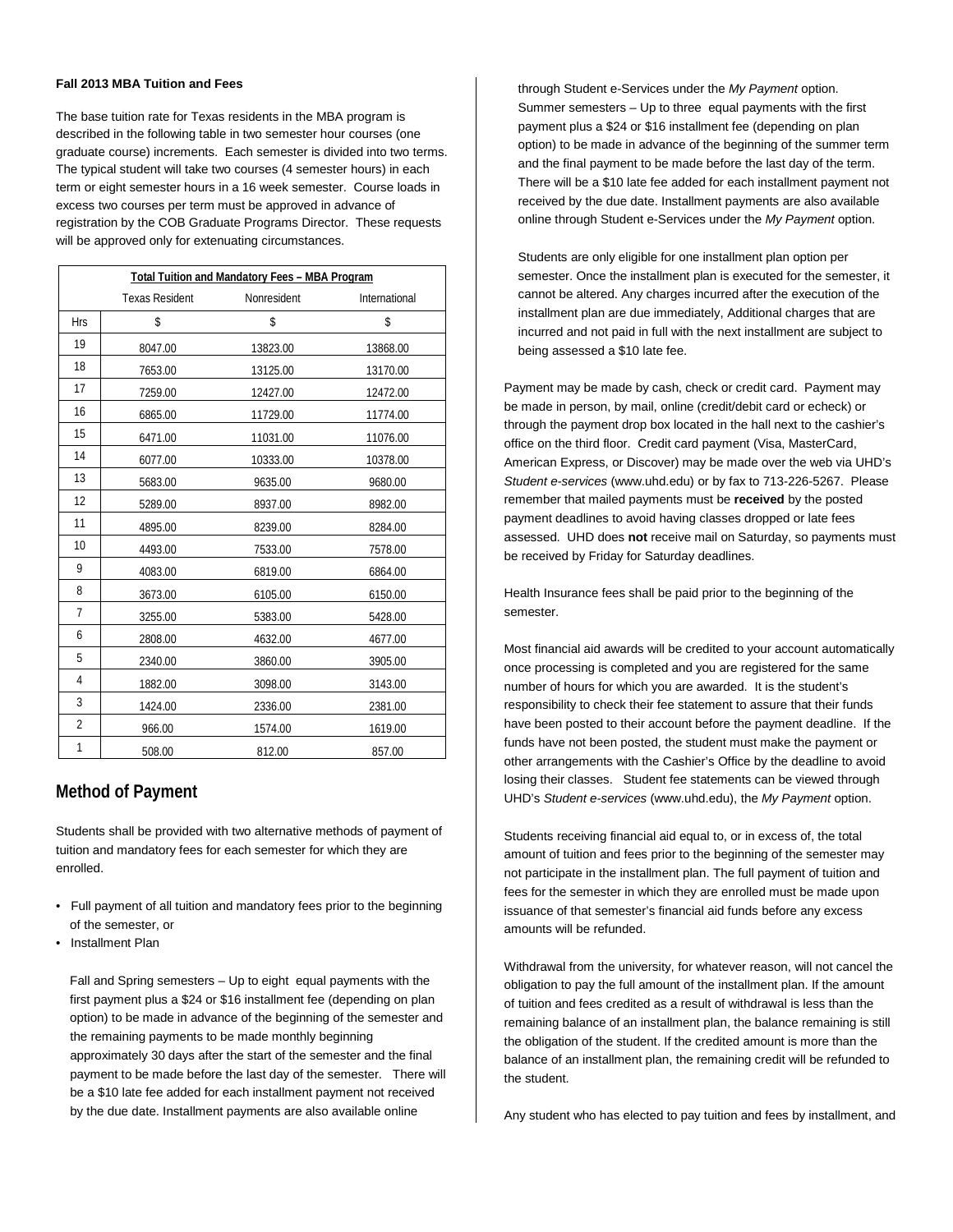who is delinquent in making payment by the final installment due date, is barred from registering at any institution in the University of Houston System until full payment, including delinquent charges, has been made. Each university maintains records and informs other institutions about the status of payments should the student attempt to register for courses or pursue a degree at any other component of the University of Houston System.

An additional default fee of \$50 is collected from any student who fails to make all installment payments by the end of the semester. This fee, in addition to all other amounts due, must be paid prior to the student's registering for courses during a subsequent semester.

### **Financial Responsibility**

Students are required to meet financial responsibilities to the university. Students who write checks to the university on accounts with insufficient funds are assessed a \$20 service charge for each such check, regardless of the amount. If a check is returned as a result of bank error, the student must deal with the bank for reimbursement of the \$20 returned check charge paid to the university. If such a check is presented in payment of tuition and fees, the payment will be reversed from the student account and the student will be subject to all applicable late fee and drop dates. Failure to make a valid payment by the drop date WILL result in loss of registration and a reinstatement charge may be required before reenrollment is approved.

A student who does not meet financial responsibilities to the university may be subject to withdrawal from classes and may be referred to law enforcement authorities and/or the local credit bureau. Once an account is referred to our collection agency, the student is responsible for payment of additional collection fees. These fees are no less than 23% of the delinquent amount.

An official transcript shall not be given to or on behalf of a student who is in default on any payment due the university. The student will not be allowed to re-enroll at the university until all past due payments have been made, and a reinstatement charge may be required before enrollment is approved.

### **Refunds**

All refunds are processed through HigherOne, the issuer of your GatorCard. In order to receive a refund you MUST activate your GatorCard and choose one of the three refund methods. To activate your GatorCard, go to www.uhdgatorcard.com. If you have not received your card, you can click on the *Where's My Card?* link also at www.uhdgatorcard.com to see the status.

No refund will be made to a student who has not met all financial obligations for the semester, including full payment of installment balances. If a student received financial aid, the refund may be credited to the appropriate financial aid account. The *Class Schedule*  provides specific dates and deadlines.

If a balance is owed for a semester other than the semester due the

refund, funds may be automatically moved to cover that balance. If you were allowed to register with an outstanding balance or incurred a debt for a prior semester after you registered, you must pay that balance before you will be allowed to register for future semesters, receive a transcript or a diploma.

### **Financial Aid Refunds**

The first posting of financial aid to student's accounts is not allowed until 10 working days before the first class day. See information below regarding overpayments

All refunds for schedule changes and withdrawals are made in accordance with the following rules and regulations:

#### **Complete Withdrawal (Processed after the Official Day of Record listed in Academic Calendar)**

Students who officially withdraw from all university courses may be eligible for a refund of tuition and mandatory fees. Please refer to the current academic calendar for the refund schedule. All 100% refunds incur a \$15 processing fee. Students who are withdrawing and who have received financial aid should consult the Office of Scholarships and Financial Aid.

#### **Partial Withdrawal (Processed after the Official Day of Record listed in Academic Calendar)**

Students who officially drop some but not all of their courses within the first 12 class days of the fall or spring semester, or within the first four days of a summer session, are eligible for a 100% refund of tuition and fees for the dropped classes. After this period there is no refund for partial withdrawals. Refunds resulting from dropped classes will not be processed until after the ADD/DROP period has ended. Students who are withdrawing and who have received financial aid should consult the Office of Scholarships and Financial Aid.

No refund will be made to a student who has not met all financial obligations for the semester, including full payment of installment balances. If a student received financial aid, the refund may be credited to the appropriate financial aid account. The *Class Schedule*  provides specific dates and deadlines.

### **Overpayments (Processed after the Official Day of Record listed in Academic Calendar)**

Payments received on student accounts with a zero balance will be returned to the STUDENT at the address on file.

Payment by Check

Payments by check that result in a credit balance will be refunded to the student GatorCard after a 30 day clearing period.

Payment by Credit Card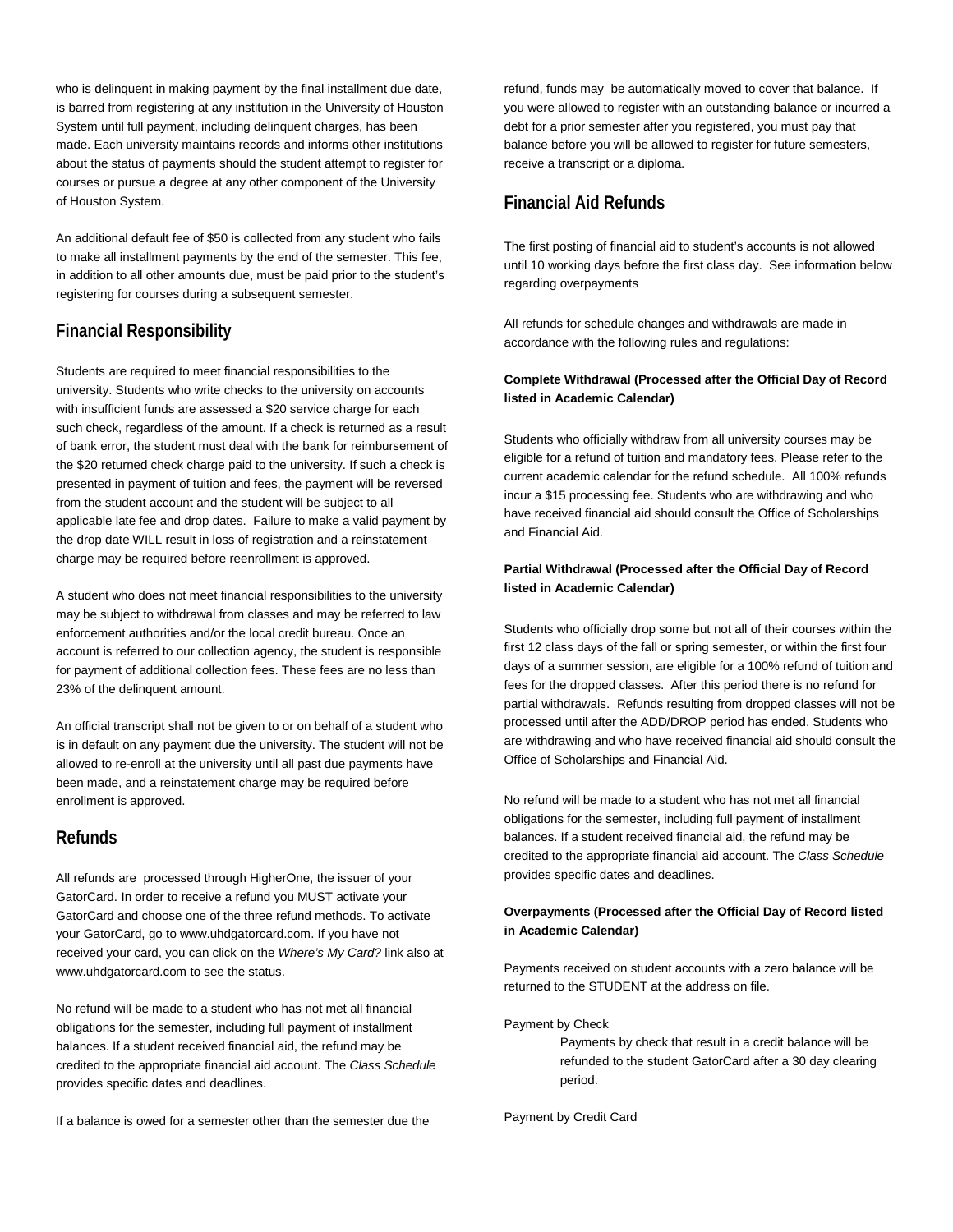Payments by credit card that result in a credit balance will be refunded back to the credit card used to make the payment.

#### Payment by Cash

Payments by cash that result in a credit balance will be refunded to the student GatorCard.

### **Scholarships and Financial Aid**

The University of Houston-Downtown offers a variety of financial aid programs to assist undergraduate and graduate students in meeting educational costs. The programs include scholarships, grants, loans and part-time employment, which may be awarded in various combinations and amounts to meet individual student needs. Because funds are limited in many programs, it is important to begin the application process early and complete the necessary applications properly and on time. To receive priority consideration for Supplemental Equal Opportunity Grant and all state grant funds, all necessary applications must be on file in the Office of Scholarships and Financial Aid by April 1 of each year. Most federal and state aid is awarded on the basis of proven financial need rather than academic achievement. Most scholarships are awarded on the basis of academic achievement, talents and special skills rather than proven financial need.

### **Estimated Costs**

The following are estimated costs for attending UHD full time for the 2013-2014 academic year:

| <b>Direct Costs</b>      | Resident | <b>Non-Resident</b> |
|--------------------------|----------|---------------------|
| Tuition & Fees (9 hours) | \$4,018  | \$8,466             |
| Books and Supplies       | \$1,100  | \$1,100             |
| <b>Indirect Costs</b>    |          |                     |
| Living Expenses          |          |                     |
| <b>With Parents</b>      | \$4,300  | \$4,300             |
| Not with Parents         | \$8,600  | \$8,600             |
| Transportation           | \$3,800  | \$3,800             |
|                          |          |                     |

The University of Houston-Downtown offers a variety of financial aid programs to assist undergraduate and graduate students in meeting educational costs. The programs include scholarships, grants, loans and part-time employment, which may be awarded in various combinations and amounts to meet individual student needs. Because funds are limited in many programs, it is important to begin the application process early and complete the necessary applications properly and on time. To receive priority consideration for Supplemental Equal Opportunity Grant and all state grant funds, all necessary applications must be on file in the Office of Scholarships and Financial Aid by April 1 of each year. Most federal and state aid is awarded on the basis of proven financial need rather than academic achievement. Most scholarships are awarded on the basis of academic achievement, talents and special skills rather than proven financial need.

### **Financial Aid Programs**

[www.uhd.edu/eservices](http://www.uhd.edu/eservices)

University of Houston-Downtown participates in the following federal, state and institutional programs. Most programs have limited funds so early application is encouraged.

### **Grants**

**Federal Pell Grant.** A Federal Pell Grant, unlike a loan, does not have to be repaid. Pell Grants are awarded to undergraduate students who have not earned a bachelor's or a professional degree. The maximum can change each award year and depends on program funding. The amount awarded, though, will depend not only on the student's financial need, but also on their costs to attend school, status as a fulltime or part-time student, and plans to attend school for a full academic year or less.

**Federal Supplemental Equal Opportunity Grant.** The Federal Supplemental Educational Opportunity Grant (FSEOG) program is for undergraduates with exceptional financial need. Pell Grant recipients with the lowest Estimated Family Contributions will be considered first for a FSEOG. Just like Pell Grants, the FSEOG does not have to be repaid

**TEXAS Grant.** This renewable state grant is available to recent Texas high school graduates who completed the recommended or advanced curriculum in high school or who received an associate's degree after May 1, 2001 who also demonstrate financial need. Students must enroll in a minimum of 12 hours and be classified as Texas residents.

**Texas Public Educational Grant.** This grant is funded by tuition revenues and is available to both Texas residents and non-residents. Students must demonstrate financial need to be eligible for this grant. Priority will be given to students who enroll at least half-time.

**License Plate Scholarship.** This grant is funded by revenues from UHD vanity plate fees. Students must enroll at least half-time, be classified as Texas residents and demonstrate financial need.

**Student Deposit Scholarship.** This institutional grant is awarded to students who enroll at least half-time and demonstrate financial need.

### **Work-Study Programs**

https://jobs.uhd.edu

**Texas Work-Study and Federal College-Work Study.** These programs are designed for students who enroll at least half-time who demonstrate financial need. Awards are earned as wages in on- and off-campus positions. Must be a US citizen or permanent resident for federal work-study or be classified as a Texas resident for Texas workstudy. Students who have relatives working at UHD must get clearance from the Office of Scholarships and Financial Aid to show they are in compliance with the university's nepotism policy.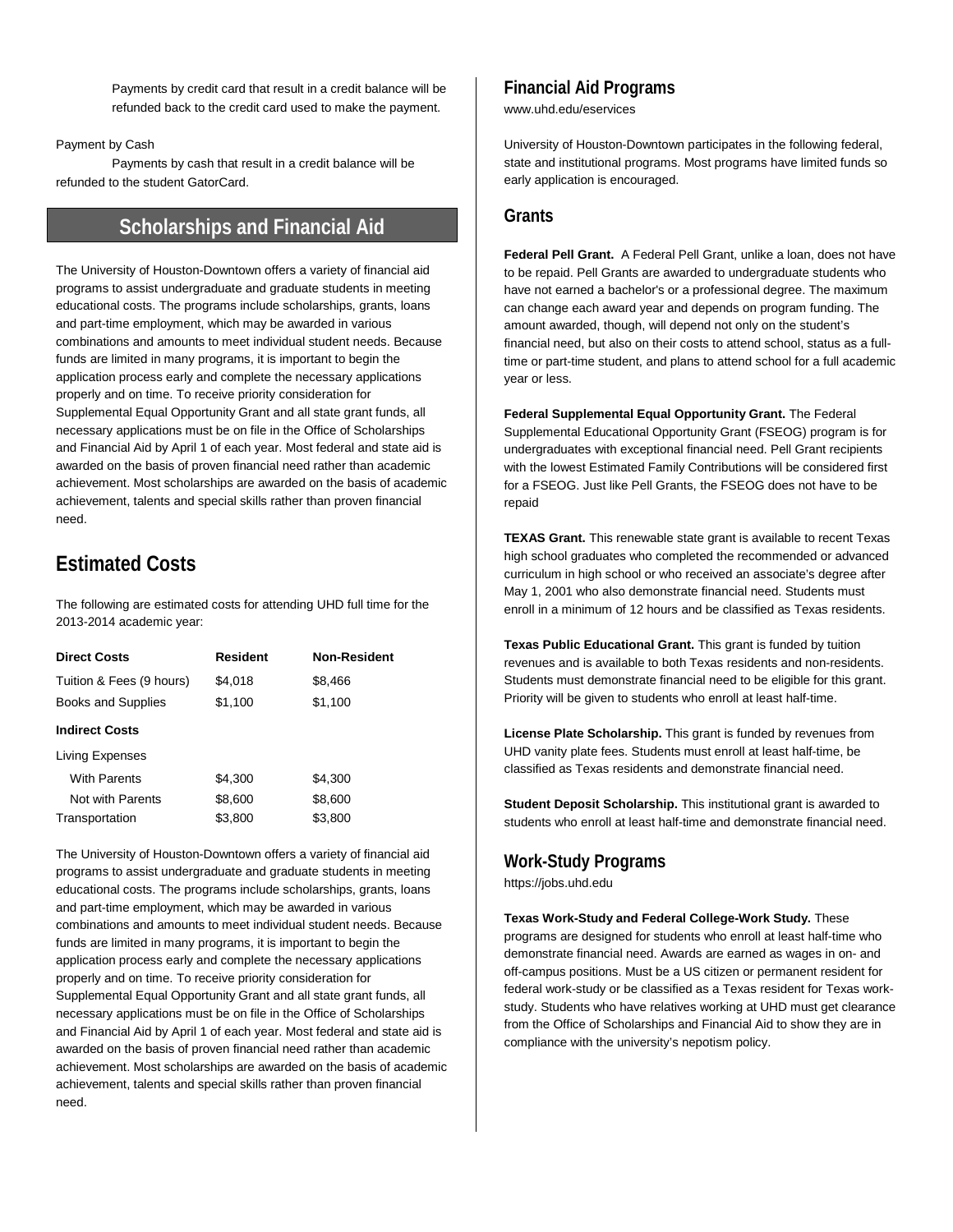### **Student Loans**

**Direct Lending. Federal Subsidized Stafford Loan.** A low-interest loan with interest subsidies while student is enrolled at least half-time. Must be a US citizen or permanent resident and be enrolled at least half-time to participate. Maximum loan amounts vary with grade level in college. Additional application and loan counseling required.

**Federal Unsubsidized Stafford Loan.** A low-interest loan not based on financial need. Students may defer interest payments while enrolled at least half-time. Must be a US citizen or permanent resident and be enrolled at least half-time to participate. Maximum loan amounts vary with grade level in college. Additional application and loan counseling required.

**Parent Loans to Undergraduate Students.** A low-interest loan for parents of dependent students enrolled at least half-time. Parent must be a US citizen or permanent resident and student must be enrolled at least half-time to participate. Families do not need to demonstrate need to participate in this program. Additional application required.

### **Application Procedures**

At a minimum, students should complete the Free Application for Federal Student Aid (FAFSA). Other forms or documentation may be required to determine eligibility for state and/or federal programs. When completing the FAFSA, students should list UHD's school code (003612) in Step Six. Once a student has begun the application process, the Office of Scholarships and Financial Aid will notify the student of missing forms and/or documentation by e-mail. Students will also be e-mailed an award letter to their gator mail account when their eligibility for aid has been finalized. Students may also access their financial aid information online a[t www.uhd.edu/eservices](http://www.uhd.edu/eservices) 

Certain categories of foreign-born and immigrant students in the state of Texas can meet state requirements for residency. Such students are able to pay the resident tuition rate while attending public institutions of higher education in Texas. If a student falls into this category he/she will also need to complete the FAFSA.

### **Direct Lending Procedures**

### **Getting Started:**

- 1. Important: You will need your Department of Education issued PIN (the same PIN used for the FAFSA) in order to complete and electronically sign your electronic Master Promissory Note (eMPN) under the Direct Loan Program. If you have forgotten your PIN or do not yet have one, please go t[o www.pin.ed.gov](http://www.pin.ed.gov/) to have your PIN sent to you.
- 2. Have your social security number, date of birth, and driver's license number accessible.
- 3. You will also be required to provide two personal references (full name, address, and telephone number) whom you have known for at least three years. Each reference provided must reside at a different U.S. address as well as different from the student's address.

### **Complete an Electronic Master Promissory Note (eMPN)**

To complete your eMPN, you will need to go to [www.studentloans.gov](http://www.studentloans.gov/) and click on "Complete New MPN for Student Loans". Remember that you will need your Department of Education issued PIN to begin the process.

An eMPN can be completed in 9 steps. We estimate that it will take 30 minutes to complete the eMPN process. Make sure you allow enough time to complete the entire process in a single session. If you exit the web site before submitting your signed MPN in Step 8 and return later, you'll have to start over beginning with Step 1.

- Step 1 PIN Registration Step 2 - Disclosure and Consent Step 3 - Provide Name and School Step 4 - Complete MPN Step 5 - Review/Read Draft MPN Step 6 - Sign Your MPN Step 7 - Review signed MPN/Enter Confirmation Code Step 8 - Confirm Acceptance of MPN Terms and Submit MPN
- Step 9 Success! Now Print Your MPN

Once you complete the eMPN process correctly, UHD will receive notification electronically that you have completed your MPN. This will allow the UHD Financial Aid Office to continue working on your loan disbursement process.

### **Complete a Loan Entrance Counseling (LEC)**

To complete your LEC, you will need to go t[o www.studentloans.gov](http://www.studentloans.gov/) and click on "Complete Loan Entrance Counseling". Remember that you will need your Department of Education issued PIN to begin the process.

Your LEC includes information about all of your past student loans as well as helps you to see the amount you will owe based on that previous total. This is required every academic year that you borrow loans.

Once you complete the LEC process correctly, UHD will receive notification electronically that you have completed your LEC. This will allow the UHD Financial Aid Office to continue working on your loan disbursement process.

### **Other Eligibility Requirements**

### **UHD Degree-Seeking Student Requirement**

In order to receive financial aid, students must make progress toward their degree as defined by the Office of Scholarships and Financial Aid. There are three components to academic progress:

#### **Grade Point Requirement**

Graduate students must achieve and maintain a cumulative GPA of 3.0.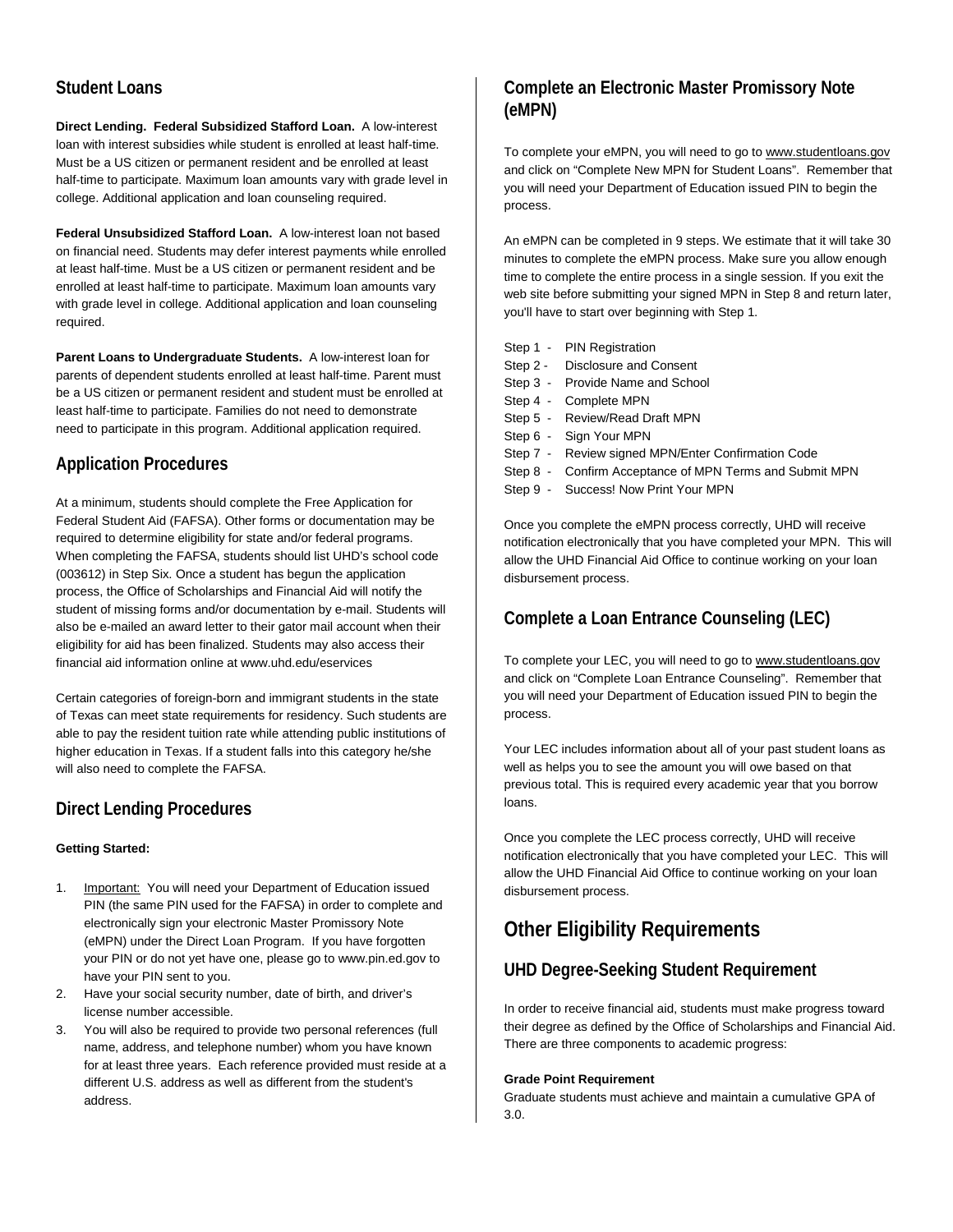#### **Completion Requirement**

Students must complete at least 73% of all course work attempted.

#### **Time Frame Requirement**

Students may attempt up to 170 hours without earning a degree. Students who have earned their first bachelor's degree are allowed 150% of the hours remaining to complete their program. A complete copy of the Satisfactory Academic Progress Policy is available upon request. Please read this policy to see how progress will be monitored. The Office of Scholarships and Financial Aid is required to review students' entire academic records (regardless of the age of the record or whether or not aid was received) to determine compliance. Students found not to be in compliance will be notified in writing of any denial/suspension and the appropriate appeal procedure.

### **Dropping Classes**

Students' final eligibility for aid will be based on the number of hours for which they are enrolled on the Official Day of Record listed in the *Class Schedule*. If they register and then drop classes prior to that date, their eligibility for aid will be RECALCULATED on the remaining hours as of the Official Day of Record. Since financial aid is released prior to the Official Day of Record, students who receive a financial aid payment based on more hours than those remaining as of the Official Day of Record may be responsible for repaying a portion of any financial aid received. Dropping classes may affect students' eligibility for future aid. Students should consult the Satisfactory Academic Progress Policy to determine if dropping classes will affect their eligibility for aid.

### **Total Withdrawal from School**

For students who register and then totally withdraw from all classes, eligibility for aid will be RECALCULATED based on the number of days they attended class. If they totally withdraw from all classes prior to the first class day, they must repay any and all financial aid received. If they withdraw on or after the first class day, they may have to repay a portion of any cash financial aid received. Students who have failed to earn a passing grade in any of their classes are considered to have totally withdrawn from school and may have to repay a portion of any financial aid received. See Return of Title IV Funds below. Students who totally withdraw should consult the definition of Satisfactory Academic Progress to determine if their withdrawal will affect their eligibility for future aid.

### **Return of Title IV Funds**

The Higher Education Amendments of 1998 changed the formula for calculating the amount of aid a student and school can retain when the student totally withdraws from all classes or fails to earn a passing grade in any of the current semester's classes. Students who withdraw from all classes prior to completing 60% of the semester will have their eligibility for aid recalculated based on the percent of the semester completed. For example, a student who withdraws completing only 30% of the term will have "earned" only 30% of any Title IV aid received. The remaining 70% must be returned by the school and/or the student. A student who fails to earn a passing grade in any of his/her courses will have their eligibility recalculated based on the

midpoint of the semester or the last date of participation in an academically related activity. The Office of Scholarships and Financial Aid encourages you to obtain a complete copy of this policy from the office and read it carefully. If you are thinking about withdrawing from all classes PRIOR to completing 60% of the semester, you should contact the Office of Scholarships and Financial Aid to see how your withdrawal will affect your financial aid.

### **Academic Scholarships**

Academic scholarships at UHD are intended to recognize and reward outstanding achievement and community involvement. Applicants for most scholarships, therefore, do not need to show evidence of financial need to apply. The application deadline for most UHD scholarships is April 1 of each academic year. However, the Office of Scholarships and Financial Aid may accept applications at other times during the year if scholarship funds are available. Interested students should contact the Office of Scholarships and Financial Aid as soon as they decide to apply for admission at UHD to find out what scholarships are available. Many academic departments at UHD also award scholarships. Students are encouraged to contact the department of their major to find out what departmental scholarships are available.

### **Tuition and Fee Exemptions**

### **Hazlewood Act for Veterans**

State law provides that a veteran who is a legal Texas resident is exempted from tuition and certain required fees, but not from deposits. The veteran must meet the following criteria:

- resides in Texas for a period of not less than 12 months prior to the date of registration;
- served in the armed forces or in certain auxiliary services for more than 180 days;
- was a bona fide legal Texas resident at the time of entering such service;
- was honorably discharged (except those who were discharged because of being over the age of 38 or because of personal request);
- exhausted all veteran's educational benefits;
- is not eligible for federal grants, including federally sponsored grants provided for veterans by the US government; and
- is not be in default on any federal or state student loans.

To obtain this exemption, the veteran must submit an application with attached evidence to the Office of Scholarships and Financial Aid by the Official Day of Record of the term for which the veteran is applying for the Hazlewood benefits. Hazlewood applications must be renewed each year.

### **Academic Policies - Graduate**

### **Graduate Admission Procedure**

Admission to graduate programs is competitive, incorporating a consideration of multiple factors like GPA, standardized test scores, etc. Decisions for admission are made by department graduate committees. Usually deadlines for admission are set by each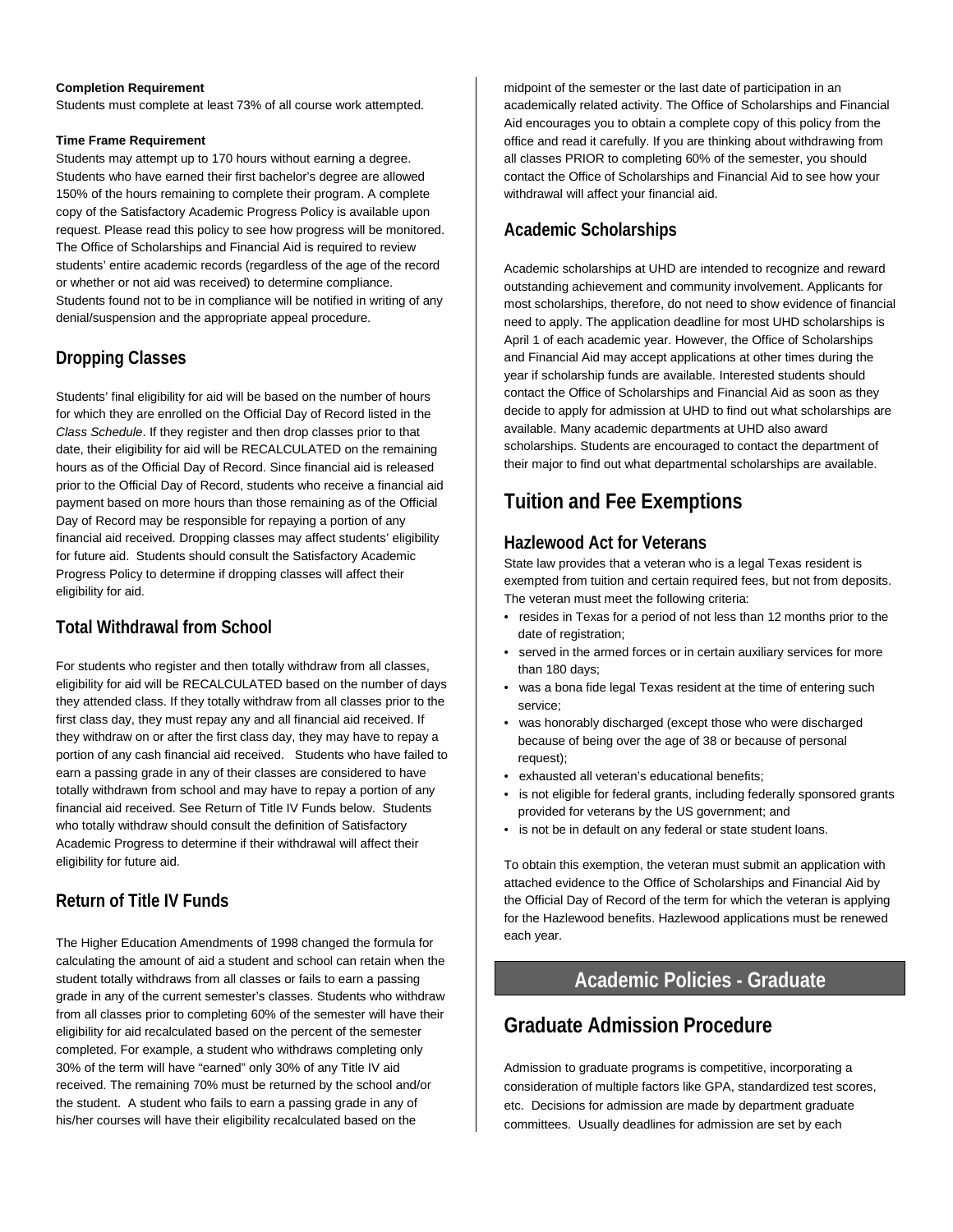department. For information on deadlines, please visit www.uhd.edu/academic/gradprograms.htm.

Applicants are notified about their status of application and admissions by mail. Appeals of admission denials should be submitted to the appropriate Department Chair, and if necessary, to the College Dean.

### **Courses and Course Credit**

### **Course Load**

A full-time graduate course load during the fall and spring terms is 9 semester credit hours or three courses and 8 semester credit hours for MBA students. For students who are employed 40 hours per week, the recommended load is two courses, or six credit hours. Depending on the program, the regular load for one combined summer session (9 weeks) is 6-9 credit hours. Students who wish to enroll in more than the recommended course load must seek approval from the appropriate academic dean. For further information on graduate course load consult specific master's degree handbooks.

### **Part-of-Term (PoT)**

Effective Fall 2011, UHD began utilizing shorter sessions, termed "Part-of Term" (PoT) within full terms. For more information about these offerings, please review the posted academic calendars on the UHD website (www.uhd.edu)

### **Schedule Changes**

Schedule changes are made online, and may require approval by an academic advisor. Registration instructions for Schedule Changes are found in each term's *Registration & Information Bulletin* and the dates for Schedule Changes are found in the online Academic Calendar.

### **Discontinued (Cancelled) Classes**

The university reserves the right to discontinue classes or otherwise alter the class schedule. Whenever possible, enrollment in an alternate course is completed through an administrative change form initiated by the department responsible for discontinuing the class.

### **Classification**

Students admitted to a graduate program are classified as graduate students. Post-baccalaureate students enrolled in graduate courses are governed by undergraduate policies.

### **Class Attendance**

Students are expected to attend all class sessions. The responsibility for dropping from a course lies with the student. Departments and faculty members may have additional attendance policies for their courses.

### **Transfer Credit**

#### **Acceptance of Transfer Credit**

Students must submit official transcripts from all colleges or universities attended as a part of the admission process. An evaluation will be performed upon acceptance into the university. Course work transferred or accepted for credit toward a graduate degree must represent collegiate course work relevant to the degree, with course content and level of instruction resulting in student competencies at least equivalent to those of students enrolled in the institution's own graduate degree program.

Six semester hours of graduate credit from another accredited institution may be transferred into a degree plan, subject to approval from the graduate degree coordinator. After being admitted into a UH-Downtown graduate program, students should obtain approval from their degree-granting college before taking any courses, with intent to transfer. Students may take up to 9 graduate hours with postbaccalaureate status. However, these courses are evaluated by the department admitting the student, may not be accepted into the specific degree program, and may be limited to 6 hours.

Transfer credit will not be granted for courses in which grades of C or lower have been earned. Students should direct questions concerning transfer credit to their graduate coordinator.

#### **Evaluation of Transfer Credit**

Transcripts will be evaluated for institutional transfer credit upon admission to a UH-Downtown graduate program.

#### **Transferring Credits from Other Countries**

Students applying for admission with college credits from other countries must submit an evaluated transcript from a credential evaluation service recognized by the university. Graduate coordinators will consider granting transfer credit based on the recommendations of the evaluating service. Information and brochures from evaluating service agencies are available at the Office of Admissions and online at [www.uhd.edu/admissions](http://www.uhd.edu/admissions)

#### **Auditing Courses**

To audit a course is to enroll in a course on a noncredit basis. Audit students pay the regular tuition and all other applicable fees as set forth for the current academic year. . Senior citizens 65 years or over may audit for free on a space-available basis. A change to credit status may not be made after the student has registered to audit a course. Changes from credit status to audit status in a course must be made prior to the end of the Official Day of Record. A Request for Audit form must be processed in the Registrar's Office by the Official Day of Record for the appropriate term along with Instructor approval. Students wishing to audit courses should contact the Registrar's Office for further details

[http://www.uhd.edu/registrar/documents/audit\\_form.pdf](http://www.uhd.edu/registrar/documents/audit_form.pdf)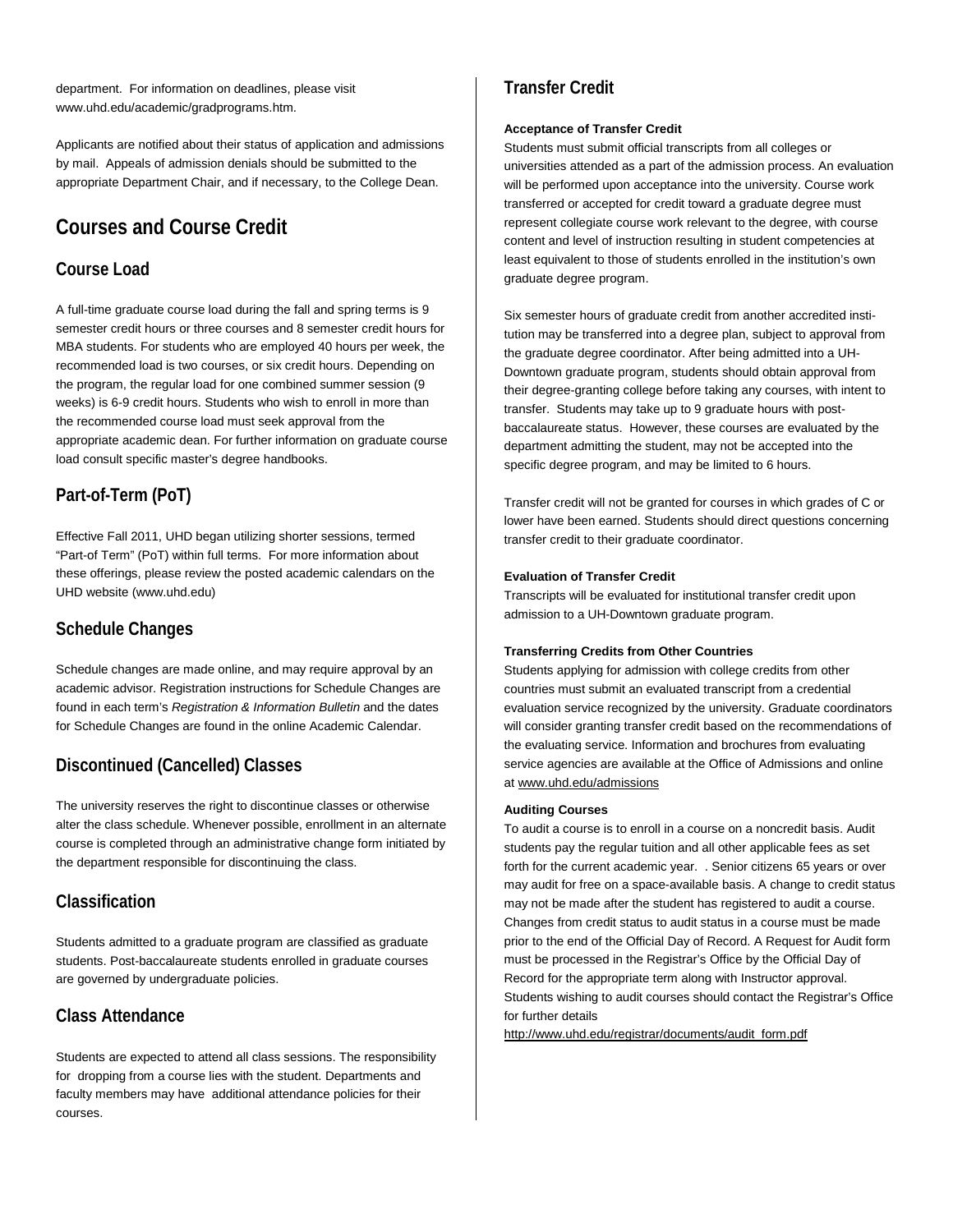### **Grading System and Standards**

All students are expected to maintain high academic standards throughout their graduate programs. In general, graduate students may not make any more than a certain number of grades of C. Please consult your graduate handbook for additional information. In addition, grades of D or F are grounds for dismissal from the graduate program. All graduate students at UHD are subject to the following policies as well as any policies stated in the handbooks for each degree program. Links to the graduate programs can be found at http://www.uhd.edu/academic/gradprograms.htm.

### **Academic Honesty**

The Academic Honesty Code is embraced by all members of the University of Houston-Downtown academic community and is an essential element of the institution's academic credibility. The Honesty Code states "We will be honest in all our academic activities and will not tolerate dishonesty." The purpose of the Academic Honesty Policy is to deal with alleged violations of the Honesty Code in a fair and consistent manner. The policy is administered jointly by students and faculty. It is each student's responsibility to read and understand the Academic Honesty Policy. It may be found in the Student Handbook for each program.

### **Grading System**

The following grades are included in the calculation of grade point averages:

#### **Grade\* Grade Points**

\*Grade descriptions are subject to override by descriptions published in the handbooks for each graduate program.

The following grades are not included in the calculation of grade point averages:

#### **Grade**

#### **I (Incomplete)**

An incomplete grade is given only when an unforeseen emergency prevents a student from completing the course work and only with the instructor's approval. A grade of I will be changed to a passing grade if the missing work is completed satisfactorily by the deadline set by the instructor but no later than the end of the long semester immediately following the term in which the grade was received. An incomplete grade that is not removed by this deadline becomes an F. Repetition of a course for which an incomplete grade was received does not affect resolution of the original grade. An incomplete grade earned in a student's graduating semester is computed as an F in determining grade point average.

#### **IP (In Progress)**

A grade of IP may be given in thesis and capstone courses. In the calculation of grade point average, a grade of IP is treated as a W. To receive credit for a course in which an IP was assigned, a student must register for the course again and earn a passing grade.

#### **S (Satisfactory)**

The grade of S may be earned in thesis and certain other courses. Credit received with a grade of S is not part of the grade point average calculation.

#### **W (Withdrawal from Courses)**

Students will not receive a grade for a course if they drop the course by the Official Day of Record (see Academic Calendar).

Students automatically receive a grade of W for any course from which they drop after the Official Day of Record up to the drop/withdrawal deadline as listed in the *Registration & Information Bulletin*.

Official Day of Record and drop/withdrawal deadlines are published in the University Calendar online at www.uhd.edu/AcademicCalendars and may be found in the *Registration & Information Bulletin*.

Class days are defined as days on which the university normally has one or more classes scheduled; not the days for which an individual student is scheduled for his/her particular classes.

Additional grading system information applicable to graduate students is published in the specific master's degree handbook-.

### **Grade Point Average (GPA)**

The grade point average is a measure of a student's academic achievement. Grade point averages are computed by multiplying the grade point value by the number of credit hours in each course, and then dividing the sum of all grade points obtained by the total number of hours attempted. The following formula represents the method of computing grade point average:

Total Number of Grade Points **Total Number of Semester Hours** = Grade Point Average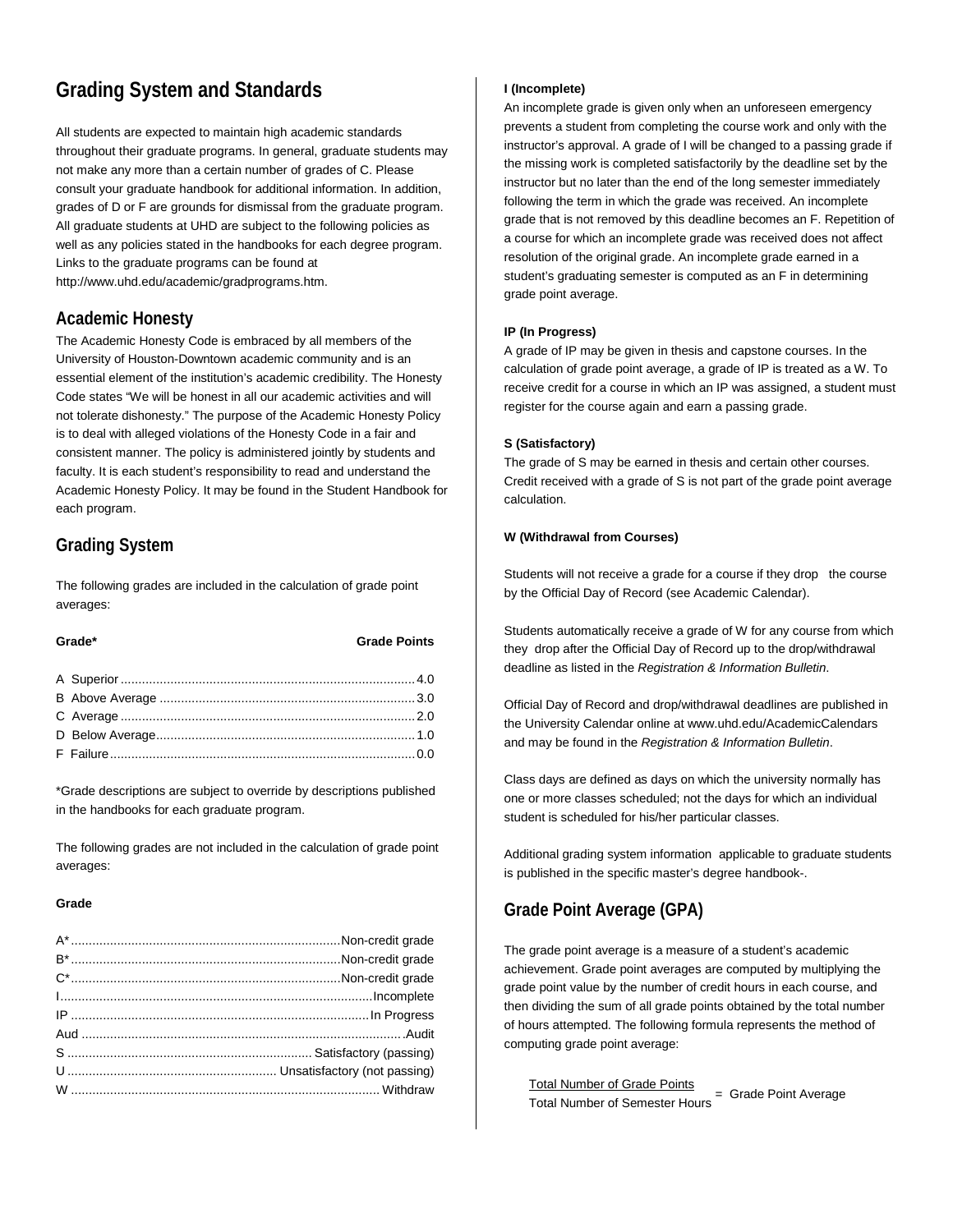The number of grade points earned for each course equals the hour credit value of the course multiplied by the points awarded for grades received. Grades of I, S, U, IP and grades marked with an asterisk (\*) in the table above are not counted in the calculation of the grade point average, except for graduation. Grades of I will be calculated as F grades in determining grade point average for graduation.

Graduate students must meet a graduation requirement of a minimum 3.0 grade point average.

### **Appeal of Grades**

Any grade which a student believes to be in error should be appealed, first to the instructor, then to the appropriate department chair, and finally to the appropriate dean. If an appeal is not made within one calendar year after the close of the semester in which the grade was received, the grade will be considered final and no appeal will be heard.

### **Grades for Repeated Courses**

Effective Spring 1994, when a course is repeated, only the most recent grade, even if it is lower than the original grade, will be used in computing the grade point average. This excludes courses repeated prior to Spring 1994.

### **Academic Probation and Suspension**

In general, grades of D and F are grounds for suspension from the graduate program. Students whose GPA falls below 3.0 will be placed on academic probation and must continue to obtain a semester GPA of 3.0 or above while on probation. Failure to do so will result in suspension. Please note that policies applicable to graduate students covering academic probation and suspension are published in the specific degree program handbooks.

### **Student Records**

### **Transcripts**

Requests for official UHD transcripts are made online through the MyUHD portal via Student eServices and are processed by the Registrar's Office. All requests for official UHD transcripts will be processed within 2-3 business days, with the exception of transcripts that include coursework completed at South Texas Junior College, which may take up to 10 business days for processing.

Official transcripts from other institutions which are submitted to the Office of Admissions as part of the admissions process become the property of UHD and will not be rereleased to the student unless the request is covered under the Family Educational Rights and Privacy Act (FERPA). Additionally, UHD does not include completed transfer coursework on the official UHD transcript.

Unofficial transcripts also known as the online grade history is available through the MyUHD Portal, under the My Transcript & Grades option in Student eServices.

Note: Grades for Part of Term (PoT) courses ending prior to the close of the full term will be available online on the dates listed in the Academic Calendar. Part of Term (PoT) official grades will be displayed on the official transcript when grades for the full term are made available. See the Academic Calendar for grade posting dates at [www.uhd.edu/academic/calendar.htm.](http://www.uhd.edu/academic/calendar.htm) 

### **Bacterial Meningitis Vaccination Requirement**

Effective January 1, 2012, Texas Senate Bill 1107 requires all students (under age 30) entering an institution of higher education (public and private) and enrolling into courses which meet face-to-face on campus to either receive a vaccination against bacterial meningitis or meet certain criteria for declining such a vaccination before classes start. . For additional time-sensitive information about this requirement, please visit: uhd.edu/meningitis

### **Release of Student Records**

UHD has a policy in conformity with the Family Educational Rights and Privacy Act (FERPA) covering the release of student records. Student rights include the following:

- Students have the right to inspect and review their education records within 45 days of the day the university receives the request.
- Students have the right to request amendment of their education records that they believe are inaccurate or misleading.
- Students have the right to consent to the disclosure of personally identifiable information in their education records, except to the extent that FERPA authorizes disclosure without consent.
- Students have the right to file a complaint with the US Department of Education concerning alleged failures by the university to comply with the requirements of FERPA.

### **Directory Information**

At its discretion the University of Houston-Downtown may provide directory information to the general public without student consent. Directory information is defined by University of Houston-Downtown (within the guidelines of the Family Educational Rights and Privacy Act of 1974) as follows:

- Student's name
- Mailing address
- Primary Telephone number
- University assigned e-mail address
- Date and place of birth
- **Classification**
- Enrollment status
- Major and minor fields of study
- Degrees, certificates, awards and honors received
- Dates of attendance
- Graduation date
- Expected graduation date
- Student's user name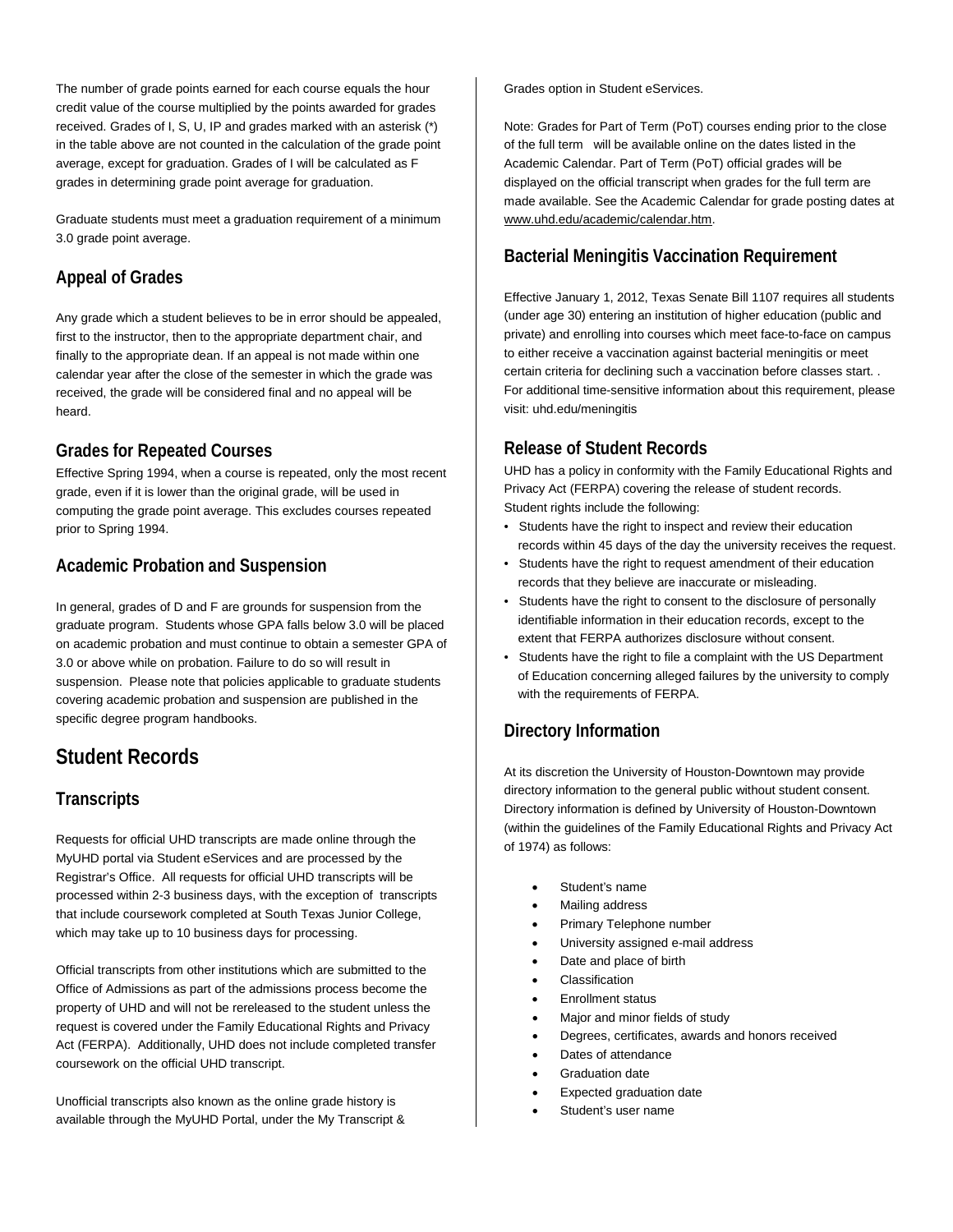- Most recent previous education institution attended
- Participation in officially recognized activities and sports
- Weight and height of members of athletic teams

Students may request that directory information be withheld from the public by contacting the Registrar's Office at any time during the semester. Such requests must be made in writing and will remain in place until the student directs the office in writing that it is to be removed.

### **Disclosure of Education Records**

In accordance with FERPA and at its discretion, UHD will disclose information from a student's education records without the written consent of the student to school officials who have a legitimate educational or administrative interest in the records. A school official is defined as a person employed by the university in an administrative, supervisory, academic, or support staff position (including the university's police department and health care staff); a person or company with whom the university has contracted (such as an attorney, auditor, or collection agent); a person serving on the Board of Regents; or a person assisting another school official in performing his or her official duties.

### **Procedure for Inspecting Education Records**

A student has the right to inspect his or her education records and challenge the contents. To review records, a student must make a request in writing to the Registrar's Office.

The request must clearly and specifically identify the record or records he or she wishes to inspect plus the purpose of the request. The request must be signed and dated by the student. **Procedure for Amending Education Records** 

If a student believes the information in his or her education record contains information that is inaccurate, misleading, or in violation of the student's rights of privacy, the student should submit a written and signed request for amendment to the registrar. The request should clearly identify and correct the inaccuracy. The university will notify the student within a reasonable time regarding the request. If the request for amendment is denied the student has the right to a hearing. This procedure does not govern grade appeals.

### **Change of Name and Address**

An official change in name must be reported to the Registrar's Office and when applicable to the Office of Scholarships and Financial Aid . Original legal documentation must be presented along with a copy of the Social Security card when requesting a name change or correction, i.e. marriage certificate, divorce decree, naturalization certificate, etc. A copy of your state issued driver's license or government issued photo ID will also be required. Mailing addresses may be changed online through the MyUHD Portal's Student eServices at [www.uhd.edu/eservices](http://www.uhd.edu/eservices) under "My Personal Profile & Emergency Alerts." Currently enrolled students requesting a name change should

refer to the Student Information Change form for important information regarding updates to GatorMail and Blackboard.

### **Graduation under a Specific Catalog**

A student usually graduates under the degree provisions of the Catalog in effect at the time of his or her first completed term of enrollment, where enrollment is defined as registration for and completion of at least one course. Students have the option of graduating under the Catalog in effect at the time of their major declaration or any subsequent Catalog. If degree requirements change during the time of the student's enrollment, the student may be required to meet the new degree requirements if the number of hours the student must take has not increased.

#### Exceptions:

- No Catalog more than 10 years old may be used (unless specified otherwise in the student handbook for the student's graduate degree program).
- Students who interrupt their program for more than two consecutive long semesters for reasons other than military service shall be governed by the Catalog in effect at the time of reentry to the university.
- Students whose enrollment is interrupted by military service must reenroll within one year from date of separation from the service and no more than five years from the beginning of military service in order to remain under the provisions of the Catalog in effect at the time of original enrollment at the university.
- Students forced to withdraw for adequate cause before completion of their degree may upon readmission petition to graduate under the Catalog in effect at the time of original enrollment.
- Students who change their major shall be governed by the Catalog in effect at the time of the change.

### **Application for Graduation**

All degree candidates must file an application for graduation with their college and pay the \$50 graduation fee by the Official Day of Record for the term of intended graduation. The graduation fee covers the costs of processing the graduation application, printing the diploma and mailing it to the graduate, and other costs associated with the commencement ceremony. If students fail to complete all degree requirements during the term in which they applied for graduation and paid the graduation fee, then they must apply for graduation and pay the graduation fee again when they become eligible to graduate.

Candidates must also place a diploma order, which specifies how they want their name to appear on the diploma, with the Registrar's Office. The Diploma Order form is available on the Registrar's Office webpage.

### **Commencement Exercises**

Only students who complete all degree requirements, file an application for graduation, and pay the graduation application fee by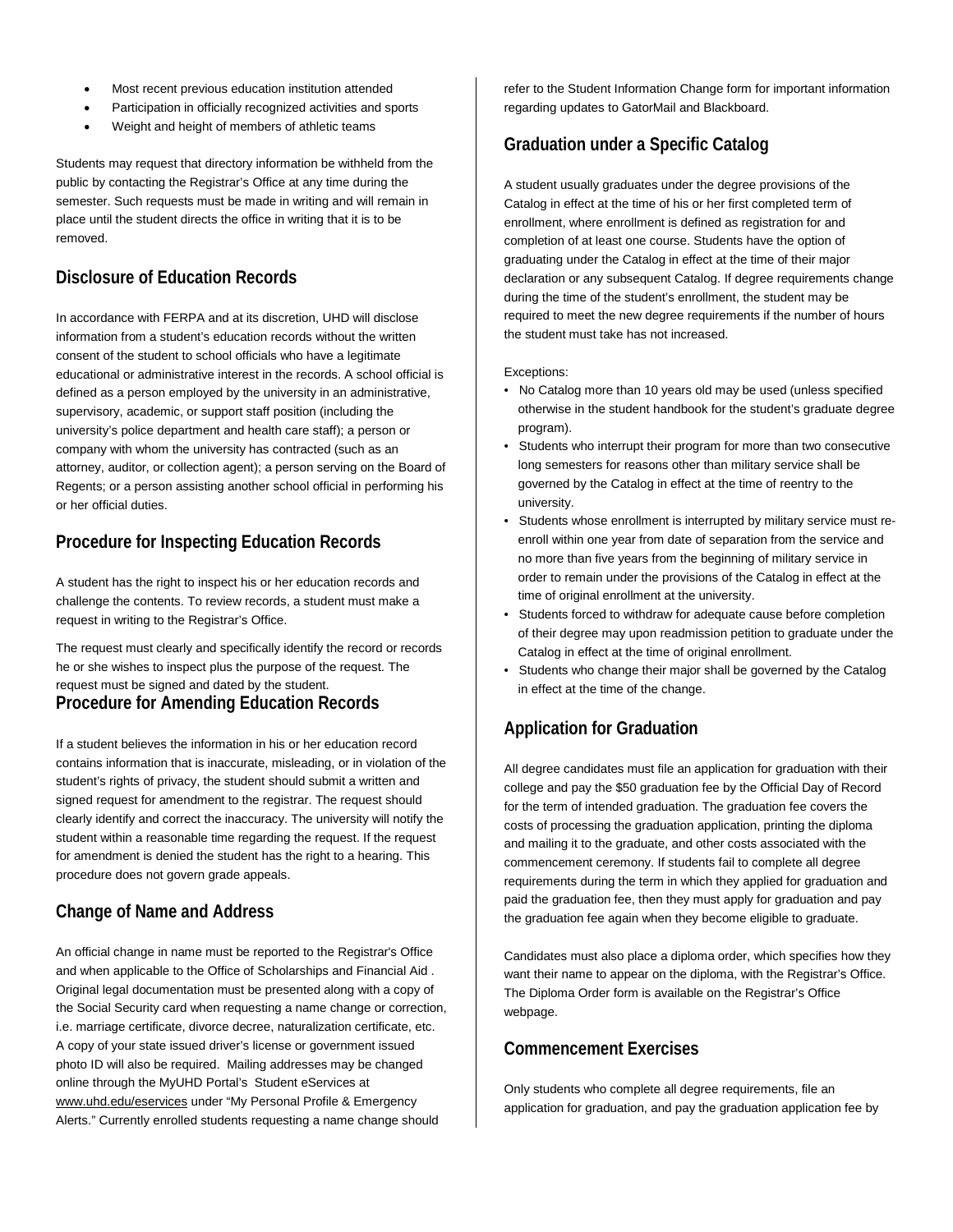the second Monday after the last day to withdraw from a course for the semester of graduation may participate in the commencement exercises. The final decision on eligibility for graduation and participation in commencement exercises rests with the appropriate academic dean.

Students participating in commencement must wear academic regalia. Arrangements for obtaining the appropriate academic regalia may be made through the university bookstore. Deadlines for ordering and paying for regalia are announced for each commencement.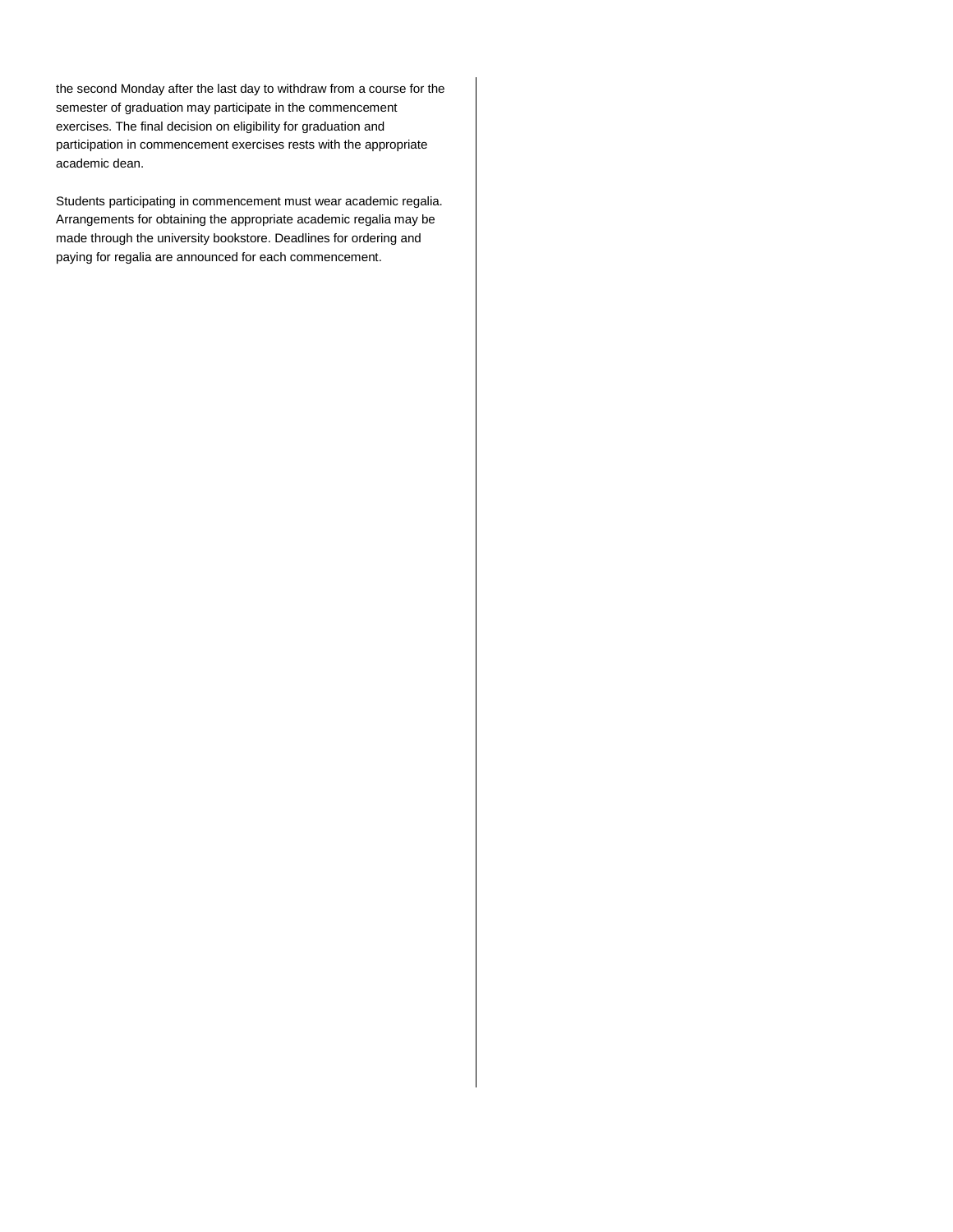### **College of Business**

**D. Michael Fields,** PhD, Dean **Gail Evans,** JD, Interim Associate Dean **Carmen Cuevas,**, JD, Assistant Dean S400, 713-221-8252

The College of Business offers the Master of Business Administration (M.B.A.).

### **Master of Business Administration (MBA)**

UHD's Master of Business Administration (MBA) degree program is structured to help current and aspiring business leaders develop the knowledge and skills they need to succeed in today's fast-paced business environment. The College of Business designed this careerfriendly option for working professionals who want to pursue their studies while continuing to work. It fits the needs of those who have earned an undergraduate degree in business administration and those who hold a bachelor's degree in an unrelated area and want the flexibility, expertise and earning power of an MBA. Students who did not earn a business degree may need to complete leveling courses that will cover business fundamentals as part of their program.

All UHD MBA courses use a concentrated hybrid, eight-week format combing face-to-face meetings with online instruction and interaction. Students in each class will meet for a single two-hour session each week for a total of 16 hours and will complete the equivalent of 17 hours of work online, bringing the total class-contact hours to 33 hours. This delivery method is career-friendly because it allows intense focus on one or two courses each term.

#### **Admission Requirements**

Admission is competitive and selective. Admission requirements for the UHD MBA are designed to identify applicants who have the ability, interest, and qualities necessary to complete the program, with the potential to contribute to the field of business.

#### **Mandatory Application Requirements**

To be considered for admission, an applicant is required to submit the following:

- Baccalaureate degree conferred by a regionally-accredited institution
- Official University transcript(s) from which the applicant earned Bachelor's degree and Advanced degree (if applicable).
- Resume documenting 3 years of full-time Post-Bac work experience that emphasizes personal and professional accomplishments and leadership experience
- Two Recommendation Forms from individuals acquainted with the applicant's professional work experience
- A personal statement addressing why the applicant desires an MBA from UHD, as well as other circumstances the applicant desires to

share with the admissions committee (optional)

- GMAT score less than 5 years old.
- For graduates of universities where English is not the native language: minimum TOEFL scores of 550 with section scores of 50 or higher

#### **Calculating Undergraduate GPA**

The UHD MBA Admission Committee will recalculate an applicant's undergraduate GPA in accordance with the rules of the Texas Higher Education Coordinating Board. According to Title 19, Part 1, Chapter 5, Subchapter A, Rule 5.7, all grades assigned for academic course work shall be used in calculating the grade-point average, except that an institution may base the calculation on the last 60 semester credit hours (or equivalent) of undergraduate work and any previous work in a graduate or professional school. This means that all transcripted grades in an undergraduate course will be used to recalculate the GPA, not just the last grade earned.

#### **Admissions Process**

- 1. Students must complete an application by going to the following website [www.applytexas.org.](http://www.applytexas.org/) The college uses the Texas Common Application. It is to be completed and submitted online. At this point the UHD Graduate Admissions Office starts a file for the students.
- 2. In addition to the application, the student must request that official academic transcripts and graduate test scores be submitted to UHD Graduate Admissions . The current resume, the two recommendation forms, and the personal statement should be submitted in .pdf file format to gradadmissions@uhd.edu. The Graduate Admissions Office handles all graduate admissions Graduates of foreign universities must submit official TOEFL scores and must also have a certified English translation of all transcripts that are not in English. The student must also initiate requests for recommendations and instructs his/her references to forward those letters to the Graduate Admissions Office.
- 3. Once all necessary documents are in the Graduate Admissions Office, they are scanned and placed in a file by admissions staff that may be accessed by authorized university personnel. Once the application materials are scanned, the Director of Graduate programs is notified that the file is complete. Authorized personnel may access the file using a database called Fortis. This file includes the student's name, ID number, test scores, GPA's by institution attended, cumulative GPA, GPA for the last 60 hours of undergraduate work and all other application materials .This file is delivered to the Director of Graduate Programs.
- 4. The Director of Graduate Programs disseminates the files to MBA Admissions Committee for consideration. The committee assesses the candidate's strengths and weaknesses, completes a Decision Review Sheet , and makes a recommendation (accept or deny ) to the Dean of the College of Business.
- 5. The Director of Graduate Programs will communicate to the student stating whether or not they have been accepted. The letter gives the student instructions on taking leveling courses, attending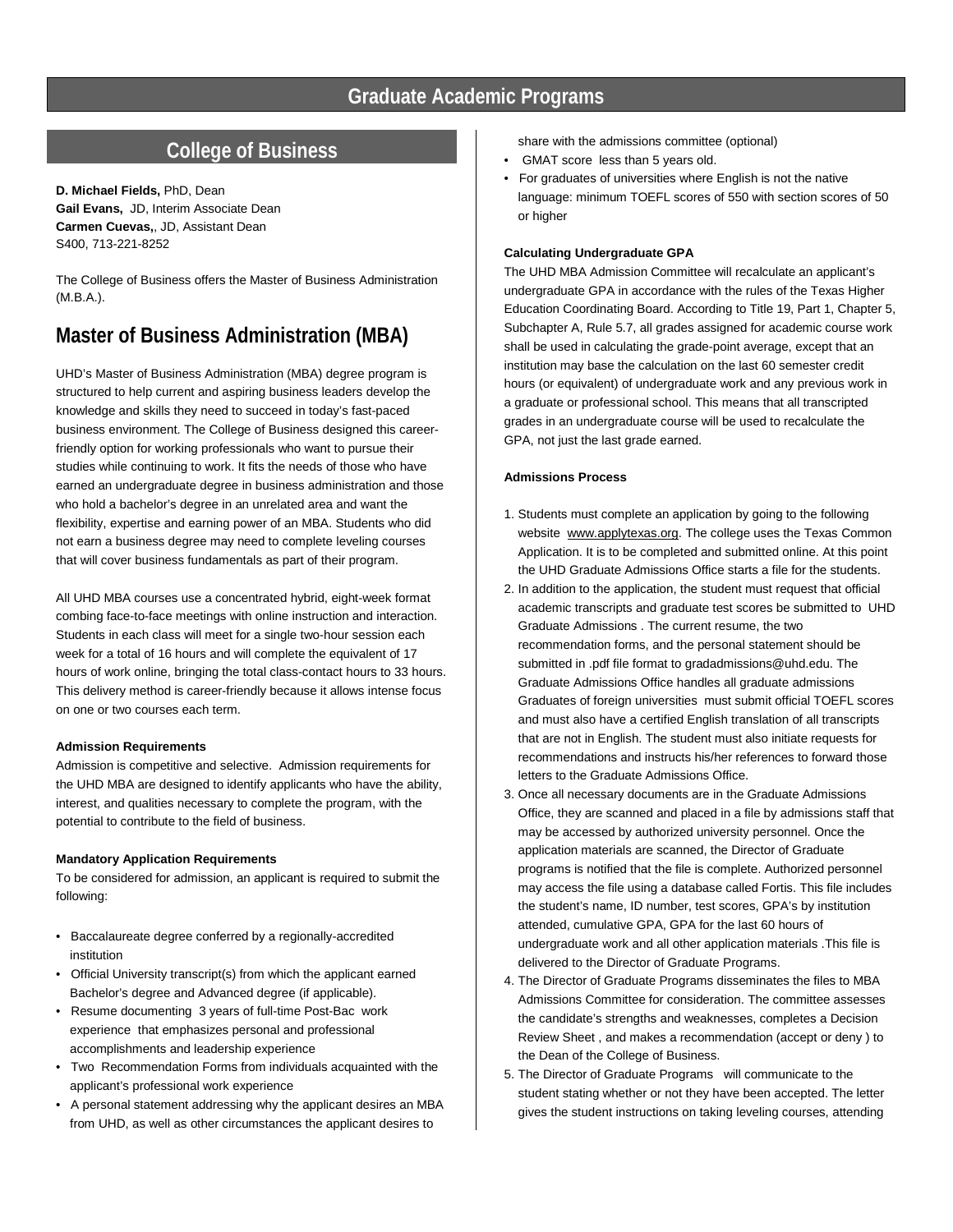an orientation for new students, or contacting the Director concerning the next step.

6. A copy of the letter is also submitted to the Graduate Admissions Office. They also notify the student about the status of their admission. If accepted, the Graduate Admissions Office instructs the student on how to register for classes, apply for financial aid, and the development of a student e-mail account.

#### **Preparation**

Students who hold an undergraduate degree from an AACSB accredited program in a field of business administration may be deemed to be prepared for graduate study if the degree is not more than ten years old and if the core courses were completed with a grade of "C" (or equivalent) or higher. Students who hold an undergraduate degree in a field other than business administration or in business from a non-AACSB accredited program will be required to demonstrate preparation for graduate study in business. These students will be required to complete one or more 5000 level courses in order to gain the basic theoretical concepts and tools that are the foundations for graduate management study.

#### **5000 Level Courses**

The 5000 level courses serve as prerequisites for the graduate business courses and are **required** for students who did not take the equivalent courses as part of their baccalaureate program, have a degree in business from a non-AACSB accredited program, or for students with a baccalaureate degree from a non-U.S. university. . The graduate 5000 level courses do not apply to the 34-hour graduate credit hour requirement of the MBA degree. When a student is admitted to the program, the Graduate Program Director will notify the student of courses that must be taken. Students are not allowed to register for 5000 level courses on their own; a student must have approval from the Graduate Program Director to register for these courses.

These 5000 level courses are condensed to the essential core knowledge that a student must possess in order to do valid graduate business study. The foundation set of management 5000 level courses consists of 7 short courses designed to provide only the theoretical concepts and tools that are the foundations for management decisions. All 5000 level courses are two (2) semester credit hours (SCH) each and are offered every eight weeks once a term begins. All 5000 level courses are taught online.

| <b>14 SCH Leveling Courses</b> |                                                   |                |
|--------------------------------|---------------------------------------------------|----------------|
| Course<br><b>Number</b>        | <b>Course Name</b>                                | <b>Credits</b> |
| GBA 5202                       | Foundations of Management Theory                  | 2              |
| GBA 5203                       | Accounting/Financial Information                  | 2              |
| GBA 5206                       | <b>Production &amp; Operation Management</b><br>2 |                |
| GBA 5207                       | <b>Management Information Systems</b>             | 2              |

| <b>GBA 5208</b> | Marketing Information            |    |
|-----------------|----------------------------------|----|
| <b>GBA 5212</b> | Quantitative Methods in Business |    |
| <b>GBA 5215</b> | Legal Environment of Business    |    |
| Total           |                                  | 14 |

#### **Degree Requirements**

The Master of Business Administration degree requires satisfactory completion of 34 credit hours offered by the College of Business. The required courses are:

| 34 SCH Required MBA Courses for all students |                                                  |                |
|----------------------------------------------|--------------------------------------------------|----------------|
| <b>Prefix and</b><br><b>Number</b>           | <b>Required Courses</b>                          | <b>SCH</b>     |
| MBA 6201                                     | Leadership, Team Building and Team<br>Management | 2              |
| MBA 6202                                     | <b>Strategic Management</b>                      | 2              |
| MBA 6203                                     | Managerial Accounting and Budgeting              | 2              |
| MBA 6204                                     | Managerial Finance                               | 2              |
| <b>MBA 6205</b>                              | Management of the Supply Chain                   | 2              |
| <b>MBA 6206</b>                              | <b>Operations Management</b>                     | 2              |
| MBA 6207                                     | Management of Information Flows                  | 2              |
| MBA 6208                                     | Marketing Management                             | 2              |
| MBA 6209                                     | Human Resource Management                        | 2              |
| MBA 6210                                     | Legal Environment of Management                  | 2              |
| MBA 6211                                     | Managerial Decision-Making                       | 2              |
| MBA 6212                                     | <b>Managerial Economics</b>                      | 2              |
| MBA 6213                                     | Management of Organizational<br>Behavior         | 2              |
| MBA 6214                                     | Management in a Global Context                   | 2              |
| MBA 6415                                     | <b>Capstone Project Courses</b>                  | 4              |
| MBA 6290                                     | <b>Current Topics in Business</b>                | $\overline{2}$ |
| <b>Total</b>                                 |                                                  | 34             |

Graduation is dependent upon successful completion of all course work with a minimum graduate grade point average of 3.0 and successful completion of the Capstone Project.

#### **Minimum Grade Point Average to remain in the MBA program**

No more than two grades below a "B" in required graduate 6000 level courses will be accepted toward the MBA degree and then only if the GPA is 3.01 or higher. Upon receipt of the third grade below a "B" in any three required graduate courses, or if the GPA drops below 3.00, the student will be academically dismissed from the program.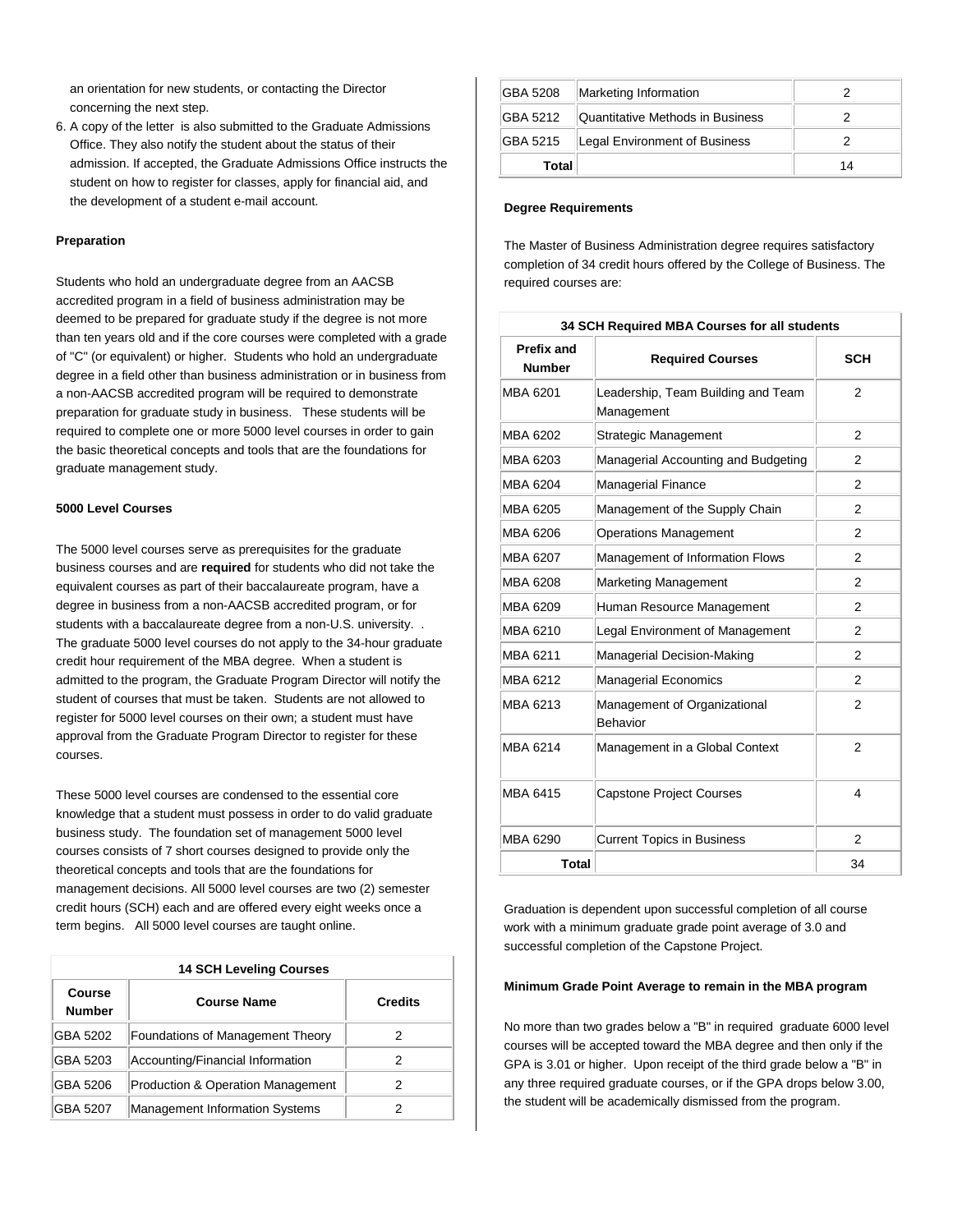#### **Transfer of Graduate Credits**

A maximum of two approved courses (4 SCH) may be transferred from another AACSB accredited university. A minimum grade of B is required for the course to transfer. All petitions for transfer credit must be submitted to the UHD MBA Admissions Committee at the time of application for the committee's approval.

#### **Attendance Policy**

Students enrolled in the UHD MBA program are expected to attend all scheduled classes. These are hybrid courses that meet half the normal class time; therefore, absences can be devastating to academic performance and should be avoided. However, working professionals occasionally may have unavoidable absences as a result of unexpected business travel or other emergencies. Professors should be informed of the nature of the absences at the earliest practical opportunity, preferably in advance. Students are responsible for all information and assignments from missed classes.

In cases where absences reach a frequency that, in the professor's opinion, make it unlikely that the student can successfully complete the course, withdrawal from class will be recommended.

### **College of Humanities and Social Sciences**

**DoVeanna S. Fulton,** PhD, Dean **David B. Ryden,,** PhD, Associate Dean S1015, 713-221-2767 **Crystal Guillory,** , MA, Interim Assistant Dean S1086, 713-221-5316

UH-Downtown's College of Humanities and Social Sciences offers the Master of Science in Professional Writing and Technical Communication and the Master of Arts in Nonprofit Management.t also offers graduate courses in support of the Master of Arts in Teaching degree offered by the Department of Urban Education.

### **Department of English**

**Sandra L. Dahlberg,** PhD, Chair S1045, 713-221-8013

#### **Faculty**

| Professors:           | Birchak, Dahlberg, Dressman, Harned,      |
|-----------------------|-------------------------------------------|
|                       | Jarrett, Jennings, Thomas                 |
| Associate Professors: | Chiaviello, Creighton, Cunningham,        |
|                       | Davidson, Farris, Fortunato, Gilbert,     |
|                       | Jackson, Kintzele, Moosally, Pavletich,   |
|                       | Robertson, Roundtree, Schmertz, Sullivan, |
|                       | Waters                                    |

Assistant Professors: Choudhuri, Duncan, Ellwanger, Hill, Hudson, Jager, Kimberly, Matveeva, Moshiri, Murray, Sample, Scharold Emeriti: Ahern, Bartholomew, Levy

### **Master of Science**

### **Major in Professional Writing and Technical Communication**

**Aimee Roundtree,** PhD, Coordinator S1049, 713-222-5315 S1045, 713-221-8013

The Master of Science in Professional Writing and Technical Communication, an outgrowth of our well-established undergraduate program in Professional Writing, will provide graduates with writing, design, and management skills based on rhetorical principles. Students will gain publication and production skills, study project management and the ethical and global implications of professional communication, participate in research, conduct audience analyses and usability tests, and create web sites and on-line help.

This program is valuable for a range of candidates:

- Professional writers seeking promotion to managerial positions or interested in teaching technical writing in high schools or community colleges
- Science and technology, public relations, or corporate training professionals with the goal of expanding employment options
- Undergraduates interested in an applied master's level degree, either to increase their employability or to pursue a doctoral degree in technical communication

#### **Program Objectives**

Students graduating with an MS in Professional Writing and Technical Communication will demonstrate professional-level skills or knowledge in the following areas:

*Document production and project management*: writing, editing, and delivering documents in the various print and electronic genres of professional communication.

*Rhetorical analysis*: identifying, assessing, and articulating the theoretical principles that underlie rhetorical choices in professional writing. Students will demonstrate these skills in the analysis, design, and production of professional communication documents.

*Ethical and global awareness*: analyzing the ethical and global implications of professional communication.

*Research methodologies*: conducting research in technical and professional communication, including audience analysis and usability testing.

#### **Admission**

Admission is competitive and selective. Applicants must demonstrate that they possess the abilities, interests, and qualities necessary to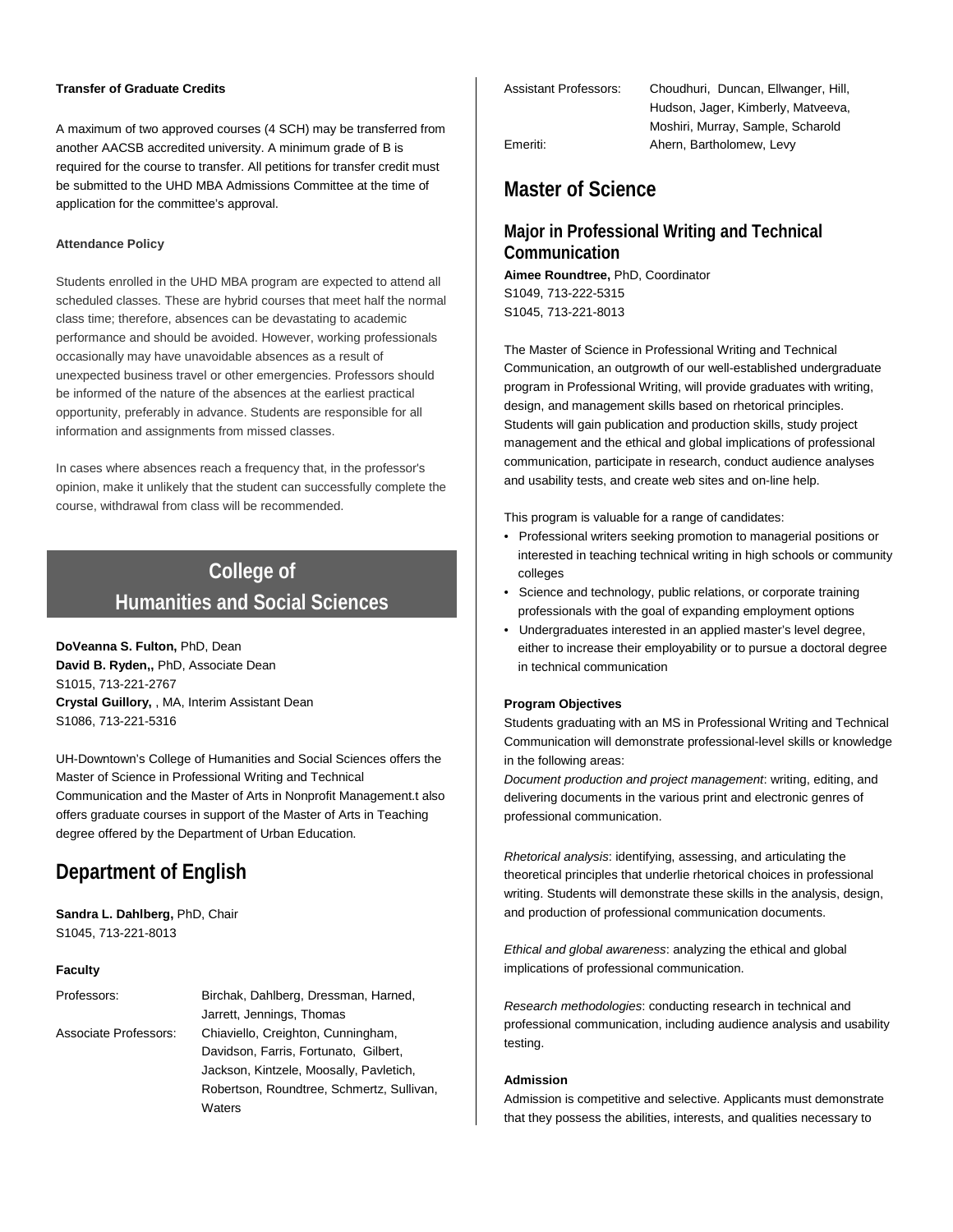successfully complete the program and the potential to contribute to the fields of professional writing or technical communication.

Applicants seeking admission will provide the following application materials for review by the Graduate Curriculum Committee:

- Official transcript showing a baccalaureate degree from an accredited university
- Official transcripts showing GPA from all colleges or universities previously attended. (As admission to the degree program is competitive, candidates with a cumulative GPA of 3.0 or higher will be preferred.)
- Graduate Record Exam (GRE) scores
- Personal application statement and resume
- Academic or professional writing sample (1-3 documents totaling 2500 words or more)
- Three letters of recommendation and recommendation forms from individuals acquainted with the applicant's work and academic potential
- Test of English as a Foreign Language scores if graduate of a university in which English is not the native language (minimum score of 550 with section scores of 50 or higher)

The Graduate Curriculum Committee will not review a candidate's application until the file contains all of the items listed above.

#### **Admission Process**

The Graduate Curriculum Committee will evaluate applications using a matrix based on GPA, GRE score, relevant course work or experience, recommendations, and other written materials in the applicant's file. The Graduate Curriculum Committee will use the results of this evaluation to determine if an applicant is admitted. The Graduate Coordinator will notify students, in writing, of the committee's decision.

#### **Degree Requirements**

The Master of Science in Professional Writing and Technical Communication requires a minimum of thirty-six semester hours that include a choice of thesis or capstone project. All students must complete successfully a graduation portfolio.

| 12 hours | <b>Required Core Courses</b> |
|----------|------------------------------|
| 18 hours | <b>Elective Courses</b>      |
| 6 hours  | Thesis or Capstone Project   |
| 36 hours | Required                     |

#### **Thesis or Capstone Project Options**

Students will choose either the Thesis or Capstone Project option.

*Thesis option*: Candidates opting for the thesis must complete 3 hours of thesis, 3 hours of directed research practicum, and oral defenses of the thesis.

*Capstone Project option*: Candidates opting for the capstone project must complete 3 hours of capstone project, either 3 hours of directed research practicum or an internship, and oral defenses of the capstone project.

#### **Minimum Grade Point Average**

Students must maintain a minimum grade point average of 3.0. Grades of C or lower do not count toward graduation, and two course grades of C or lower are cause for dismissal from the program.

#### **Transfer**

Students may transfer no more than six semester hours of graduate work and must have the approval of the Graduate Coordinator to do so; transferred coursework must be at B level or above.

#### **Curriculum**

#### **Required Core Courses (12 hours)**

ENG 5304 Proseminar in Professional & Technical Communication ENG 5317 Rhetorical Theory & Criticism ENG 5330 Visual Design Theory ENG 5340 Project Management

#### **Thesis or Capstone Project Options (6 hours)**

Thesis: ENG 6390 Directed Research ENG 6391 Thesis

Capstone: ENG 6390 Directed Research or 6380 Internship ENG 6392 Capstone Project

#### **Elective Courses (18 hours)**

ENG 6303 Public Relations and Media Management ENG 6310 Intercultural and World Communication ENG 6312 Ethical and Legal Dimensions of Communication ENG 6318 Stylistics & Editing ENG 6322 Instructional Design ENG 6323 Communications and Technology ENG 6324 Writing in the Professions ENG 6328 Hypermedia Theory & Design ENG 6330 Usability Research ENG 6360 Special Topics in Technical and Professional Communication The following graduate and undergraduate courses may be accepted as electives towards the degree, at the discretion of the Graduate Coordinator: ENG 6301 Composition Pedagogy ENG 6319 Language Development and Variation: Implications for **Educators** CJ 6320 Research Design and Methods CJ 6321 Quantitative Analysis in Criminal Justice MATH 5309 Business Statistics ENG 4322 Editing, Rewriting, and Copyreading ENG 3325 Medical Writing

A maximum of six (6) undergraduate hours may be accepted as degree electives, at the discretion of the Graduate Coordinator.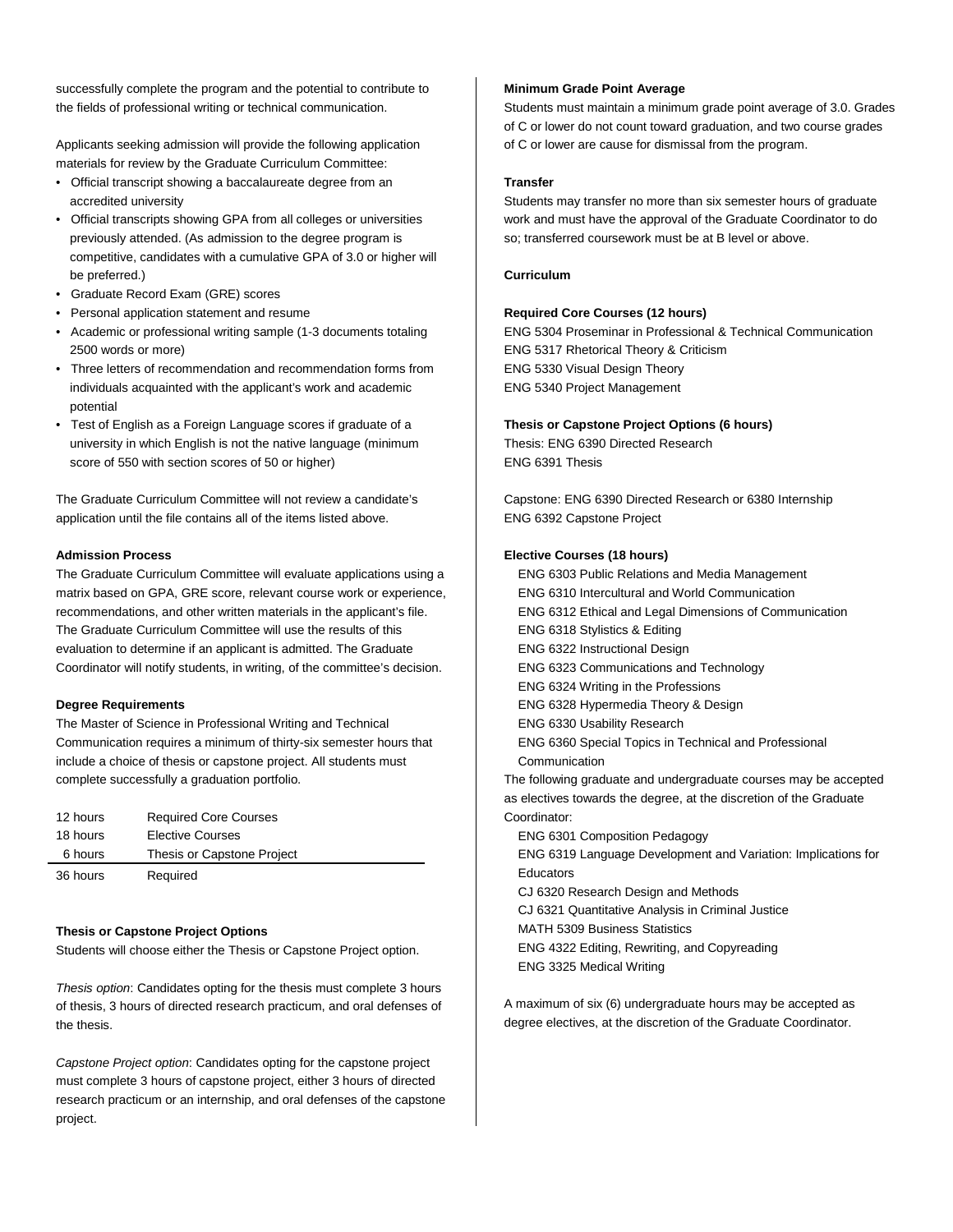### **Department of Social Sciences**

**Jeffrey Jackson**, PhD, Interim Chair N1009, 713-221-8014

#### **Faculty**

| Professors:                              | Christian, Fairbanks, McCaffrey, Getz,<br>Thaker-Kumar                                                                                                                                                                   |
|------------------------------------------|--------------------------------------------------------------------------------------------------------------------------------------------------------------------------------------------------------------------------|
| Associate Professors:                    | Allen, Alvarez, Anderson, Bachman,<br>Branham, Caro, Case, Chadha, Li, Gillette,                                                                                                                                         |
| Assistant Professors:                    | Henney, Jackson, Kaftan, Linantud,<br>Mobasher, Pavelich, Preuss, Ryden,<br>Santos, Stewart, Westfall, Williams<br>Babb, Crone, DeFreitas, Eliassen, Elkholy,<br>Hackett, Johnson, Kane, Portillo,<br>Raymundo, Rubinson |
| <b>Visiting Assistant</b><br>Professors: | Colón                                                                                                                                                                                                                    |
| Lecturers:<br>Emeriti:                   | Hovsepian, Lopez<br>Wright                                                                                                                                                                                               |

### **Master of Arts**

### **Major in Non-Profit Management**

**David Branham,** PhD, Coordinator N1066, 713-221-8208

The Master of Arts in Non-Profit Management is a highly multidisciplinary program, designed to prepare recent college graduates as well as mid- and senior-level administrators for the management and leadership of nonprofit organizations of all types. The program will focus on strategic planning, development of entrepreneurial skills, program management, fundraising, revenue generation and grant writing, human resources, technology, social media and marketing, legal issues, program evaluation and assessment, teambuilding and partnerships, budgeting, board development, leadership, and ethics. The program will employ two key pedagogical elements. First, the MA in Nonprofit Management will be highly experiential. Every course will offer students the opportunity to learn through experience and practice. The second key pedagogical element will be a strong focus on team building. This program was designed by the leadership of the city's most prominent nonprofit organizations and by faculty from multiple departments: Social Sciences; English; Arts and Humanities; Management, Marketing and Business Administration; and Finance, Accounting and Computer Information Systems.

#### **Program Objectives**

- Be able to plan for short term goals, long term goals and unforeseen events.
	- o Graduates will be able to design and critique strategic plans.
- o Graduates will be able to generate objectives and measures of success from established goals.
- o Graduates will be able to monitor and evaluate achievement of goals.
- o Graduates will be able to make decisions through the use of analytic tools.
- o Graduates will explore the results when people, strategic plan and assumptions interact.
- Be able to demonstrate entrepreneurial orientation
	- o Graduates will show evidence of innovativeness.
	- o Graduates will examine risk-taking values.
	- o Graduates will be able integrate new markets into nonprofit organizations.
- Be able to implement programs.
	- o Graduates will be able to assess stakeholder needs.
	- o Graduates will be able to prepare and assess budgets.
	- o Graduates will be able to prepare and maintain program records.
	- o Graduates will be able to write grant proposals.
	- o Graduates will be able to organize fundraising campaigns.
- Be able to communicate with the broader community.
	- o Graduates will be able to write news stories.
	- o Graduates will apply social media to non-profit organizations.
	- o Graduates will be able to brand and market the organization.
	- o Graduates will be able to connect the organization with other organizations.
	- o Graduates will be able to negotiate agreements.
	- o Graduates will be able to determine the legal
	- dimensions of internal and external communication.
- Be able to manage personnel.
	- o Graduates will examine the history and current status of the US nonprofit and global civil society sector.
	- o Graduates will define and describe the US and global economy by three sectors of business, government and nonprofit.
	- o Graduates will be able to describe the basic regulatory and legal environment by which nonprofits operate.
	- o Graduates will be able to apply project management skills.
	- o Graduates will demonstrate team work and inter-team collaboration.
	- o Graduates will be able to help an organization reach its goals.
	- o Graduates will maximize the development of non-profit organizations.
	- o Graduates will be able to reconcile the goals of the staff member with those of the organization.
	- o Graduates will be able to ascertain the role of ethics and social responsibility in the management of nonprofit organizations.
	- o Graduates will be able to describe and discuss social enterprise and its relations to nonprofit and civil society sectors.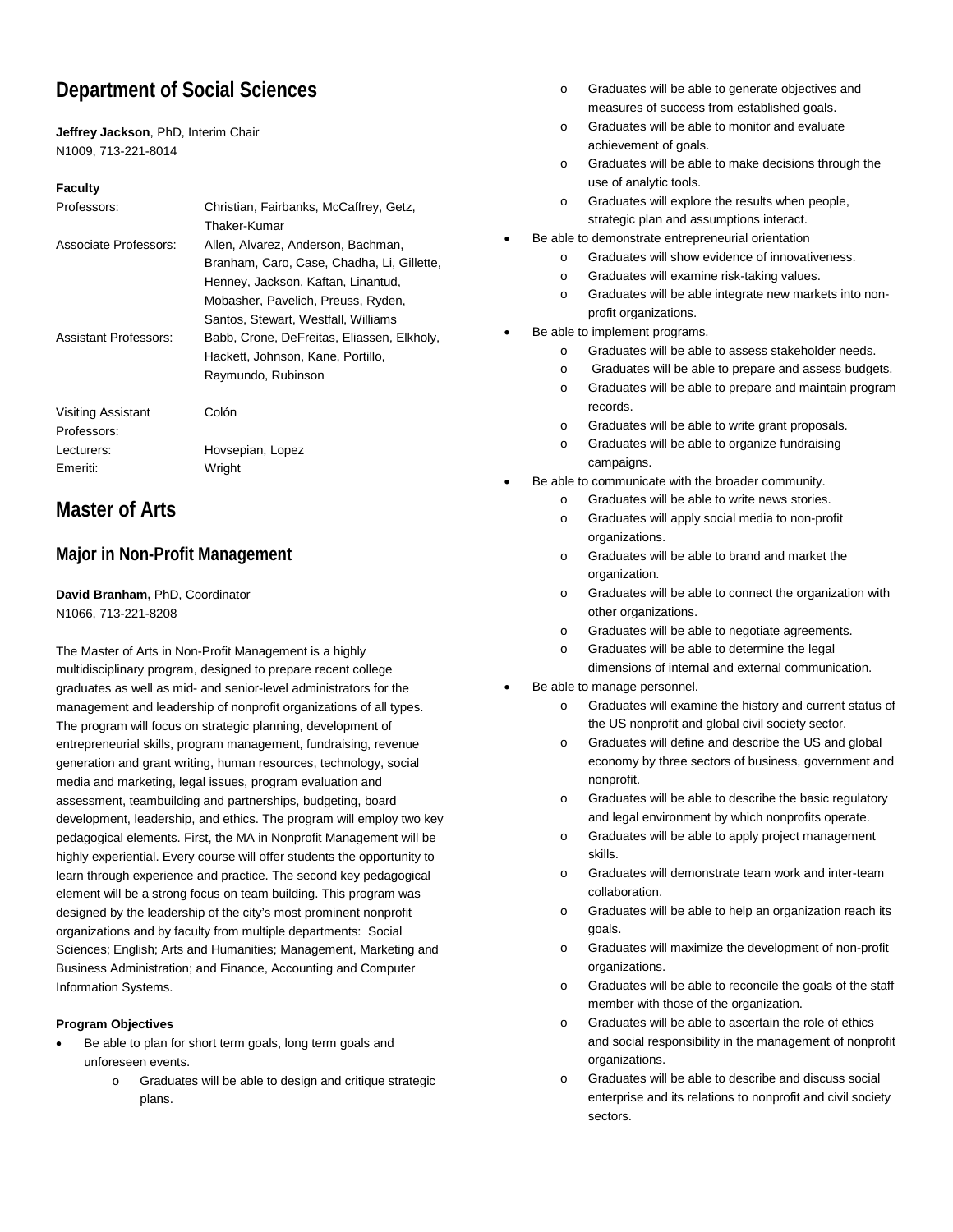- o Graduates will develop conflict resolution skills.
- Be able to lead and contribute to board committee meetings.
	- Graduates will demonstrate an ability to prepare exhibits, presentations and written proposals.
	- o Graduates will determine the value of "follow-up" to insure implementation.
	- o Graduates will determine the appropriate type of interaction between staff and board members.

#### **Admission**

Admission to the Master of Arts in Nonprofit Management program is based on the applicant's experience and interest in the nonprofit sector, academic ability, and the personal qualities necessary to successfully complete the program. Further consideration is given to the applicant's ability to positively contribute to the nonprofit sector upon completion of the program.

Applicants to the program must meet the following minimal criteria:

- Completion of a baccalaureate degree from an accredited university.
- A grade point average (GPA) of at least 3.0 for the last 60 semester hours of undergraduate or graduate study.
- Test of English as a Foreign Language minimum score of 550 with section scores of 50 or higher if graduate of a university in which English is not the native language.

Applicants must complete and submit and following documentation to the Office of Admissions prior to the admissions deadline for the semester they desire admission: UHD Office of Admissions – Graduate Admissions, One Main Street, Suite 325, Houston, TX 77002.

- Application for admission to the Master of Arts in Nonprofit Management., found online at http://www.uhd.edu/admissions/forms.html
- Personal resume
- Personal statement: In 1000 words or less, describe your experiences with the nonprofit world and how those experiences have prepared you to work in the nonprofit world. The personal statement is a very important introduction to the Graduate Admissions Committee. The central purpose of the statement is to give you an opportunity to demonstrate why you are a good candidate for admission to the program.
- Certified transcripts from all educational institutions you have attended, regardless of the number of hours completed or attempted or the length of time since the course work was taken.
- TOEFL results as outlined above, submitted by the admissions deadline.
- Graduate Record Exam (GRE) or Graduate Management Admission Test (GMAT) scores, unless you have five or more years of experience in the nonprofit section.
- Three letters of recommendation: The letters of recommendation must be from those individuals who have had personal and professional contact with you. Further, the writers should have had some authority over you either currently or in the past. Examples of these types of individuals would be college professors, supervisors, or community leaders. In their letters,

the writers should address the following: how the writer is associated with you and the length of time of that association, their opinion regarding your potential for academic success including skills you possess that they feel demonstrate this potential, and how your completion of a master's degree would benefit both you and the nonprofit sector.

Applicants meeting all the above criteria and having submitted all the above documentation will be invited to an interview with the members of the Master of Arts in Nonprofit Management Advisory Committee.

#### **Conditional Admission**

Students admitted conditionally will be advised as to the specific limitations of this status and the conditions necessary to remove the conditional admission classification.

#### **Degree Requirements**

The Master of Art in Nonprofit Management requires a minimum of 36 semester hours. All students complete 15 hours of core classes and 15 hours of electives. In addition, all students will complete a 6-hour internship which will include a capstone project.

#### **Minimum Grade Point Average**

Students must maintain a minimum grade point average of 3.0. Grades of C or lower do not count toward graduation, and two course grades of C or lower are cause for dismissal from the program.

#### **Transfer**

Students may transfer no more than six semester hours of graduate work and must have the approval of the Graduate Coordinator to do so; transferred coursework must be at B level or above.

#### **Curriculum**

#### **Required Core Courses (15 hours)**

BUS 6311 Strategic Planning in Nonprofit Sector BUS 6312 Management of Nonprofit Organization POLS 6310 Leadership in Nonprofit Organizations POLS 6311 Program Assessment and Evaluation POLS 6312 Resourcing the Nonprofit Organization

#### **Prescribed Elective Courses (15 hours)**

| BUS 6313 Negotiation and Conflict Resolution                  |
|---------------------------------------------------------------|
| BUS 6332 Budgeting and Accounting for Nonprofit Management    |
| <b>ENG 6303</b> Public Relations and Media                    |
| <b>ENG 6312</b> Ethical and Legal Dimensions of Communication |
| <b>ENG 6325 Grant Writing for Nonprofit Organizations</b>     |
| POLS 6313 Governance, the Volunteer Board and Organizational  |
|                                                               |
|                                                               |

#### **Internship**

POLS 6680 Internship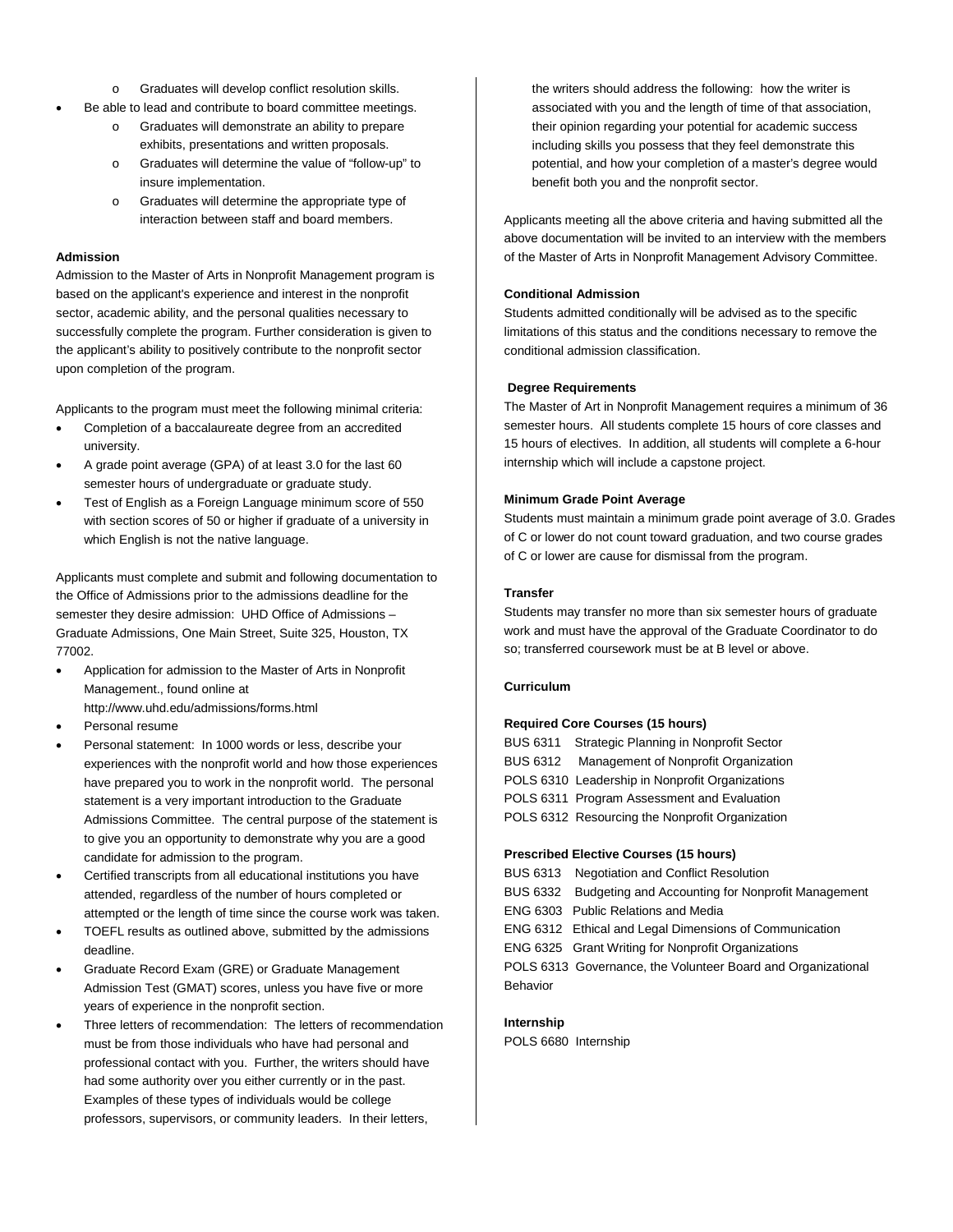### **College of Public Service**

#### **Beth Pelz,** PhD, Dean

**Myrna Cohen.** EdD, Associate Dean C400E, 713-221-8194

The College of Public Service offers the Master of Security Management for Executives, the Master of Arts in Teaching, and the Master of Science in Criminal Justice.

### **Master of Security Management for Executives**

**Contact:** Dr. Michael Dressman **Phone:** 713-221-8099

#### **Faculty**

| Business: | Omprakash Gupta, Hank Roubicek,<br>Michael Dressman, Sarah Walker, Marina<br>Sebastijanovic,                                 |
|-----------|------------------------------------------------------------------------------------------------------------------------------|
| Adjunct   | Alex de Alverez<br>Vice President<br>Security<br>Apache                                                                      |
|           | <b>Kevin Swailes</b><br><b>Global Security Director</b><br>Intellectual Property CoE   Energy HQ<br>General Electric Company |

Ted Swailes, President Swailes & Company, Inc.

The Master of Security Management for Executives (MSME) is an innovative program developed in collaboration with leaders in security management. The goal of the program is to provide students with the knowledge and skills necessary to address the continuously changing security environment. The MSME is for individuals who have a vision of their future in the security industry and are able to demonstrate professional competency and commitment to their organizations and the community.

Delivery of the Master of Security Management for Executives is a twoyear program offered on alternative Saturdays to allow the security professional to obtain the degree without interfering with their professional responsibilities. MSME instructors include current security industry leaders in addition to faculty from both the College of Public Service and the College of Business. The supervisory or managerial experience admissions requirement ensures students that they will be participating in class discussions and projects with other students who understand the leadership environment. A major element of the program design is peer interaction and exchange of ideas.

#### **Admission Requirements**

Admission is competitive and selective, and is designed to identify applicants who have the ability, interest, and qualities necessary to complete the program, with the potential to contribute to the field of security management.

#### **Mandatory Admission Requirements**

To be eligible for admission, an applicant will be required to present the following:

- Baccalaureate degree conferred by a regionally-accredited institution
- Official transcripts, submitted to the Office of Admissions, of all academic work previously undertaken
- Three letters of recommendation from individuals acquainted with your academic work and academic potential.
- A letter describing why the applicant desires this particular degree.
- For graduates of universities where English is not the native language: minimum TOEFL scores of 550 with section scores of 50 or higher
- Three years of paid work experience with supervisory or managerial responsibilities

#### **Preferences:**

- Undergraduate GPA of 3.0, or higher, on a 4-point scale for the final 60 semester hours of study • \*Evidence of scores in the higher percentiles on any of the acceptable standardized tests
- Applicant's letter should demonstrate strong writing skills, expressed desire to work in the security field at the management level and/or assist in developing security policy within a governmental environment, commitment to completing the degree, and strong rationale for wanting this specific degree
- Letters of recommendation should come from persons sufficiently acquainted with the student to be able to comment on the potential to successfully complete a graduate program and should provide evidence of applicant's excellent critical thought, motivation, study and writing skills, and strong overall faculty recommendation

#### **Admissions Process**

- 1. Students must complete an application by going to the following website (http://www.uhd.edu/admissions/application.htm). The department uses the Texas Common Application. It is to be completed and submitted online. At this point the Graduate Admissions Office starts a file for the students.
- 2. In addition to the application, the student must request that official academic transcripts and graduate test scores be submitted to the Graduate Admissions Office. The Graduate Admissions Office handles all graduate admissions with exception of International Students. International students must submit official TOEFL scores and must also have a certified English translation of all transcripts that are not in English. The student must also initiate requests for recommendations and instructs his/her references to forward those letters to the Graduate Admissions Office. The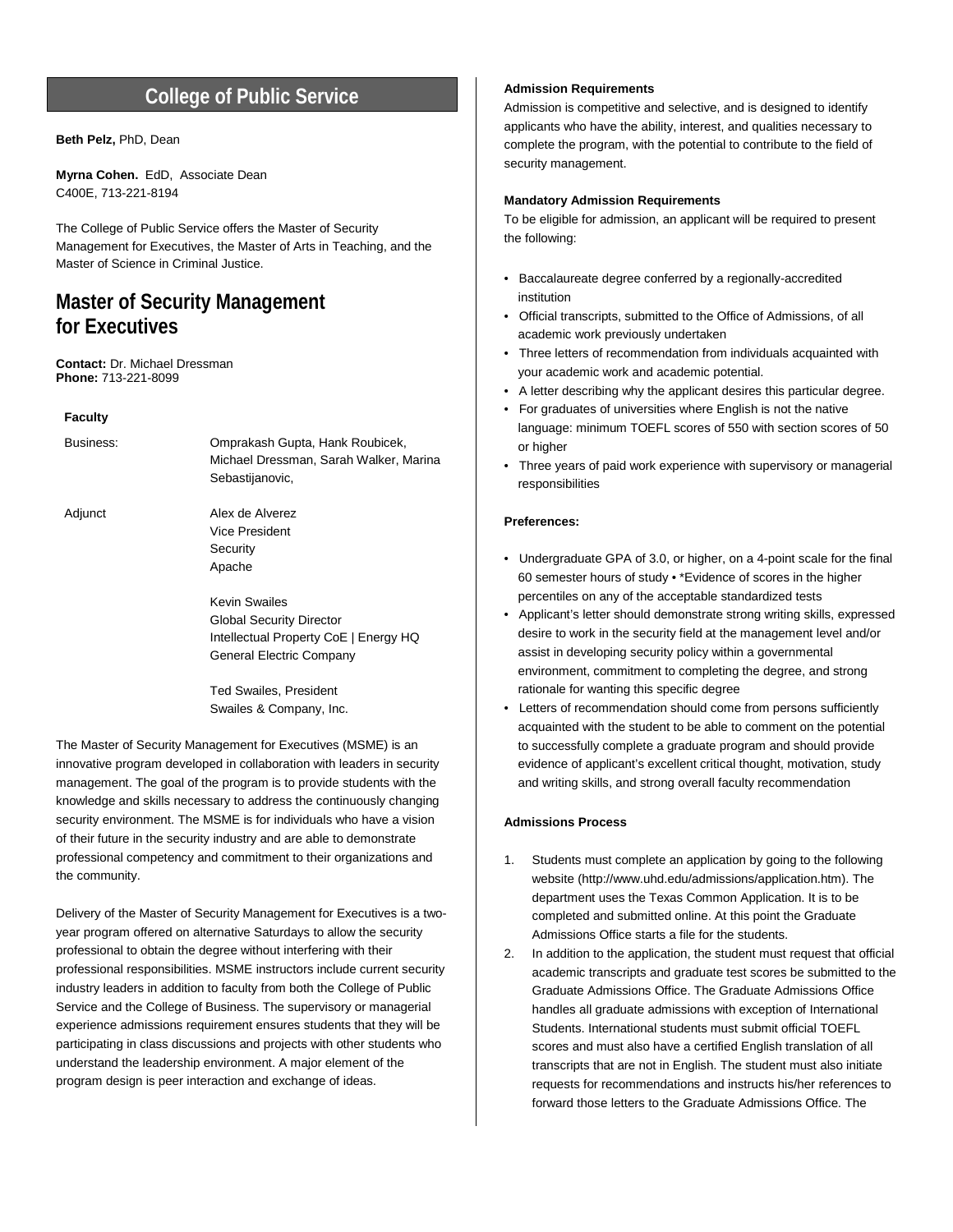student writes his/her personal statement and submits that document to the Graduate Admissions Office.

- 3. Once all necessary documents are in the Graduate Admissions Office, they are scanned and placed in a file by admissions staff that may be accessed by authorized personnel such as Chairs, Assistant Chairs, Coordinators, College Advisors, etc. Once the application materials are scanned, the Coordinator and College Advisors are notified that the file is complete. Authorized personnel may access the file using a database called Fortis. College Advisors print the application and develop a checklist that includes the student's name, ID number, test scores, GPA's by institution attended, cumulative GPA, and GPA for the last 60 hours of undergraduate work. This information is then placed in a file and delivered to the Graduate Coordinator.
- 4. The Graduate Coordinator disseminates the files to graduate faculty for consideration. The faculty assess the candidate's strengths and weaknesses, develops recommendations for stem classes or other conditions for admissions, and makes a recommendation (accept, deny or conditionally accept) to the Interview Committee.
- 5. The Interview Committee will interview the applicant to determine if the applicant has the experience and the interest and potential to complete the MSM program. It will then make an admissions recommendation (accept, deny or conditionally accept).
- 6. The Graduate Coordinator will then complete a Decision Review Sheet and write a letter to the student stating whether or not they have been accepted. The letter gives the student instructions on taking stem courses, attending an orientation for new students, or contacting the coordinator concerning the next step.
- 7. A copy of the letter and decision review sheet is also submitted to the Graduate Admissions Office. They also notify the student about the status of their admission. If accepted, the Graduate Admissions Office instructs the student on how to register for classes, apply for financial aid, and the development of a student e-mail account.

#### **Degree Requirements**

The Master of Security Management for Executives degree requires satisfactory completion of 36 credit hours offered by the College of Public Service and the College of Business. The required courses are:

- **SM 6360** Security Management for Executives
- **SM 6362** Risk Assessment and Abatement
- **SM 6364** Legal Environment of the Security Executive
- **SM 6365** Computer Forensics
- **SM 6367** Global Perspectives of Security Management
- **MGT 6302** Human Resources Management for Security Executives
- **MGT 6332** Managerial Decision Making for Security Executives
- **MGT 6301** Leadership, Motivation and Communication for Security Executives
- **SM 6670** Current Issues for Security Executives
- **SM 6680** Capstone Project

The Capstone Project gives students the opportunity to bring together all the theories, skill and knowledge obtained in the degree program and integrate them into a learning experience that is consistent with the experiences of the security executive.

Graduation is dependent upon successful completion of all course work with a minimum graduate grade point average of 3.0 and successful defense of the Capstone Project.

## **Department of Criminal Justice**

**Barbara Belbot, JD,**, PhD, Chair C340, 713-221-8943

| <b>Faculty</b>               |                                           |
|------------------------------|-------------------------------------------|
| Professors:                  | McShane, Belbot                           |
|                              |                                           |
| Associate Professors:        | Ahmad, Kellar, Pelz, Snell, Wang          |
| <b>Assistant Professors:</b> | Blackburn, Cavanaugh, Chiotti, Emeka,     |
|                              | Fowler, Gehring, Harris, Johnson, Karson. |
| Lecturers:                   | Hill                                      |

## **Master of Science**

## **Major in Criminal Justice**

**Shannon Fowler**, PhD, Assistant Chair , Coordinator C340, 713-221-8943

The degree is designed to prepare graduate students to provide leadership, critical thinking, and knowledge in the areas of criminological theory, program evaluation, and criminal justice administration. The curriculum provides for the development of skills in criminal justice planning, implementation, and evaluation in order to ensure that the management and administration of the criminal justice system is effective, efficient, and responsive to the needs of the community. The degree is particularly beneficial for students already working in a criminal justice occupation and who wish to:

- increase their professional knowledge and skills or obtain employment in a criminal justice agency
- teach at the community college level, and
- pursue a doctoral degree.

#### **Admission Requirements**

Admission is competitive and selective and is designed to identify applicants who have the ability, interest, and qualities necessary to successfully complete the program and the potential to contribute to the field of criminal justice. To be eligible for admission, an applicant will be required to present the following:

#### *Mandatory Admission Requirements*

- Baccalaureate degree conferred by a regionally-accredited institution;
- Official transcripts, submitted to the Office of Admissions, of all academic work previously undertaken; Transcripts must contain documentation of the completion of (with a B or better) the following three upper division undergraduate courses: Criminology/Criminological Theory, Criminal Justice Statistics, and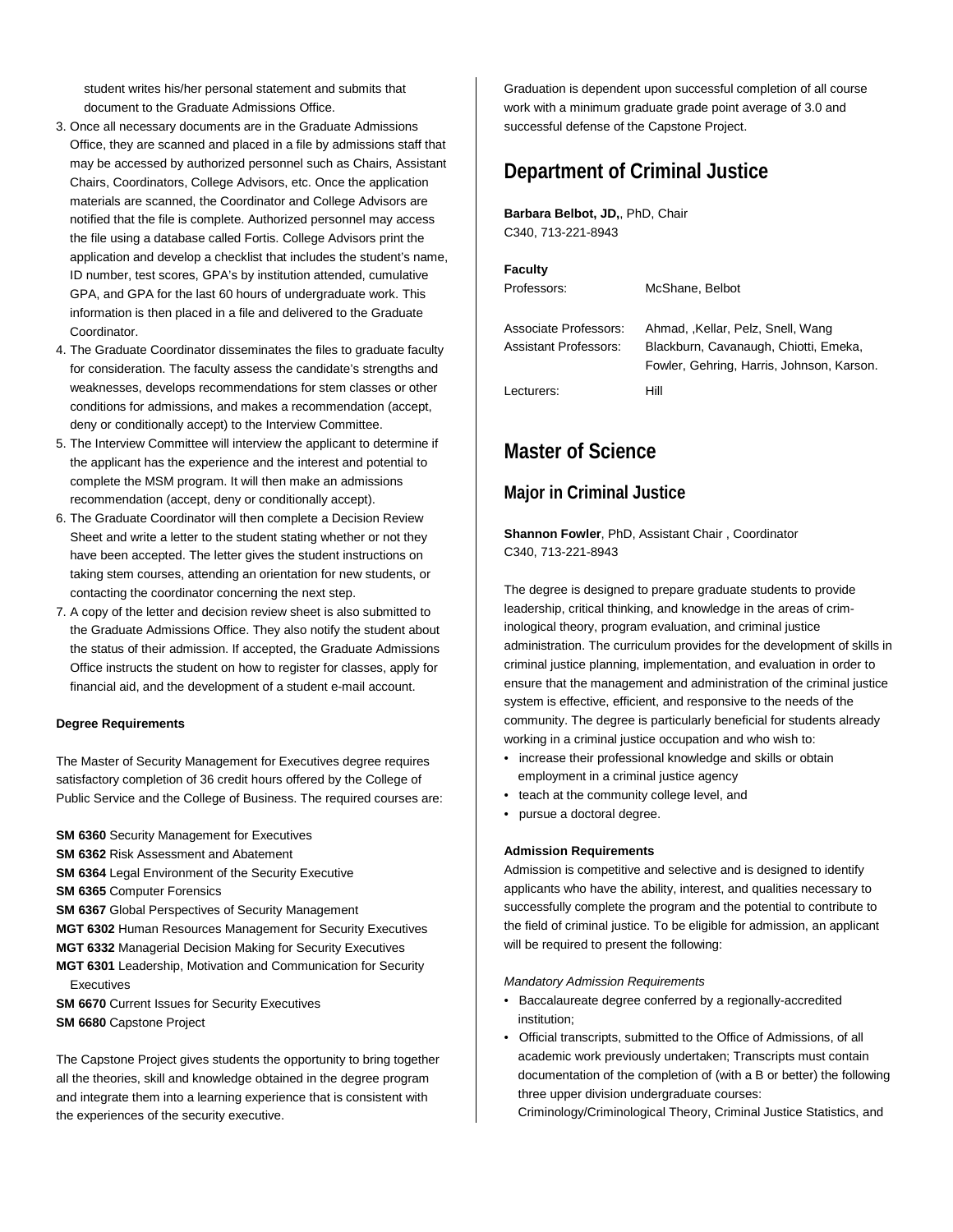Criminal Justice Research Methods. If an applicant does not have these required prerequisites, they will be required to complete them in stem work prior to admission into the graduate program.

• • Three letters of recommendation from individuals acquainted with applicant's academic work and academic potential;

• A letter describing why the applicant desires this particular degree, and

• For graduates of universities where English is not the native language: minimum TOEFL scores of 550 with section scores of 50 or higher.

## *Preferences:*

- \*Major or minor in criminal justice or a related field from accredited university. Otherwise, additional preparatory course work will be needed.
- \*Undergraduate GPA of 3.0, or higher, on a 4-point scale for the final 60 semester hours of study.
- \*Letter should demonstrate strong writing skills, a commitment to completing the degree, and a strong rationale for wanting this specific degree.
- \*Letters of recommendation from faculty sufficiently acquainted with the student to be able to comment on his/her potential to successfully complete a graduate program and that provide evidence of excellent critical thought, motivation, study and writing skills, and a strong overall faculty recommendation.
- Completion of a previous master's degree in any field, from an accredited institution.
- Authoring of publication(s) technical, professional or academic. Research experience.
- Grant-writing experience. \*Primary attention is paid to these preferences.

Any student accepted into the MS program may be required to take remedial course work in Criminal Justice. Applicants who have earned a graduate degree in a field other than criminal justice at an accredited institution, and who meet all other admission requirements, are not required to submit GRE, GMAT, or MAT scores. However, they are required to submit all graduate transcripts.

## **Degree Requirements**

The degree requires a minimum of 36 semester hours for either thesis or non-thesis options. Thirty of these hours must be taken at UH-Downtown. Both thesis and non-thesis options require completion of the following core for a total of 18 hours:

- CJ 6310 Issues in Criminal Justice
- CJ 6320 Research Design and Methods
- CJ 6321 Quantitative Analysis in Criminal Justice
- CJ 6330 Advanced Criminology
- CJ 6340 Administration in Criminal Justice
- CJ 6350 Policy Analysis and Program Evaluation

A minimum GPA of 3.0 for all course work is required.

**Thesis Option** 

In addition to the core, thesis option candidates are required to complete 12 hours of electives, 3 hours of Thesis I, and continuous enrollment in Thesis II until completion of the thesis.

## **Non-Thesis Option**

In addition to the core, non-thesis option candidates are required to complete 15 hours of electives and the following course (3 hours):

CJ 6301 Criminal Justice Project Non-thesis option candidates will be required to address a criminal justice agency problem or criminal justice system issue and prepare a written document on their topic. MSCJ students may receive only one "In Progress" grade. Students must complete the project in the subsequent term.

## **MSCJ Online**

The Master of Science in Criminal Justice Degree Online is designed to prepare students to become future leaders in the criminal justice system. It integrates the theoretical and practical aspects of crime control as they relate to the adult and juvenile justice systems. The MSCJ Degree prepares students for careers in policing, courts, corrections, and a variety of other agencies related to the field. For students already working in the criminal justice field, the degree is designed to lead to career advancement. MSCJ Online courses are offered in five eight-week blocks per year. Admission and degree requirements are the same as those listed above with the exception that all online students must complete 15 hours of electives and CJ 6301 Criminal Justice Project. Thesis is not an option for online students. MSCJ applicants must indicate whether they intend to complete the program through traditional face-to-face courses or fully online.

## **Transfer of Graduate Credits**

A maximum of six units of equivalent graduate course work may be transferred from other accredited universities. A minimum grade of B is required in any such courses. Transfer credit is granted by petition to, and approval by, the Graduate Committee. It is the student's responsibility to initiate the petition and justify the acceptance of the courses. The Graduate Committee will determine whether the courses are equivalent. Please keep in mind that transfer credit is by permission only and is not a right of the student.

## **Department of Urban Education**

Viola Garcia, Ed.D., Chair C440, 713-221-2759

| Professors:                  | Chen, Connell, Nath, Thielemann-Downs                                                          |
|------------------------------|------------------------------------------------------------------------------------------------|
| Associate Professors:        | Bhattacharjee, Cohen, Jenkins, Johnson,<br>Mahoney, Mullinnix, Pedrana, Van Horn,<br>Beebe     |
| <b>Assistant Professors:</b> | Burnett, Dalton, Hardin, Herrera, Hewitt,<br>Kelly, Mitchell, Sack, Wade, White,<br>Witschonke |
| Instructors:                 | Bundoc, Hill, Paige, Wingfield                                                                 |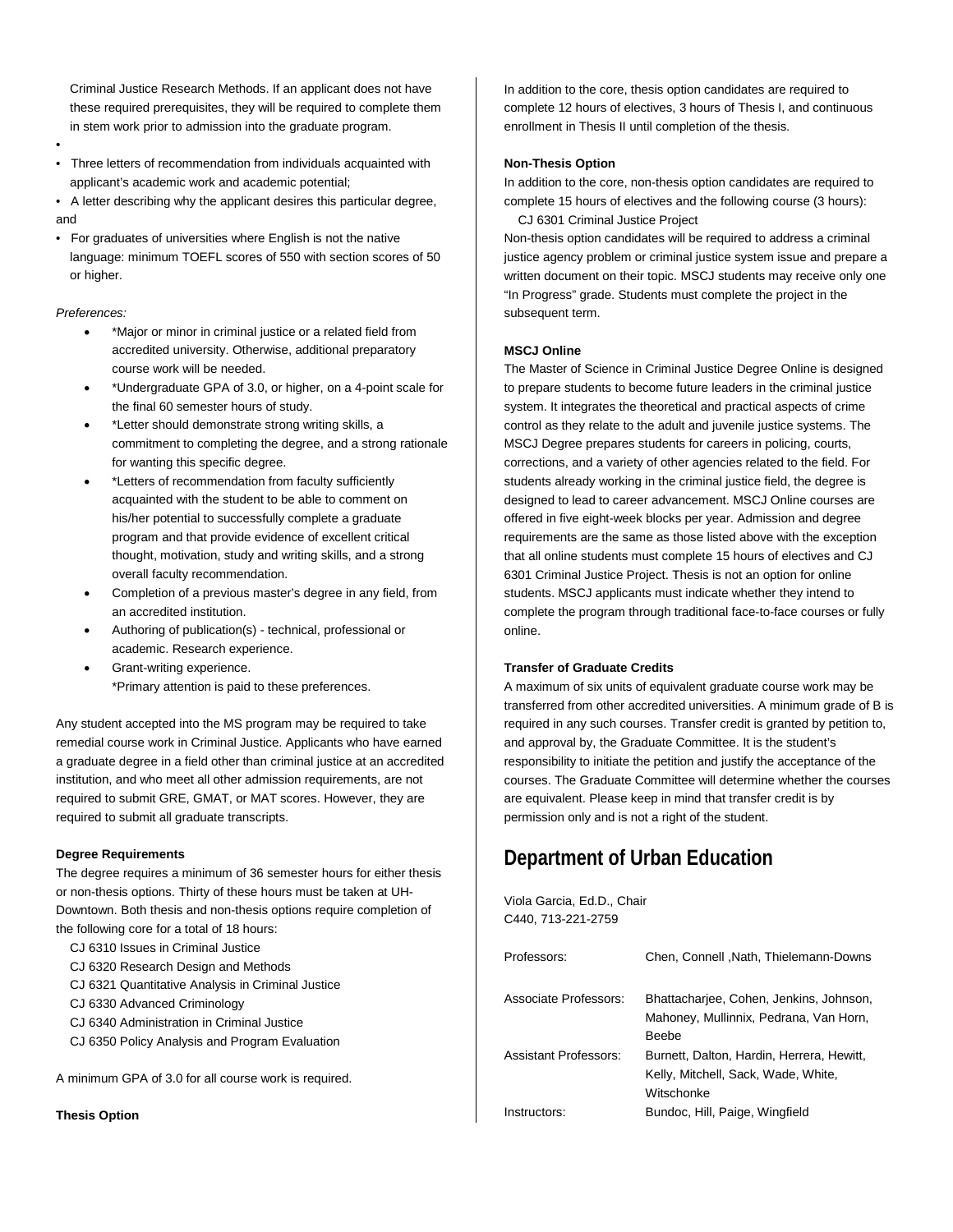## **Master of Arts in Teaching**

Kathryn L. Jenkins, Director of Graduate Programs C440, 713-221-2738

The Masters of Arts in Teaching, Curriculum and Instruction with area of expertise, Online and the Master of Arts in Teaching with Certification (EC-6 Generalist, 4-8 Generalist and Secondary Education), Online are designed to support existing teachers in advancing their expertise and to prepare future educators to teach in urban classrooms, respectively. The emphasis on urban teaching makes this graduate degree unique. To meet the special needs of all children in urban classrooms, students completing the MAT degree will demonstrate competency in the following areas of knowledge:

- Characteristics and needs of learners in multicultural settings
- Effective teaching practices that enhance student achievement for all students, regardless of socioeconomic status, ethnicity, or language spoken
- Factors related to the development of effective teaching environments in urban classrooms
- Classroom-based research methodology to support best instructional practices
- Enriched understanding of academic content areas of language arts, social studies, mathematics, the natural sciences, English as a second language and educational technology.

## **Admission Requirements**

Admission to either MAT program is a competitive process and seeks to identify applicants who have the qualities necessary to complete the program with success and the potential to impact the field of education.

## **Mandatory Admission Requirements:**

**Complete a graduate application for admission from the Office of Admissions online** at: www.uhd.edu/admissions/graduate.html

*Be sure to indicate MAT and specify your area of expertise or certification seeking*

**Provide official transcripts that reflect at least the last sixty semester hours of course work and evidence of a baccalaureate degree awarded from a regionally accredited institution.** If you attended a college or university outside the U.S., your transcripts must be evaluated by a service recognized by UHD. Refer to the UHD website for a list of suggested credential evaluation services. www.uhd.edu/admissions/naces.html

**Submit Graduate Record Exam (GRE) scores,** which include quantitative, verbal and analytical writing. Candidates who have a GPA of 3.56 or higher for the last 60 hours of coursework are exempt from the GRE, but should ensure calculation is correct with a professional source.

**Write a personal statement of no more than 500 words** that describes your educational and professional backgrounds and how they will contribute to your success in the MAT program.

**Include three MAT Recommendation forms** from professionals acquainted with your academic and professional potential, such as a school principal, department coordinator or university professor.

Submit a copy of your teaching contract or evidence of certification to verify you are either a practicing teacher or are degreed and certified to teach.

Completed applications are due through the Apply Texas website. Only full applications will be considered for each admission cycle if 100% completed by the due dates below. If an applicant wishes to be considered for the following admissions cycle as a result of not having a complete file by the required review date, they must notify UHD graduate admissions of this in writing.

APPLICATION DUE DATES are July 15th for a fall semester start and November 15th for a spring semester start. Any questions regarding the admissions process should be directed to UHD graduate admissions.

## **Admissions Process**

- 1. Students must complete an online application: <http://www.uhd.edu/admissions/application.htm> (At this point the Graduate Admissions Office starts a file for each the student.)
- 2. In addition to the information required in the application, the student must also request that official academic transcripts and all needed graduate test scores be submitted to the Graduate Admissions Office. The Graduate Admissions Office handles all graduate admissions, except International Students. (International students must submit official TOEFL scores and must also have a certified English translation of all transcripts that are not in English.) Official Graduate Record Exam (GRE) scores which include quantitative, verbal and analytical writing should be sent to the UHD graduate admissions office (students with a GPA of 3.56 or higher for their last 60 hours or cumulatively, are exempt from the GRE, but must provide an official calculation). The applying student must also request three professional recommendations be completed and instruct the three references to forward those forms to the Graduate Admissions Office. Additionally, the applying student must write a personal statement of not more than 500 words that describes their backgrounds and goals and submit that document to the Graduate Admissions Office.
- 3. Once all of the above required documents are in the Graduate Admissions Office, the Director of Graduate Programs for the MAT and College Graduate Advisors are notified that the file is complete and access can be gained for review.
- 4. The Graduate Director and the faculty serving on the graduate committee assess the candidate, based on the admission criteria, and make a recommendation (accept or deny).
- 5. The Graduate Director will write a letter to the student stating whether or not they have been accepted. The letter gives the student instructions on registering for courses, attending an orientation for new students if applicable, or contacting the graduate advisor concerning the next step.
- 6. A copy of the letter and decision review sheet is also submitted to the Graduate Admissions Office. They also notify the student about the status of their admission. If accepted, the Graduate Admissions Office instructs the student on how to register for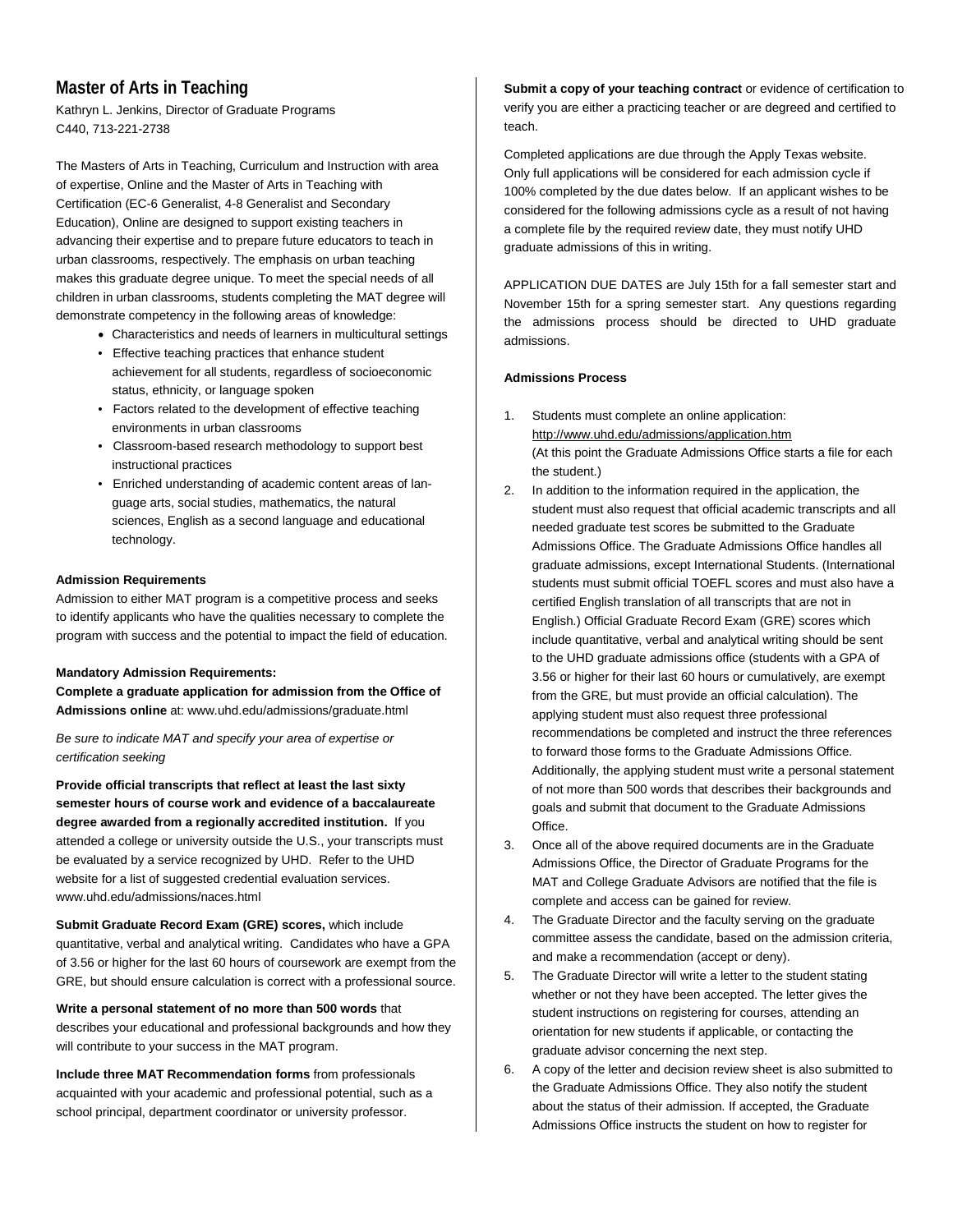classes, apply for financial aid, and the development of a student e-mail account.

## **Degree Requirements**

The MAT degree program requires completion of a minimum of 36 semester credit hours. For degree completion, at least 30 hours must be completed at UH-Downtown with a grade point average of 3.0. In addition, students must successfully complete a directed studies project (MAT 6390) with approval of the director of graduate programs and under the supervision of their appointed faculty advisor.

Students seeking the MAT degree should select one of the following options:

• For Certified Teachers only: Masters of Arts in Teaching, Curriculum and Instruction with area of expertise, Online (36 graduate hours) or

•Master of Arts in Teaching with Certification (EC-6 Generalist, 4-8 Generalist and Secondary Education), Online (36 graduate hours)

Students seeking certification in conjunction with the MAT will be recommended for certification based upon: (1) satisfactory completion of coursework, (2) performance in the classroom, (3) the passing of required state certification tests for the Texas Examination of Educator Standards (TExES), and (4) recommendation of the Director of Graduate Studies.

## **MAT, C&I, Online, Courses Required:** 24 Hours

**MAT 6310** Reading in A Multicultural Classroom

**MAT 6311** Advanced Study of Developmental Psychology and **Diversity** 

**MAT 6318** Technology Application for Curriculum Development & Instruction

**MAT 6380** Practicum for Urban Teachers

**MAT 6315** Introduction of Educational Research

**MAT 6316** Advanced Methods for the Culturally Diverse Classroom

**MAT 6317** Classroom-Based Research, \*prereq 6315

**MAT 6390** Directed Study in Urban Education \*prereqs 6316, 6317 & 6318

## **Areas of Expertise Strands:** *Students select one area of expertise, 12 Hours*

## **Advanced Technology, EC-12**

MAT 6324 Innovative Teaching Applications Using Technology MAT 6325 Advanced Multimedia for Teachers MAT 6326 Electronic Publishing for Teachers

## **Advanced ESL,** *TESOL-Standards Based,* **EC-12**

ESL 5333 ESL Instruction/Assessment and the Acquisition of Language Concepts ESL 5334 Foundations of ESL Education, Cultural Awareness, and Family/Community Involvement

MAT 6319 Teaching the Language Minority Child

## **Advanced Early Childhood, EC-6**

(Proposed to Curriculum Committee Courses) Trends & Issues in EC Research & Practice Observation, Assessment & Analysis Play Based Curriculum: Inquiry & Instructional Strategies Using Best Practices to Support Intentional Teaching of Young Learners

## **MAT with Certification, Online, Courses Required 27 Hours**

**MAT 6310** Reading in A Multicultural Classroom **MAT 6311** Advanced Study of Developmental Psychology and

**Diversity MAT 6318** Technology Application for Curriculum Development & Instruction

**MAT 6316** Advanced Methods for the Culturally Diverse Classroom **MAT 6315** Introduction of Educational Research

**MAT 6317** Classroom-Based Research, \*prereq 6315

**MAT 6390** Directed Study in Urban Education \*prereqs 6316, 6317 & 6318

**6 hours** of Student Teaching Traditional Track

## **Transfer of Graduate Credits**

No more than six hours of equivalent graduate course work may be transferred from other accredited universities. A minimum grade of B is required in any completed courses that students wish to transfer. Petition for transfer credit is required to be submitted for review by the graduate student and approval comes from the Graduate Director and the Graduate Committee's review of the course's equivalency. Transfer credit is by permission only and is not a right of the student.

## **Minimum Academic Requirements**

Successful completion of each course is required to remain in either program of the MAT. Students earning a D or F or three C's will be removed from the program once grades are officially posted for each semester.

## **Graduation**

Graduation is dependent on successful completion of all course work with a minimum grade point average of 3.0, successful completion of the Capstone Project (MAT 6390) and an approved graduation application completed the semester prior to anticipated graduation.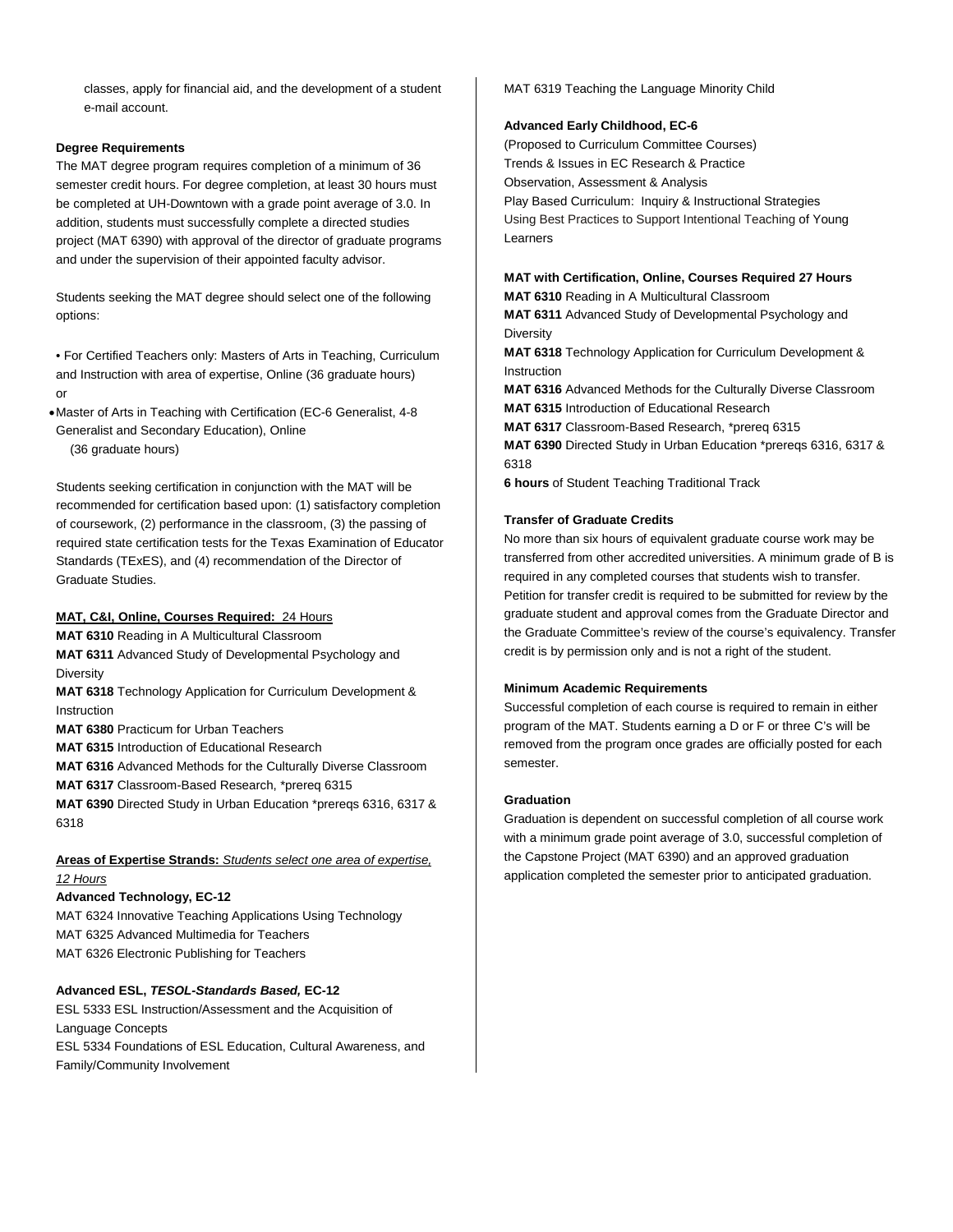## **Course Credit and Numbering System**

Progress toward the completion of academic work is measured in terms of semester credit hours. One semester credit hour is normally equivalent to one hour of class work, or from one to six hours of laboratory work per week for a semester.

All courses are identified by discipline and number. The first digit of a course number indicates the academic level. Courses in the 1000 series are generally for freshmen, 2000 for sophomores, 3000 for juniors and 4000 for seniors. The 5000 and 6000 series courses are graduate courses. Undergraduates are not allowed to enroll in graduate courses without permission of the academic department which offers the courses. The second digit indicates the number of semester credit hours that the course carries. The third and fourth digits specify a particular course within its discipline.

The three numbers in parentheses after each course title indicate the number of semester credit hours, the number of class hours per week, and the number of additional laboratory or activity hours per week.

## **Texas Common Course Numbering System**

The University of Houston-Downtown is a participant in the Texas Common Course Numbering System (TCCNS). This system ensures that if a student takes a course bearing a common course number at another college or university, UH-Downtown will accept the course in transfer as equivalent to the corresponding UH-Downtown course.

Common course numbers have a four-letter prefix followed by a four-digit number. The four-letter prefix identifies the subject area. For example, ENGL is the common prefix for English courses, and COSC is the common prefix for computer science courses. The four-digit number following the prefix identifies a specific course with the subject area.

Each digit in the four-digit sequence gives additional information about the course. The first digit identifies the course as either freshman level (1) or sophomore level (2). The second digit identifies the number of credit hours students earn upon completing the course. The final two digits indicate the sequence in which courses are generally taken. Thus, French I (FREN 1311) is taken before French II (FREN 1312).

In this Catalog, for courses corresponding to those in the TCCNS, the common course number is indicated in parentheses at the end of the course description. The preceding page lists all UH-Downtown courses for which a common course number exists.

More information about the Texas Common Course Numbering System is available from the Office of Admissions (Room 326-South; 713-221-8533).

## **BIOL (Biology)**

## **BIOL 6301 Special Topics in Advanced Biology (3-3-0)**

*Prerequisite: Graduate Standing* 

Possible topics include modern genetics, biotechnology, immune disorders and health, urban science and ecology, computational biology, and advanced investigative methods in biology.

## **BIOL 6399 Directed Study in Advanced Biology (3-2-1)**

## *Prerequisite: Graduate Standing*

This course provides opportunities for students to build their knowledge and understanding in the life sciences as science has a rapidly changing knowledge base and expanding relevance to societal issues. Topics may include modern genetics, biotechnology, immune disorders and health, urban science and ecology, computational biology, and advanced investigative methods in biology. Students will examine current literature in these areas and discuss the merits and implications of the latest findings. In addition, students will be immersed in various labs and activities that reinforce the concepts under investigation.

**BUS (Business)**

## **BUS 6331 Strategic Planning in Nonprofit Sector (3-3-0)**

## *Prerequisite: Graduate Standing*

This experiential course introduces students to strategic planning in nonprofit sector. This will allow students to ascertain the importance of planning and decision making, the difference between types of planning; situational analysis and asset mapping; creation of mission, vision and core value statements; and the development and management of a complete strategic plan. Overall, the course will address the importance of strategic thinking,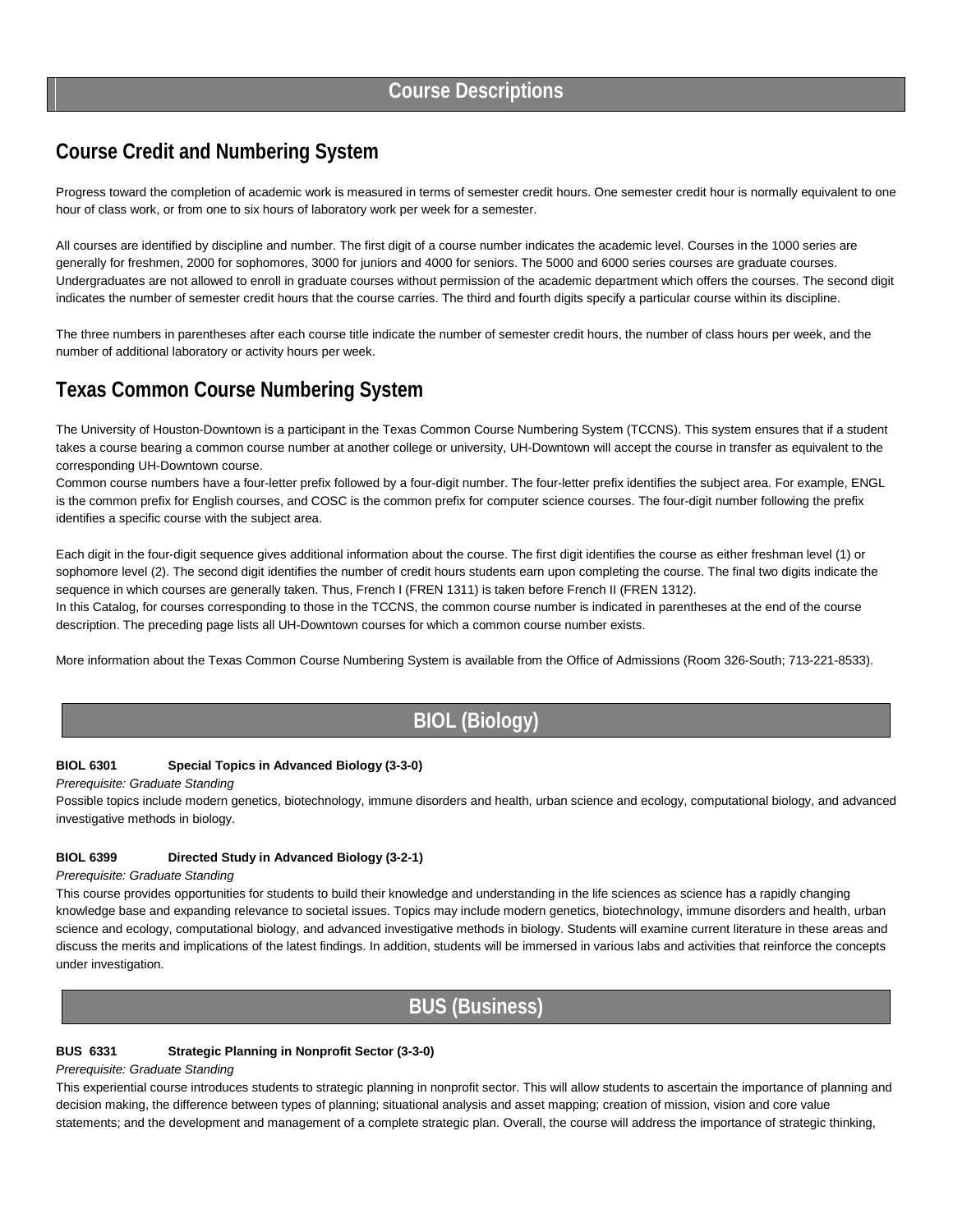change management and leadership.

## **BUS 6332 Management of Nonprofit Organization (3-3-0)**

## *Prerequisite: Graduate Standing*

This experiential course is designed to expose the students to comprehensive knowledge and skills for managing today's nonprofit organizations. It will review areas essential to effective leadership of today's non-profit organization such as methods of developing, supervising, motivating, and recognizing volunteers and staff; communicating effectively within an organization; staff-volunteer relations; and stress, conflict, crisis management, and social responsibility. Managers in nonprofit organizations face the challenge of working with both paid and unpaid stakeholders in the organization's future. Explore HRM topics such as legal employment issues, recruiting and hiring practices, diversity in the workplace, compensation and benefits, performance appraisal, and discipline.

## **BUS 6333 Negotiation and Conflict Resolution (3-3-0)**

## *Prerequisite: Graduate Standing*

The field of negotiation and conflict resolution has developed from diverse fields of knowledge such as psychology, law, and organizational behavior. This experiential course covers the concepts involved in the process of negotiations and conflict resolution. Negotiation strategies and techniques, methods of communication and persuasion, and formation of a negotiation plan are covered in this class. The course also includes practical exercises, and mock negotiation situations.

## **BUS 6336 Budgeting and Accounting for Nonprofit Organizations (3-3-0)**

## *Prerequisite: Graduate Standing*

This experiential course develops a knowledge-base of the necessary accounting fundamentals required for the effective administration of a non-profit organization. Students will gain experience in the preparation, analysis, interpretation, use and communication of budget and financial statements that comply with best-practices for internal decision-making and the accepted accounting principles for financial reporting. Topics include financial budgeting and measurement, revenue recognition, fund accounting and financial reporting.

# **CHEM (Chemistry)**

## **CHEM 6301 Special Topics in Advanced Chemistry (3-3-0)**

## *Prerequisite: Graduate Standing*

Possible topics include thermodynamics and kinetics, chemistry of important biological reactions, properties and chemistry of polymers, and advanced investigative methods in chemistry.

## **CHEM 6399 Directed Study in Advanced Chemistry (3-2-1)**

## *Prerequisite: Graduate Standing*

This course provides ongoing opportunities for students to build their knowledge and understanding in the physical sciences as science has a rapidly changing knowledge base and expanding relevance to societal issues. Topics may include thermodynamics and kinetics, chemistry of important biological reactions, properties and chemistry of polymers, and advanced investigative methods in chemistry. Students will examine current literature in these areas and discuss the merits and implications of the latest findings. In addition, students will be immersed in various labs and activities that reinforce the concepts under investigation.

## **CJ (Criminal Justice)**

## **CJ 6301 Criminal Justice Project**

*Prerequisite: Completion of core courses, 30 hours of coursework, and consent of Graduate Coordinator.* 

Under the direction of a faculty project advisor and guided by a project committee, the student will design a project to address a criminal justice agency problem or criminal justice system issue. Project requirements include a written document and formal presentation before a project committee. Students continuously enroll until the final project is approved by the project committee.

## **CJ 6310 Issues in Criminal Justice (3-3-0)**

*Prerequisite: Graduate standing or department approval* 

An analysis of the current issues facing the criminal justice system.

## **CJ 6311 Legal Liabilities in Criminal Justice (3-3-0)**

*Prerequisite: Graduate standing or department approval* 

An examination of legal liabilities facing criminal justice management in their relations with human resources/personnel, their clients/offenders, and the public.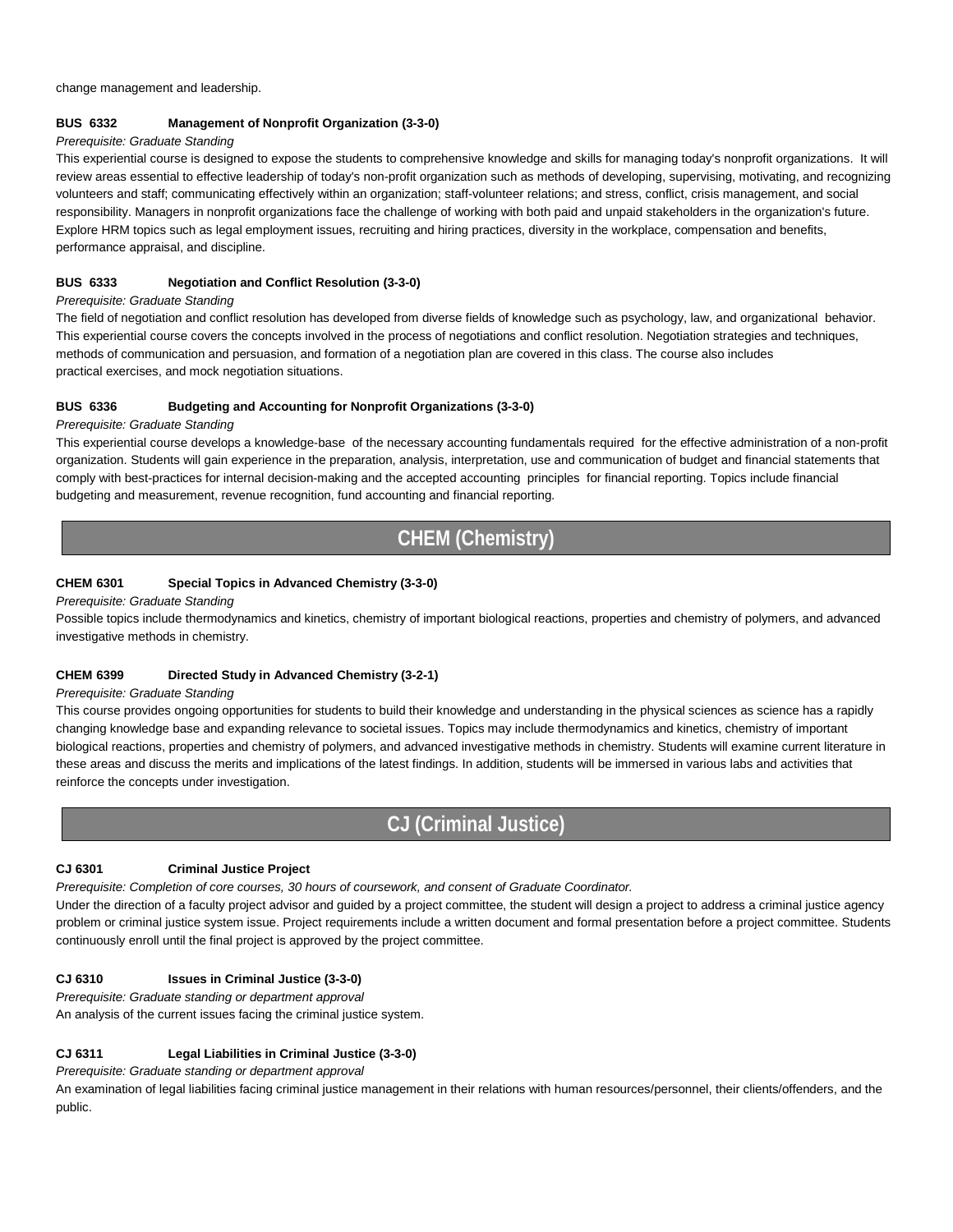## **CJ 6312 Law and Society (3-3-0)**

## *Prerequisite: Graduate standing or department approval*

An inquiry into selected current legal issues such as gun control legislation, asset forfeiture law, the prison reform legislation act, domestic violence legislation, sex offender legislation, death penalty legislation, etc.

## **CJ 6313 Issues in Corrections (3-3-0)**

#### *Prerequisite: Graduate standing or department approval*

Examines current issues in institutional and community corrections with emphasis on comparisons of control versus rehabilitation strategies, lack of strategic planning and public policy development.

## **CJ 6314 Issues in Law Enforcement (3-3-0)**

#### *Prerequisite: Graduate standing or department approval*

This course will focus on the long term, intractable problems in policing, particularly in urban areas. Endemic issues that affect the limits and potential of mainstream policing will be examined including an analysis of emerging critical issues and a critical assessment of the philosophy and politics of community policing.

## **CJ 6320 Research Design and Methods (3-3-0)**

#### *Prerequisite: Graduate standing or department approval*

Includes the scientific method, basic social science research design and execution, and evaluation of contemporary research in criminal justice. Topics covered include the logic of causal order, the logic of inference, sampling theory, qualitative and quantitative research design, data collection, and model specification. Prepares students to critically appraise reported research, and to design and conduct independent research projects.

## **CJ 6321 Quantitative Analysis in Criminal Justice (3-3-0)**

Prerequisite: Graduate standing or department approval, an undergraduate statistics course within the last 5 years, and CJ 6320. The use of descriptive and inferential statistics and computer applications as used in criminal justice research.

## **CJ 6325 Issues in Juvenile Justice**

#### *Prerequisite: Graduate standing or department approval.*

Seminar in issues confronting the juvenile justice system and juvenile offenders, with an emphasis on the history, philosophy, and role of the juvenile court.

## **CJ 6330 Advanced Criminology (3-3-0)**

*Prerequisite: Graduate standing or department approval* 

History of criminological thought, etiology of criminal behavior, and analysis and evaluation of contemporary criminological theories.

## **CJ 6333 Violence in America (3-3-0)**

#### *Prerequisite: Graduate standing or department approval*

A survey of violence in past and present American society with an emphasis on theoretical perspectives and possible future trends.

## **CJ 6340 Administration in Criminal Justice (3-3-0)**

*Prerequisite: Graduate standing or department approval* 

Surveys the relationship between worker productivity and personnel/management policies in criminal justice organizations. Examines the workplace application of theories of learning, personality, cognitive processes, group dynamics and communications.

## **CJ 6342 Correctional Programming (3-3-0)**

## *Prerequisite: Graduate standing or department approval*

Examines the development, management and assessment of the various types of non-security programs within correctional settings. Facilitates the understanding of dynamics of rehabilitation of offenders, as well as the group dynamics of institutions designed to work with delinquent populations.

## **CJ 6350 Policy Analysis and Program Evaluation (3-3-0)**

## *Prerequisite: Graduate standing or department approval*

Examines theories and methods of policy analysis and program evaluation with suggested applications to agencies within juvenile and criminal justice systems. Identifies the complex effects of policy change as well as techniques for developing a continuous capacity for program assessment in these agencies. Discusses forces that generate new policies and processes for their implementation and evaluation. Students assess existing models and are encouraged to develop their own applications for measuring the impact of new directions in the system.

## **CJ 6360 Special Topics in Criminal Justice (3-3-0)**

*Prerequisite: Graduate standing or department approval* 

Seminar for advanced students offered in response to student request and faculty interest. May be repeated for additional credit when course content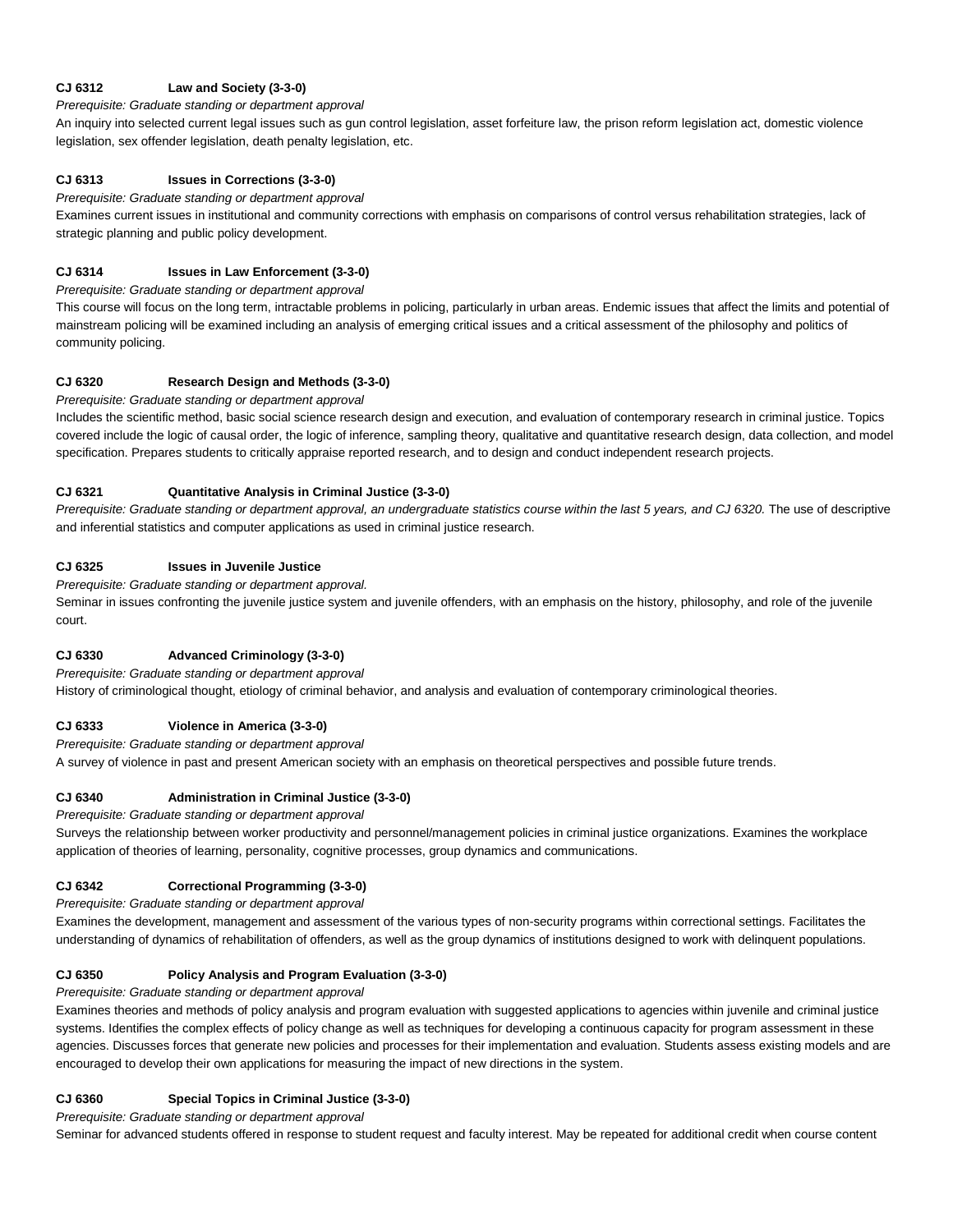differs. Sample topics include the death penalty, family violence and disputes, hate crimes, inmate social organization, prison gangs, etc.

#### **CJ 6370 Independent Study**

#### *Prerequisite: Graduate standing and department approval*

Intensive study of a subject that the student cannot normally pursue in a regularly scheduled course. Supervised independent or group studies for advanced students. May be repeated for additional credit with faculty approval.

## **CJ 6390 Thesis I**

*Prerequisite: Completion of coursework.* 

This course represents a student's initial thesis enrollment. No credit is awarded until the student has completed the thesis.

#### **CJ 6391 Thesis II**

*Prerequisite: Completion of Thesis I.* 

This course represents a student's continuing enrollment. The student continues to re-enroll in this course until the topic is approved by the thesis committee.

## **COMM (Communication)**

#### **COMM 6301 Speech Communication for the Elementary School Teacher (3-3-0)**

#### *Prerequisite: Graduate standing.*

An experientially-oriented course designed to explore the theoretical and pragmatic rationale for using thoughtful communication strategies in the urbancentered elementary school classroom, with an emphasis on practical means of implementing those strategies effectively. Topics include voice and diction skills, public speaking, message structuring, discussion methods, cultural diversity, storytelling, active listening, and effective use of feedback.

#### **COMM 6302 Speech Communication for the Secondary School Teacher (3-3-0)**

*Prerequisite: Graduate standing.* 

An experientially-oriented course designed to explore the theoretical and pragmatic rationale for using thoughtful communication strategies in the urbancentered secondary school classroom, with an emphasis on practical means of implementing those strategies effectively. Topics include conflict resolution, team building, leading a discussion, conducting an interview, structuring complex messages cultural diversity, communication apprehension, and feedback.

#### **COMM 6315 Integrated Communication for the Security/Criminal Justice Professional (3-3-0)**

#### *Prerequisite: Graduate standing or department approval.*

Explores ways in which security management and criminal justice professionals can become effective, integrated communicators (one-to-one, one-toseveral, one-to-many) by examining relevant theories and applications unique to the security management environment. Topics include interviewing, assessing disclosure, building trust and credibility, handling difficult people, group decision making and public presentation skills. Assignments will include qualitative research

## **ECH (Early Childhood Education)**

#### **ECH 6301 Using Best Practices to Support Intentional Teaching of Young Learners (3-3-0)**

This graduate level course will focus on the definition and application of intentional teaching. Students will learn to integrate and promote meaningful learning in all domains, using best practices and advanced approaches. Research, theory and application of engaging young children through the use of developmentally appropriate practices will help students define the curriculum framework and approaches to planning for effective learning. The focus will be on strategies for integration of the content areas with emphasis specifically on addressing the use of DAP technology, materials for ESL learners, environments for literacy and language development, approaches for building family involvement and resources for community relationships.

#### **ECH 6302 Trends and Issues in Early Childhood Education Research & Practice (3-3-0)**

This course is designed for MAT students in the early childhood area of the curriculum. It focuses primarily on the current trends and issues affecting early childhood education. Students will a) gather evidence-based research about families, early childhood advocacy, children with disabilities, and diversity as they relate to developmentally appropriate practices and align with the guidelines set forth by the National Association for the Education of Young Children (NAEYC.) b) present research to classmates online c) interview teachers who are currently working in the early childhood classroom and d) write a position paper based on the research collected.

## **ECH 6303 Play-Based Curriculum, Inquiry and Instructional Strategies (3-3-0)**

This course is designed for MAT students in the early childhood area of the curriculum. It focuses primarily on the cognitive, psychosocial and physical benefits of play as well as the function of play in early childhood through adolescent settings, participants will a) use a variety of instruments to analyze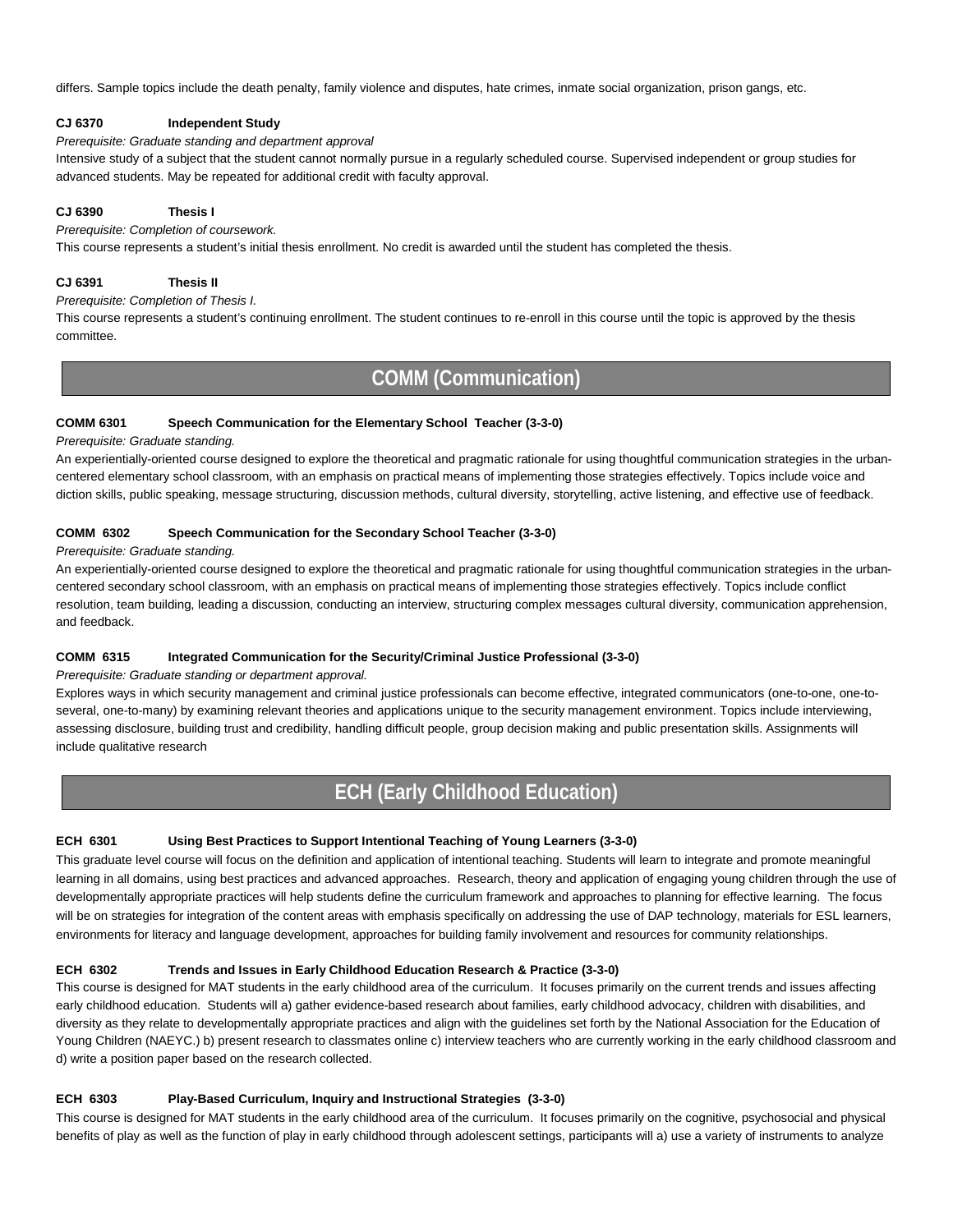children at play, b) write and design play-focused lessons appropriate for early childhood classrooms, and c) discuss perceptions of using play-based curriculum. Strategies of instruction include modeling, discussion, role-play, use of interactive technology and instructional debriefing.

## **ECH 6304 Observation and Assessment Of Young Children (3-3-0)**

This graduate level course will focus on research, theory and application of evaluating teaching and learning through observation, assessment and analysis of young children and their teachers. Class content focuses primarily on the development of the young child, the national and state guidelines for early childhood observation and assessment strategies, and developmentally appropriate practices. Theoretical and practical models, applications and methods of assessment of observation and assessment will be reviewed within the process of the Assessment Decision Cycle. For this online course, the class readings and assignments will be supplemented with videos, web links, shared discussions and various formats for learning and sharing, as well as projects, practicing and modeling.

## **ECO (Economics)**

## **ECO 5331 Economic Processes (3-3-0)**

*Prerequisite: Graduate standing and ENG 1301.* 

An intensive summary of basic micro- and macroeconomic theories as applied to business.

# **ENG (English)**

## **ENG 5304 Proseminar in Professional and Technical Communication (3-3-0)**

*Prerequisite: ENG 3304 or equivalent, and graduate standing or departmental approval.* 

Orients students to faculty research and the issues, goals, and methodologies of professional and technical communication. Examines definitions and histories of the field; relevant theories, practices, and genres; data gathering and research; technology-related issues; ethical and intercultural implications; and professionalization.

## **ENG 5317 Rhetorical Theory and Criticism (3-3-0)**

*Prerequisite: Graduate standing or departmental approval.* 

Introduces major rhetorical theories, practice, and criticism. Provides practice in applying critical theory to contemporary texts.

## **ENG 5325 Advanced Medical Writing (3-3-0)**

*Prerequisite: Graduate standing or departmental approval.* 

Theory and practice of documenting and reporting both narrative findings and statistical results for medicine and life sciences in a variety of formats including proposals, publishable articles, and patient information materials. Graduate students will present a seminar with an accompanying literature review and complete individual and group projects.

## **ENG 5330 Visual Design Theory (3-3-0)**

*Prerequisite: ENG 5317 and graduate standing or departmental approval.* 

Students will examine elements, principles, and theories of visual design for creating and evaluating effective print and electronic documents. The course focuses on the power of visual elements in documents, their impact on audiences, and their ethical implications.

## **ENG 5340 Project Management (3-3-0)**

#### *Prerequisite: ENG 5304 and graduate standing or departmental approval.*

Introduces techniques for systematic planning and supervision of complex writing projects and the production of print and electronic documentation. Students will become proficient in collaborating with subject matter experts to develop and clarify content, coordinating writing and production elements for publication, and expert testing for usability.

## **ENG 6099 Professional Writing Graduate Portfolio**

*Prerequisite: Filing for graduation with MS in PWTC.* 

For the student nearing completion of the MS in Professional Writing and Technical Communication, this non-credit course certifies that the degree requirement of submission of a portfolio of samples of the student's writing has been fulfilled. Should be taken in the semester of anticipated graduation.

## **ENG 6301 Composition Pedagogy (3-3-0)**

*Prerequisite: Post-baccalaureate standing and 6 hours of upper-level language or writing courses.*  Composition theory, technology, and assessment as guides for teaching practices.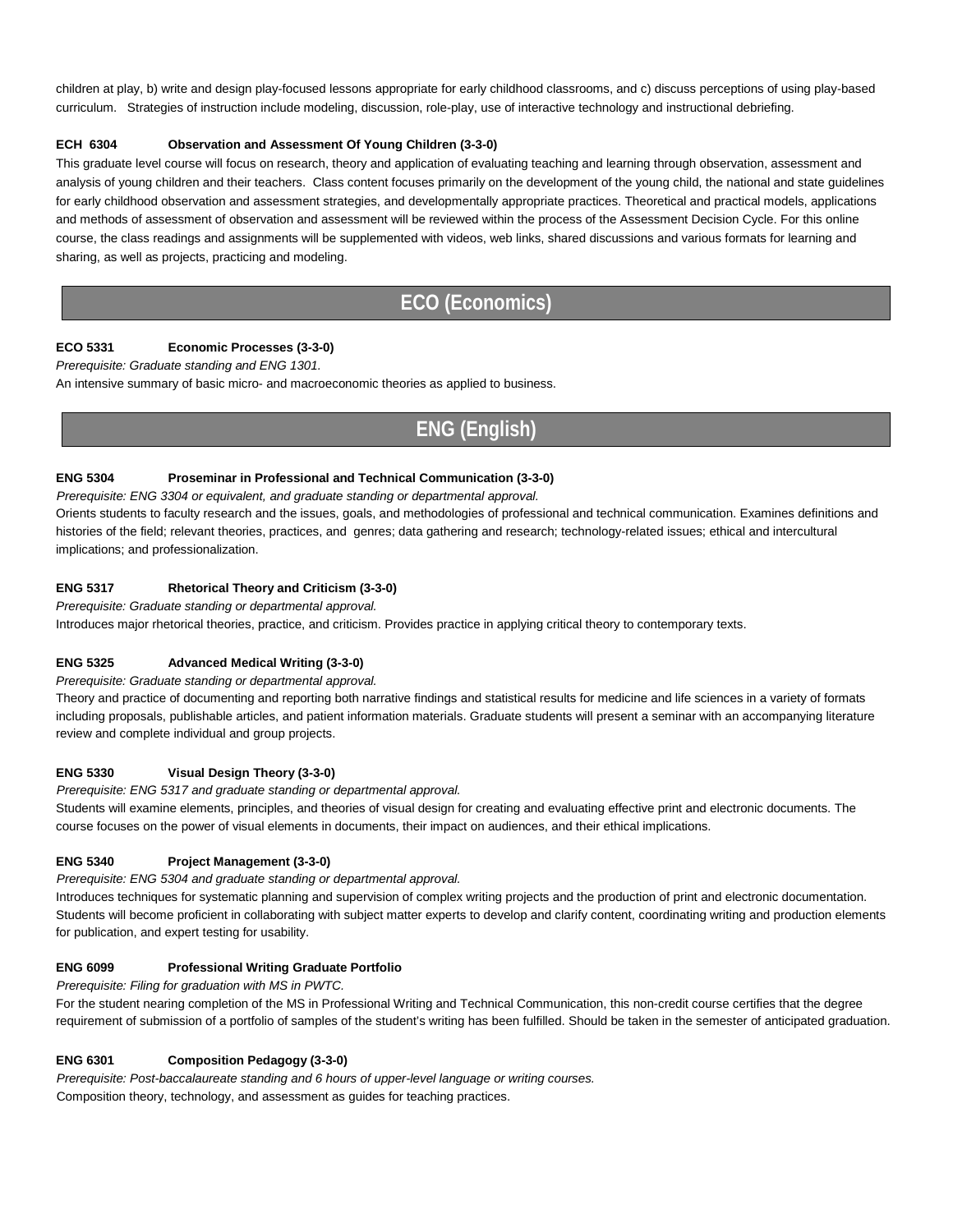## **ENG 6303 Public Relations and Media (3-3-0)**

#### *Prerequisite: Graduate standing or departmental approval.*

Explores the trends and issues affecting corporations, crisis management, public affairs, communication, consumer affairs, employee relations, environmental problems, and issues of multinationals. May include the analysis of various examples of publicity materials (news conferences, feature placements, special events, media tours, case studies) as well as readings on the history and theories of public relations and propaganda.

## **ENG 6306 Methods of Reading and Writing about Literature (3-3-0)** *Prerequisite: Post-baccalaureate standing and 6 hours of upper-level literature courses.*

This course compares the theory and practice of two or three strategies for interpreting literature, such as formalism, reader-response, and cultural studies.

## **ENG 6307 Advanced Shakespeare (3-3-0)**

*Prerequisite: Post-baccalaureate standing and 6 hours of upper-level literature courses.* 

An in-depth study of four or five plays by Shakespeare, with attention to their literary and intellectual backgrounds, performance/film history, and contemporary critical approaches.

## **ENG 6310 Intercultural and World Communication (3-3-0)** *Prerequisite: Graduate standing or departmental approval.*

Examines issues surrounding communication for and with multiple audiences with diverse linguistic and cultural patterns. Will consider implications of controlled language systems.

## **ENG 6312 Ethical and Legal Dimensions of Communication (3-3-0)**

*Prerequisite: Graduate standing or departmental approval.* 

Helps students identify and address the ethical challenges that occur in private, social, and professional contexts. Focus on real world ethical dilemmas with diverse approaches to decision making using ethical reasoning and applied ethics. Legal considerations will include first amendment issues such as freedom of speech and press, copyright, libel, privacy, access, administrative law of advertising and broadcasting, and other legal problems in professional writing situations.

## **ENG 6318 Stylistics and Editing (3-3-0)**

*Prerequisite: Graduate standing or departmental approval.* 

Trains students in the examination and assessment of the rhetorical effects of style and editing choices and in the application of appropriate choices to a variety of documents, audiences, and settings. Covers information processing theory and practice. Students will be responsible for articulating clearly and concisely the reasons for their style and editing choices, including graphics.

## **ENG 6319 Language Development and Variation: Implications for Educators (3-3-0)**

*Prerequisite: Post-baccalaureate standing and 6 hours of upper-level language or writing courses.*  An examination of language development and its relevance to skills required in an educational environment. The course will focus on sound patterns, word formation patterns, sentence structures, and writing systems and standards. It will also address ways in which language variation and

multilingualism can interact with and affect development and acquisition of a standard variety.

## **ENG 6322 Instructional Design (3-3-0)**

## *Prerequisite: Graduate standing or departmental approval.*

Surveys and applies the theory, research, creation, development, and delivery of courses in corporate and academic environments. Students will design and present curricula for business, industry, or classroom use.

## **ENG 6323 Communications and Technology (3-3-0)**

*Cross-listed as CJ 6323. Credit may not be earned for both. Prerequisite: Graduate standing or department approval. Laboratory fee: \$25.* Acquaints students with various computer software programs and their applications to specific disciplines such as criminal justice, medical and science writing and technical communication. Projects will include documents as well as slide presentations incorporating analyzed research data. Students will expand their knowledge of rhetorical principles and techniques for reporting statistical analyses and conveying them to specialized audiences.

## **ENG 6324 Writing in the Professions (3-3-0)**

*Prerequisite: Graduate standing or departmental approval.* 

Examines researching, writing, and editing journal and newsletter articles in one or several technical fields or disciplines including science, medicine, pharmaceutical, engineering, environmental science, and law. Students will develop one article project from initial research to submission. May be repeated once for credit with departmental approval.

## **ENG 6325 Grant Writing for Nonprofit Management (3-3-0)**

*Prerequisite: Graduate standing or departmental approval.* 

Practice in writing grant proposals of varying scope, complexity and type primarily for non-profit contexts. The course will cover identifying funding sources; evaluating grant proposals; writing need statements, letters of intent, outlines, goals, and objectives; and creating and justifying a budget.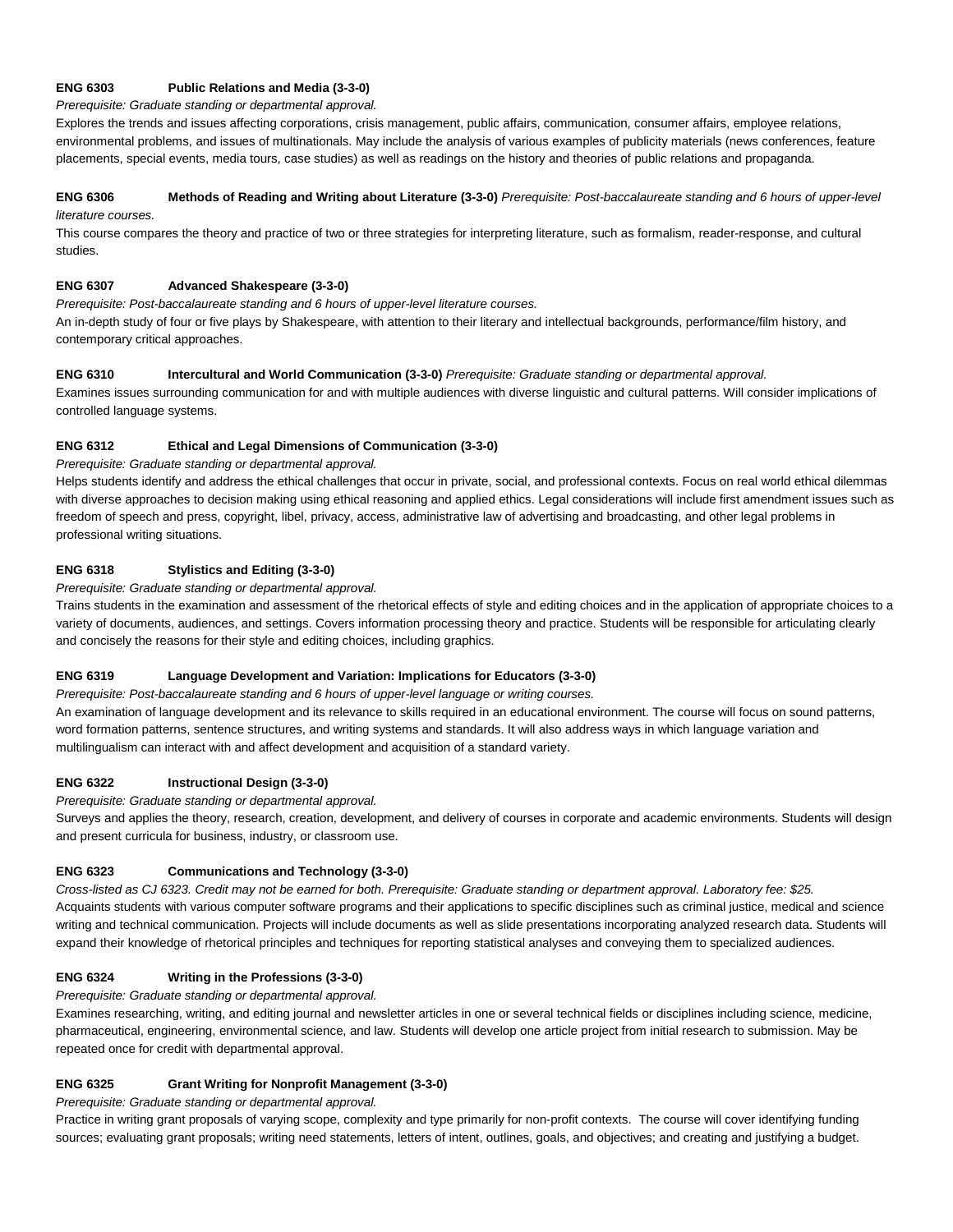## **ENG 6328 Hypermedia Theory and Design (3-3-0)**

### *Prerequisite: Graduate standing or departmental approval.*

Reviews print-based methods of content organization and reader orientation. These traditional methods are contrasted with typical solutions in online and multimedia communications to the problems of content navigation, readability, and usability. Includes study of navigation maps or graphs, information architecture, traditional and hyperlinked indices, tables of contents and online content lists, and the use of document description or metainformation to facilitate effective information retrieval.

## **ENG 6330 Usability Research (3-3-0)**

## *Prerequisite: Graduate standing or departmental approval.*

Examines the principles and methods of applied research in professional writing and technical communication. Provides practice in planning and conducting user evaluations, interpreting data and reporting results, and managing the participant process, with attention to human subject research policy and protection. Course projects will evaluate users' experience with print and/or electronic materials such as software documentation, training materials, brochures, or web pages. Topics may focus on usability, accessibility, or qualitative evaluation. When course content varies, the course may be repeated with permission of department.

#### **ENG 6360 Special Topics in Technical and Professional Communication (3-3-0)**

*Prerequisite: Graduate standing or departmental approval.* 

Selected topics in writing for industry, linguistics, pedagogy, and rhetorical or discourse theory. When course content varies, may be repeated with departmental approval.

## **ENG 6380 Field Experience in Professional Writing and Technical Communication**

*Prerequisite: Fifteen hours and graduate standing or departmental approval.* 

Provides industry experience for students. Writing or design projects developed in the course may be tested and used for the capstone project or portfolio .

## **ENG 6390 Directed Research in Professional Writing and Technical Communication**

*Prerequisite: Fifteen hours and graduate standing or departmental approval.*  Supports and guides student research for thesis or capstone project. Students enroll during the semester they intend to research, develop, and propose a thesis or capstone project.

## **ENG 6391 Thesis**

*Prerequisite: Eighteen hours, ENG 6390, and graduate standing or departmental approval.* 

Provides direction and support for students during the semester when they intend to complete the thesis. No credit is awarded until the thesis is approved by the thesis committee and the student has passed an oral exam on the thesis and graduation portfolio. May be repeated until the thesis is approved.

## **ENG 6392 Capstone Project**

## *Prerequisite: Eighteen hours and ENG 6380/6390.*

As an alternative to the thesis, students may complete a capstone project in which they propose and design a long document for a real world audience. The project typically includes a form of usability testing and rewriting. No credit is awarded until the project is approved by the thesis committee and the student has passed an oral exam on the project and the graduation portfolio. The course may be repeated until the capstone project is approved.

## **ESL (English as a Second Language)**

## **ESL 5333 ESL Instruction/Assessment and the Acquisition of Language Concepts (3-3-0)**

## *Prerequisite: Departmental approval.*

Examines research regarding instruction in language concepts, structures, and conventions as well as research in second language acquisition processes. Also investigates ESL methodology and assessment strategies needed to plan, implement, and transfer developmentally appropriate instruction for the English language learner.

## **ESL 5334 Foundations of ESL Education, Cultural Awareness, and Family/Community Involvement (3-3-0)**

## *Prerequisite: Departmental approval.*

Examines current research concerning the foundations of ESL education that contribute to a multicultural/multilingual learning environment for the English language learner. Investigates ways to become an advocate for the English language learner population as well as a facilitator for family and community involvement in education.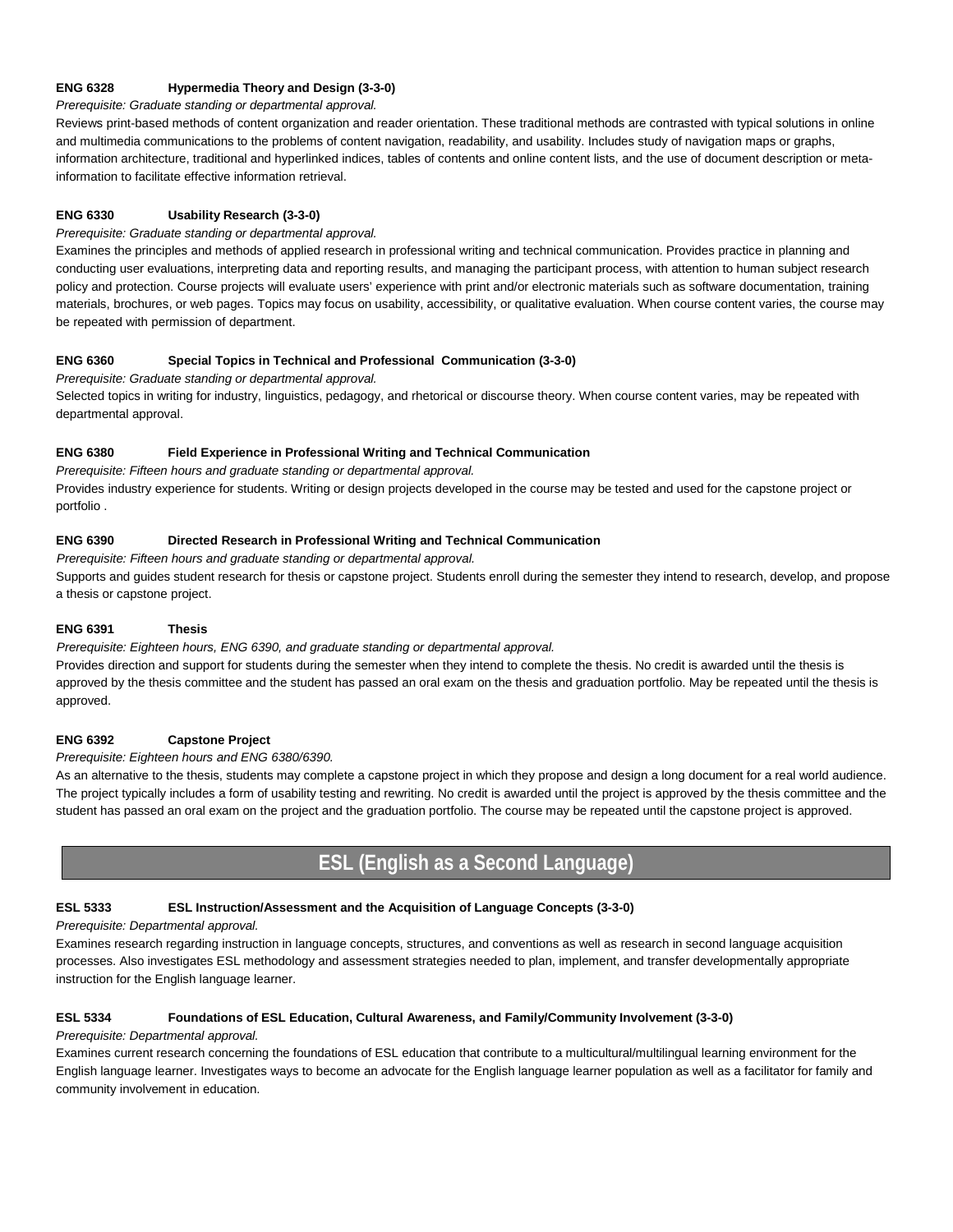## **GEOG (Geography)**

## **GEOG 6301 World Cultural Geography (3-3-0)**

#### *Prerequisite: Graduate standing.*

This course examines the interactions among people, cultures, and natural surroundings. Selected regions in the world will be explored for the dynamic patterns they reveal in the relationships among population, social organization, environment and technology. Focal topics include language, dialect, architecture, religion, cultural aspects of cities, economics, agriculture, medicine, resources, politics, and their connection to physical/topographic features.

## **GEOL (Geology)**

## **GEOL 6301 Special Topics in Advanced Geology (3-3-0)**

*Prerequisite: Graduate Standing.*

Selected topics in graduate-level geology according to the needs and interests of the students.

## **GEOL 6399 Directed Study in Advanced Geology and Physics (3-2-1)**

## *Prerequisite: Graduate Standing.*

This course provides ongoing opportunities for students to build their knowledge and understanding in the earth sciences as science has a rapidly changing knowledge base and expanding relevance to societal issues. Topics may include geological evolution, plate tectonics, exploration and production of energy resources, classical and modern physics, environmental modeling, physics of the atmosphere, and advanced investigative methods in geology and physics. Students will examine current literature in these areas and discuss the merits and implications of the latest findings. In addition, students will be immersed in various labs and activities that reinforce the concepts under investigation.

## **GBA (Graduate Business Administration)**

## **GBA 5302 Foundations of Management Theory (2-2-0)**

#### *Prerequisite: Provisional admission to the MBA program.*

An overview of principles and theories of management, organization theory, planning and control techniques. Considers the relationships of information utilization for competitive advantage, data as a resource, and decision support.

## **GBA 5203 Accounting and Financial Information (2-2-0)**

*Prerequisite: Provisional admission to MBA program.*

This course deals with the financial accounting processes used to measure and report economic business events. This course begins with an overview if how financial statements are constructed for external users and then shifts to an emphasis on the decision framework for financial management.

## **GBA 5206 Production Operations Management (2-2-0)**

#### *Prerequisite: Provisional admission to the MBA.*

An overview of the production operations management (POM) system and its role in the delivery of a product or service. Emphasis in on the necessary integration of the POM with all other organizational functions and the decisions necessary to optimize the total organization's effectiveness.

## **GBA 5207 Management Information Systems (2-2-0)**

#### *Prerequisite: Provisional admission to the MBA.*

Today, information systems are an integral part of all business activities and careers. This course is designed to introduce students to contemporary information systems and demonstrate how these systems are used throughout global organizations. The focus of this course will be on the key components of information systems -people, software, hardware, data, and communication technologies, and how these components can be integrated and managed to create competitive advantage. Though the knowledge of how IS provides a competitive advantage students will gain an understanding of how information is used in organizations and how IT enables improvement in quality, speed, and agility.

## **GBA 5208 Marketing Information (2-2-0)**

## *Prerequisite: Admittance to MBA program.*

This class is designed for the MBA student who has not had exposure to marketing in their undergraduate degree program and serves to provide the marketing background necessary to participate/compete in the MBA program. The student is introduced to the role of marketing, both at the level of the firm and the marketing function. This course provides a set of concepts and ideas for approaching marketing decisions; it offers a common language with which to think about marketing issues and shows how to structure and analyze managerial problems in marketing.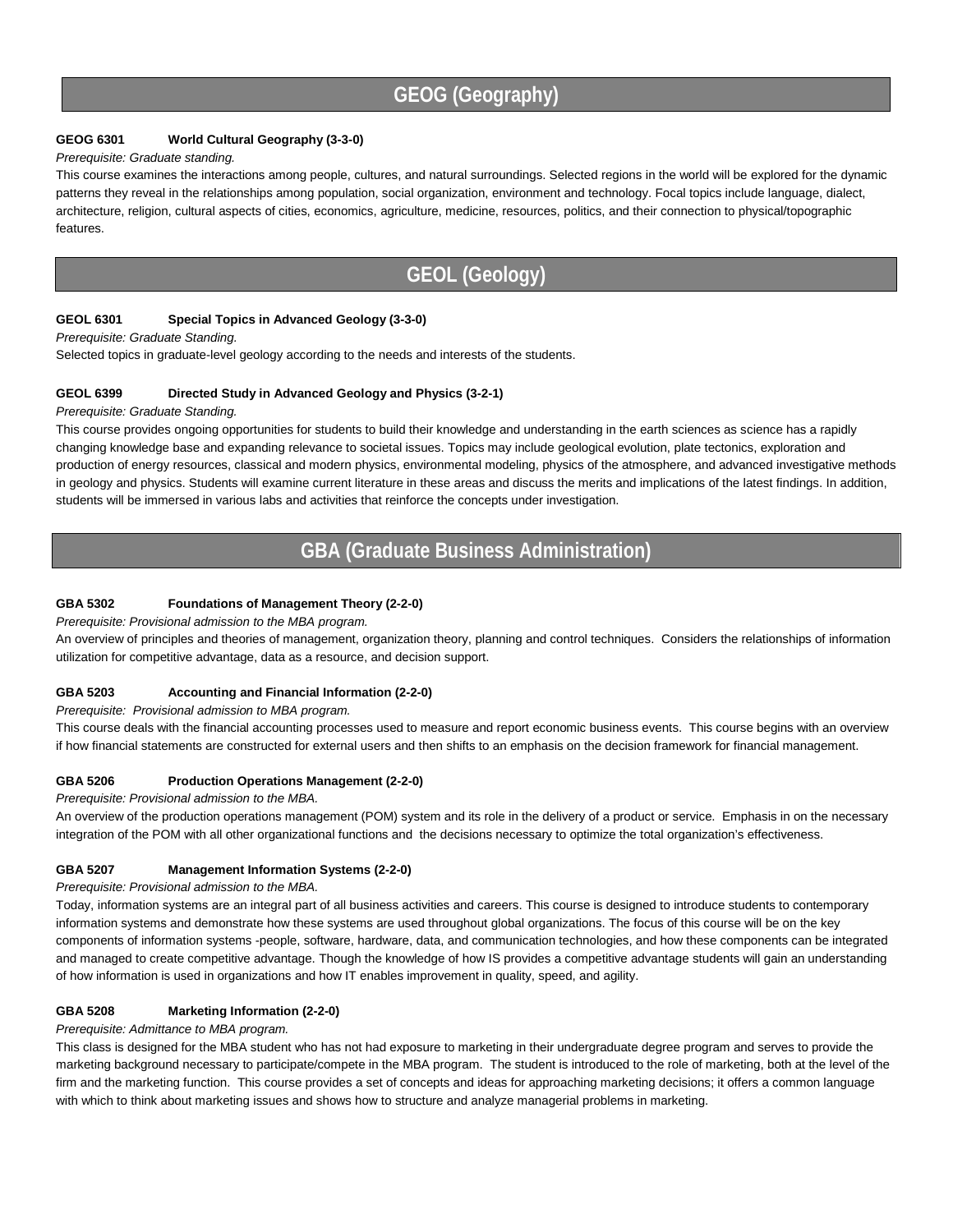## **GBA 5212 Quantitative Methods in Business (2-2-0)**

## *Prerequisite: Provisional admission to the MBA.*

An overview of the application of quantitative and economic tools as applied to solving business problems. Focus is on the collection and interpretation of data for use in decisions-making including economic theory, probability theory and applications.

## **GBA 5215 Legal Environment of Business (2-2-0)**

*Prerequisite: Provisional admission to MBA program.*

An overview of the legal environment, governmental regulation, social accountability, and ethical issues affecting business, contracts, agency and employment law, government regulation of business.

## **HIST (History)**

## **HIST 6301 Seminar in Modern European History (3-3-0)**

## *Prerequisite: Graduate standing.*

Examines European history from the turn of the 20th century to the end of the cold war. Special emphasis will be placed on the two world wars, as well as the interwar period. Focal topics for readings and discussion will include: diplomacy, economics, social issues, totalitarianism, and propaganda.

## **HIST 6302 Seminar in US History (3-3-0)**

*Prerequisite: Graduate standing.* 

Examines major topics in US history with emphasis on social, cultural and political issues. This is a topics course and the material covered will vary.

## **HIST 6303 Seminar in Texas History (3-3-0)**

*Prerequisite: Graduate standing.* 

Examines Texas history from its Spanish origins to US statehood. The emphasis will be on social, cultural, political, and economic issues. **)**

## **MAT (Master of Arts in Teaching)**

## **MAT 5301 Understanding the Middle School and High School Learner (3-3-0)**

*Prerequisite: ETC 3301, completion of 75% of content area hours, and SOSE 3306 or post baccalaureate standing.*  Explores the relationship of psychological theories to learning and education in the middle school and high school environment. Emphasis on applying theories to action-based research and interventions with diverse students and families in urban settings.

## **MAT 5302 Curriculum, Instruction, and Evaluation in Secondary Schools (3-3-0)**

*Prerequisite: MAT 5301 or SED 3301, MAT 5305 or SED 3305.* 

Explores the dynamic interactions among assessment, instruction, and curricular design for secondary students. Emphasizes professional decisionmaking based on theory and research.

## **MAT 5305 Professional Roles and Responsibilities for Secondary Teachers (3-3-0)**

*Prerequisite: ETC 3301, completion of 75% of content hours, and SOSE 3306 or post baccalaureate standing.*  Explores and evaluates a variety of theories and research pertaining to pedagogical issues including educational philosophy, the role of reflection, effective lesson design, lesson presentation, and other professional teaching roles and responsibilities.

## **MAT 5310 Understanding the EC-6 Learner and the Learning Environment (3-3-3)**

*Prerequisite: READ 3305, PED 3304, and admission to ACP-MAT program.* 

Field-based course that explores the relationship of psychological theories to learning and education in early childhood through 6<sup>th</sup> grade learning environments. Emphasis on applying theories to action based research and interventions with diverse students and families in urban settings.

## **MAT 5311 Mathematics Methods for EC-4 (3-3-3)**

*Prerequisite: READ 3305, PED 3304, and admission to ACP-MAT program.* 

A field-based course that examines and emphasizes learner-centered mathematics for EC-4 students. Focuses on research-based approaches to support the effective teaching of mathematics. Students will evaluate research studies and recent trends and issues to aid the development of standards-based and outcome-based mathematics learning experiences for diverse learners.

## **MAT 5312 Managing the Secondary Environment for Student Success (3-3-0)**

*Prerequisite: ETC 3301, completion of 75% of content area hours, and SOSE 3306 or post baccalaureate standing.*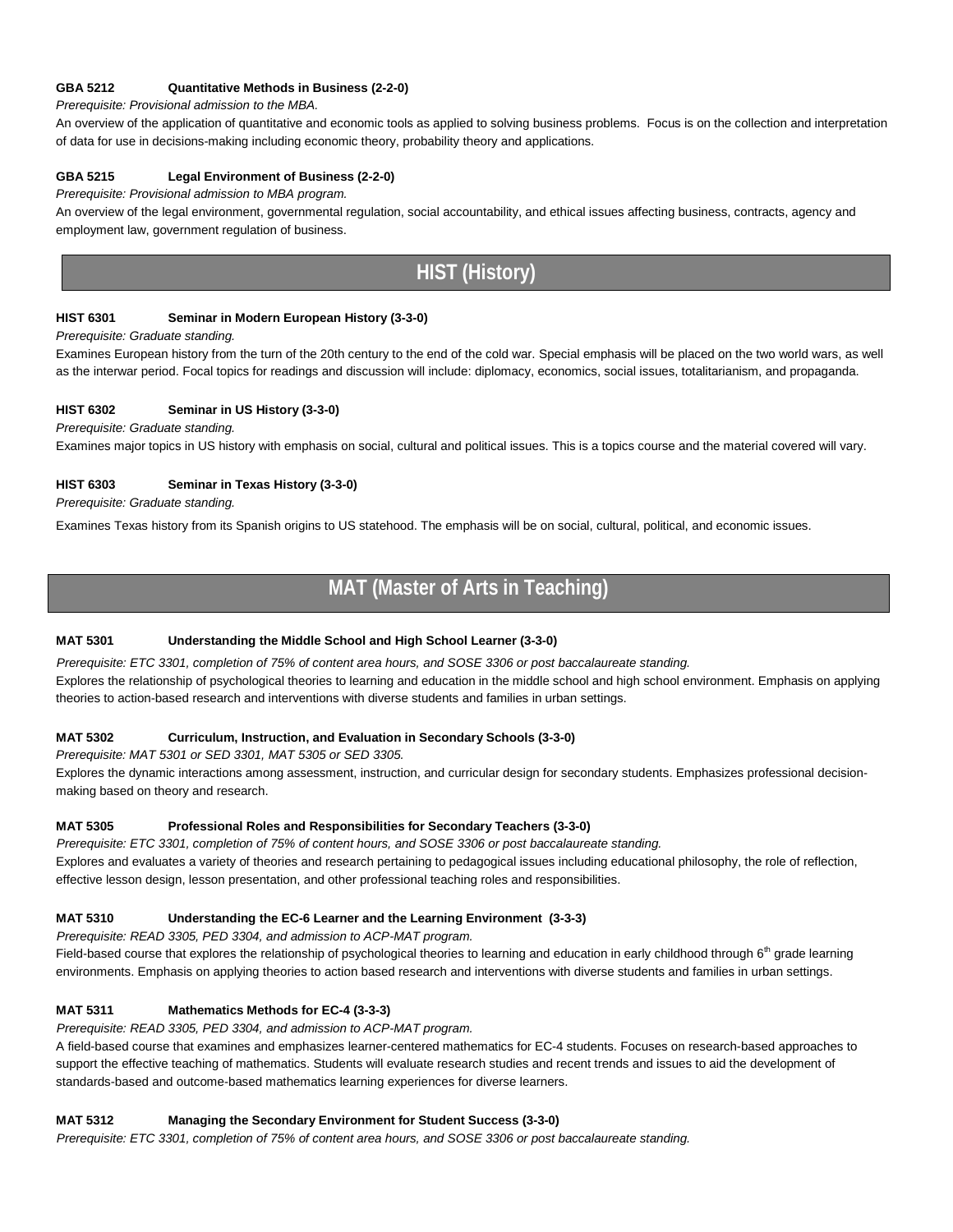Emphasizes enhancing achievement for all secondary age learners. Includes planning outcome-oriented learning experiences, using effective communication techniques, choosing a variety of instructional materials and resources, using formal and informal assessment, and managing environment to maintain a positive classroom climate.

## **MAT 5313 Literacy Curriculum, Methods, and Assessment EC-2 (3-3-3)**

*Prerequisite: READ 3305, PED 3304, admission to ACP-MAT program, and concurrent enrollment in Block I.*  A field-based course focusing on research on current methods, strategies, and curricular resources for teaching and assessing emergent literacy in the EC-2 classroom.

## **MAT 5314 Curriculum, Methods, and Assessment in EC-4 Reading, Science, and Social Studies (3-3-0)**

*Prerequisite: Departmental approval.* 

Examines, emphasizes, and uses research-based approaches that support the effective integration of science, social studies, and reading in the EC-4 classroom. Students will evaluate research studies, recent trends, and issues to aid in the development of culturally responsive and outcome-based learning experiences for diverse learners.

## **MAT 5315 Understanding the 4-8 Learner and Learning Environment (3-3-0)**

*Prerequisite: Departmental approval.* 

A field-based course that explores the relationship of psychological theories to learning and education in the 4-8 learning environment. Emphasis on applying theories to action-based research and interventions with diverse students and families in urban settings.

## **MAT 5316 Mathematics Methods 4-8 (3-3-3)**

*Prerequisite: Post-baccalaureate admission, READ 3305, ETC 3301, admission to ACP-MAT program.* 

A field-based course that examines and emphasizes learner-centered mathematics for 4-8 learners. Focuses on research-based approaches to support the effective teaching of mathematics. Students evaluate research studies and recent trends and issues to aid in the development of standards-based and outcome-based mathematics learning experiences for diverse learners.

## **MAT 5317 Reading Curriculum, Methods, Assessment, and Diagnosis 4-8 (3-3-0)**

*Prerequisite: Completion of READ 3305 and concurrent enrollment in MAT 5315 and MAT 5316.* 

A field-based course that addresses the needs of 4-8 students and focuses on assessment, evaluation, and diagnosis of reading capabilities and appropriate instructional strategies to meet specific needs to address student diversity and class performance differences. Evaluation of current research in course topic areas and working one-to-one with a 4-8 student to provide individualized instruction based on assessment data.

## **MAT 5318 Curriculum, Methods, and Assessment in ESL, Science, and Social Studies 4-8 (3-3-0)**

*Prerequisite: Departmental approval.*

Examines, emphasizes, and uses research-based approaches that support the effective integration of science, social studies, and ESL strategies in the 4-8 classroom. Students evaluate research studies, recent trends, and issues to aid in the development of culturally responsive and outcome-based learning experiences for diverse learners.

## **MAT 5320 Introduction to Educational Statistics (3-3-0)**

*Prerequisite: Post-baccalaureate or graduate standing or department approval.*

An introduction to quantitative analysis for teachers. Concepts include frequency distributions, graphs, probability, measures of central tendency, standard deviation, z- and t-tests, bivariate correlation (parametric and non-parametric), regression, and chi-square. Instruction will include use of statistics software packages.

## **MAT 5321 Literacy in Middle and Secondary Schools (3-3-0)**

*Prerequisite: READ 3309.* 

Explores instructional methods for speaking, listening, reading, writing, viewing, and representing ideas through concept/issue-based thematic study. Attention is given to the integration of technology. Emphasis placed on the development, implementation, and evaluation of strategies and resources for struggling adolescent readers.

## **MAT 5399 Directed Study in Urban Teaching (3-3-0)**

*Prerequisite: Post-baccalaureate or graduate standing or departmental approval.* 

Supervised independent or group studies for advanced students of a subject that they cannot normally pursue. May be repeated for credit with department approval.

## **MAT 6304 Language Arts/Reading Methods in Spanish (3-1-2)**

*Prerequisite: Post- baccalaureate admission, BED 3303, BED 3313, READ 3301, technology proficiency, and concurrent enrollment in MAT 6305, MAT 6306.*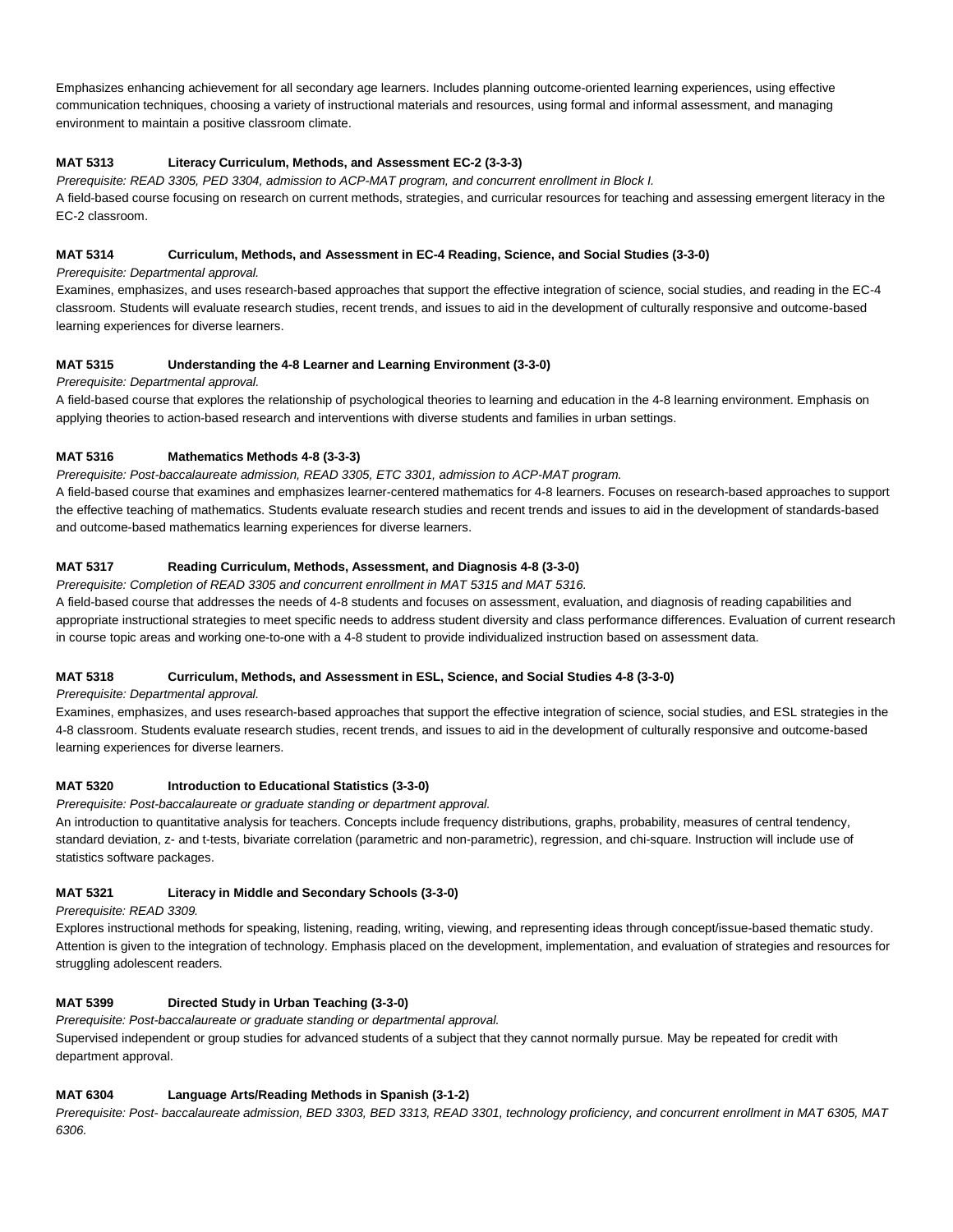Presents strategies for providing developmentally appropriate emergent literacy and holistic instruction. Includes the selection of appropriate materials and authentic assessment. Instruction conducted in Spanish. (Content varies based upon EC-4 or 4-8 licensure level sought).

## **MAT 6305 Integrated Curriculum - Bilingual (3-3-0)**

*Prerequisite: Post- baccalaureate admission, BED 3303, BED 3313, READ 3301, technology proficiency, and concurrent enrollment in MAT 6304, MAT 6306.* 

Focuses on bilingual methods, approaches, and materials to teach content in language arts, mathematics, social studies, and science in a bicultural bilingual classroom. Emphasizes a multidisciplinary approach to instruction that incorporates various learning styles, and the development of classrooms conducive to learning and reflective of cultural diversity. Instruction conducted in Spanish. (Content varies based upon EC-4 or 4-8 licensure level sought).

## **MAT 6306 Reading Diagnosis in Bilingual Classroom (3-3-0)**

*Prerequisite: Post- baccalaureate admission, BED 3303, BED 3313, READ 3301, technology proficiency, and concurrent enrollment in MAT 6304, MAT 6305.* 

Supports a multidisciplinary approach to diagnosis and remediation of reading problems for bilingual/bicultural students, with special attention to cognitive, sociolinguistic, and emotional factors that may impede learning. Students conduct hands-on assessment and develop appropriate instructional strategies based upon a variety of paradigms. (Content varies based upon EC-4 or 4-8 licensure level sought).

## **MAT 6310 Reading in a Multicultural Classroom (3-3-0)**

*Prerequisite: Graduate or post-baccalaureate standing and technology proficiency.* 

Enhances the development of a knowledge base for teaching and evaluating reading/language arts program for culturally and linguistically diverse classrooms. Examines current of second language development and studies the basic principles and practices of reading/language arts instruction: beliefs, factors influencing learning, instructional strategies, organizational practices, assessments, and materials.

## **MAT 6311 Advanced Study of Child Development and Diversity (3-3-0)**

*Prerequisite: Graduate or post-baccalaureate standing.* 

Examines the developmental changes from birth to adolescence. Emphasizes psychological and sociological perspectives and their application to learning and teaching in a culturally and linguistically diverse society.

## **MAT 6312 Foundations of Curriculum and Instruction for Culturally Diverse Settings (3-3-0)**

*Prerequisite: Graduate or post-baccalaureate standing and technology proficiency.* 

Analyzes the multicultural forces that influence curriculum and instruction: philosophy, psychology, pedagogy/learning, sociology, knowledge, and evaluation. Contrasts major approaches to curriculum and instruction. Students apply theory to the development and supervision of a curricular and instructional plan for situations relevant to culturally diverse settings, including at risk youth and students, with limited English proficiency.

## **MAT 6313 Principles and Practices of Distance Education (3-3-0)**

*Prerequisite: Graduate or post-baccalaureate standing and technology proficiency.* 

This course will introduce a range of principles and technologies for the design and delivery of distance learning. Case studies and examples are drawn from K-12 schools, professional development and training, as well as, higher education. Students will collaborate in evaluating, designing, delivering, and managing distance education.

## **MAT 6315 Introduction to Educational Research (3-3-0)**

*Prerequisite: Graduate standing and technology proficiency.* 

Examines the emerging practice of "classroom teachers as researchers" including both theory and practice. Provides students with an introduction to variety of research designs and strategies, both traditional and non-traditional. Students examine and evaluate empirical studies that use different designs and strategies.

## **MAT 6316 Advanced Methods for the Culturally Diverse Classroom (3-3-0)**

*Prerequisite: Graduate or post-baccalaureate standing and technology proficiency.* 

Course sections are designed to offer students the opportunity to develop skills in instructional methodology specifically related to and derived from the characteristics of the discipline taught: (1) science, (2) mathematics, (3) social studies, or (4) language arts. Special emphasis is placed upon teaching in culturally diverse classrooms.

## **MAT 6317 Classroom-Based Research (3-1-2)**

*Prerequisite: MAT 6315 and one of the following: credit for MAT 5320, a grade of B or better in a 4000-level math course or an undergraduate statistics course, a score of 680 on the GRE-Quantitative exam.*

Application of data gathering and analysis skills in classroom research studies. Participants conduct directed research in classroom practices in elementary, bilingual, or secondary classrooms. Students examine issues such as validity, reliability, and generalizability. Students are guided through their own research projects.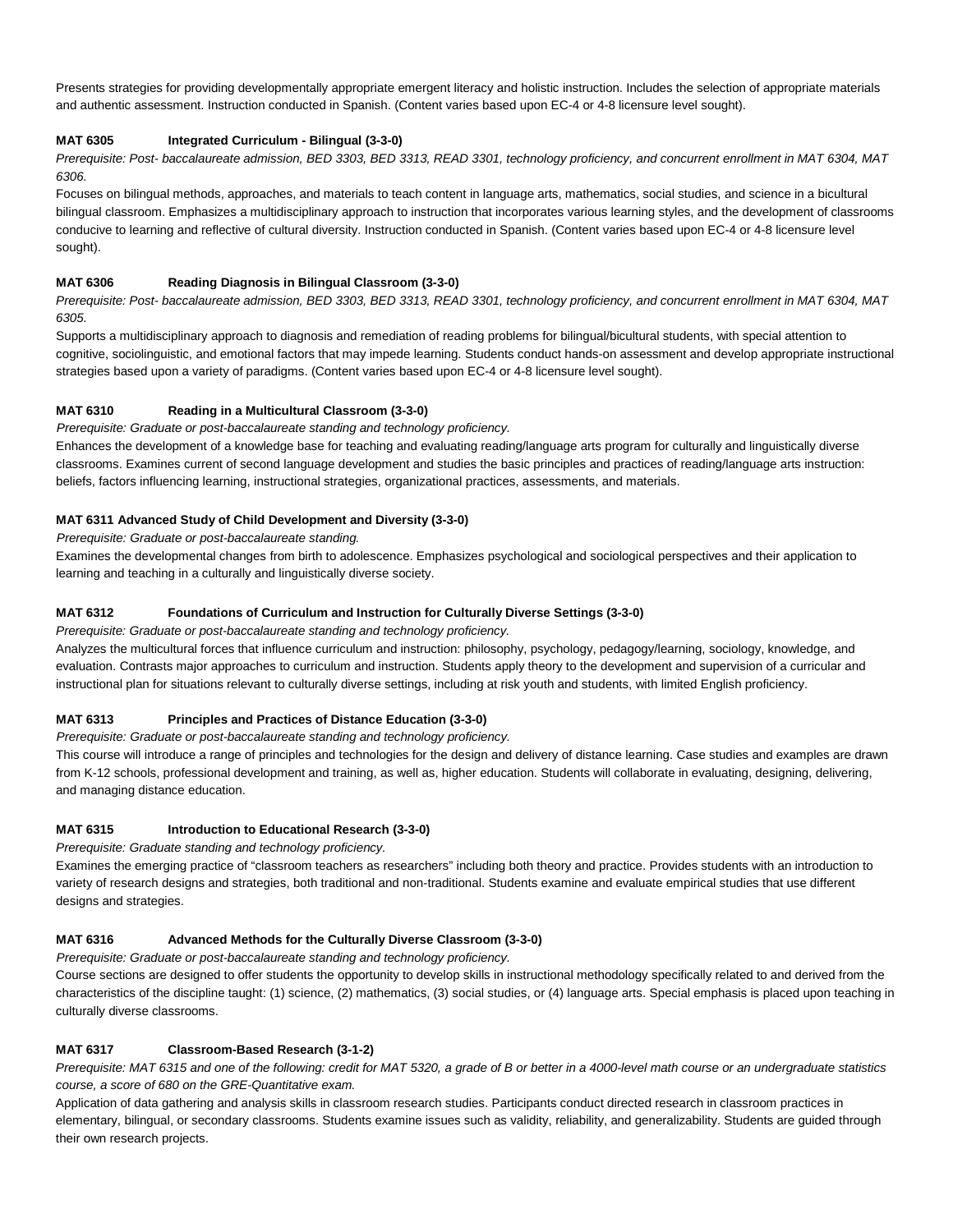## **MAT 6318 Technology Application for Curriculum Development and Instruction (3-1-2)**

*Prerequisite: Graduate or post-baccalaureate standing and technology proficiency.* 

Advances the effectiveness of teachers by expanding and updating their understanding of the role of technology and pedagogy. Focuses on technology from each of three perspectives: as a tool, as a medium, and as a setting for learning. Students construct professional and instructional web pages and continue to use newsgroup and e-mail extensively. Students work with web-based instructional tools that support learning in communities. Provides a conceptual framework for understanding the design of multimedia courseware as well as the opportunity for hand-on experience with a variety of software packages.

## **MAT 6319 Teaching the Language Minority Child (3-3-0)**

*Prerequisite: Graduate or post-baccalaureate standing.* 

Studies how social, cultural, and linguistic factors affect the reading and writing of students and how school curriculum and instruction can be designed to support students from differing sociocultural backgrounds. Special attention is given to the role that socioeconomic status, dialect, gender, second language learning, and ethnicity play in literacy learning and teaching.

## **MAT 6321 Teaching Children's Literature in Spanish (3-3-0)**

*Prerequisite: Graduate or post-baccalaureate standing.* 

Examines the selection and uses of Spanish children's literature in bilingual classrooms. Emphasizes ways to integrate literature into bilingual/bicultural curriculum and instruction.

## **MAT 6322 Readings in Critical Pedagogy (3-3-0)**

*Prerequisite: Graduate or post-baccalaureate standing.* 

Utilizing dialectical methodology, this course explores the nature of power relations relative to the perspectives of race, gender, ethnicity, sexual orientation, physical disability, and socioeconomic status in the organization, curriculum, and operations of public schools in urban settings. Examines the reflection/action continuum as it pertains to the language of critique and the language of possibility in its application to classroom practices.

## **MAT 6324 Innovative Teaching Applications (3-3-0)**

*Prerequisite: MAT 6318 or demonstrated technology proficiency.* 

Focuses on technology in four categories: hardware, software, peripherals, and the Internet. In a hands-on approach, students will enhance technological skills using innovative tools.

## **MAT 6325 Advanced Multimedia for Teachers (3-3-0)**

*Prerequisite: MAT 6318 or demonstrated technology proficiency.* 

Focuses on the terminology, design principles, tools and techniques, and software skills teachers need to create multimedia projects. Teachers will learn to create and manipulate graphics, animation, audio, and video for use in their classrooms.

## **MAT 6326 Electronic Publishing for Teachers (3-3-0)**

*Prerequisite: MAT 6318 or demonstrated technology proficiency.* 

Introduces the principles of desktop publishing and web page design and demonstrates a variety of tools and techniques for teachers to design and troubleshoot electronic publications to interact effectively with diverse audiences.

## **MAT 6380 Practicum for Urban Teachers (3-1-2)**

*Prerequisite: Graduate or post-baccalaureate standing, a classroom teacher, and technology proficiency.* 

Offers teachers an opportunity to participate, over a two-semester period, in university-sponsored work-shops/seminars. Workshops are designed to support urban teachers in (a) applying teacher education knowledge to the full responsibility of day-to-day teaching (b) reflecting on challenges and events occurring in their classrooms and schools, and (c) engaging in cooperative solving of inevitable problems that arise during the teaching experience.

## **MAT 6381 Internship in Urban Classrooms (3-1-2)**

*Prerequisite: Completion of 9 hours from MAT 6301, 6302, 6303; 6304, 6305, 6306; or 6307, 6308, 6309.* 

Offers students a supervised internship in an urban educational setting over a two-semester period. Examines the diversity of community resources for elementary, bilingual, or secondary education. Students systematically develop strategies for integrating local and regional resources into the teaching and learning process. (Content varies based upon EC-4 or 4-8 licensure level sought).

## **MAT 6390 Directed Study in Urban Teaching (3-1-2)**

*Prerequisite: MAT 6316, MAT 6317, and MAT 6318.* 

Offers the opportunity for specialized study not normally or not often available as part of the regular offerings.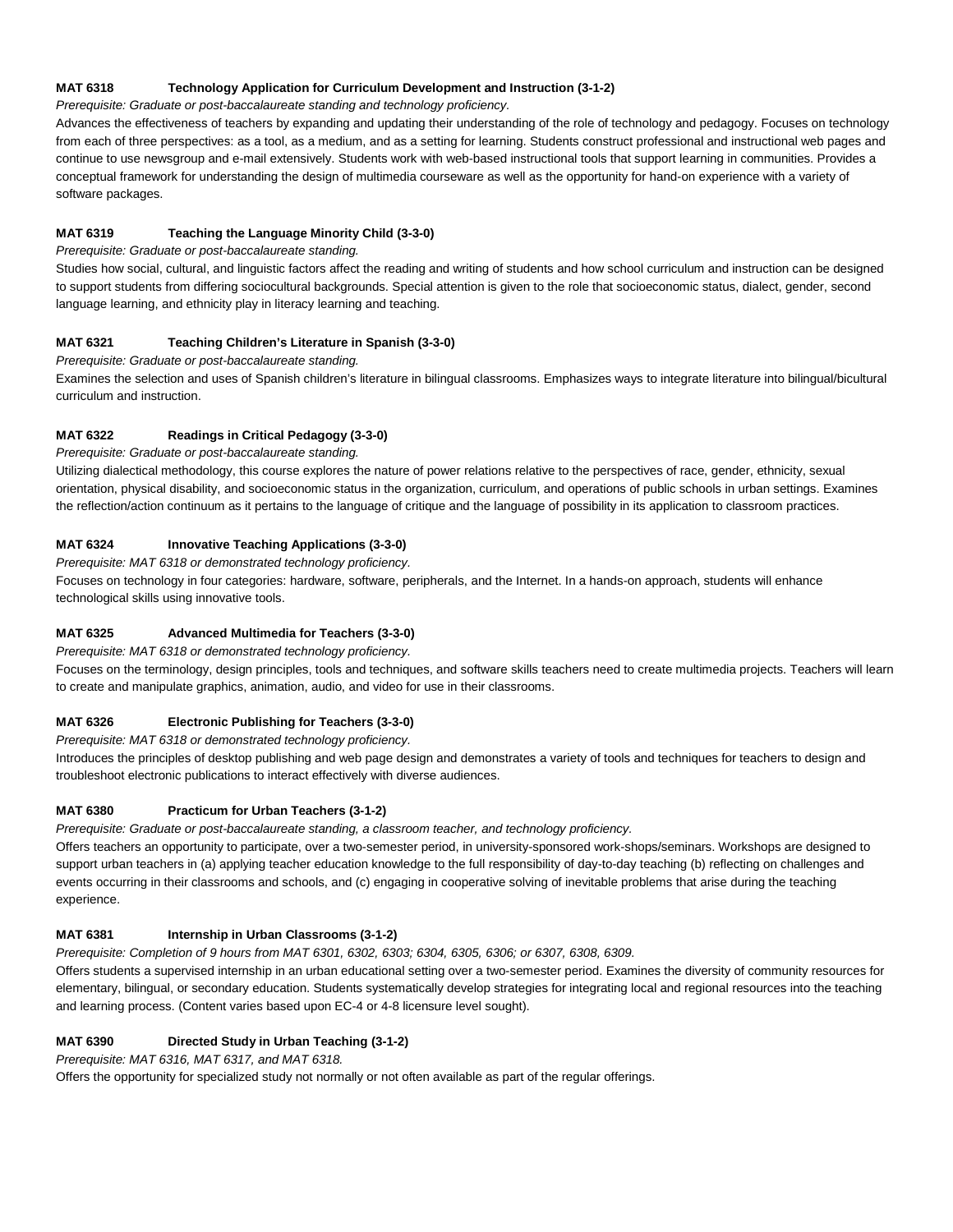## **MATH 5309 Business Statistics (3-3-0)**

## *Prerequisite: Graduate standing or department approval.*

Basic concepts of statistics for Master's candidates are explored, including descriptive statistics, probability concepts, point and interval estimation, hypothesis, regression, and analysis of variance. Applications will be geared to business problems, and interpretation of results will be stressed. Computer packages will be utilized, with an emphasis on output analysis.

## **MATH 6301 Geometry for Teachers (3-3-0)**

## *Prerequisite: Department approval.*

Topics will be chosen from Euclidean geometry, including properties of lines, planes, polygons and circles and other curves; concepts of congruence, symmetry, simple transformations and tesselations; techniques of measurement. Emphasis on applications, the use of manipulatives, graphing calculators and appropriate computer software.

## **MATH 6302 Mathematical Structures for Teachers (3-3-0)**

## *Prerequisite: Department approval.*

Topics will be chosen from introduction to set theory, functions and logic, elements of number theory, properties of the rational and real number systems, modular arithmetic, techniques of problem-solving. Emphasis on applications, the use of manipulatives, calculators and appropriate computer software.

## **MATH 6304 Combinatorics and Probability for Teachers (3-3-0)**

## *Prerequisite: Department approval.*

Topics will be chosen from principles of counting, elements of probability, simulation and modeling techniques, introduction to graph theory, descriptive statistics including a variety of graphing procedures. Emphasis on manipulatives, calculators and appropriate computer software.

## **MATH 6311 Advanced Geometry for Teachers (3-3-0)**

*Prerequisite: Department approval.* 

Topics will be chosen from Euclidean geometry, analytic geometry, non-Euclidean geometries. Proofs and the axiomatic approach will be included. Emphasis on appropriate geometric computer software.

## **MATH 6312 Analysis for Teachers (3-3-0)**

*Prerequisite: Department approval.* 

Topics will be chosen from theory of functions including continuity, differentiation and integration, introduction to numerical analysis, elements of chaos and fractals. Emphasis on symbolic manipulation software.

## **MATH 6318 Special Topics for Secondary Teachers (3-3-0)**

*Prerequisite: Department approval.* 

Topics will be chosen from probability distributions and inferential statistics, elementary game theory and combinatorics, linear programming and matrix methods, history of math, modeling and simulation, uses of technology in mathematics, web use for searches of mathematical concepts and procedures. Emphasis on appropriate computer software.

## **MATH 6322 Graph Theory (3-3-0)**

## *Prerequisite: MATH 3306 or department approval.*

This is a course in the theory of graphs with emphasis on problem solving in the form of theorem proving and counter-example construction. The role of conjecture-making in mathematics will be highlighted and the material is developed in a self-contained manner, requiring no previous experience in the subject. Topics to be covered include, but are not limited to; matchings, colorings, planarity, extremal problems, random graphs, Ramsey theory, and substructures in sparse and dense graphs.

## **MBA (Master of Business Administration)**

## **MBA 6201 Leadership, Team Building and Team Management (2-2-0)**

*Prerequisite: Admitted to MBA program, may be taken concurrently with MBA 6202.*

The difference between successful and unsuccessful organization is not the skill of their managers; it is the skills of their leaders. Managers and bosses are not necessarily leaders. Leaders motivate people to work towards a common goal they may not be able to see. Leadership is learned - the skills and knowledge processed by the leader can be influenced by continual analysis and refinement. Team building skills are critical for your effectiveness as a manager or entrepreneur. A better understanding of team work can make you a more effective team member or team leader. The issues of team formation, maintenance, reward, and dissolution are addressed in this course.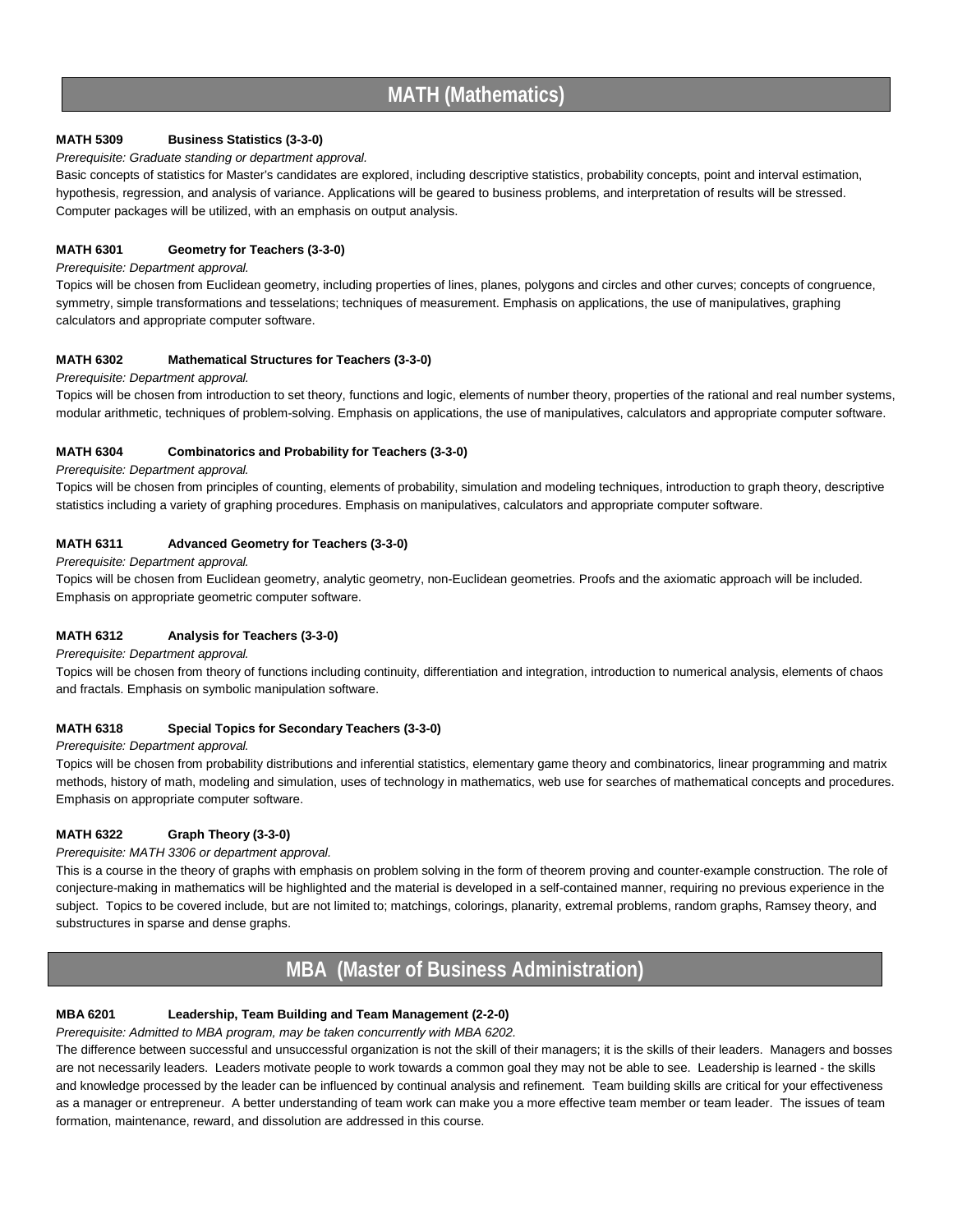## **MBA 6202 Strategic Management (2-2-0)**

*Prerequisite: Admitted to MBA program. May be taken concurrently with MBA 6201.*

There is a difference in strategic thinking , strategic management and strategic planning. This course is to expose the students to the relative differences and establish a strategic framework that will facilitate integration of all other MBA study. It will also provide the framework for developing and fleshing out the capstone project course MBA 6215 (A & B) required for completion of the MBA.

## **MBA 6203 Managerial Accounting and Budgeting (2-2-0)**

## *Prerequisite: Admitted to MBA program.*

Application of accounting data in decisions making; cost analysis as applied in the development of budgets; accounting as a tool for decision-making requiring interpret and explanation of the analysis in the context of managerial decision-making. Individual and group assignments.

## **MBA 6204 Managerial Finance (2-2-0)**

#### *Prerequisite: Admitted to MBA program.*

Analysis of managerial decisions in finance includes financial planning, working capital management, capital budgeting, valuation analysis, portfolio management, capital structure , and ethical and multinational concerns. Individual and group assignments.

## **MBA 6205 Management of the Supply Chain (2-2-0)**

## *Prerequisite: Admitted to MBA program.*

An analysis of how technology has integrated global information and processes across all functions, purchasing, raw materials inventory, operations, transportation, and logistics and finished goods inventory. It is critical the manager understands how the pieces integrate into the whole and impacts costs. Individual and group assignments.

## **MBA 6206 Operations Management (2-2-0)**

## *Prerequisite: Admitted to MBA program; may be taken concurrently with MBA 6204.*

Analysis of management of the operations process including production and service aspects. Topics include planning for capacity and location, facility layout, capacity scheduling, inventory management, and quality improvement. Individual and group assignments.

## **MBA 6207 Management of Information Flow s (2-2-0)**

## *Prerequisite: Admission to the MBA program.*

An analysis of how the information flows impact an organization's ability to maintain its strategic advantage through business data communications, database management systems, knowledge based systems, enterprise-wide systems and information control systems. Both individual and group assignments will be required.

## **MBA 6208 Marketing Management (2-2-0)**

*Prerequisite: Admitted to MBA program.*

An analysis of the major marketing decisions of product development and management, demand, estimation, distribution, market structure analysis, pricing, promotion with emphasis on role and impact of technology in marketing management.

## **MBA 6209 Human Resources Management (2-2-0)**

## *Prerequisite: Admitted to MBA program.*

An analysis of the functions and role that human resource management contributes to development and maintenance of the organization's most important resources—people—in pursuit of its strategy. This course addresses what the manager can expect in terms of forecasting needs, recruitment, development and all aspects of retaining a workforce that matches the organization's needs. Individual and group assignments.

## **MBA 6210 Legal Environment of Management (2-2-0)**

*Prerequisite: Admitted to MBA.*

Analysis of the areas of law most likely to impact a manager such as contracts, torts, products liability, corporations, securities, antitrust, employment law and labor relations, environmental, criminal, and intellectual property. The curriculum will include an examination of how these areas of impact management decisions, negotiation strategies, and associated ethical and/or international operational issues.

## **MBA 6211 Managerial Decision Making (2-2-0)**

*Prerequisite: Admitted to MBA program.*

A study of concepts and methods to facilitate decision making. Develops an understanding of and ability to supply several quantitative tools and procedures to managerial decision making situations. Individual and group assignments.

## **MBA 6212 Managerial Economics (2-2-0)**

## *Prerequisite: Admitted to MBA program.*

Analysis of the economic environment in which an organization operates with an emphasis on the microeconomic tools and techniques that can be applied to business decision-making so to enhance the ability of managers to develop effective business strategies. The course will utilize individual and group assignments to understand and solve business problems.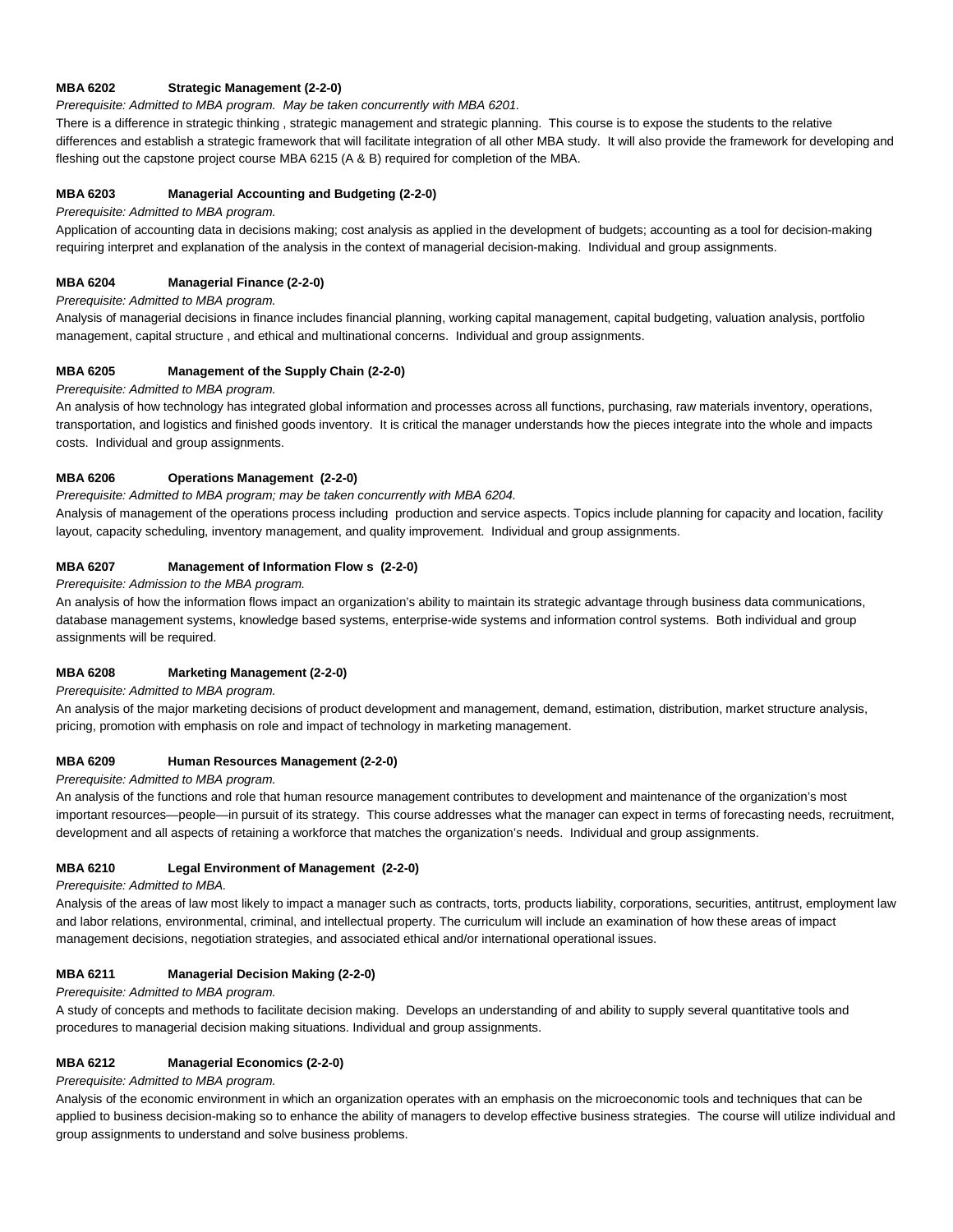## **MBA 6213 Management of Organizational Behavior (2-2-0)**

*Prerequisite: Admitted to MBA program; may be taken concurrently with MBA 6201.*

Understanding individuals and contextual determinants of behavior in organizations, managerial tools, such as conflict resolution, motivation, and communication , to influence and direct employee behavior. This course focuses on the practical application of behavioral science theories to solving management problems.

## **MBA 6214 Management in a Global Context (2-2-0)**

*Prerequisite: Admitted to the MBA program.*

An analysis of the importance of cultural sensitivity as it relates to all issues in all functional areas within a global business environment. Special emphasis is placed on analysis and assessment of the additional opportunities, risks, uncertainties and difficulties of conducting business across national boundaries. Individual and group assignments.

## **MBA 6215 Capstone Course A and B (2-2-0)**

*Prerequisites: Completed 28 SCH of MBA courses A & B, Completed 28 SCH of MBA courses; courses taken in sequence.*

At the outset of the program, in MBA 6202 Strategic Management, students choose a project drawn from their current professional experience. Over the MBA curriculum, students, as individuals or teams develop and produce a capstone project that reflects the key components of managing a significant unit of an organization. This project may be theoretical or an actual situation faced by a firm. Upon completion the students present their projects to peers, faculty and industry representatives for review and evaluation.

## **MBA 6290 Current Topics in Business (2-2-0)**

*Prerequisite: Completion of 16 hours of MBA required courses.*

Studies in a selected current business topic that reflects the changing needs and interests of the business environment. These topics may include but are not limited to accounting, business economics, business ethics, business policy, finance, information systems, international business, legal environment of business, management, organizational behavior, marketing, operations management, quantitative methods for management, corporate social responsibility and sustainability.

## **MGT (Management)**

## **MGT 6301 Leadership, Motivation, and Communication for Security Executives (3-3-0)**

*Prerequisite: Admission to Security Management for Executives program or college approval.* 

Leadership, motivation, and communication for executives in security organizations. Topics include one's own managerial and leadership skills, interpersonal skills, and leading organizational change.

## **MGT 6302 Human Resources Management for Security Executives**

## **(3-3-0)**

*Prerequisite: Admission to Security Management for Executives program or college approval.* 

Survey of the field of human resources management with emphasis on security management. Topics include human resources planning, recruiting and selection, performance appraisal, compensation and reward systems, training and development, and employee relations. Regulatory and legal aspects of human resources management will be integrated throughout the course.

## **MGT 6332 Managerial Decision Making for Security Executives (3-3-0)**

*Prerequisite: Admission to Security Management for Executives program or college approval.* 

Survey of qualitative and quantitative decision making methods with application to security management. Topics include priority and risk assessment matrices, decision theory, forecasting, regression analysis, quality control, simulation, and queuing.

## **NS (Natural Sciences)**

## **NS 6301 Special Topics in Earth and Environmental Science (3-3-0)**

*Prerequisite: Graduate Standing* 

Possible topics include alternate energy resources, urbanization vs. environmental quality, geological evolution, and special investigations in an area of earth or environmental science.

## **NS 6311 Special Topics in Life Science (3-3-0)**

*Prerequisite: Graduate Standing* 

Possible topics include economic botany, bioengineering, genetic-related health problems, plant physiology, nutrition and health, and special investigations in an area of life science.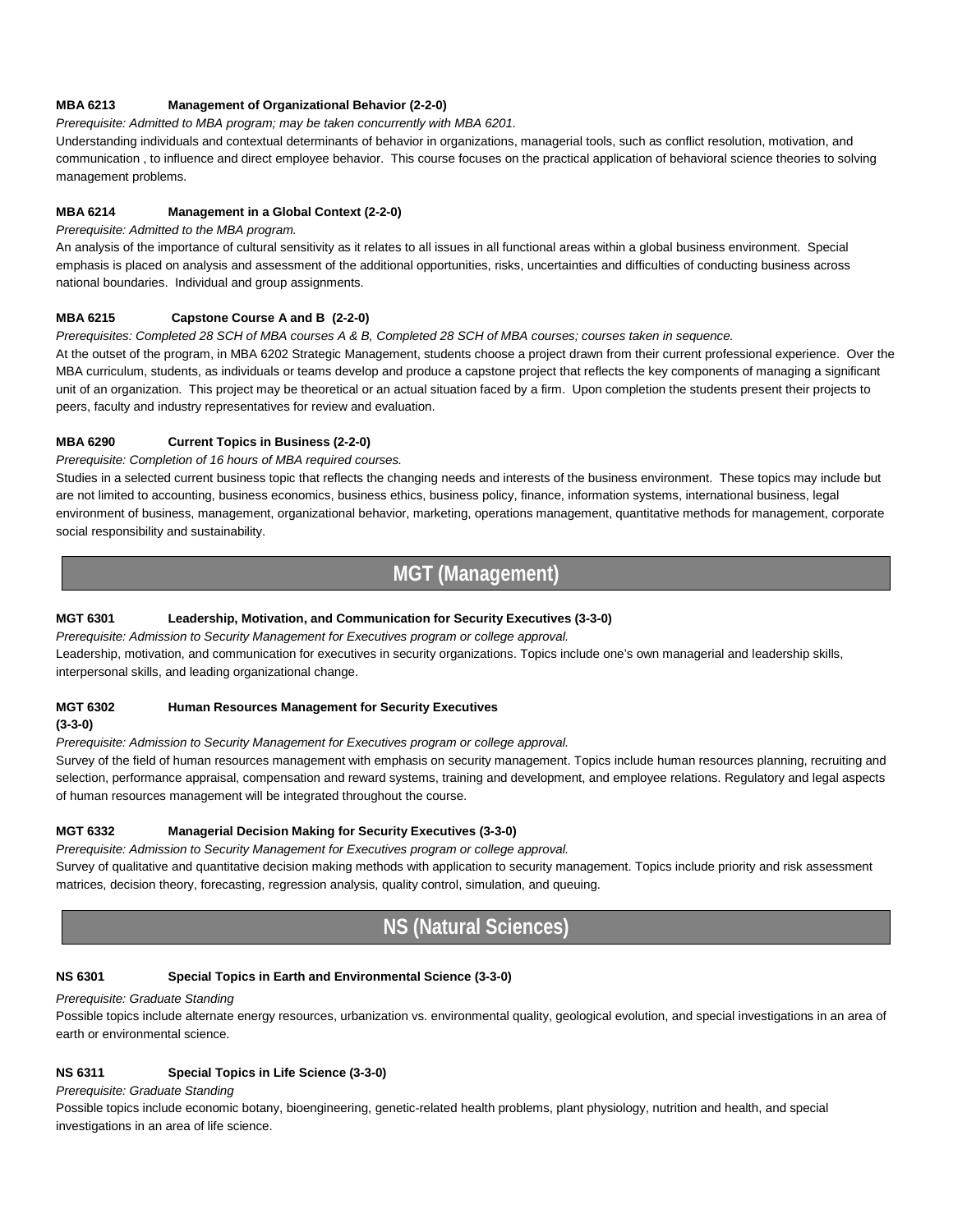## **NS 6321 Special Topics in Physical Science (3-3-0)**

*Prerequisite: Graduate Standing* 

Possible topics include physical measurements in the environment, applications of classical and modern physics, properties and uses of modern materials, production and properties of common industrial chemicals, and special investigations in an area of physical science.

## **NS 6331 Special Topics in Advanced Geology and Physics (3-3-0)**

#### *Prerequisite: Graduate Standing*

Plate tectonics, exploration and production of energy resources, classical and modern physics, environmental modeling, physics of the atmosphere, and advanced investigative methods in geology and

physics.

## **POLS (Political Science)**

## **POLS 6301 American Government and Politics (3-3-0)**

## *Prerequisite: Graduate standing.*

This course is intended to introduce graduate students to the major theoretical concepts and important readings in the study of American politics and government. Students will read books and articles from a wide range of topics, including studies of the origins of American constitutionalism, federalism, legislatures, courts, executives, bureaucracies, elections, mass opinion and political behavior at both national and state levels.

## **POLS 6302 Elements of Politics (3-3-0)**

## *Prerequisite: Graduate standing.*

This course is intended to introduce graduate students to the major theoretical concepts in the study of political science. Topics include approaches to the study of political science; the nature of power, influence, authority; political ideologies; relationship of politics and culture; the individual in politics; political parties and groups; legislatures, executives, bureaucracies, and legal systems; interaction of local, national, international units. While some of the material will have an American focus, this course has a broader conceptual, geographical and temporal focus than POLS 6301.

## **POLS 6310 Leadership in Nonprofit Organizations (3-3-0)**

#### *Prerequisite: Graduate standing.*

This course is designed to identify and develop leadership skills that will help nonprofit organizations prosper. The course will highlight the importance of teambuilding, integrity, creativity, and leadership change in leading a nonprofit organization. The course will incorporate the use of social media, technology and data in decision making and communicating. Students will conduct three case studies of nonprofit organizations with different levels of leadership.

## **POLS 6311 Program Assessment & Evaluation (3-3-0)**

## *Prerequisite: Graduate standing.*

This highly experiential course takes an in depth look at program assessment and evaluation in nonprofit organizations. The course will teach assessment and evaluation strategies in a variety of organizational structures. The course will also provide basic statistical analysis and utilize statistical analysis to enhance the efficiency of the organizations. It will also include analysis of the value of assessment and evaluation in the nonprofit sector and the areas in the nonprofit sector where assessment and evaluation can enhance the efficiency and success of the organization.

## **POLS 6312 Resourcing the Nonprofit Organization (3-3-0)**

## *Prerequisite: Graduate standing.*

This course will introduce students to the principles of development and branding. Students will work in teams to prepare case statements, marketing plan and strategy, and a fundraising schedule for an actual or mock nonprofit to generate revenue. The course will address the methods for successful funding of nonprofit organizations.

## **POLS 6313 Governance, the Volunteer Board and Organizational Behavior (3-3-0)**

## *Prerequisite: Graduate standing.*

This course is designed to provide students with the ability to effectively manage nonprofit organizations with volunteer boards. Topics include the successful implementation of programs when staff and board have different motives, efficiently creating a team building atmosphere, strategies to reach specific goals, maximizing personal political power and implementation ability, and understanding the importance of relationships. A distinction will be made between strategies in governance and management.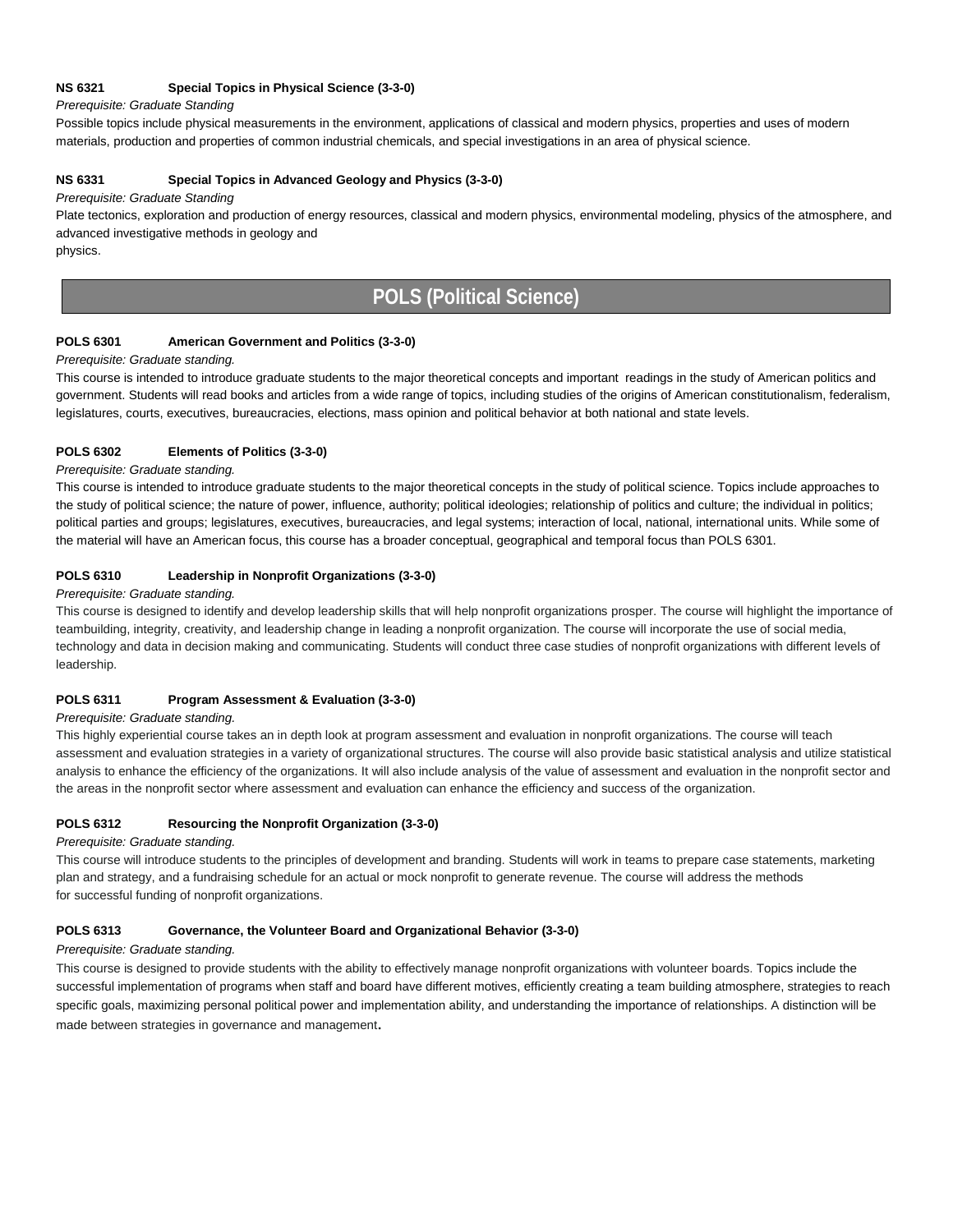## **SM (Security Management)**

## **SM 6323 Communications and Technology (3-3-0)**

## *Cross-listed as ENG 6323, Credit may not be earned for both.*

## *Prerequisite: Graduate standing or department approval.*

Acquaints students with various computer software programs and their applications to specific disciplines such as criminal justice, medical and science writing and technical communication. Projects will include documents as well as slide presentations incorporating analyzed research data. Students will expand their knowledge of rhetorical principles and techniques for reporting statistical analyses and conveying them to specialized audiences.

## **SM 6360 Security Management for Executives (3-3-0)**

#### *Prerequisite: Admission to the Master of Security Management program or college approval.*

The management of the security function is examined through the study of management strategies and case studies. Discussions and research will include policies and procedures, fiscal management, audits and surveys and organizational structures and operations and crisis management.

## **SM 6362 Risk Analysis and Abatement (3-3-0)**

*Prerequisite: Admission to the Master of Security Management program or college approval.* 

This course surveys a variety of procedures, programs and policies used to form a strategic business security plan to neutralize an organization's vulnerabilities and measure the effectiveness of its security. Strategies to prevent and reduce risks inherent in the private business sector will be discussed and analyzed.

## **SM 6363 Business Aspects of Security Management (3-3-0)**

*Prerequisite: Graduate standing or department approval.* 

Introduction to essential terms, concepts and methods in business for security managers. Emphasis on balance sheets, income statements and cash flow statements. Topics include business organization, time value of money, market efficiency and financial performance.

## **SM 6364 Legal Environment of the Security Executive (3-3-0)**

*Prerequisite: Admission to Security Management for Executives program or college approval.*

Criminal law, administrative law and extralegal contractual agreements that impact security management including legal liabilities attached to arrest, search and seizure, evidence, tort liability and personnel issues in industrial, corporate, retail and private security.

## **SM 6365 Computer Forensics (3-3-0)**

*Prerequisite: Admission to Security Management for Executives program or college approval.*

This course is designed to expose students to advanced concepts in computer forensic analysis. The methods of collection, preservation, analysis, and presentation of digital evidence will be presented to properly conduct a computer forensics investigation. There will be a balance of legal and technical aspects of study to achieve a balance similar to that encountered during general cases in which computer forensic are employed.

## **SM 6367 Global Perspectives on Security Management (3-3-0)**

*Prerequisite: Admission to Security Management for Executives program or college approval.*

Examines the development and implementation of global security policies, standards, guidelines, and procedures to insure ongoing maintenance of security. Special emphasis on changes in economics, geopolitics, organization design, and technology and how each relates to potential threats and risks to an organization.

## **SM 6670 Current Issues in Security Management (6-6-0)**

*Prerequisite: Completion of core graduate courses in Security Management.* 

Analysis of current issues confronting security executives. Begins with a four-day seminar with presentations from international experts in security management. Followed by application of information learned through individual and group projects. Offered as the only summer course for students in the first-year cohort.

## **SM 6680 Capstone Project for the Security Executive**

*Prerequisite: Completion of 30 graduate hours or college approval.*

Provides student with an analytical environment within which to apply experience and knowledge gained in security management to a real or hypothetical issue approved by project committee members. Guidance in developing a professional presentation to be presented to executive council for Security Management for Executives program.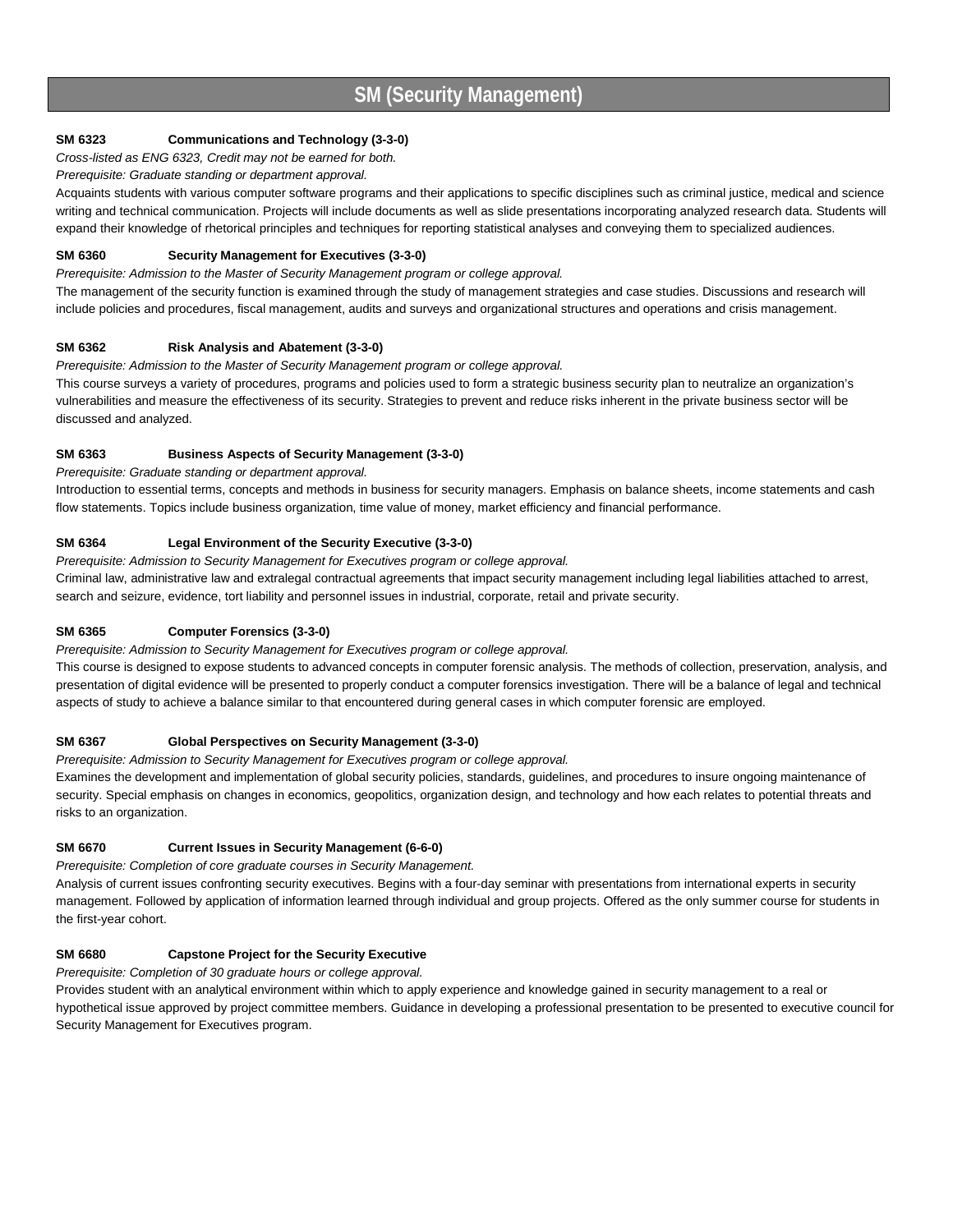## **Directory**

## **Administration**

## **Office of the President**

## **President**

William V. Flores **Director, Presidential Affairs** Gilda Parker

## **Office of Academic & Student Affairs**

**Provost & Senior Vice President for Academic and Student Affairs** Edward T. Hugetz

> **Associate Vice President for Academic Affairs** Vacant

**Associate Vice President, Institutional Effectiveness** Patrick S. Williams **Director, Academic Assessment** Lea Campbell **Director, Co-Curricular & Operations Assessment** Angela Koponen **Director, Institutional Research** Carol M. Tucker

#### **Assistant Vice President for Research & Sponsored Programs** Sandra Garcia **Director, Grant Writing & Assessment** Kwame Opuni

**Executive Director, Distance Education**  Louis D. Evans III **Executive Director, W.I. Dykes Library**  Patricia Ensor **Director, Academic Budgets & Operations** Elaine Pearson **Director, Academic Projects** Lucy Bowen **Director, Applied Business and Technology Center**  G. V. Krishnan **Director, Creative Services**  Joe Wynne **Director, English Language Institute**  Gail Kellersberger

**Dean of Students, Student Affairs** Vacant

> **Assistant Dean of Students** Liza Alonzo **Director, Career Services** Stephen Markert **Director, Center for Student Diversity, Equity & Inclusion** Vacant **Director, Disability Services** Christopher Kaio **Director, Sports and Fitness** Richard Sebastiani **Director, Veterans Services** Vacant

**Dean, Enrollment Management, Student Affairs** Tomikia LeGrande **Assistant Dean, Enrollment Management** Vacant **Director, Admissions** Spencer Lightsy

**Director, Scholarships and Financial Aid** LaTasha Goudeau **Director, Testing Services** Shakila Farmer **Registrar** Cynthia Santos

**Dean, College of Business**  Michael Fields **Interim Associate Dean** Gail Evans **Associate Dean, Graduate Studies** Vacant **Assistant Dean** Carmen Cuevas **Chair, Finance, Accounting & Enterprise Information Systems** Justo Manrique **Chair, Management, Marketing, & Business Administration**  Lucille Pointer **Director, Center for Entrepreneurship** William Dudley **Director, Retail Management Center** Tracy Davis **College Business Administrator** Jason Gregory

**Dean, College of Humanities & Social Sciences**  DoVeanna Fulton **Associate Dean** David Ryden **Interim Assistant Dean** Crystal Guillory **Chair, Arts & Humanities Department**  Edmund P. Cueva **Chair, English Department**  Sandra Dahlberg **Interim Chair, Social Sciences Department**  Jeffrey Jackson **Director, Advising Services** Reyna Romero **Director, O'Kane Gallery** Mark Cervenka **College Business Administrator** Rita Thomason

**Dean, College of Public Service**  Beth Pelz **Associate Dean**  Myrna Cohen **Assistant Dean** Vacant **Chair, Criminal Justice Department**  Barbara Belbot **Chair, Urban Education Department**  Viola Garcia **Executive Director, Center for Public Service & Family Strengths** Noel Bezette-Flores **Director, College Administration & Operations** Paulette Purdy

**Interim Dean, College of Sciences & Technology**  Akif Uzman **Associate Dean** Ermelinda Delavina **Chair, Computer & Mathematical Sciences Department**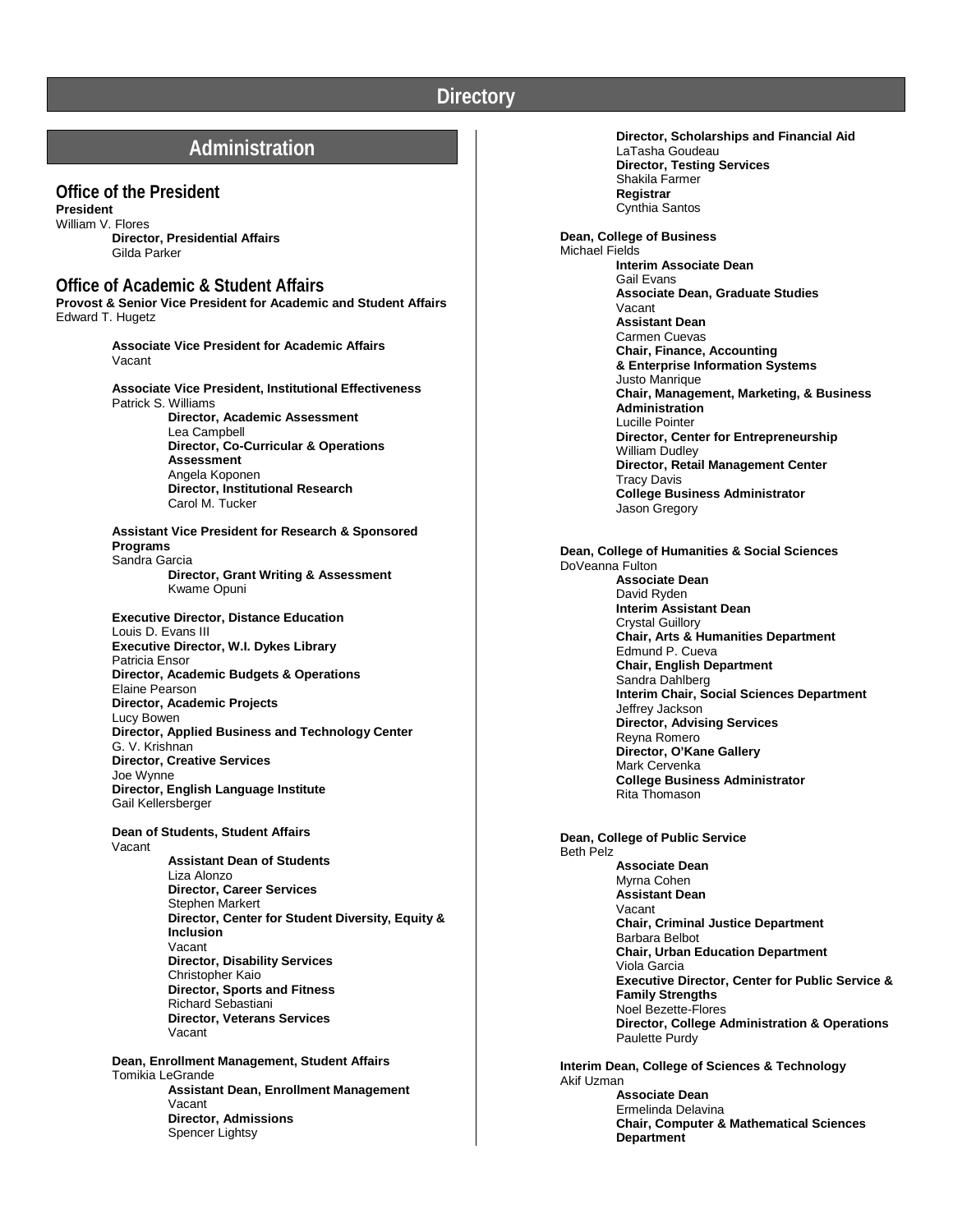Shishen Xie **Chair, Engineering Technology Department**  Kenneth E. Oberhoff **Chair, Natural Sciences Department**  Lisa Morano **Director, Scholars Academy** Mary Jo Parker

**Dean, University College** 

B. Christiana Birchak

**Associate Dean** William Waller **Assistant Dean** Charlie Finch **Program Chair and Senior Lecturer, Applied Administration** Karen Kaser **Program Chair and Senior Lecturer, Interdisciplinary Studies**  Melissa Hovespian **Interim Director, Honors Program** Mari Nicholson – Preuss **Executive Director, Talent Search** Jennifer Hightower **Director, Upward Bound** Dawana Lewis **College Business Administrator**

Angela Parrish

**Dean, Mentoring & Academic Advising**  Robert Jarrett **Assistant Dean**

Gary Greer **Director, Academic Advising Center**  Jemma Caesar **Director, Academic Services** David Morales **Director, Academic Support Center**  Isidro Grau

**Office of Administration and Finance Vice President for Administration & Finance** David M. Bradley

> **Associate Vice President, Information Technology** Hossein Shahrokhi **Executive Director, Information Technology** Erin Mayer **Director, Computing, Telecommunications & Video Networking** Miguel Ruiz **Director, Enterprise Systems** Kong Yin **Director, Information Technology & Business Services** Jackie Smith **Director, Technical Services** Grace Davila **Director, Technology Learning Services** John Lane **Director, User Support Services** Said Fattouh

**Assistant Vice President, Business Affairs**  George W. Anderson **Director, Student Accounting & Collections** Lauren Bellenger **Director, Accounts Payable & Travel Office** Cynthia Conner **Director, Accounting & Financial Reporting**

#### Jacqueline Supensky

**Director, Budget & Procurement** Theresa Meneley **Director, Emergency Management** Carol Manousos **Director, Risk Management & Institutional Compliance** Mary Cook **Director, University Business Services** Mary Torres **Division Business Administrator** Stefany Records

**Assistant Vice President, Facilities Management**  Chris McCall **Director, Maintenance & Renovations** Abraham Flores **Director, Mechanical, Electrical, Plumbing Systems** Vacant

**Chief, Police Department** Richard Boyle

**Office of Employment Services and Operations Vice President for Employment Services & Operations**  Ivonne Montalbano

> **Assistant Vice President for Employee Services & Records Management** Betty Powell

**Assistant Vice President for Talent Management Affirmative Action Officer** Doug teDuits

## **Office of Advancement and External Relations**

**Vice President for Advancement & External Relations** Johanna Wolfe **Executive Director, University Relations** Dianne Summers  **Director, Media Relations** Claire Caton **Director, Communications** Mary Ann Cozza **Director, Constituent Events & Operations** Karen Rivera **Director, Corporate Relations** Jacob Lipp **Director, Individual Giving** Jaha Williams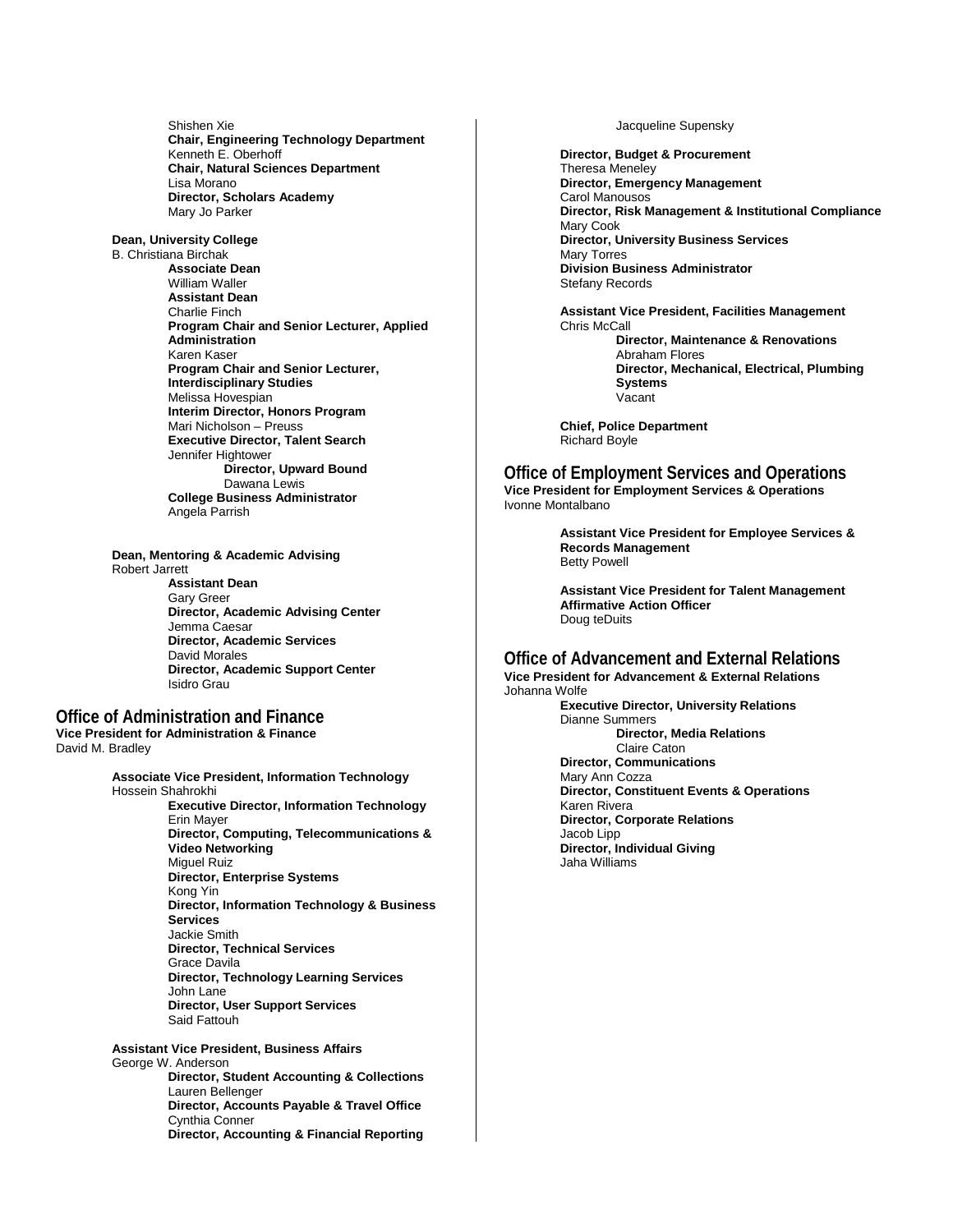## **Faculty**

**Adams, Jeffery H.** (2005) Associate Professor of Supply Chain Management. BA, Miami University, 1979; MBA, Xavier University, 1989; PhD, The George Washington University, 2004.

**Agboka, Godwin** (2010) Assistant Professor of English. BA, University of Ghana, 2003; MA, Illinois State University, 2006; PhD, 2010.

**Ahmad, Janice** (2006) Assistant Professor of Criminal Justice. BS, Northern Michigan University, 1978; MS, Michigan State University, 1993; PhD, Sam Houston State University, 2001.

**Allen, Austin** (2002) Associate Professor of History. BA, University of Houston, 1993; MA, 1996; PhD, 2001.

**Alvarez, José E.** (1996) Associate Professor of History. AA, Miami-Dade Community College, 1975; BA, Florida Atlantic University, 1977; MA, 1981; PhD, Florida State University, 1995.

**Anderson, Kristin J.** (2002) Associate Professor of Psychology. BA, San Diego State University, 1990; MA, 1994; PhD, University of California-Santa Cruz, 1998.

**Angert, Cory J.** (2012) Lecturer, Management. BBA**,** University of Houston, 2006; MEd, 2007; PhD, 2012.

**Aoki, Jon** (2004) Associate Professor of Science Education and Biology. BA, California State University, Fresno, 1987; MA, 1995; EdD, University of Houston, 2003.

Ashe, Carolyn H. (1991) Professor of Business Administration. BBA, University of North Texas, 1969; MBA, 1971; EdD, University of Houston, 1984.

**Babb, Stephanie** (2007) Associate Professor of Psychology. BS, Oklahoma State University, 2001; MS, University of Georgia, 2003; PhD, 2006.

**Bachman, Christine** (2006) Associate Professor of Psychology. BS, University of Houston, 1998; MS, 2001; MA, 2003; PhD, 2004.

**Baird, Amy** (2011) Assistant Professor of Biology. BS ,Texas Tech; PhD, University of Texas, 2007.

**Baker, Susan J.** (1995) Associate Professor of Art History. BA, University of Oklahoma, 1982; MA, University of Kansas, 1984;PhD, 1994.

**Baker, Victoria** (1990) Lecturer in Mathematical Sciences. BS, Universidad Nacional Autonoma de Honduras, 1980; MEd, Texas A&M University, 1988.

**Barnes, Ronald F.** (1977) Professor of Mathematical Sciences. BS, St. Bonaventure University, 1964; MS, Syracuse University, 1966; PhD, 1972.

**Beane, Susan** (2007) Lecturer in Mathematical Sciences. BS, University of Houston-Downtown, 1999; MS, University of Houston, 2003.

**Becerra, Linda** (1986) Professor of Mathematical Sciences. BA, University of Texas at Austin, 1972; MS, University of Houston, 1977; PhD, 1982.

**Beebe, Ronald S**. (2008) Associate Professor of Education. BA, Duke University, 1980; MDiv, Princeton Theological Seminary, 1983; PhD, University of Buffalo, the State University of New York, 2004.

**Belbot, Barbara** (1996) Professor of Criminal Justice. BA, Xavier University, 1974; JD, University of Houston, 1980; MPH, University of Texas Health Science Center, 1985; PhD, Sam Houston State University, 1995.

**Benavides, Maria** (2005) Associate Professor of Chemistry and Physics. BS, Instituto Technologico de Monterrey, 1987; PhD, Arizona State University, 1993.

**Berrached, Ali** (1993) Professor of *Computer Science*. BS, University of Texas at Austin, 1986; MS, The Pennsylvania State University, 1990; PhD, 1993.

**Berthelot, Emily** (2010) Instructor of Criminal Justice. BA, 2004; MA, 2007 Louisiana State University

**Bhattacharjee, Maria P.** (1996) Associate Professor of Education. BA, Pedagogic Institute of Caracas, Venezuela, 1974; MEd, University of Houston, 1977; EdD, 1995.

**Birchak, Beatrice Christiana** (1987) Professor of English. BS, University of Houston, 1963; MA, Wayne State University, 1968; PhD, University of Houston, 1984.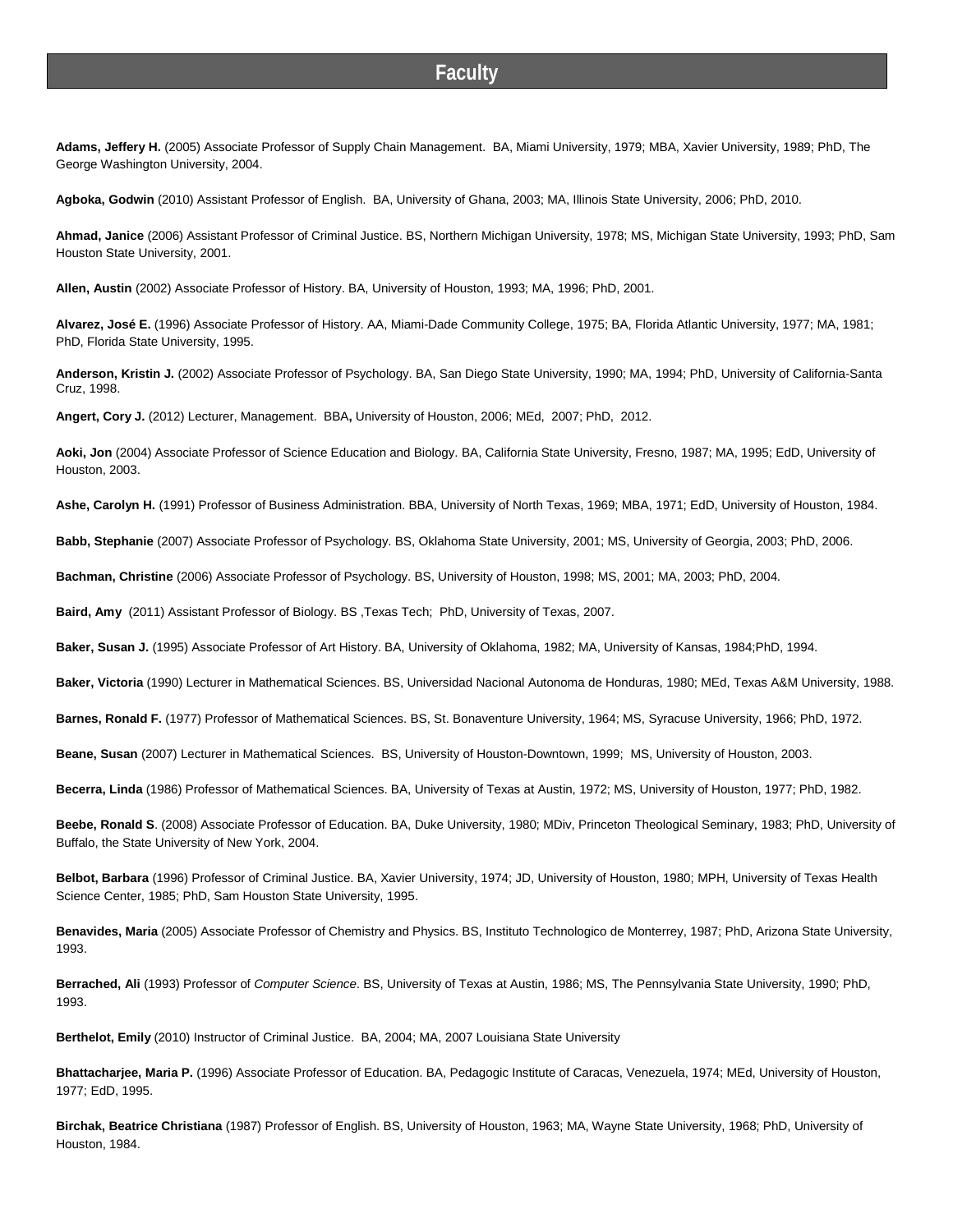**Bjork, Olin** (2013) Assistant Professor of English. BA, University of California Los Angeles, 1993; MA, University of Texas at Austin, 2000; PhD, 2008.

**Blackburn, Ashley G.** (2011) Associate Professor of Criminal Justice. BA, 2000; MA, 2002; PhD, 2006, Sam Houston State University.

**Bowden, Maria** (2011) Assistant Professor of Microbiology. BS Universidad nacional del Plata, Argentina, 1986. PhD, University of Texas Health Science Center at Houston, 1999.

**Bose, Utpal** (2002) Associate Professor of Enterprise Information Systems. BS, Indian Institute of Technology, 1974; MS, University of Florida, 1989; PhD, Texas A&M University, 1994.

**Bowen, Diana** (2010) Assistant Professor of Communication. BA, California State University, Long Beach, 2004; MA, Syracuse University, 2006; PhD, University of Texas, Austin, 2010.

**Branham, David** (2005) Associate Professor of Political Science. BS, University of Houston, 1995; MA, 2000; PhD, 2000.

**Braniff, Wendall (2009)** Director of Insurance and Risk Management. BA, University of Texas, 1973; MS, University of Texas at Arlington, 1979; JD, University of Houston, 1985.

**Bressler, Linda** (2001) Associate Professor of Accounting. BSBA, Clark University, 1986; MBA, Thomas College, 1988; DBA, University of Sarasota, 2000.

**Brown, Houghton J. (**2007) Assistant Professor of Enterprise Information Systems, BA, Boston College, 1987; MEd, MBA, 2000, University of Houston: PhD Texas A&M University, 2008.

**Brown, Houston** (2012) Lecturer of Chemistry. BS, University of California, 1974; Ph.D., Michigan State University, 1979.

**Brown, Loren** (2011) Visiting Assistant Professor, General Business. BA University of Arizona,1977;JD,Western State University, 1991.

**Bundock, Kasi S**. (2009) Instructor of Education. BS Southwest Texas State University, 1998; ME, University of Houston, 2002; EdD, University of Houston, 2007.

**Burnett, Christal** (2009) Assistant Professor of Education. Carnegie Mellon University, 1998; MEd, Stanford University, 1999; EdD, Teachers College, Columbia University NY, 2009.

**Caro, Jason** (2005) Associate Professor of Political Science. BA, University of Texas at San Antonio, 1989; MA, University of California at Los Angeles, 1991; MA, University of Chicago, 1992; PhD, University of California at Los Angeles, 2001.

**Case, Theresa Ann** (2002) Associate Professor of History. BA, University of Texas at Austin, 1989; MA, 1994; PhD, 2002.

**Cavanaugh, Michael** (2012) Assistant Professor of Criminal Justice. BA, University of Louisiana at Lafayette, 2003; MA Sam Houston State University 2008: PhD Sam Houston State University 2012.

**Cervenka, Mark** (2000) Director of the O'Kane Gallery and Associate Professor of Art. BA, University of Texas at Austin, 1983; BFA, 1985; MFA, Claremont Graduate University, 1987.

**Chadha, Anita** (2001) Associate Professor of Political Science. BA, Samford University, 1990; MPA, Auburn University, 1993; Ph.D., 1997.

**Chan, Youn-Sha** (2004) Associate Professor of Mathematical Sciences. BS, Taipei Medical College, 1984; MS, Tsinghwa University, 1986; MS, University of California at Los Angeles, 1991; MA, 1995; PhD, University of California at Davis, 2001.

**Chen, Irene Linlin** (1998) Professor of Education. BA, National Taiwan University, 1983; MA, 1987; MBA, University of Dallas, 1989; MM, 1990; EdD, University of Houston, 1998.

**Chiaviello, Anthony** (1999) Associate Professor of English. AB, Oberlin College, 1976; MA, University of Denver, 1981; PhD, New Mexico State University, 1998.

**Chiotte, Jennifer** (2009) Assistant Professor of Criminal Justice. BA, Saint Edward's University, 2000; MA, Washington State University, 2002.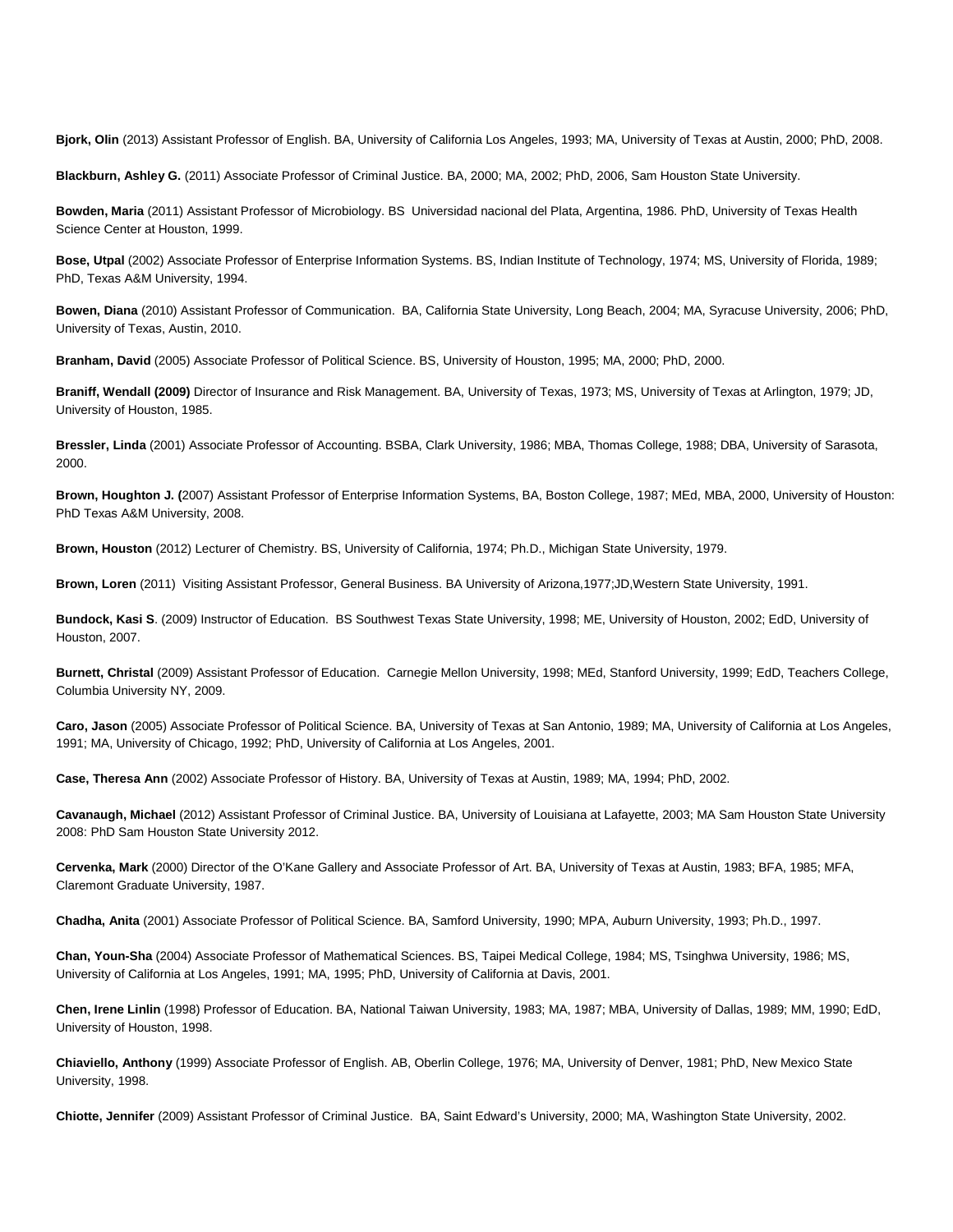**Chiquillo, Raquel P.** (2002) Associate Professor of Spanish. BA, George Mason University, 1995; MA, University of Virginia, 1997; PhD, 2001.

**Christian, Garna L.** (1962) Professor of History. BA, Mexico City College, 1959; MA, Texas Western College, 1961; PhD, Texas Tech University, 1977.

**Christmas, Byron K.** (1991) Professor of Chemistry. BS, Murray State University, 1970; MS, University of Kentucky, 1976; PhD, 1978.

**Choudhuri, Sucheta** (2009). Assistant Professor of English. BA, University of Calcutta, 1995; MA, Jadadpur University, 1997; Ph.D. University of Iowa, 2009.

**Coblentz, Linda J.** (1981) Lecturer in English. BA, Oklahoma State University, 1966; MA, University of Houston, 1976.

**Cohen, Myrna** (2000) Associate Professor of Education. BA, Hebrew University of Jerusalem, 1975; MEd, University of Houston, 1988; EdD, 1993.

**Colon, Edgardo** (2008) Visiting Assistant Professor of Political Science. BA, University of Houston, 1980; MBA, University of Houston, 1984; JD, University of Houston, 1984; LLM, Boston University School of Law, 1986; MA, University of Houston, 2000; PhD, University of Houston, 2003.

**Connell, Michael L.** (2008) Professor of Education. BS, University of Utah, 1978; MEd, 1986; PhD, 1989.

**Coy, Steven P.** (2002) Associate Professor of Management. BS, University of Vermont, 1993; MSBA, University of Maryland, 1995; PhD, 1998.

**Creighton, Jane** (1997) Professor of English. BA, Johnston College, University of Redlands, 1973; MA, University of Houston, 1991; PhD, Rice University, 1996.

**Crone, Travis** (2010) Assistant Professor of Psychology. BA, University of Arkansas, 2004; MA, University of Arkansas, 2007; PhD, 2010.

**Cueva, Edmund P.** (2009) Professor of Humanities. BA, University of South Florida, 1987; MA, University of Florida, 1989; MA, Loyola University Chicago, 1993; PhD, 1995.

**Cuevas, Carmen** (1996) Assistant Dean. BA, University of Texas at Austin, 1973; JD, Boston College Law School, 1979.

**Cui, Yunwei** (2009) Assistant Professor of Mathematical Sciences. BE, Tianjin University, 1997; MS, Clemson University, 2003; MS, Clemson University 2005; PhD, Clemson University 2009.

**Cunningham, Merrilee A.** (1975) Associate Professor of English. BA, Northwestern University, 1966; MA, Marshall University, 1970; PhD, Vanderbilt University, 1978.

**Dahlberg, Sandra L.** (1997) Professor of English. BA, University of Puget Sound, 1991; MA, University of Washington, 1993; PhD, 1997.

**Dalton, Colin** (2011) Assistant Professor of Education. BA, University of Oregon, 1993; MEd, University of Houston, 1998; EdD, 2011.

**Davidson, Robin** (2005) Associate Professor of English. BA, University of Texas at Austin, 1977; MA, University of Houston, 1990; PhD, 2001.

**Davis, G. Jonathan** (2010) Assistant Professor of Supply Chain Management. BA. University of Texas at Austin, 1999; MBA, St. Edwards University; Ph.D. Purdue University, 2010.

**Davis, Tammy J.** (2006) Associate Professor of Management. BBA, University of Georgia, 1977; MBA, 1978; PhD, 1987.

**DeFreitas, Stacie Craft** (2009) Assistant Professor of Psychology. BS, University of North Carolina-Chapel Hill, 2000; MA, Duke University, 2003; PhD, 2006.

**DeGrassi, Sandra** (2009) Assistant Professor of Management. BBA,University of Texas at Austin, 2002; Ph.D., Texas A&M University, 2009

**DeLaViña, Ermelinda** (1997) Professor of Mathematical Sciences. BS University of Texas-Pan American, 1989; MS, University of Houston, 1993; PhD, 1997.

**Deo, Prakash (2005)** Associate Professor of Finance. BSC (Tech) Bombay University, 1973; BSBA, Utah State University, 1975; MBA. 1976; PhD, The Ohio State University, 1984.

**DeVries, Peter** (2000) Professor of Enterprise Information Systems. BS, Texas A&M University, 1983; MBA, Southwest Texas State University, 1987;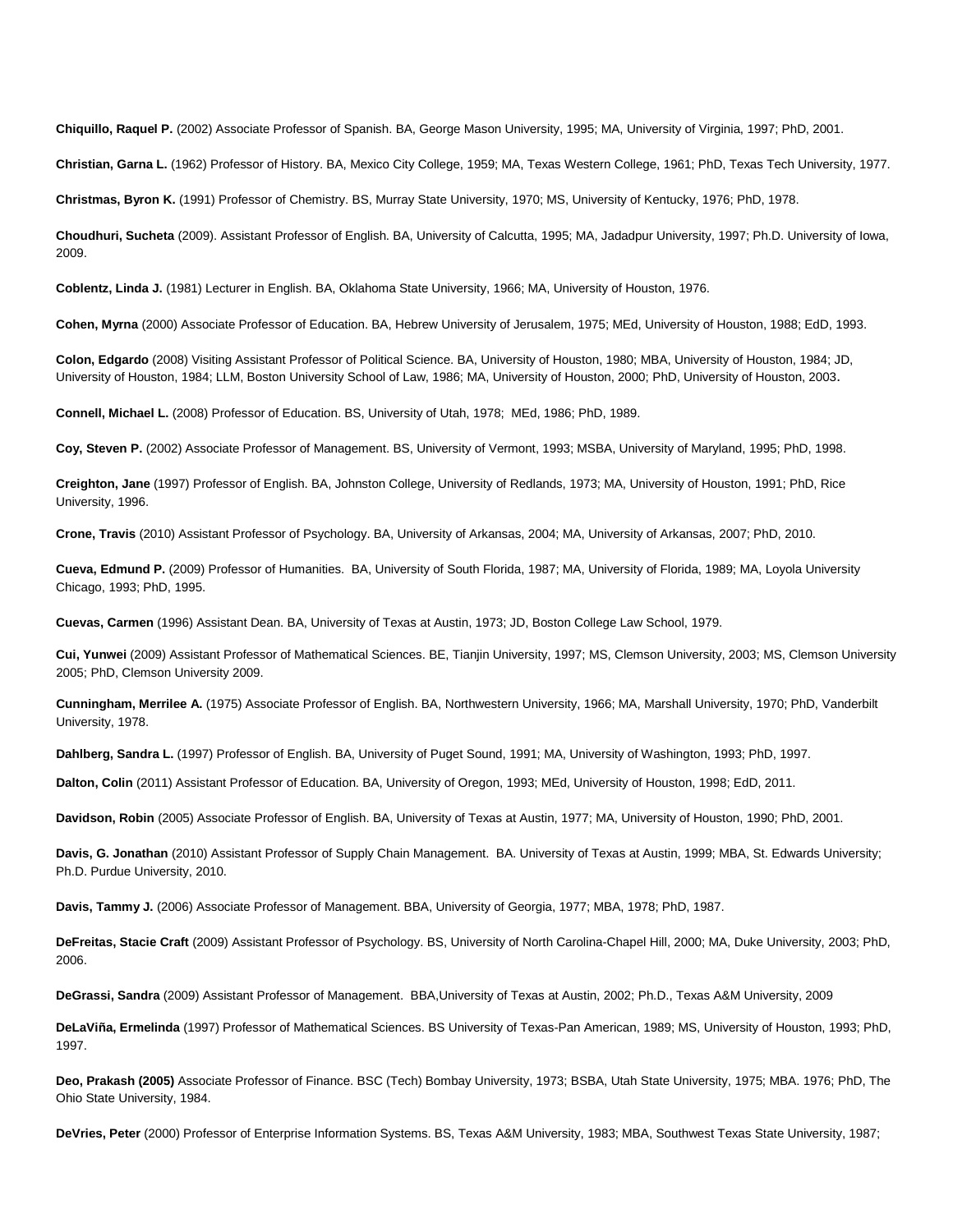PhD, University of Arkansas, 1994.

**DeWitt, Jean M.** (1987) Associate Professor of Communication Studies. BA, University of Wisconsin, 1969; MA, University of Maryland, 1980; PhD, Texas A&M University, 1987.

**Dickson, Rachel** (2012) Lecturer in Drama. BS in Engineering, University of Missouri, 1992; MFA, University of Illinois, 1995; MSW, University of Houston, 2002.

**Dillard, John (Kip)** (2010) Assistant Professor of Marketing. BA, University of Wilmington, 1968. MS, University of Arkansas, 1973. PhD, University of Arkansas, 1976.

**Dressman, Michael R.** (1982) Professor of English. AB, University of Detroit, 1967; MA, 1969; PhD, University of North Carolina at Chapel Hill, 1974.

**Duncan, Michael G. (**2009) Assistant Professor of English. BA, University of Arizona, Tucson, 1998; MA, University of Memphis, 2005; Ph.D., University of Memphis, 2009**.** 

**Eliassen, Arthur Henry** (2007) Assistant Professor of Sociology. BA, Florida State University, 1967; MDiv, Lutheran Theological Southern Seminary, 1971; MS, Florida State University, 2002; PhD, 2006.

**Elkholy, Sharin N.** (2007) Assistant Professor of Philosophy. BA, Antioch College, 1989; MA, New School University, 1996; PhD, 2003.

**Ellwanger, Adam** (2009) Assistant Professor of English. BA, College of Charleston; MA, The Citadel, 2003; Ph.D. University of South Carolina, 2009.

**Emeka, Traqina** (2007) Associate Professor of Criminal Justice. BA, University of Arkansas at Little Rock, 2000; MA, University of Louisiana at Monroe, 2002; PhD, Prairie View A&M University, 2007.

**Epstein, David (**2010) Assistant Professor of Management. BA, University of Houston, 2000. MA, University of Houston, 2004. PhD, University of Houston, 2010.

**Evans, Gail S. M.** (1980) Professor of Business Law. BA, Northwestern University, 1969; JD, University of Texas at Austin, 1972.

**Fairbanks, James David** (1976) Professor of Political Science. BA, Greenville College, 1968; MA, The Ohio State University, 1969; PhD, 1975.

**Farris, Sara** (1992) Associate Professor of English. BA, Eastern Illinois University, 1983; MA, 1985; PhD, Miami University, 1992.

Feng, Weining (1999) Associate Professor of Process Control. BEng, Beijing University of Aeronautics and Astronautics, China, 1984; PhD, University of Strathclyde, UK, 1990.

**Fields, D, Michael** (2013) Professor Marketing. BSBA, University of Arkansas, 1972; MBA, 1982; PHD, 1986.

**Finch, Charlie** (1997) Assistant Dean University College. BA, Wake Forest University, 1989; MS, Old Dominion University, 1991; PhD, University of South Carolina, 1997.

**Flosi, Jeffrey W.** (1987) Associate Professor of Biology. BS, University of Texas at El Paso, 1973; MS, 1975; PhD, Iowa State University, 1980.

**Fortunato, Paul** (2005) Associate Professor of English. BA, Columbia University, 1991; MA, University of Illinois at Chicago, 1999; PhD, 2004.

Fowler, Shannon K. (2011) Associate Professor of Criminal Justice. BS, Kentucky Wesleyan College, 2011; MS, eastern Kentucky University, 2003; PhD, Sam Houston State University, 2007.

**Francis, Debbie** (2001) Lecturer of General Business. BBA, Henderson State University, 1980; MBA, University of Arkansas, 1981.

**Fulton, DoVeanna S.** (2012) Professor of Humanities. BA, Wayne State University, 1994; PhD, University of Minnesota, 1999.

**Gad, Sangeeta** (1986) Lecturer in Mathematical Sciences. MS, University of Bombay, 1970.

**Garcia, Viola** (1999) Professor of Education. BS, Texas Woman's University, 1971; MEd, University of Houston, 1974; EdD, 2000.

**Gehring, Krista** (2010) Instructor of Criminal Justice. BA, University of Colorado, 1998; MS, Northeastern University, 2003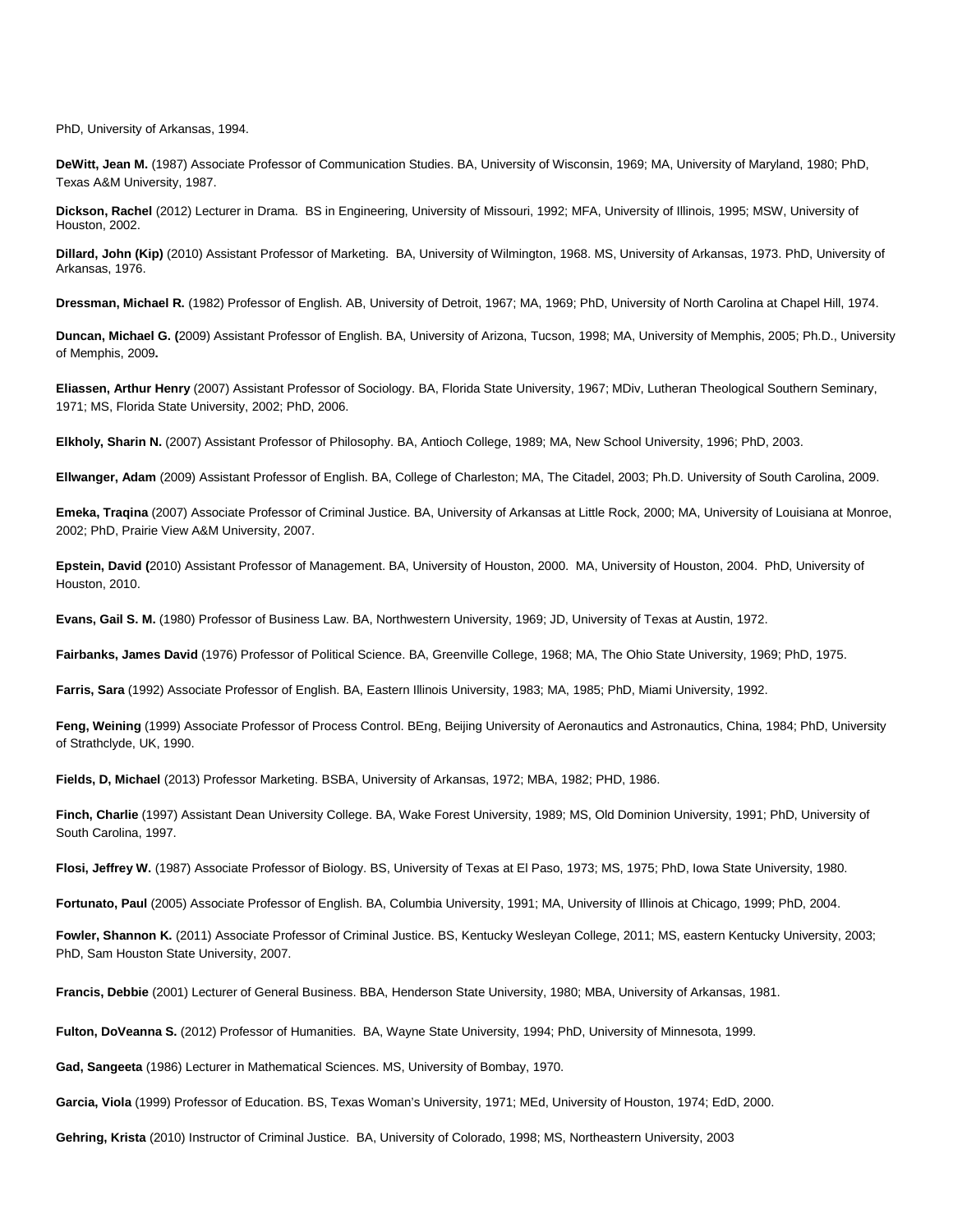**Getz, J. Greg** (1997) Professor of Sociology. BA, University of California, Santa Barbara, 1968; PhD, University of Southern California, 1977.

**Ghoshal, Samita** (2010) Lecturer of Biology. MS, University of Calcutta, India, 1982; Ph.D., University of Calcutta, India, 1988.

**Gil, Adrian** (2010) Assistant Professor of Management. B.S.M.E. , University of Texas at El Paso, 1996; MBA, 2000; PhD, 2009.

**Gilbert, William** (1976) Associate Professor of English. BA, Washington and Lee University, 1966; MA, Duke University, 1967; PhD, 1974.

**Gillette, Aaron** (2006) Associate Professor of History. BA, Western Carolina University, 1985; MA, Binghamton University/State University of New York, 1988; PhD, 1993.

**Gleason, Kimberly** R (2009). Lecturer, General Business, BBA, 1987, MBA,1999, Houston Baptist University

Goltz, Heather (2011) Assistant Professor of Social Work. BS, Northwestern State University, 1997; MSW, University of Houston, 2005; PhD, Texas A&M University, 2008; MEd, University of Houston, 2012.

**Grebowicz, Janusz** (2004) Associate Professor of Chemistry and Physics. MS, University of Lodz, 1969; PhD, Polish Academy of Sciences, 1979.

**Griffard, Phyllis** (2012) Lecturer of Biology. BS, University of Southwestern Louisiana, 1983; MS, Purdue University, 1987; Ph.D., Louisiana State University, 1999.

**Guillory, Crystal** (2012) Lecturer in English. BS, University of Houston-Downtown, 2007; MA, Temple University, 2010.

**Gulati, Poonam** (1997) Associate Professor of Biology and Microbiology. BS, Cornell University, 1982; PhD, 1988.

**Gupta, Omprakash K. (**2008) Professor of Management. B.Sc, Gujarat University, 1971; M.Sc. Gujarat University, 1973; MS, Purdue University, 1975; Ph.D., Purdue University, 1980.

**Hackett, Justin** (2010) Assistant Professor of Psychology. BS, Northern Kentucky University, 2004; MA, Claremont Graduate University, 2006; PhD, 2010.

**Hagen, L. Kirk** (1990) Professor of Humanities. BA, University of New Mexico, 1980; MA, 1983; PhD, University of Illinois, 1989.

**Hale, Trevor S.** (2006) Associate Professor of Management. BS, Pennsylvania State University, 1988; MS, Northeastern University, 1990; PhD, Texas A&M University, 1997.

**Harned, Jon W.** (1982) Professor of English. BA, Indiana University, 1970; PhD, University of Virginia, 1977.

**Harris, Judith** (2008) Instructor of Criminal Justice. BA University of Houston Downtown, 1999; MS, University of Houston Downtown, 2005

**Herrera, Jose Maria.** (2010) Assistant Professor of Urban Education. BS, 1994 Applied Learning Development, The University of Texas at Austin; MA, 1998 History, The University of Texas at El Paso; PhD, 2008 History, Purdue University

**Hashemi, Shohreh S.** (1981) Associate Professor of Enterprise Information Systems. BS, Central State University, 1976; MEd, 1980.

**Henney, Susan** (2005) Associate Professor of Psychology. BA, University of Texas at Austin, 1990; MA, Southern Methodist University, 1994; PhD, University of Texas at Austin, 2000.

**Hessel, Tyra L.** (1994) Associate Professor of Chemistry. BS, Southwest Texas State University, 1982; MS, 1984; PhD, University of Houston, 1991.

**Hewitt, Amelia** (2008) Assistant Professor of Education. BA McNeese State University, 1998; Med University of Louisiana, 1991; EdD. University of Houston, 2001.

**Hill, Lisa** (2004) Instructor/Teacher Education Coordinator. BA, Bradley University, 1981; MS, University of Houston-Clear Lake, 1995.

**Hill, Jillian** (2010). Assistant Professor of English. BA, University. of Massachusetts-Dartmouth, 2004; MA, Kent State University, 2006; PhD, 2011.

**Hill, Richard** (1999) Lecturer in Criminal Justice. BS, Southwest Texas State University, 1964; MS, Eastern Kentucky University, 1973.

**Hodgess, Erin** (1994) Associate Professor of Mathematical Sciences. BS, University of Dayton, 1981; MA, University of Pittsburgh, 1987; MS, Temple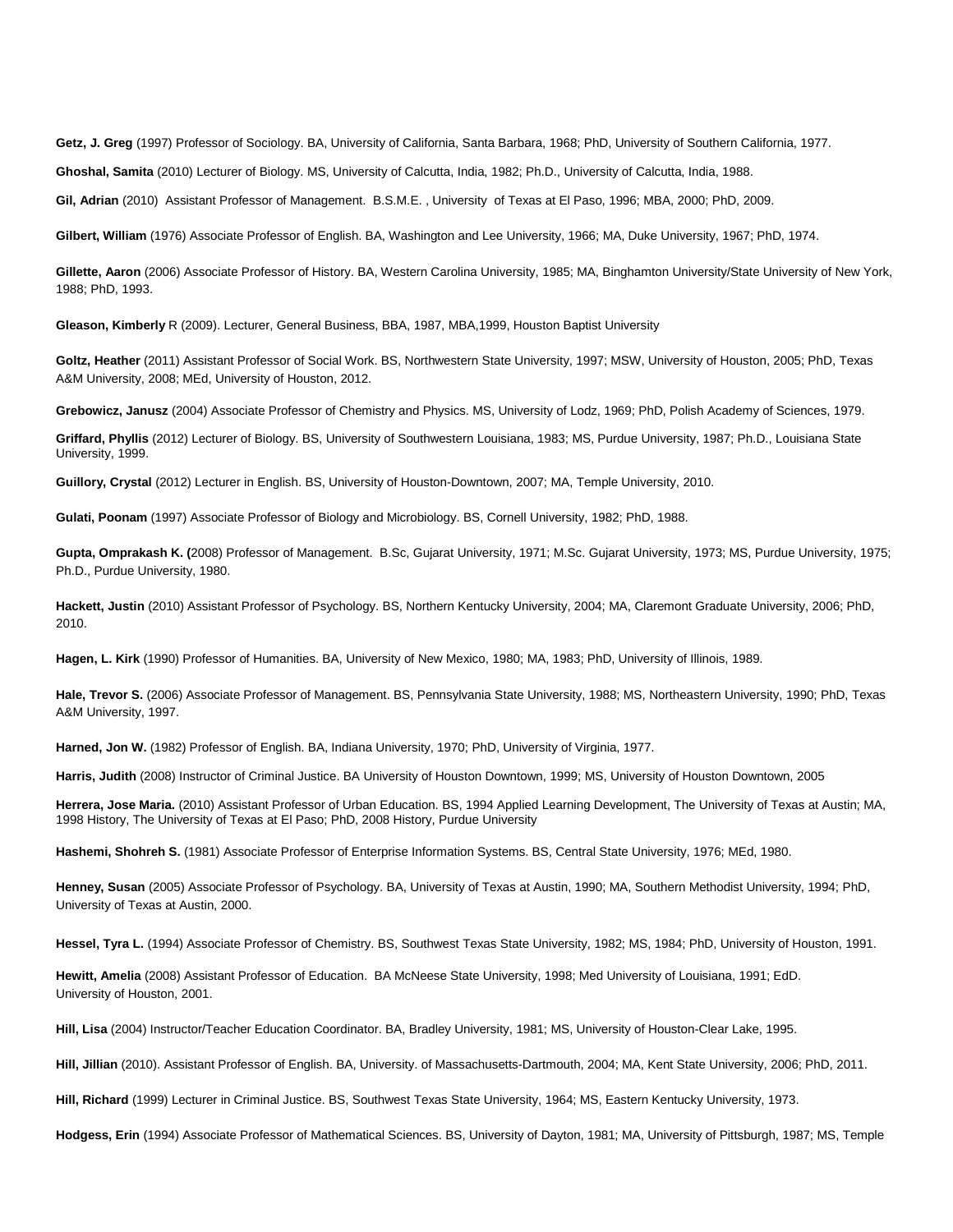University, 1989; PhD,1995.

**Hoge, Brad** (2004) Assistant Professor of Science Education and Geology. BS, Centenary College, 1985; MEd, Texas A&M University, 1989; MA, Rice University, 1994; PhD, 1994.

**Hovsepian, Melissa** (2005) Lecturer in History. BA, University of Houston, 1988; MA, 1992; PhD, 1996.

**Hudson, John.** (2007) Assistant Professor of English. BA, University of North Dakota, 1990; MA, 1993; PhD, University of Illinois at Urbana-Champaign, 2007.

**Hrynkiv, Volodymyr** (2008) Assistant Professor of Mathematical Sciences. MS, Tennessee Technological University, 2000; PhD University of Tennessee, 2006.

**Idowu, Ayorinde** (2005) Lecturer of Geology. BS, University of Oregon, 1975; MS, Wright State University, 1977.

**Islam, Anisul** (1990) Professor of Economics. BA, University of Dhaka, 1974; MA, 1975; MA, University of Waterloo, 1978; PhD, University of Alberta, 1985.

**Jackson, Charles R.** (2005) Associate Professor of English. BA, Syracuse University, 1993; MA, Rice University, 1998; PhD, 2001.

**Jackson, Gary** (1989) Professor of Marketing. BBA, University of Houston, 1968; MBA, Sam Houston State University, 1970; PhD, University of Arkansas, 1977.

**Jackson, Jeffrey** (2005) Associate Professor of Philosophy. BA, Ohio University, 1990; MA, 1995; PhD, Vanderbilt University, 2005.

**Jackson, Larisa** (2012) Lecturer of Music. BA, Mussorgsky Music College, 1980; MA, Columbia University, 1989; M.Phil., Columbia University, 1992; Ph.D., Columbia University, 1996.

**Jager, Katharine W.** (2008) Assistant Professor of English. BA, Grinnell College, 1998; MFA, New York University, 2001; MPhil City University of New York, 2006; PhD, City University of New York, 2007.

Jarrett, Robert L. (1990) Professor of English. BA, Abilene Christian University, 1980; MA, University of California at Riverside, 1982; PhD, 1988.

**Jegdic, Katarina** (2006) Assistant Professor of Mathematical Sciences. BS, University of Novi Sad, 1997; MS, University of Illinois at Urbana-Champaign, 2000; PhD, 2004.

**Jennings, Ann S.** (1995) Professor of English. BA, University of Southwest Louisiana, 1965; MA, Florida State University, 1966; PhD, 1973.

**Jiang, Mian** (2005) Associate Professor of Chemistry. BS, Wuhan University, 1984; MS, 1987; PhD, 1991.

**John, Benny** (1996) Lecturer in Mathematical Sciences. BS, University of Kerala,1979; MS, University of Houston, 1991.

**Johnson, Jerry** (2005) Associate Professor of Biology and Biochemistry. BS, University of Houston, 1999; PhD, 2003.

**Johnson, Kenneth** (2002) Visiting Assistant Professor. BS, Ohio State University, 1987; MS, Texas Tech University, 1991; PhD, 1995.

**Johnson, Madeline** (1983) Professor of Marketing. BA, University of Texas at Austin, 1973; JD, 1976; PhD, University of Houston, 1993.

**Johnson, Matthew** (2012) Assistant Professor of Criminal Justice. B.A., Baylor University, 2003; M.A. Sam Houston State University; PhD Sam Houston State University 2008.

Johnson, Robert J. (1996) Associate Professor of Education. BA, University of Texas at El Paso, 1969; MEd, 1989; PhD, Texas A&M University, 1997.

**Johnson, Ruth** (2007) Associate Professor of Psychology. BS, Texas A&M University, 2001; MA, Rice University, 2004; PhD, 2008.

**Jones, Kevin** (2012) Assistant Professor of Finance. BS, Texas A&M University, 2003; MBA, University of North Texas, 2006; PhD, University of North Texas, 2011.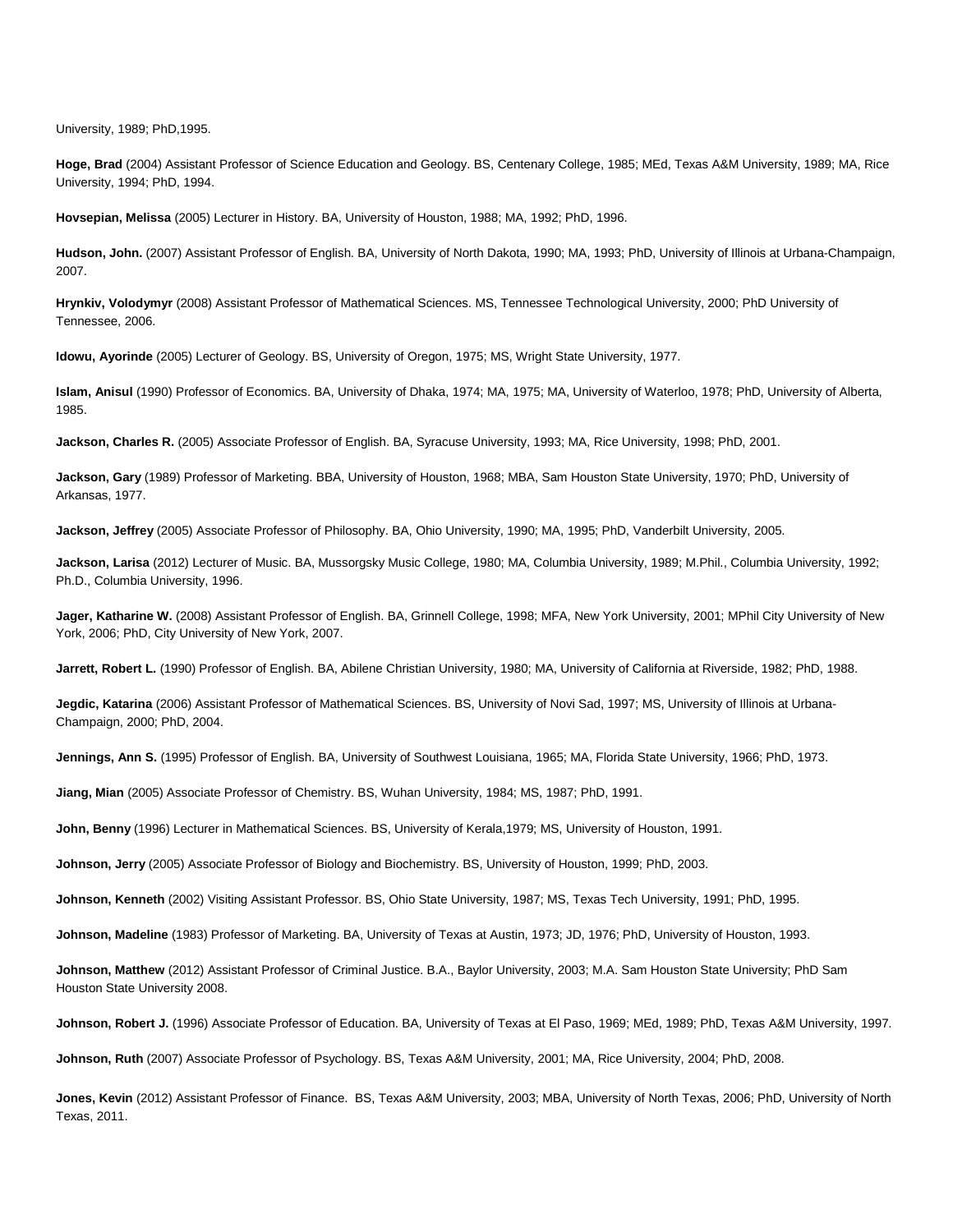**Jose, Robin** (2011) Assistant Professor of Chemistry. BS, St. Dominic's College, 1996; PhD, University of Wyoming, 2006.

**Kaftan, Joanna** (2005) Associate Professor of Sociology. BA, State University of New York, 1991; MA, Arizona State University, 1997; PhD, University of Notre Dame, 2002.

**Kane, Anne** (2005) Associate Professor of Sociology. BA, University of California at Santa Cruz, 1978; MA, University of California at Los Angeles, 1985; PhD, 1994.

**Kang, YuanYuan** (Connie) (2011) Lecturer of Biology. BS, Nankai University, China, 1998; Ph.D., University of Houston, 2004; Post-Doc, Baylor College of Medicine, 2007.

**Karson, Lawrence** (2004) Assistant Professor of Criminal Justice. BA, University of the State of New York, 1983; MS, National-Louis University1996; University of Wales 2012.

**Kaser, Karen C.** (1996) Visiting Assistant Professor and Interim Director of BAAS in Applied Administration. AAS, San Jacinto College, 1980; BS, University of Houston, 1989; MS, 1990; PhD, University of Nebraska-Lincoln, 1996.

**Kellar, Mark** (2000) Associate Professor of Criminal Justice. BS, University of Houston, 1968; MA, Sam Houston State University, 1974; PhD, Texas A&M University, 1979.

**Kelly, John R**. (2010) Assistant Professor of Education. BC, Rice University, 1974; MEd, Prairie View A&M University, 2005; PhD, The University of Texas at Austin, 2010.

**Kendall, G. Yvonne** (1994) Professor of Music. BS, Austin Peay State University, 1976; MM, New England Conservatory, 1981; DMA, Stanford University, 1985.

**Ketcham, Christopher** (2012), Visiting Professor, IRM. BS, Union College,1974; MBA ,St. John's University, 2004 ; PHD , University of Texas, 2012.

**Khoja, Faiza** (2003) Associate Professor of Management. BC, University of Karachi, 1990; MBA, Southeastern University, 1994; PhD, University of Houston, 2004.

**Kintzele, Paul** (2005) Associate Professor of English. BA, Florida State University, 1991; MA, Tulane University, 1995; PhD, University of Pennsylvania, 2002.

**Koshkin, Sergiy** (2009) Assistant Professor of Mathematical Sciences. MS, National Technical University of Ukraine, 1996; PhD, Kansas State University, 2006.

**Kuzmick, A. J. Branden** (1989) Lecturer in Reading. BA, Marywood College, 1977; MS, 1982.

**Lang, David** (2007) Lecturer of Biology. BS, University of Houston-Downtown, 2005; MS, Baylor University, 2007.

Lawrence, Windy Y. (2002) Associate Professor of Communication Studies. BS, University of Florida, 1995; MA, Texas A&M University, 1997; PhD, University of Georgia, 2002.

**Leveille, Nancy** (1983) Assistant Professor of Mathematical Sciences. BA, Bridgewater State College, 1971; MA, Boston University, 1974; EdD, University of Houston, 2005.

**Li, Peter (Jianquiang)** (2002) Associate Professor of Political Science. BA, Kiangsi University (China), 1983; BA, Institute of Foreign Affairs (China), 1987; MA, Syracuse University, 1988; PhD, Northern Arizona University, 2000.

**Lin, Hong** (2001) Professor of Computer Science. BEng, University of Science and Technology of China, 1987; MEng, 1990; PhD, 1997.

**Linantud, John** (2002) Associate Professor of Political Science. BA, Catholic University of America, 1989; MA, George Washington University, 1992; PhD, Arizona State University, 2000.

**Liu, Zishang** (2012) Assistant Professor of Accounting.. BA, Peking University, 1993; MBA, Rice University, 2001; PhD, University of Houston, 2007.

**London, Steven** (1982) Professor of Mathematical Sciences. BSE, University of Michigan, 1965; MSSE, University of Illinois, 1969; PhD, University of Wisconsin at Madison, 1976.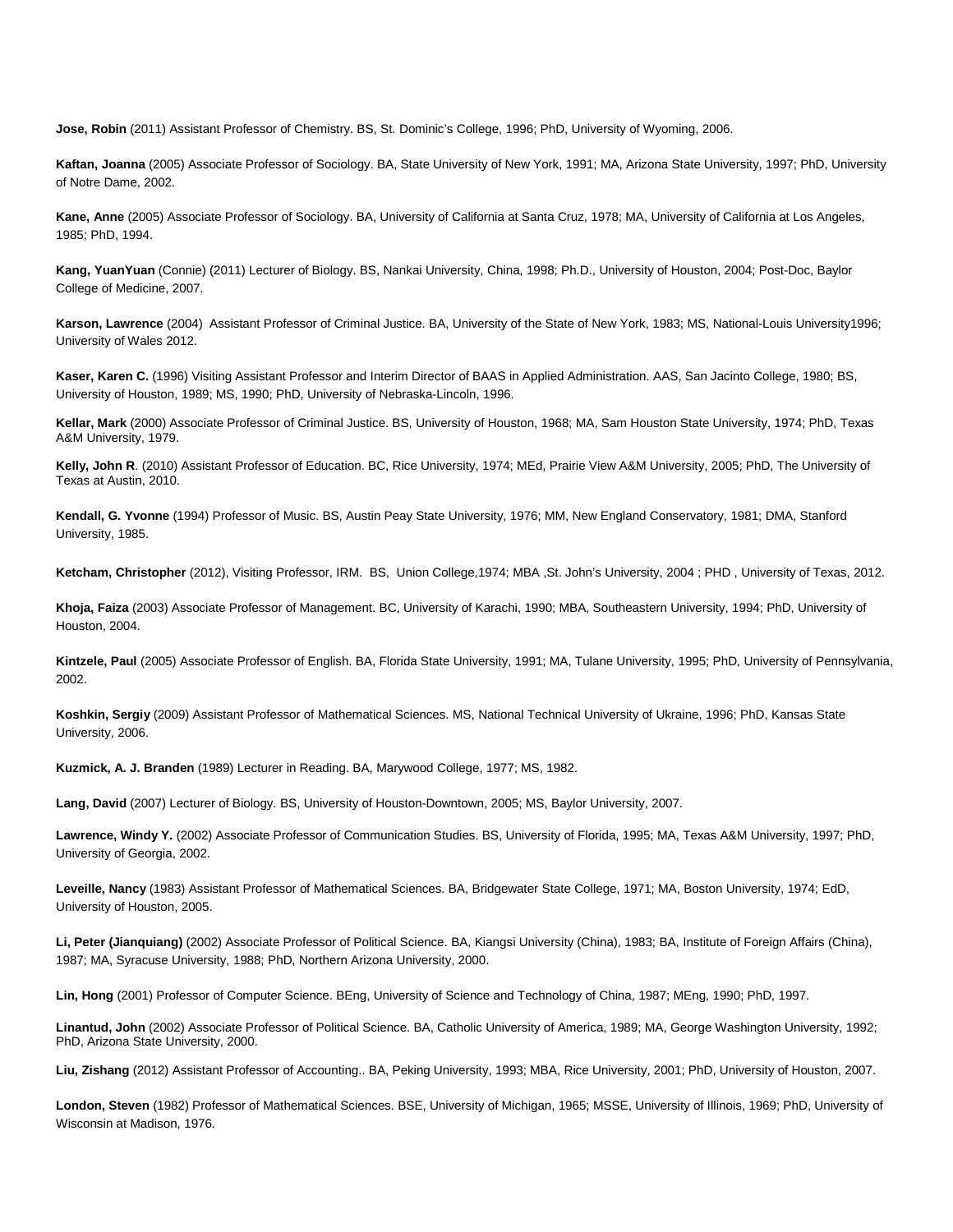**Lund, Giuliana** (2006) Associate Professor of English. BA, Stanford University 1990; MA, University of Pennsylvania, 1993; PhD, 1997.

**Lyons, Philip** (1995) Associate Professor of Biology. BS, Stephen F. Austin State University, 1978; MS, Texas A&M University, 1981; PhD, University of Georgia, 1985.

**Lyttle, Thomas J.** (1976) Professor of Drama and Director of Theater. BA, University of Akron, 1963; MA, 1968; PhD, Bowling Green State University, 1974.

**Mahoney, Sue E.** (2002) Associate Professor of Education. BS, University of Houston-Downtown, 1993; MEd, Texas A&M University, 1994; PhD, 2002.

**Mandell, Paul B.** (2010) Assistant Professor of Spanish. BA, Emory University, 1981; MA, Emory University, 1988; PhD, University of Illinois, Urbana-Champaign, 1996.

**Manrique, Justo R.** (2002) Associate Professor of Economics. BS, Universidad Nacional Agraria, Peru, 1981; MS, Iowa State University, 1988; PhD, 1992.

**Matveeva, Natalia A. (2007)** Associate Professor of English. BA, Kazan State University, 2000; MA, Pittsburg State University, 2002; PhD, Texas Tech University, 2006.

**McCaffrey, James M.** (1989) Professor of History. AA, Springfield Junior College, 1968; BS, University of Missouri at Rolla, 1970; ME, University of Houston, 1974; MA, 1987; PhD, 1990.

**McCarty, Dawn** (2007) Associate Professor of Social Work. BS, Lamar University, 1991; MSW, University of Houston, 1995; PhD, University of Houston, 2002.

**McMahon, Richard** (2005) Associate Professor of Enterprise Information Systems, BS, University of Arizona 1975, MS. University of Arkansas Blytheville 1982, MBA. Hardin-Simmons University 1993, DBA. Argosy University 2007.

**McShane, Marilyn** (2002) Professor of Criminal Justice. BS, University of Central Texas, 1979; MS, 1981; PhD, Sam Houston State University, 1985.

**Merrill, Glen K.** (1982) Professor of Geology. BS, Ohio University, 1957; MA, University of Texas at Austin, 1964; PhD, Louisiana State University, 1968.

**Mhoon, Kendra (2011)** Assistant Professor of Mathematical Sciences. BA, Grinnel College,1998; MS, Texas A&M University, 2001; PhD, University of Texas School of Public Health, 2008.

**Mitchell, Laura** (2009) Assistant Professor of Education. BS, Texas State University, 1983; Med, University of Houston, 1987; EdD, Fielding Graduate University, 2009.

**Mitha, Zeenat** (2011) Lecturer of Communications. BA, Southern Methodist University, 1988; MBA University of New Mexico, 1994.

**Mobasher, Mohsen M.** (2002) Associate Professor of Sociology. BA, University of North Texas, 1984; MA, 1988; MA, Southern Methodist University, 1994; PhD, 1996.

**Moosally, Michelle J.** (1998) Associate Professor of English. BS, Mankato State University, 1991; MA, University of Texas at Austin, 1994; PhD, 1998.

**Morano, Lisa D.** (2001) Associate Professor of Biology and Microbiology. BS, University of California, Irvine, 1990; PhD, University of California, Davis, 1995.

**Morgan, Whitney** (2009) Assistant Professor of Management. BA, Rice University, 2004; MA, George Mason University,2006; Ph.D,2009

**Morris-Smith, Penny** (1988) Professor of Biology and Geology. BA, California State University, Los Angeles,1964; MA, San Francisco State University, 1972; PhD, University of California, Berkeley, 1975.

**Moshiri, Farnoosh** (2013) Associate Professor of English. BA, College of Dramatic Arts of Tehran, 1974; MA, University of Iowa, 1979; MFA, University of Houston, 2000.

**Mosier, M. Patricia** (1982) Associate Professor of Spanish. BA, West Virginia University, 1970; MA, University of Wisconsin, 1972; PhD, 1979.

**Mouchaty, Suzette** (2009) Lecturer of Biology. AS, San Juan College, 1986; BS, University of Alaska, 1990; MS, University of Alaska, 1993; Ph.D., Lund University, Sweden, 1999;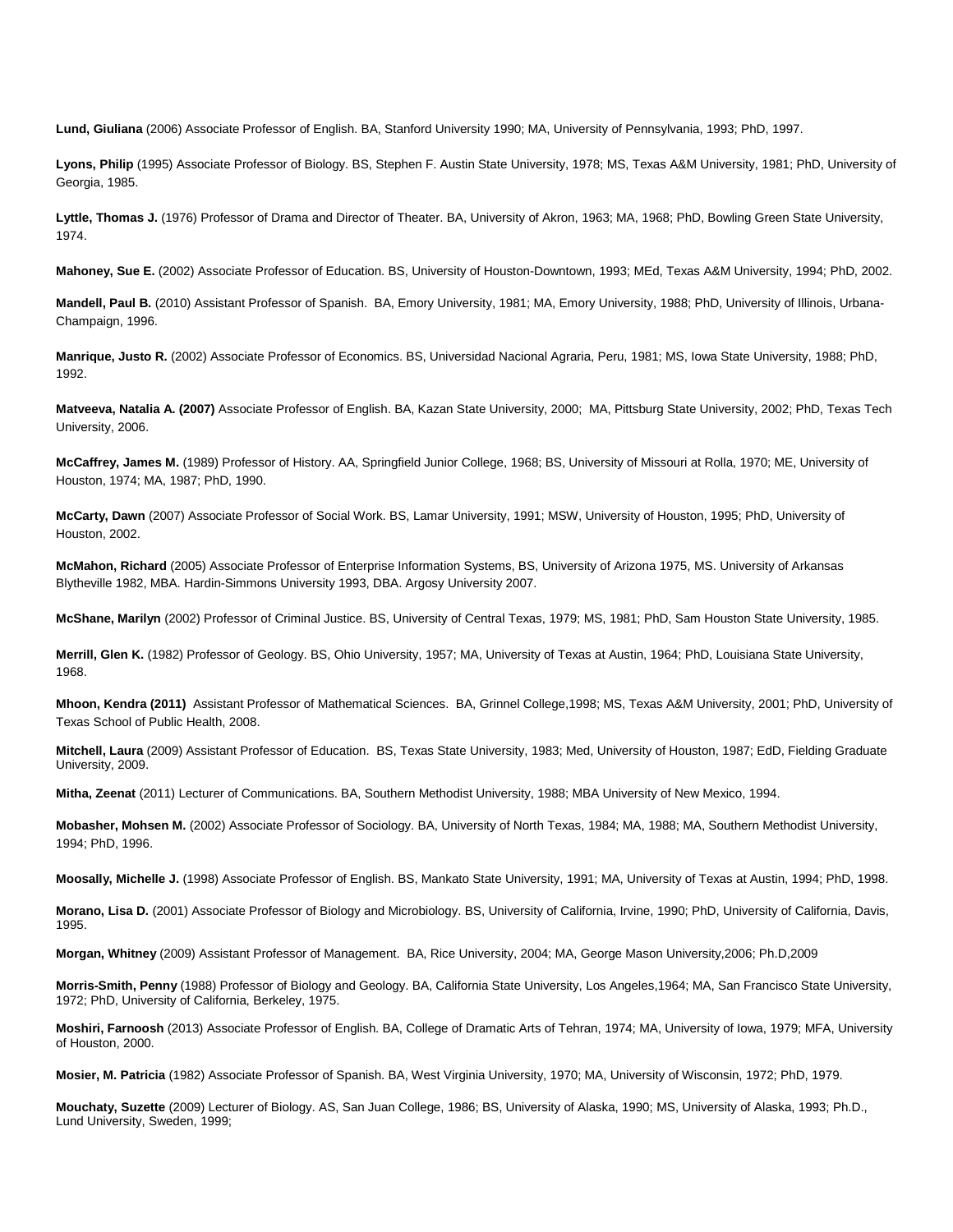**Mueller, Bridget** (2012) Lecturer of Communication Studies. BA, University of Tulsa, 1995; MA, University of Houston, 2000.

**Mullinnix, Debra** (1998) Associate Professor of Education. BS, Texas A&M University, 1976; MEd, University of Houston, 1993; EdD, 1998.

**Murray, Cara E.** (2007) Associate Professor of English. BA, Denison University, 1985; PhD, City University of New York, 2005.

**Musslewhite, Donald** (2008) Lecturer of Geology/Physics. BS, University of California, 1977; MS, University of California, 1984; Ph.D., University of Arizona, 1995.

**Nadler-Blumberg, Bonnie** (1994) Lecturer in Mathematical Sciences. BS, University of Texas at Austin, 1983; MEd, University of Texas at El Paso, 1987.

**Nakamura, Mitsue** (1988) Lecturer in Mathematical Sciences. BS, University of Houston, 1985; MS, 1987.

**Nath, Janice** (2001) Professor of Education. BA, Texas A&M University, 1974; MA, Chapman University, 1988; EdD, University of Houston, 1995.

**Nealy, Chynette D.** (2002) Associate Professor of Business Administration. BS, Texas College, 1984; MEd, Texas Southern University, 1986; EdD, University of Houston, 1994.

**Nguyen, Chu,** (2007) Associate Professor of Economics BA. Van Hanh university, Vietnam 1973; MA. 1978; MS. 1981University of Cincinnati 1981; PhD. 1983

**Newsum, Floyd Elbert, Jr.** (1976) Professor of Art. BFA , Memphis Academy of Arts, 1973; MFA, Temple University, 1975.

**Nguyen, Vien** (1990) Lecturer in Mathematical Sciences. BS, Lamar University, 1988; MS, 1990.

**Nowak, William J.** (2002) Associate Professor of Spanish. BA, St. John's University, 1984; MA, Princeton University, 1987; PhD, 1993.

**Nuwal, Tara C.** (2003) Lecturer of BAAS in Applied Administration. BA, Rajasthan University, 1966; MA, University of Jodhpur, 1968; Ph.D., 1964.

**Oberhoff, Kenneth E.** (1974) Associate Professor of Mathematical Sciences. BA, Texas A&M University, 1965; MS, University of Houston, 1968; PhD, 1973.

**Ogle, Richard** (2008) Lecturer in English. BS, University of Idaho, 1961; MS, New York State University at Syracuse University, 1964; PhD, 1967.

**Omer, Khursheed** (1991) Professor of Accounting. BCom, University of Karachi, 1962; MBA, 1964; MBA, University of Southern California, 1965; DBA, Memphis State University, 1990; CPA.

Padilla, Edwin (1994) Associate Professor of Spanish. BA, University of Puerto Rico, 1979; MA, University of Texas at El Paso, 1982; PhD, University of Houston, 2002.

**Parker, Mary Jo** (2009) Lecturer of Biology/Director Scholars Academy. EdD, Baylor University, 1998.

**Paige, Susan** (2000) Instructor of Education. BA, University of St. Thomas, 1974; MEd, University of Houston, 1982.

**Parker, Mary Jo** (2009) Lecturer of Biology. BAT, Sam Houston State University, 1975; MA, Sam Houston State University, 1979; MA, Sam Houston State University, 1983; Ed.D., Baylor University, 1998.

**Pavelich, Andrew** (2003) Associate Professor of Philosophy. BA, Fort Lewis College, 1994; MA, Tulane University, 1996; PhD, Tulane University, 1999.

**Pavletich, JoAnn** (1995) Associate Professor of English. BA, Southeastern Louisiana University, 1988; MA, University of Texas at Austin, 1990; PhD, 1995.

**Pedrana, Angela López** (2005) Associate Professor of Education. BS, University of Wisconsin at Madison, 1981; BA, University of St. Thomas, 1989; MEd, 1995; EdD, University of Houston, 2004.

**Pelaez, Rolando** (1986) Professor of Finance. BS, Louisiana State University, 1962; MA, 1964; PhD, University of Houston, 1973.

**Pelz, Mary Elizabeth** (1988) Associate Professor of Criminal Justice. BA, Stephen F. Austin State University, 1974; MA, 1976; PhD, Sam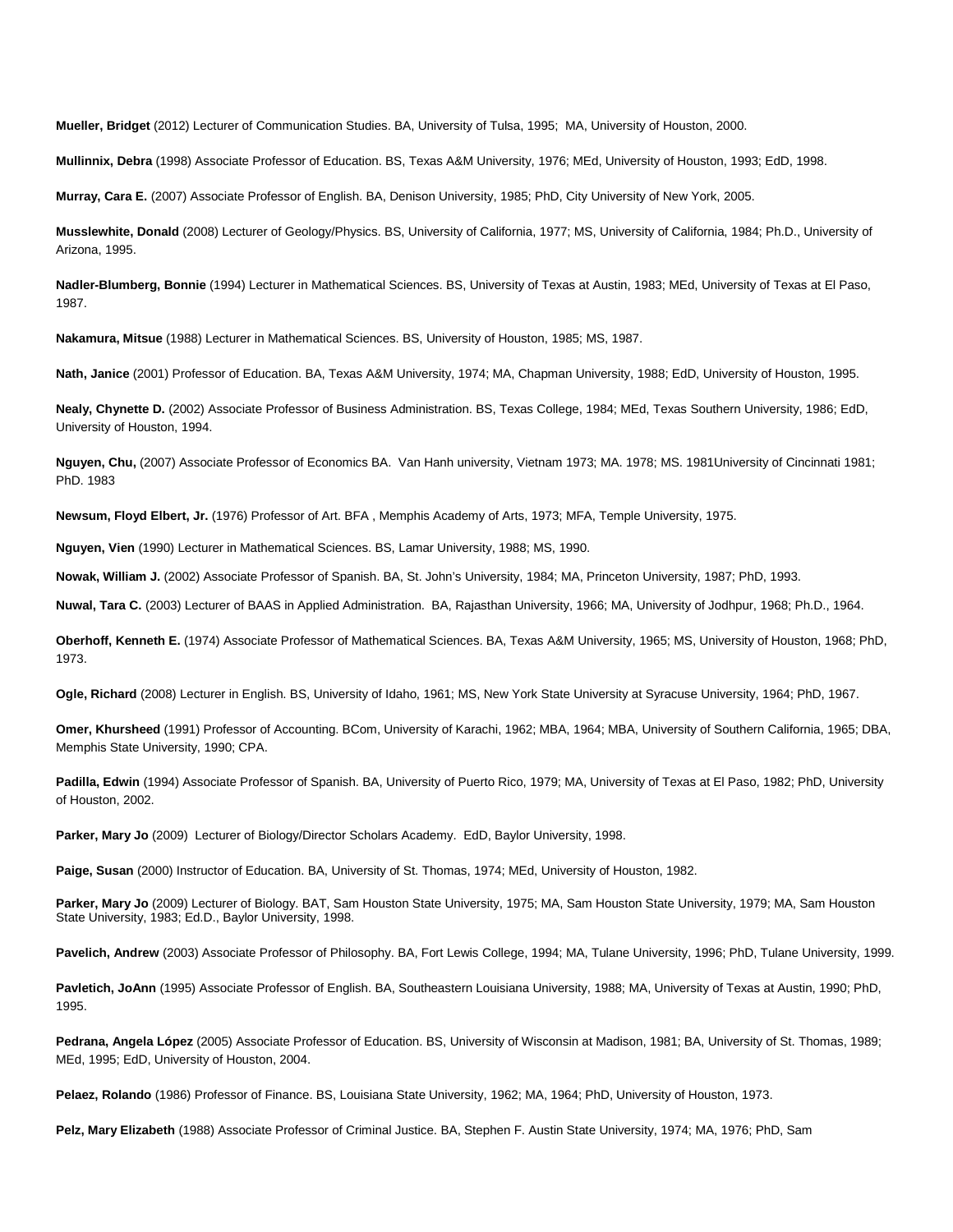Houston State University, 1988.

Perry, Sara J. (2010) Assistant Professor of Management. BS, University of Missouri, 2000. MA, University of Houston, 2006. PhD, University of Houston, 2009.

**Paskelian, Ohannes** (2008) Assistant Professor of Finance. BE. American University of Beirut, 1997; MBA. Nicholls State University 2001; MS. University of New Orleans 2004; PhD. University of New Orleans 2006.

**Pence, Diana K.** (2006) Associate Professor of Accounting. BSBA, University of Nebraska at Omaha, 1982; MPA, 1984; PhD, University of North Texas, 1996.

**Penkar, Samuel H.** (1984) Professor of Finance. MIM, American Graduate School of International Management, 1976. DBA, Mississippi State University, 1984.

**Pepper, Ryan.** (2005) Associate Professor Mathematics. BS, University of Houston, 2000; MS, 2002; PhD, 2004.

**Pincus, George** (1996) Professor of Engineering Technology. BS, Georgia Institute of Technology, 1959; MS, 1960; PhD, Cornell University, 1963; MBA, University of Houston, 1974; PE.

**Pinkerton, Kim J.** (2007) Assistant Professor of Education. BA, University of Arkansas, 1994; MS, University of Houston-Clear Lake, 2001; EdD, University of Houston, 2007. **Pogue, Bill** (2011) Lecturer of Communication Studies. BA, University of Denver, 1962.

**Pogue, Kate** (2012) Lecturer of Communications Studies and Drama. BSS, Northwestern University, 1962; MA, University of Minnesota, 1965.

**Pointer, Lucille** (2002) Associate Professor of Marketing. BS, Southern University, 1973; MBA, University of Wisconsin, 1974; PhD, Texas A&M University, 2000.

**Portillo, Mary** (2010) Assistant Professor of Psychology. BA, Fort Lewis College, 2000; MA, Rice University, 2006; PhD, 2010.

**Preuss, Gene** (2004) Associate Professor of History. BA, Southwest Texas State University, 1990; MA, 1993; PhD, Texas Tech University, 2004.

**Qavi, Hamida** (2005) Lecturer of Chemistry. BS, Osmania University, Hyderabad, India, 1961; MS, Osmania University, Hyderabad, India, 1963; MS, Ohio State University, 1969; Ph.D., Ohio State University, 1977.

**Quander, Judith** (2010) Assistant Professor of Mathematical Sciences. BS, University of Texas, 1998; MS, University of Arizona, 2000; PhD, University of Georgia, 2006.

**Raymundo, Melissa** (2010) Assistant Professor of Psychology. BS, University of Houston, 2003; MA, 2006; PhD, 2010.

**Redl, Timothy** (2005) Associate Professor of Mathematics. AB, Dartmouth College, 1997; MA, Rice University, 2003; PhD, 2004.

**Rejaie, Azar M.** (2006) Associate Professor of Art History. BA, Louisiana State University, 1996; MA, 1999; PhD, University of Pittsburgh, 2006.

**Robbins, Ruth R.** (1980) Professor of Enterprise Information Systems. BBA, Texas Southern University, 1971; MBA, University of Houston, 1974; EdD, 1986.

**Robertson, Vida A.** (2006) Associate Professor of English. BA, Murray State University, 1996; MA, Miami University, 2000; PhD, 2006.

**Romero, Reynaldo (Rey)** (2010) Assistant Professor of Spanish. BA, Rice University, 2002; PhD Georgetown University, 2009.

**Rosenthal-Simmons, Anna** (1991) Lecturer in Mathematical Sciences. BS, University of Houston, 1987; MS, 1995; MBA, 1990; MS, Texas A&M University, 1988.

**Roubicek, Henry L.** (1983) Professor of Communication Studies. BA, The Ohio State University, 1974; MA, Purdue University, 1976; EdD, University of Maryland, 1983.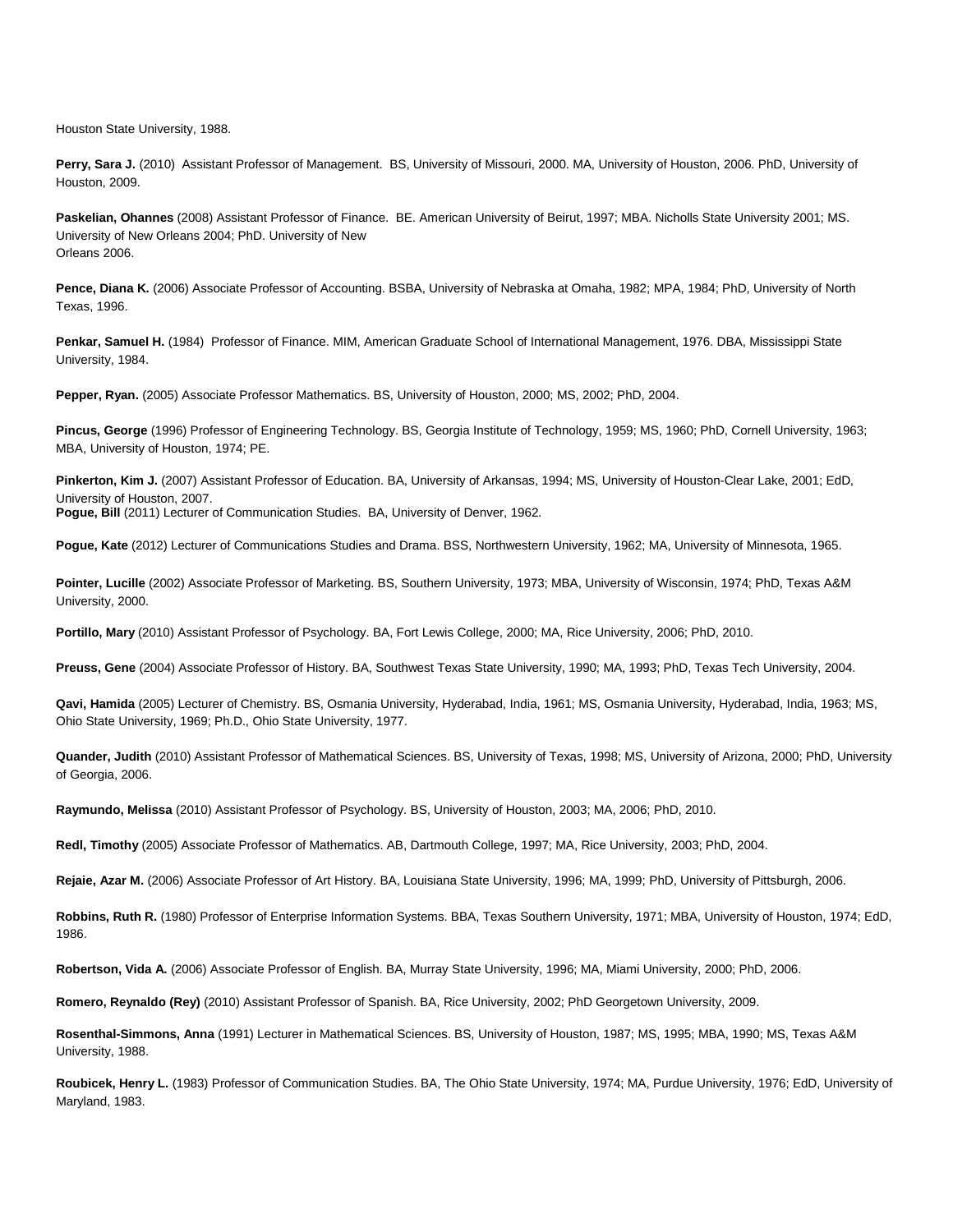**Roundtree, Aimee J.** (2004) Associate Professor of English. BA, Trinity University, 1995; MA, University of Texas at Austin, 2000; PhD, 2006.

**Rowe, Beverly** (2012) Assistant Professor of Accounting. BA, University of Houston – Clear Lake, 1981; MS, Purdue University, 1994; PhD, Texas A&M University, 2000.

**Rubin-Trimble, Carolyn** (1999) Lecturer in English. BA, University of Houston, 1970; MEd, 1991; PhD, 2001.

**Rubinson, Claude** (2010) Assistant Professor of Sociology. BA, Emory University, 1996. MA, University of Georgia, 2002. PhD, University of Arizona, 2010.

**Ryden, David Beck** (2001) Associate Professor of History. BA, Connecticut College, 1990; MA, University of Delaware, 1993; PhD, University of Minnesota, 1999.

**Sack, Jacqueline** (2009) Assistant Professor of Education. BSc Honors , University of the Witwatersrand, South Africa, 1975; MLS, Sam Houston State University, 1984,; EdD, University of Houston, 2005.

**Sample, Joseph** (2009) Assistant Professor of English. B.S. Slippery Rock University, 1991; M.A. Texas A&M University, 1993; University of Minnesota, Twin Cities, 2000; Ph.D. Iowa State University, 2004.

**Sadana, Rachna** (2011) Assistant Professor of Biology. BS, Kurukshetra University, 1996; MS, Kurukshetra University, PhD,

**Sanders, Arthur** (2012) Lecturer in English. BA, Miami University of Ohio, 1968; MA, DePaul University, 2001.

**Scharold, Dagmar** (1997) Assistant Professor of English. BA, University of Houston-Clear Lake, 1992; MA, University of Houston-Clear Lake,1996; PhD Texas A&M University, 2012.

**Schlag, Karen** (2012) Lecturer of Communication Studies. BA, University of Houston, 1993; MA, The Pennsylvania State University, 1998.

**Schmertz, Johanna** (2000) Associate Professor of English. BA, Carnegie-Mellon University, 1983; MA, State University of New York at Buffalo, 1990; PhD, Texas A&M University-Commerce, 2001.

**Serrett, Randy K.** (1999) Professor of Accounting. BS, Louisiana State University, 1973; MS, University of Houston, 1983; PhD, 1986; CPA.

**Shastri, Dvijesh** (2011) Assistant Professor of Mathematical Sciences. BS, Sardar Patel University, 1997;MS, Wright State University, 2001; PhD, University of Houston, 2007.

**Sheinberg, Edward R.** (1978) Associate Professor of Engineering Technology. BS, Lamar University, 1968; ME, 1968; MME, University of Houston, 1971.

**Shelley, Deborah B.** (1993) Associate Professor of Communication Studies. BA, University of North Carolina at Chapel Hill, 1972; MA, San Francisco State University, 1974; PhD, Louisiana State University, 1976.

**Shipley, Margaret F.** (1987) Professor of Management. BS, Salisbury State College, 1969; MSIE, University of Pittsburgh, 1980; PhD, 1986.

**Siriko-Hoang, Toni.** (2009) Assistant Professor of Communication Studies, BA, University of Houston-Downtown, 1999; MA, University of Houston, 2005, PhD, University of Oklahoma, 2009.

**Simeonov, Plamen** (1999) Associate Professor of Mathematical Sciences. BS, Sofia University, 1990; MS, 1992; PhD, University of South Florida, 1997.

**Sirisaengtaksin, Ongard** (1986) Professor of Mathematical Sciences. BSc, Chulalongkorn University, Thailand, 1976; ME, Lamar University, 1979; MS, 1981; PhD, University of Texas at Arlington, 1986.

**Smith, Charles** (1987) Professor of Finance. BS, McNeese State University, 1974; MBA, University of New Orleans, 1975; PhD, Texas A&M University, 1984.

**Snell, Clete J.** (2005) Associate Professor of Criminal Justice. BS, Montana State University, 1990; MS, University of South Carolina, 1994; PhD, Sam Houston State University, 1999.

**Solomon, Frankie** (1993) Lecturer in Mathematical Sciences. BA, Grambling State University, 1971; MS, Texas Southern University, 1989.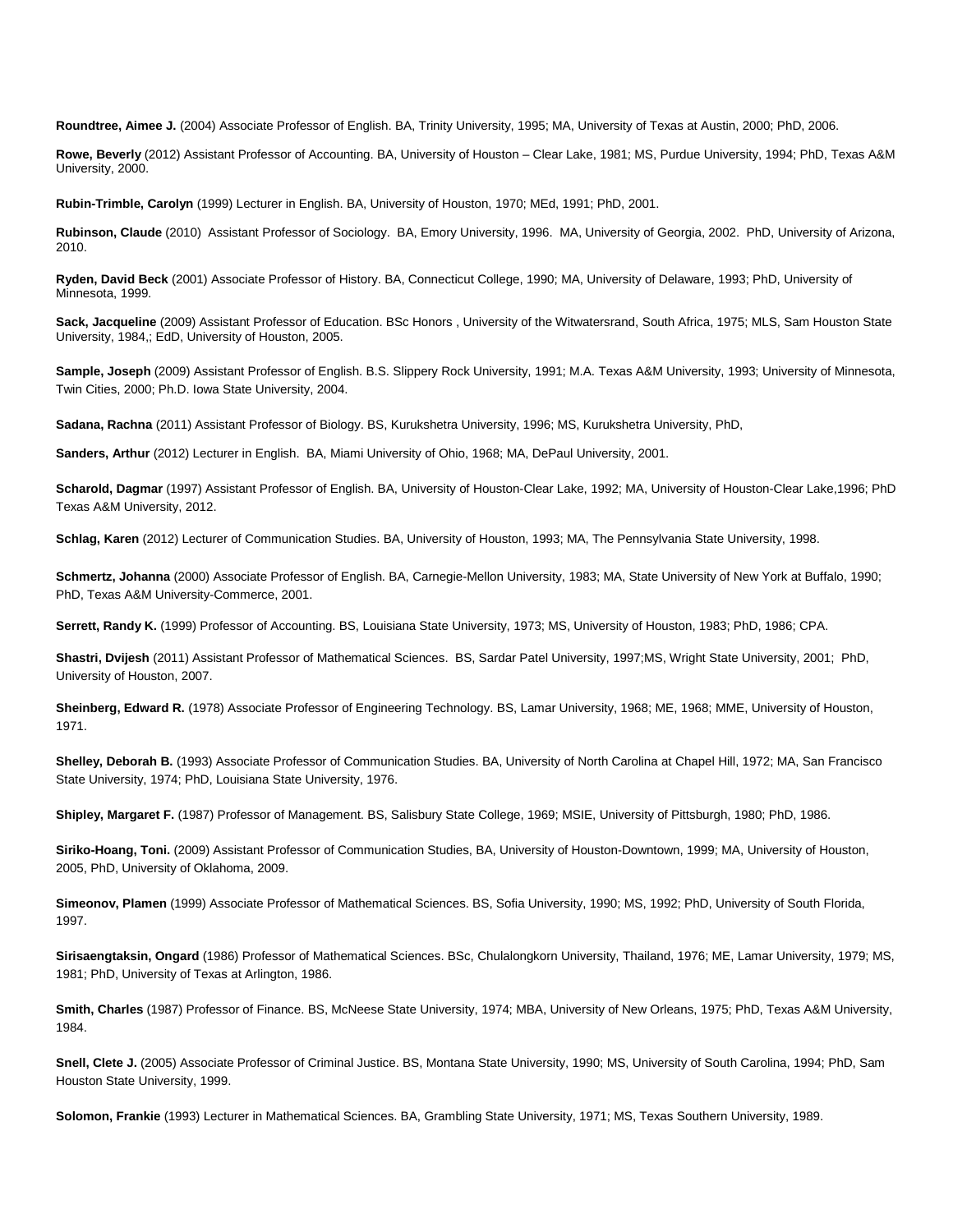**Stading, Gary L.** (2001) Associate Professor of Supply Chain Management. BS, University of Illinois, 1984; MBA, Miami University, 1988; PhD, Texas A&M University, 1999.

**Stanberry, Kurt** (1996) Professor of Business Law. BBA, Yale University, 1972; MBA, Temple University, 1974; JD, University of Houston, 1977.

**Sterna, Larry L.** (2009) Lecturer of Physics. BS, Yale University, 1974; MS, University of California, Berkeley, 1977; Ph.D., University of California, Berkeley, 1981.

**Stewart, Cynthia** (2005) Associate Professor of Psychology. BS, University of Houston, 1997; MA, 2000; PhD, 2001.

**Strain, Charles R.** (1994) Associate Professor of Marketing. BBA, University of Mississippi, 1974; MBA, University of Southern Mississippi, 1982; DBA, Mississippi State University, 1994.

**Sullender, Barry** (2011) Assistant Professor of Biology. BS, Virginia Tech, 1984; PhD, University of Illinois, 2009.

**Sullivan, M. Nell** (1996) Associate Professor of English. BA, Vanderbilt University, 1986; MA, Rice University, 1989; PhD, 1995.

**Switzer, Kelly** (2007) Assistant Professor of Drama. BA, University of Houston, 2004; MFA, University of Georgia, 2007.

**Tannous, Steven S**. (2009), Lecturer, Management. BBA , 1997, MBA, 2000, University of Houston.

**Tecarro, Edwin** (2004) Associate Professor of Mathematical Sciences. BS, University of the Philippines, 1983; MS, Southern Methodist University, 1991; PhD, University of Houston, 2000.

**Thacker-Kumar, Leena** (1993) Professor of Political Science. BA, Scottish Church College, 1982; MA, Miami University, 1988; PhD, 1993.

**Thielemann, Jane** (1991) Professor of Education. BS, University of Houston-Clear Lake, 1978; MA, University of Houston, 1991; EdD, 1999.

**Thomas, Tammis** (1995) Professor of English. BA, University of Texas at Austin, 1984; MA, State University of New York at Buffalo, 1989; PhD, 1995.

**Tito, Jorge A. (2001)** Associate Professor of Structural Analysis and Design. BS, Pontifical Catholic University of Peru, Lima, 1983; MS, 1993; PhD, University of Puerto Rico at Mayaguez, 1996.

**Tobin, Michael** (2012) Assistant Professor of Biology. BA, Reed College, Oregon, 1990; Ph.D., University of Minnesota, 2001.

**Turski, Jacek** (1990) Professor of Mathematical Sciences. BS University of Warsaw, Poland, 1976; MS, McGill University, 1982; PhD, 1986.

**Tzouanas, Vassilos (2010)** Assistant Professor of Process Control. Diploma, Aristotle University, 1982; MS, University of Alberta, 1985; PhD, Lehigh University, 1989.

**Usnick, Lee** (2003) Associate Professor of Business Law. BA, Connecticut College, 1975; MSSW, University of Texas at Arlington, 1978; MA, Webster University, 1981; JD, University of Houston, 1984.

**Uzman, Akif J.** (1997) Professor of Biology and Biochemistry. BS, University of Michigan, 1975; MS, 1976; PhD, University of California-Berkeley, 1983.

**Van Horn, Leigh** (2000) Associate Professor of Education. BS, University of Houston, 1992; MS, University of Houston-Clear Lake, 1995; EdD, University of Houston, 2000.

**Vela, Frank J.** (2011) Assistant Professor of Design/Technical Director of Theatre. BFA, The University of Texas-Pan American, 2004; MFA, The University of Texas at Austin, 2007.

**Verma, Rahul** (2004) Associate Professor of Finance. BE, Ranchi University, 1992; MBA, Institute for Technology and Management, 1995; PhD, University of Texas-Pan American, 2004.

**Vobach, Carol** (1969) Associate Professor of Mathematical Sciences. BA, Marymount College, 1962; MA, University of North Carolina at Chapel Hill, 1965; EdD, University of Houston, 1984.

**Wade, Carolyn E.** (2011) Assistant Professor of Early Childhood Education. BA, University of North Texas, 1996; MEd, University of Houston, 2001; EdD, 2011.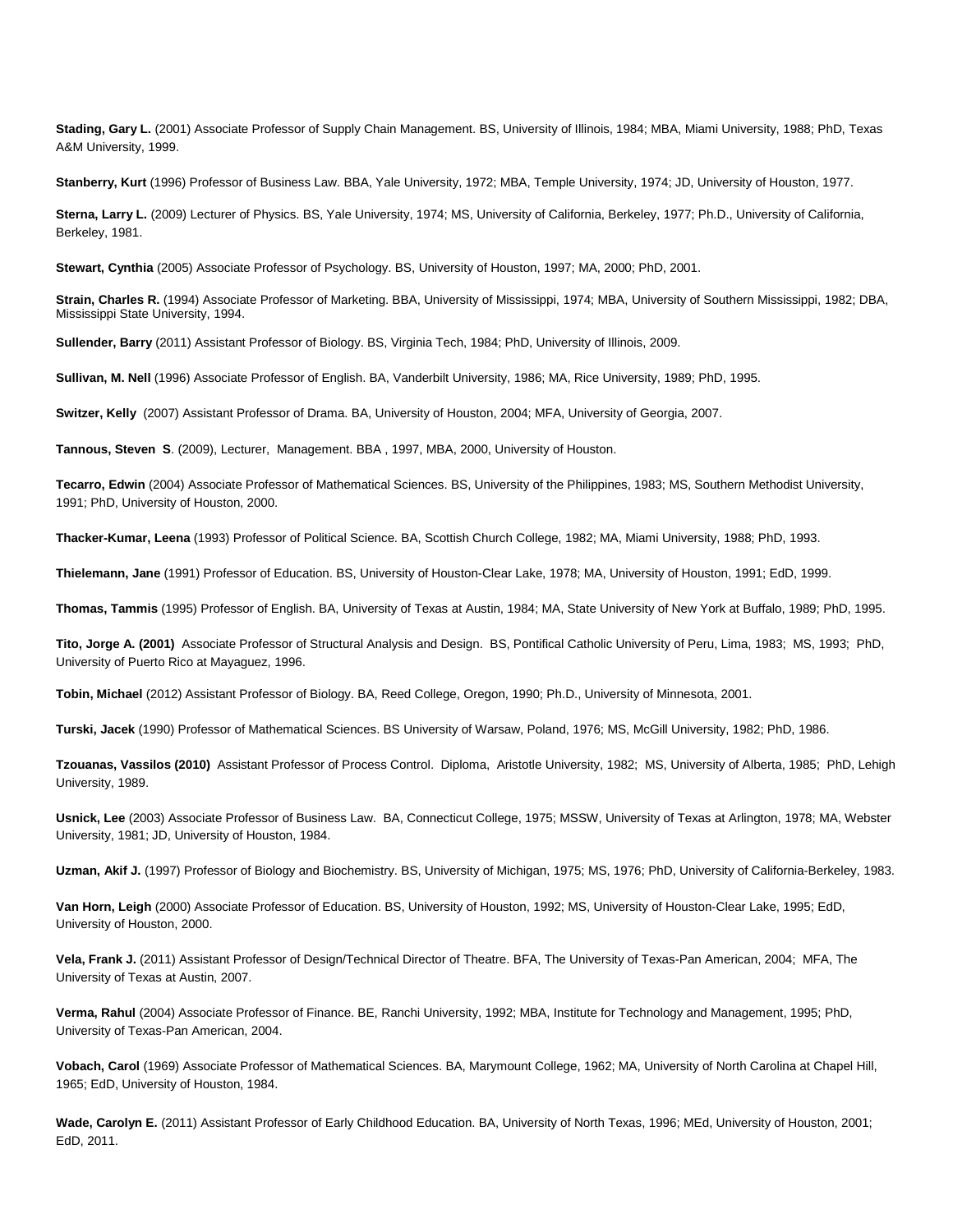**Wadhwa, Darshan L.** (1984) Professor of Accounting. BS, KGK College, Moradabad, India, 1964; MS, Roorkee University, Roorkee, India, 1967; MBA, Louisiana Tech University, 1972; DBA, 1988; CPA.

**Waller, William A.** (1983) Professor of Mathematical Sciences. AA, Eastfield College, 1978; BS, North Texas State University, 1981; MS, 1983; PhD, University of Houston, 1989.

**Walker, Sarah** (2008) Assistant Professor of Management. BA, Dillard University, 2003; MA Rice University, 2006; Ph.D. 2009

**Wang, Hsiao-Ming** (2001) Associate Professor of Criminal Justice. BC, Feng-Chia University, 1977; MBA, University of St. Thomas, 1992; PhD, Sam Houston State University, 1998.

**Wang, Yingchun (Irene**) (2010) Assistant Professor of Management. BA, Renmin University of China; MA, Tsinghua University; PhD, University of Minnesota, 2010.

**Wanguri, Deloris McGee** (1984) Professor of Communication Studies. BA, University of Houston, 1973; MA, 1975; PhD, University of Texas at Austin, 1984.

**Waters, William J.** (2008) Associate Professor of English. BA, University of Maine, 1985; MA, University of Maine, 1988; PhD, University of New Mexico, 2000.

**Westfall, Joseph** (2005) Associate Professor of Philosophy. BA, Santa Clara University, 1997; MA, Boston College, 1999; PhD, 2005.

**White, Stephen A.** (2010) Assistant Professor of Education, BA, Boston State College 1974, Certificate of Advanced Study Universidad de Santander, Spain 1975, MEd Boston State College 1976, C.A.G.S Boston State College 1979, PhD University of Houston 1998.

**Wicmandy, Michelle** (2009) Lecturer in Marketing, BS, 1994, MBA, 1996, University of Central Florida.

**Williams, Marvin J.** (1988) Professor of Accounting. BBA, University of Houston, 1980; MBA, 1982; JD, 1986; CPA, CMA.

**Williams, Malcolm** (2008) Lecturer in English. BA, University of Houston, 1970; MA, University of Houston, 1993.

**Williams, Patrick S.** (1990) Associate Professor of Psychology. BS, Michigan State University, 1971; MEd, Northeastern University, 1974; PhD, Texas Tech University, 1987.

**Wingfield, Mary** (2008) Instructor of Education, BS, Kansas State University, 1975; MS University of Houston, 1992; EdD, University of Houston, 1998.

**Wilson, Robert G.** (1991) Director of the UHD Civic Jazz Orchestra and Lecturer in Music. BA, Sam Houston State University, 1969; MA, 1970.

**Wright, Martin K.** (2007) Associate Professor of Enterprise Information Systems. BA, University of Texas at Austin, 1972; MBA, University of San Francisco, 1986; PhD, University of Texas at Austin, 1992.

**Xie, Shishen** (1990) Professor of Mathematical Sciences. BS, East China Normal University, China, 1982; MS, Texas Tech University, 1987; PhD, 1990.

**Yoon, Jeong-Mi** (1999) Professor of Mathematical Sciences. BS, Seoul National University, 1981; BS, 1984; MS, 1986; MS, University of California at Los Angeles, 1991; PhD, 1999.

**Yuan, Shengli** (2004) Associate Professor of Computer Science. BS, Fudan University-Shanghai, 1991; MS, University of Missouri-Columbia, 1995; PhD, University of Texas at Dallas, 2004.

**Zafiris, Vasilis** (1999) Associate Professor of Mathematical Sciences. BS, Mississippi State University, 1984; MS, 1987; PhD, University of Houston, 1996.

**Zhou, Bin** (2012) Assistant Professor of Management. BA, Foreign Affairs College, Beijin, 1999; MBA, Rutgers University, 2003; PhD, 2007.

**Zhou, Zehai** (2006) Associate Professor of Enterprise Information Systems. BAgri, Agricultural University of Central China, 1982; MAgri, Beijing Forestry University, 1986; MS, University of Illinois at Urbana-Champaign, 1990; PhD, University of Arizona, 1996.